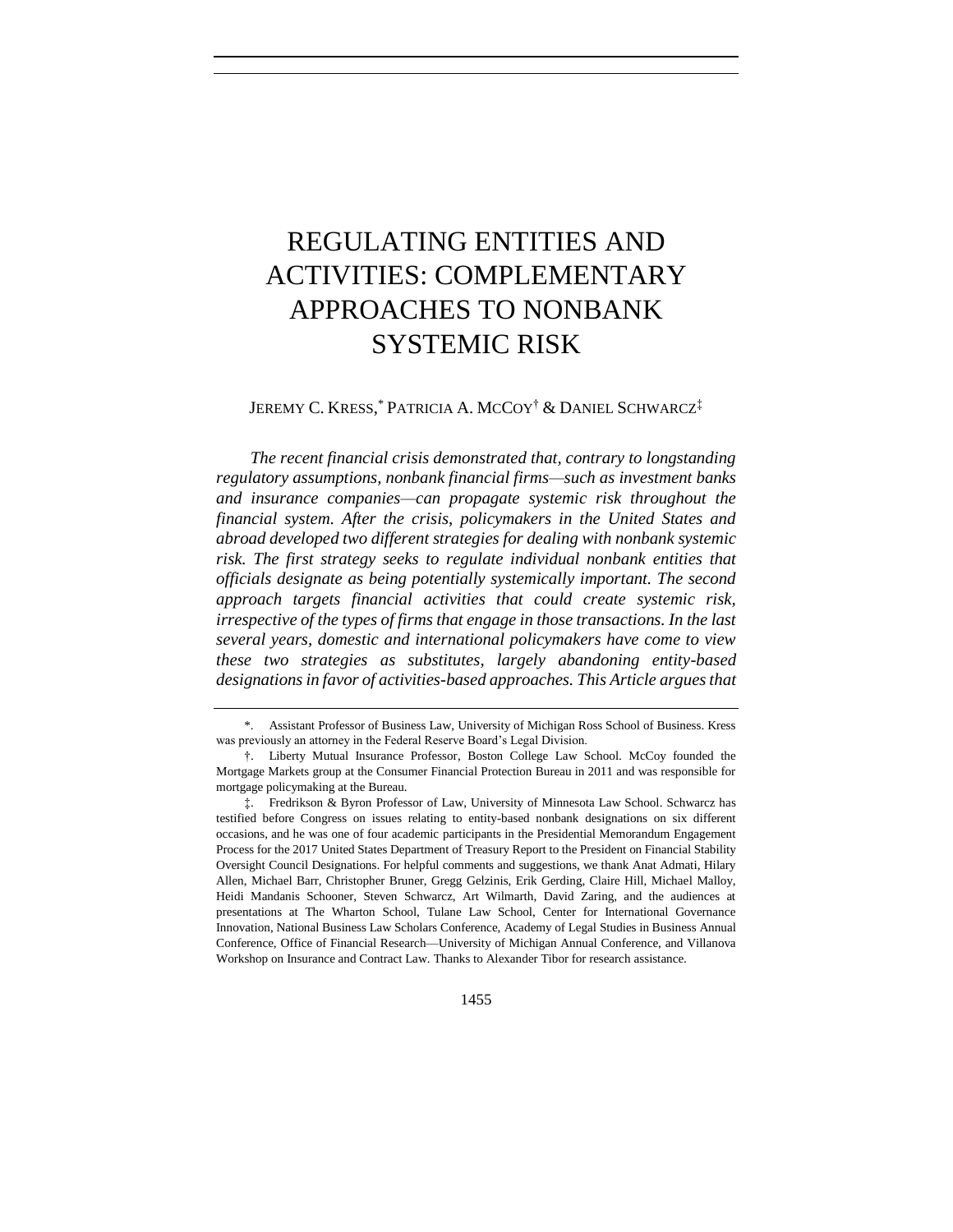*this trend is deeply misguided because entity- and activities-based approaches are complementary tools that are each essential for effectively regulating nonbank systemic risk. Eliminating an entity-based approach to nonbank systemic risk—either formally or through onerous procedural*  requirements—would expose the financial system to the same risks that it *experienced in 2008 as a result of distress at nonbanks like AIG, Bear Stearns, and Lehman Brothers. This conclusion is especially salient in the United States, where jurisdictional fragmentation undermines the capacity of financial regulators to implement an effective activities-based approach. Significant reforms to the U.S. regulatory framework are necessary, therefore, before an activities-based approach can meaningfully complement domestic entity-based systemic risk regulation.*

# TABLE OF CONTENTS

| B. THE CONTINUING RISKS POSED BY NONBANKS 1467            |  |
|-----------------------------------------------------------|--|
|                                                           |  |
|                                                           |  |
|                                                           |  |
| II. TRACING FSOC'S MOVE FROM AN ENTITY-BASED              |  |
| TO AN ACTIVITIES-BASED APPROACH TO NONBANK                |  |
|                                                           |  |
| A. EVOLUTION OF FSOC'S ENTITY- AND ACTIVITIES-BASED       |  |
|                                                           |  |
| B. NEW PROCEDURAL BARRIERS TO FSOC'S                      |  |
|                                                           |  |
| 1. New Procedural Requirements for Designation  1480      |  |
|                                                           |  |
| III. WHY AN ACTIVITIES-BASED APPROACH MUST BE             |  |
| SUPPLEMENTED WITH AN ENTITY-BASED APPROACH 1487           |  |
| A. AN ACTIVITIES-BASED APPROACH IS POORLY SUITED TO       |  |
|                                                           |  |
|                                                           |  |
|                                                           |  |
| B. AN ENTITY-BASED APPROACH IS WELL STRUCTURED TO         |  |
| LIMIT THE COSTS OF SYSTEMIC INSOLVENCIES  1494            |  |
| 1. Designation Limits the Risk that Firms Will Experience |  |
|                                                           |  |
|                                                           |  |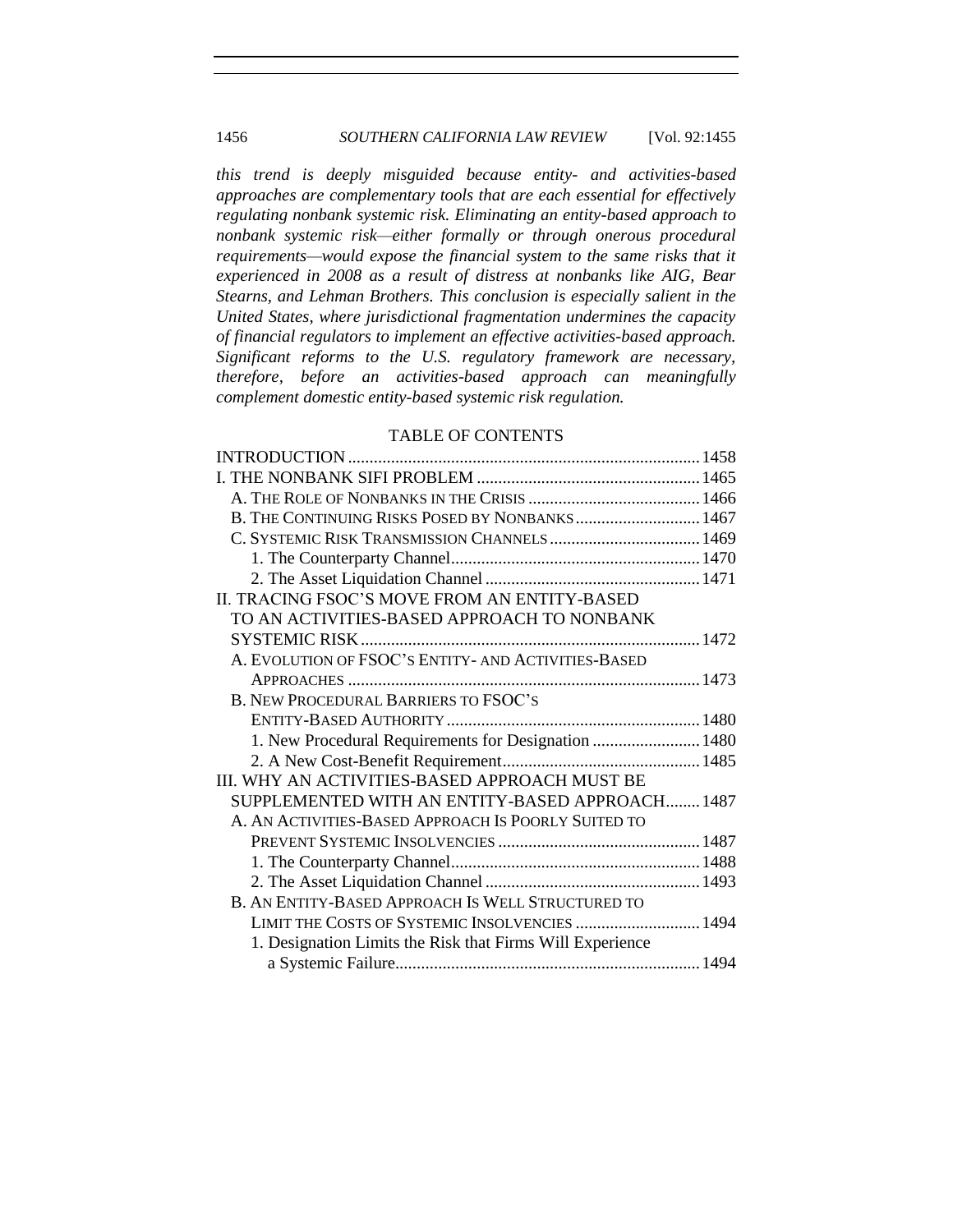<span id="page-2-0"></span>

| 2019] | <b>REGULATING ENTITIES AND ACTIVITIES</b>                                                        | 1457 |
|-------|--------------------------------------------------------------------------------------------------|------|
|       | 2. Regulators Can More Easily Target Systemic Entities than                                      |      |
|       | 3. An Entity-Based Approach Limits Harm When a Systemic                                          |      |
|       | 4. An Entity-Based Approach Supplements Traditional                                              |      |
|       | Regulatory Regimes That Do Not Address or Sufficiently                                           |      |
|       |                                                                                                  |      |
|       | 5. Entity-Based Regulation Can Improve the Effectiveness of                                      |      |
|       |                                                                                                  |      |
|       | 6. Criticisms of FSOC's Designation Regime Are                                                   |      |
|       | IV. AN EFFECTIVE ACTIVITIES-BASED APPROACH                                                       |      |
|       | IS IMPOSSIBLE IN THE CURRENT U.S.                                                                |      |
|       |                                                                                                  |      |
|       | A. FSOC CANNOT IMPLEMENT ACTIVITIES-BASED                                                        |      |
|       |                                                                                                  |      |
|       | B. FRAGMENTED U.S. FINANCIAL REGULATION PRECLUDES AN                                             |      |
|       |                                                                                                  |      |
|       | 1. Gaps in the U.S. Regulatory Framework Undermine                                               |      |
|       |                                                                                                  |      |
|       | 2. Fragmentation in the U.S. Regulatory Framework                                                |      |
|       |                                                                                                  |      |
|       | V. AN APPROPRIATELY STRUCTURED ACTIVITIES-BASED                                                  |      |
|       | APPROACH COULD COMPLEMENT ENTITY-BASED                                                           |      |
|       |                                                                                                  |      |
|       | A. AN EFFECTIVE ACTIVITIES-BASED APPROACH REQUIRES A                                             |      |
|       | SINGLE FINANCIAL STABILITY REGULATOR  1519                                                       |      |
|       | B. IF CONFIGURED APPROPRIATELY, ACTIVITIES-BASED<br>REGULATION IS UNIQUELY CAPABLE OF ADDRESSING |      |
|       |                                                                                                  |      |
|       | 1. Activities-Based Regulation Can Address Systemic                                              |      |
|       |                                                                                                  |      |
|       | 2. An Activities-Based Approach Can Target Conduct That Is                                       |      |
|       | Inadequately Addressed by Entity-Based Regulation  1524                                          |      |
|       | 3. Activities-Based Regulation Can Help Eliminate                                                |      |
|       |                                                                                                  |      |
|       |                                                                                                  |      |
|       |                                                                                                  |      |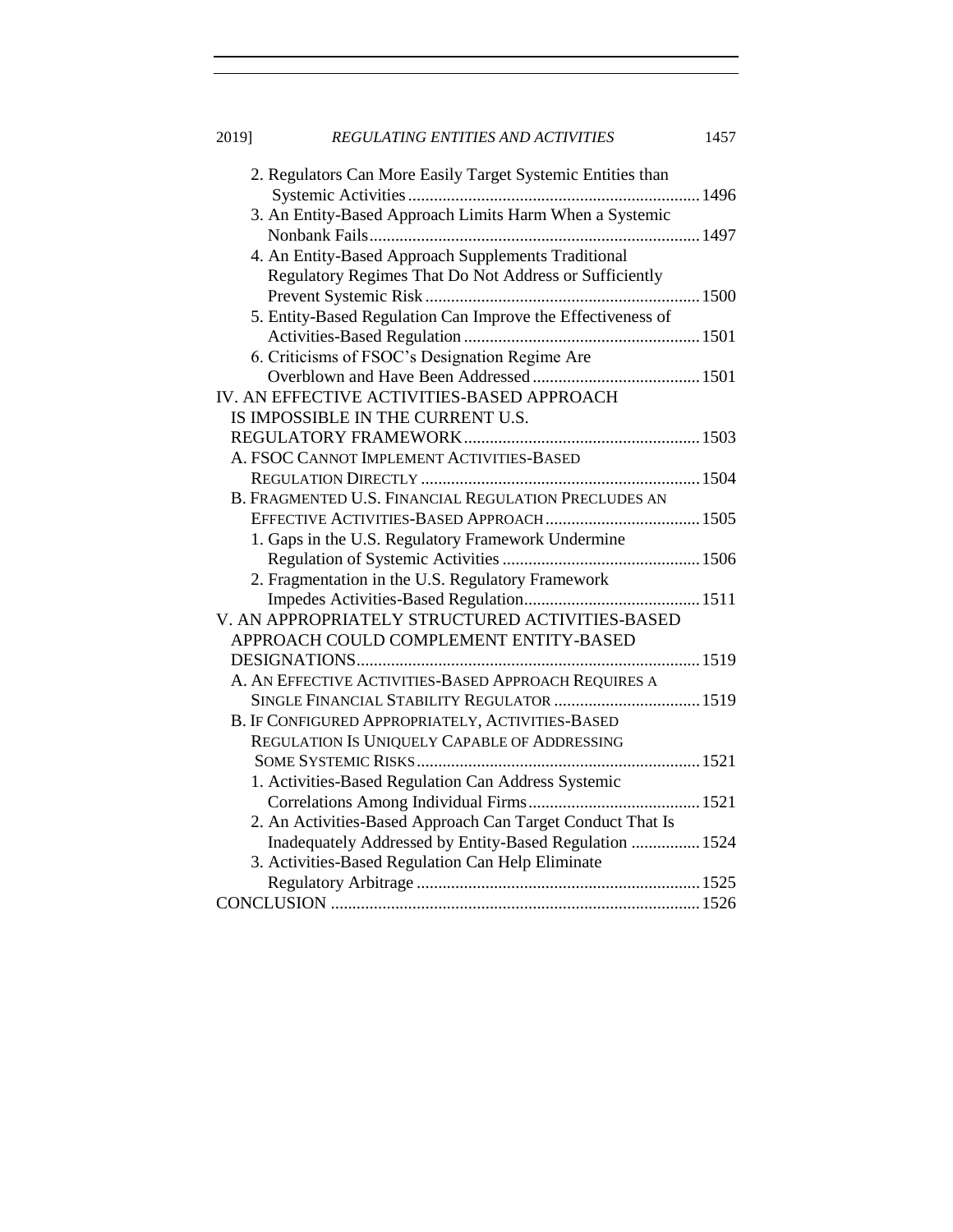## <span id="page-3-1"></span>INTRODUCTION

<span id="page-3-2"></span>Over the last decade, a consensus has emerged among policymakers and academics that systemic risk is not confined to the traditional banking sector.<sup>1</sup> Instead, contrary to longstanding assumptions, various types of nonbank financial firms—such as investment banks and insurance companies—can generate instability that propagates throughout the financial system, with potentially dire consequences.<sup>2</sup> The global financial crisis of 2008 was a vivid demonstration of such nonbank systemic risk.<sup>3</sup>

After the crisis abated, Congress resolved to strengthen regulation of nonbank financial firms. To accomplish this, it created the Financial Stability Oversight Council ("FSOC") as a centerpiece of the Dodd-Frank Wall Street Reform and Consumer Protection Act ("Dodd-Frank").<sup>4</sup> Comprised of top financial regulators, FSOC is responsible for diagnosing and responding to emerging forms of systemic risk whether or not those risks are confined to the banking system.<sup>5</sup>

<span id="page-3-3"></span><span id="page-3-0"></span>Congress mapped out two strategies for FSOC to achieve this objective. The first, dubbed an entity-based approach, empowers FSOC to designate as Systemically Important Financial Institutions ("SIFIs") individual, nonbank financial firms that could pose systemic risk but are not appropriately regulated with respect to this danger.<sup>6</sup> Designated SIFIs are subject to a supplemental layer of restrictions and oversight that augment their baseline regulatory regime.<sup>7</sup> This enhanced regulation of nonbank SIFIs is conducted

<sup>1.</sup> *See, e.g.*, JOHN ARMOUR ET AL., PRINCIPLES OF FINANCIAL REGULATION 445–48 (2016); MICHAEL S. BARR ET AL., FINANCIAL REGULATION: LAW AND POLICY 59–62 (2d ed. 2018); KATHLEEN C. ENGEL & PATRICIA A. MCCOY, THE SUBPRIME VIRUS: RECKLESS CREDIT, REGULATORY FAILURE, AND NEXT STEPS 25–27, 69–75 (2011); Hilary J. Allen, *The SEC as Financial Stability Regulator*, 43 J. CORP. L. 715, 718–22 (2018); Daniel Schwarcz & Steven L. Schwarcz, *Regulating Systemic Risk in Insurance*, 81 U. CHI. L. REV. 1569, 1601 (2014).

<sup>2.</sup> *See infra* Part I.

<sup>3.</sup> *See* U.S. FIN. CRISIS INQUIRY COMM'N, THE FINANCIAL CRISIS INQUIRY REPORT 27–34, 255 (2011), https://www.govinfo.gov/content/pkg/GPO-FCIC/pdf/GPO-FCIC.pdf [hereinafter FCIC REPORT].

<sup>4.</sup> *See* Dodd-Frank Wall Street Reform and Consumer Protection Act ("Dodd-Frank Act"), Pub. L. No. 111-203, § 111, 124 Stat. 1376, 1392−94 (2010) (codified as amended at 12 U.S.C. § 5321 (2018)).

<sup>5.</sup> Hilary J. Allen, *Putting the "Financial Stability" in Financial Stability Oversight Council*, 76 OHIO ST. L.J. 1087, 1113 (2015); Jeffrey N. Gordon, *"Dynamic Precaution" in Maintaining Financial Stability: The Importance of FSOC*, *in* TEN YEARS AFTER THE CRASH (Sharyn O'Halloran & Thomas Groll, eds., forthcoming 2019); Patricia A. McCoy, *Systemic Risk Oversight and the Shifting Balance of State and Federal Authority Over Insurance*, 5 U.C. IRVINE L. REV. 1389, 1411–12 (2015); Christina Parajon Skinner, *Regulating Nonbanks: A Plan for SIFI Lite*, 105 GEO. L.J. 1379, 1382 (2017).

<sup>6.</sup> Daniel Schwarcz & David Zaring, *Regulation by Threat: Dodd-Frank and the Nonbank Problem,* 84 U. CHI. L. REV. 1813, 1835–38 (2017).

<sup>7.</sup> *See id.*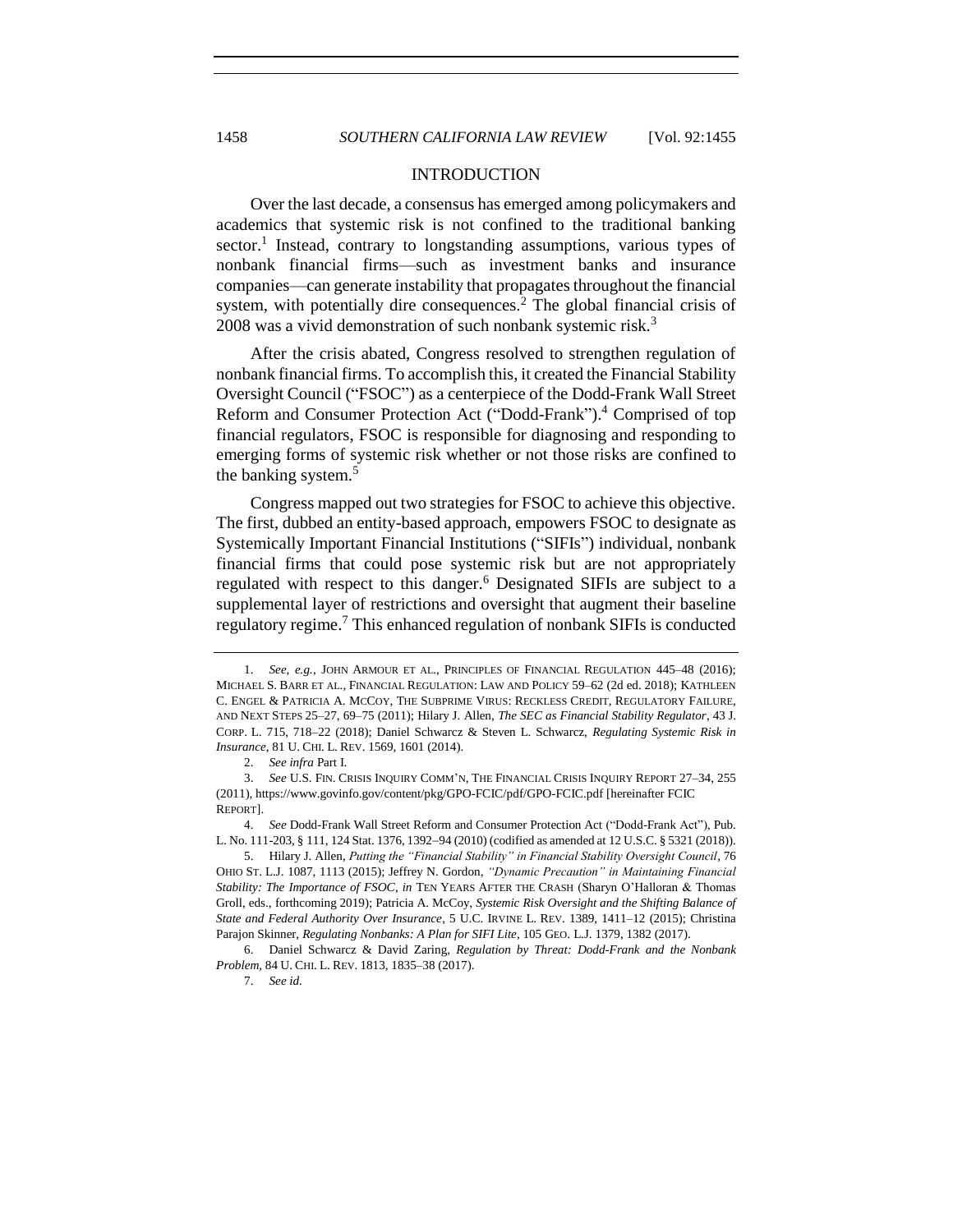by the Federal Reserve—traditionally a bank regulator—and focuses on limiting the risk that designated firms could threaten financial stability.<sup>8</sup>

Although unique in some respects, FSOC's entity-based authority builds on a long history of entity-based financial regulation. Indeed, many traditional forms of financial regulation—such as solvency regulation of insurers and banks—focus on oversight of individual legal entities. Oftentimes, a legal entity's charter type dictates its applicable regulatory regime, with investment banks subject to one set of regulatory restrictions, insurers a second set, and commercial banks a third.<sup>9</sup> FSOC's entity-based approach departs from this tradition because its enhanced regulations apply to all nonbank SIFIs, regardless of their charter types. But aside from this design feature, FSOC's entity-based approach fits comfortably within traditional entity-based schemes of financial regulation.<sup>10</sup>

The second strategy that FSOC can employ to address nonbank systemic risk is to target systemically risky financial activities, irrespective of the firms that engage in those activities. Although this has come to be known as FSOC's activities-based authority, Dodd-Frank did not actually give FSOC power to regulate financial activities directly.<sup>11</sup> Instead, it merely empowered FSOC to make nonbinding recommendations that individual federal agencies implement activities-based reforms under their preexisting authorities.<sup>12</sup>

As with its entity-based approach, FSOC's activities-based authority is hardly unique from the standpoint of regulatory architecture. In fact, many types of financial regulations are organized around activities, rather than firms. Perhaps the most well-known reform in Dodd-Frank—the creation of the Consumer Financial Protection Bureau ("CFPB")—is, in many ways, focused on the activities of consumer credit and payment systems, rather than the firms engaging in those activities.<sup>13</sup> The same can be said of Dodd-

<span id="page-4-0"></span>

<sup>8.</sup> *See id.*

<sup>9.</sup> Howell E. Jackson, *Regulation in a Multisectored Financial Services Industry: An Exploratory Essay*, 77 WASH. U. L.Q. 319, 333–34 (1999); Heidi Mandanis Schooner, *Regulating Risk Not Function*, 66 U. CIN. L. REV. 441, 442–43 (1998).

<sup>10.</sup> *See infra* Part II. The fact that the Federal Reserve's regulatory scheme is specifically designed to supplement, rather than displace, the ordinary entity-based rules that apply to designated firms is also unusual. But overlapping entity-based regulatory schemes are not unique, particularly when a firm is chartered as one type of financial institution but engages in activities that fall within the definition of another type of financial institution.

<sup>11.</sup> Dodd-Frank Act, Pub. L. No. 111-203, § 112(a)(2)(K), 124 Stat. 1376, 1395 (2010) (codified as amended at 12 U.S.C. § 5322(a)(2)(K) (2018)).

<sup>12.</sup> *Id.*

<sup>13.</sup> *See* Oren Bar-Gill & Elizabeth Warren, *Making Credit Safer*, 157 U. PA. L. REV. 1, 98 (2008) (proposing the creation of a Financial Product Safety Commission).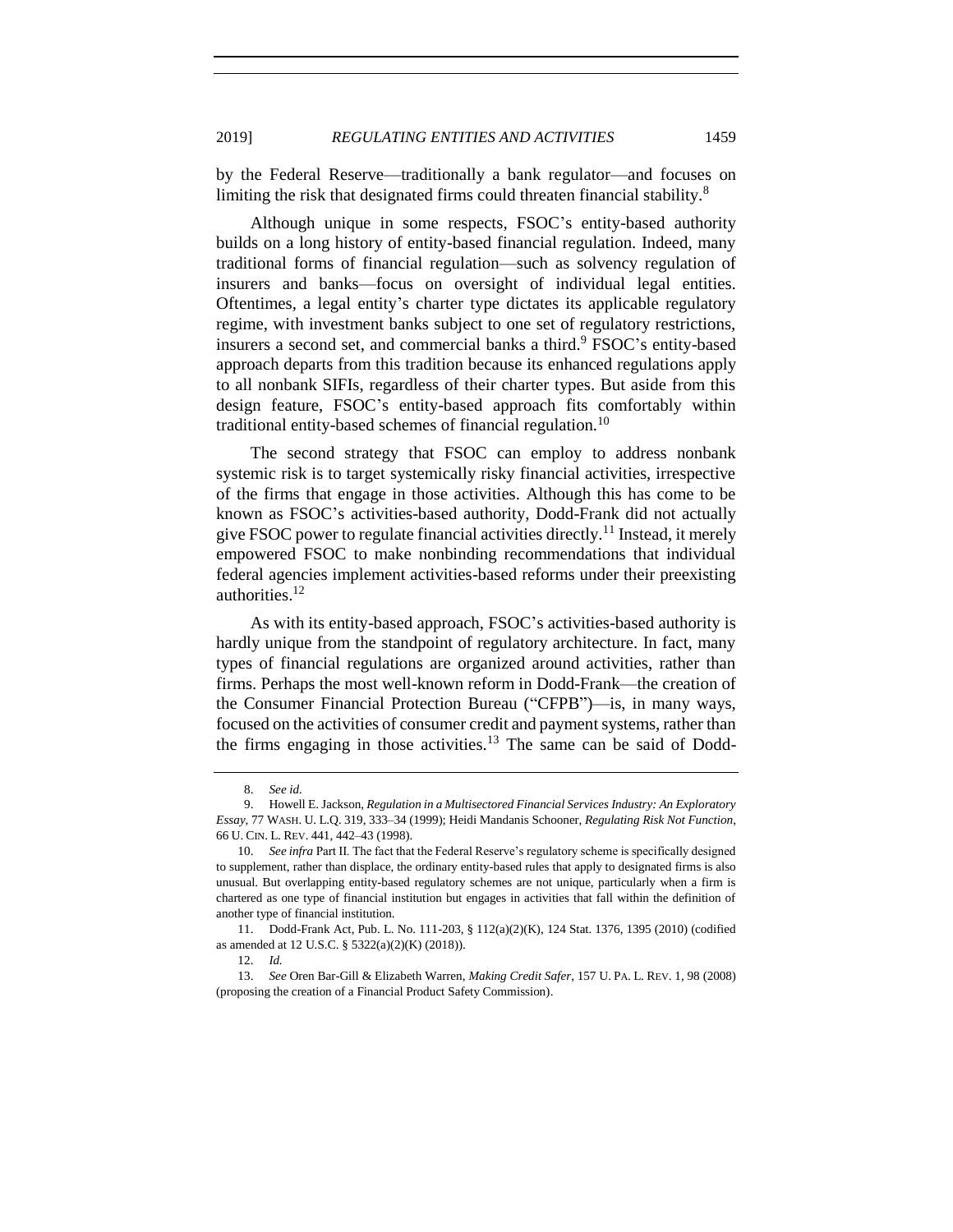Frank's derivatives reforms, which generally target the activity of derivatives trading, not the entities that conduct this trading.<sup>14</sup> Thus, while the procedures associated with FSOC's activities-based authority particularly its nonbinding status—are unusual, the idea of organizing financial regulation around activities, rather than firms, is not.

During the first several years after its creation in Dodd-Frank, FSOC deployed its entity- and activities-based authorities to varying extents. FSOC first focused on developing its entity-based authority, promulgating a lengthy rule laying out its procedural and substantive framework for evaluating whether a nonbank firm poses a systemic risk.<sup>15</sup> It subsequently designated four firms—American International Group ("AIG"), Prudential Financial, General Electric Capital Corporation, and MetLife, Inc.—as nonbank SIFIs.<sup>16</sup> FSOC also used its activities-based authority during this timeframe, albeit only once. In 2012, it recommended that the Securities and Exchange Commission ("SEC") adopt one of three potential reforms to its regulatory scheme for money market mutual funds ("MMMF").<sup>17</sup> The SEC responded by implementing its own version of MMMF reforms the following year. $18$ 

<span id="page-5-1"></span>More recently, however, an emerging view has begun to dominate financial regulatory circles: that FSOC should focus principally on its activities-based, rather than its entity-based, authority.<sup>19</sup> This view, which originated within think tanks and the financial industry,<sup>20</sup> gained momentum after President Donald Trump's election and became the official policy of the U.S. Treasury Department in an important 2017 Treasury Report.<sup>21</sup>

21. *See* U.S. DEP'T OF THE TREASURY, FINANCIAL STABILITY OVERSIGHT COUNCIL

<sup>14.</sup> *See* Yesha Yadav, *The Problematic Case of Clearinghouses in Complex Markets*, 101 GEO. L.J. 387, 436–37 (2013).

<sup>15.</sup> Financial Stability Oversight Council Guidance for Nonbank Financial Company Determinations, 12 C.F.R. pt. 1310, app. A (2019) [hereinafter FSOC Guidance].

<span id="page-5-0"></span><sup>16.</sup> *See* Schwarcz & Zaring, *supra* not[e 6,](#page-3-0) at 1841.

<sup>17.</sup> *See* Proposed Recommendations Regarding Money Market Mutual Fund Reform, 77 Fed. Reg. 69,455, 69,455−57 (Nov. 19, 2012).

<sup>18.</sup> *See* SEC Money Market Fund Reform; Amendments to Form PF, Securities Act Release No. 9616, Investment Company Act Release No. 31166, 79 Fed. Reg. 47,736, 47,737−39 (Aug. 14, 2014). The SEC's MMMF rules, however, were less aggressive than the approaches FSOC had proposed. *See infra* not[e 258.](#page-49-1)

<sup>19.</sup> *See infra* Section II.A.

<sup>20.</sup> *See, e.g.*, Complaint at 43–46, MetLife, Inc. v. Fin. Stability Oversight Council, 177 F. Supp. 3d 219 (D.D.C. 2016) (No. 15-45); Scott E. Harrington, Systemic Risk and Regulation: The Misguided Case of Insurance SIFIs (Oct. 2016) (unpublished manuscript) (available at https://ssrn.com/abstract= 2998646); Peter J. Wallison, Opinion, *The Trump Treasury's Disturbing Regulatory Turn*, WALL ST. J. (Dec. 6, 2017, 6:12 PM), https://www.wsj.com/articles/the-trump-treasurys-disturbing-regulatory-turn-1512601948.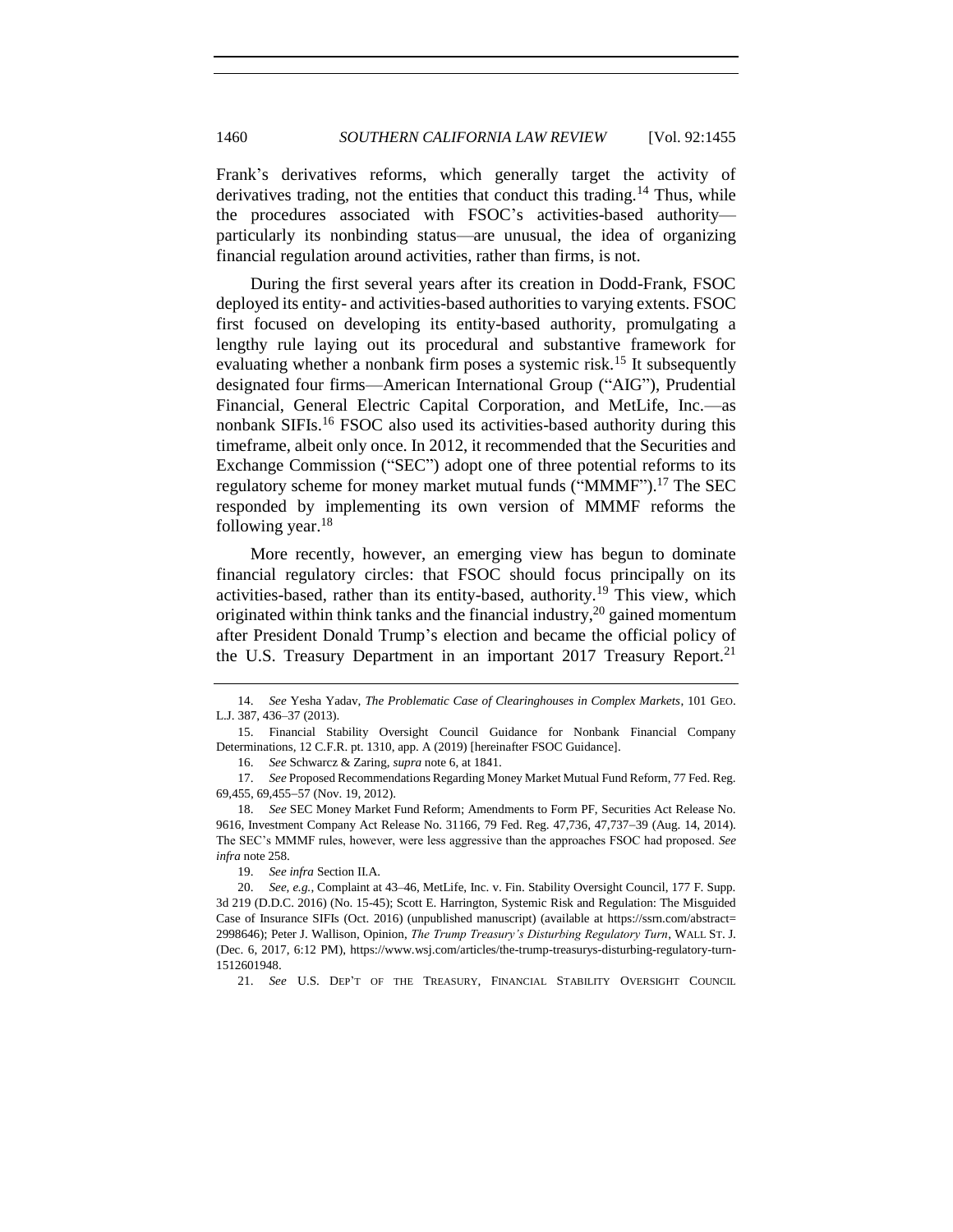FSOC's entity-based approach has now fallen out of favor, and the Council has reversed the designations of all four nonbank  $SIFIs.<sup>22</sup>$  In a bid to make this trend lasting, the Treasury Report proposed a series of onerous procedural barriers to future nonbank SIFI designations.<sup>23</sup> These include a requirement that individual designations pass traditional cost-benefit analysis and that FSOC conduct various quantitative assessments when considering whether a firm's distress could threaten U.S. financial stability.<sup>24</sup> Consistent with the Treasury Department's recommendations, FSOC proposed in early 2019 to prioritize an activities-based approach to nonbank systemic risk and codify these barriers to new nonbank SIFI designations.<sup>25</sup>

This move away from an entity-based approach to nonbank systemic risk is not localized to the United States. To the contrary, the Financial Stability Board ("FSB") announced that it will no longer update its list of international insurance SIFIs—known as Global Systemically Important Insurers ("G-SIIs")—which it has been publishing since 2013 in a parallel process to FSOC's entity-based approach.<sup>26</sup> The FSB explained that ongoing work "to develop an Activities-Based Approach to systemic risk in the insurance sector . . . may have significant implications for . . . the identification of G-SIIs and for G-SII policy measures."<sup>27</sup> In sum, entitybased approaches to nonbank systemic risk have already been largely displaced, and this displacement may well prove permanent if current trends continue.<sup>28</sup>

This Article challenges the emerging consensus that FSOC and its international counterparts should rely predominantly or exclusively on an activities-based, rather than an entity-based, approach to nonbank systemic

<span id="page-6-0"></span>

DESIGNATIONS 21 (2017), https://www.treasury.gov/press-center/news/Pages/Treasury-Releases-Memo randum-to-the-President-on-FSOCs-Designation.aspx [hereinafter TREASURY FSOC REPORT].

<sup>22.</sup> *See infra* Section II.A.

<sup>23.</sup> *See* TREASURY FSOC REPORT, *supra* not[e 21,](#page-5-0) at 22–29.

<sup>24.</sup> *See infra* Section II.B.

<sup>25.</sup> Authority to Require Supervision and Regulation of Certain Nonbank Financial Companies, 84 Fed. Reg. 9028, 9028−29 (proposed March 13, 2019) [hereinafter FSOC Proposal].

<sup>26.</sup> FIN. STABILITY BD., ASSESSMENT METHODOLOGIES FOR IDENTIFYING NON-BANK NON-INSURER GLOBAL SYSTEMICALLY IMPORTANT FINANCIAL INSTITUTIONS 6–9 (2015), http://www. fsb.org/wp-content/uploads/2nd-Con-Doc-on-NBNI-G-SIFI-methodologies.pdf; Press Release, Fin. Stability Bd., FSB Statement on Identification of Global Systemically Important Insurers(Nov. 21, 2017), http://www.fsb.org/2017/11/fsb-statement-on-identification-of-global-systemically-important-insurers [hereinafter FSB Press Release].

<sup>27.</sup> FSB Press Release, *supra* note 26.

<sup>28.</sup> For an international perspective on the evolution of nonbank systemic risk regulation, see generally Jeremy C. Kress, Patricia A. McCoy & Daniel Schwarcz, *Activities Are Not Enough!: Why Non-bank SIFI Designations Are Essential to Prevent Systemic Risk*, *in* SYSTEMIC RISK IN THE FINANCIAL SECTOR: TEN YEARS AFTER THE GREAT CRASH 165 (Douglas W. Arner et al. eds., 2019).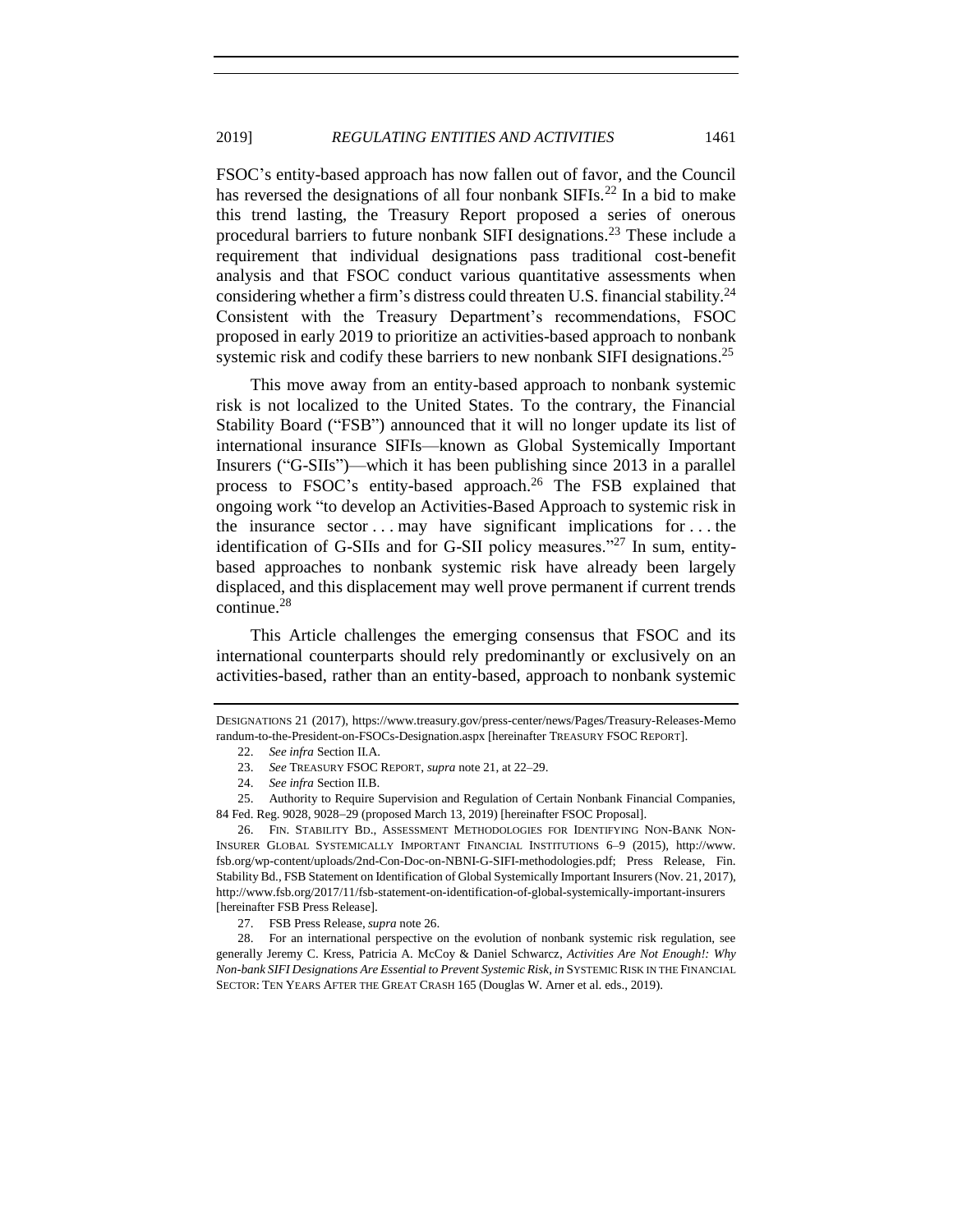risk. Instead, it argues that entity- and activities-based approaches are both essential, and complementary, components of an integrated strategy to effectively regulate new and emerging forms of nonbank systemic risk. Eliminating or substantially impeding the designation of nonbank SIFIs, the Article contends, will ultimately expose the financial system to the same risks that the world experienced in 2008 as a result of the financial distress of nonbanks like AIG, Bear Stearns, and Lehman Brothers.<sup>29</sup>

In advancing this argument, the Article first contends that even a wellimplemented activities-based regime cannot, on its own, prevent individual nonbank firms from transmitting systemic risk.<sup>30</sup> At bottom, this is because an individual firm's systemic riskiness is inherently a product of the interrelations among its various activities and risk-management practices. Individual activities may pose limited systemic risk in isolation, but much greater systemic risk when combined with one another at a single firm with lax risk-management practices and aggressive investment strategies.

This reality is illustrated by each of the major nonbanks that threatened catastrophic failure in 2008, all of which were pushed to the brink by a broad range of activities, rather than a single activity in isolation. AIG, for instance, nearly failed because of the toxic interactions between its derivatives and securities lending operations.<sup>31</sup> Meanwhile, investment banks like Bear Stearns and Lehman Brothers failed because they relied on numerous different types of short-term borrowing—including commercial paper, repurchase agreements ("repos"), and warehouse lines of credit—to back their investments in illiquid mortgage-backed securities.<sup>32</sup>

An activities-based approach is inherently blind to this cumulative nature of a firm's systemic risk profile. To be sure, an activities-based approach might be able to prevent systemic insolvencies if only a few, welldefined activities were essential ingredients for a firm to pose this type of risk. But that is not the case. To the contrary, even assuming that a firm can only be systemically important if it is subject to the possibility of a bank-like "run"—an assumption we ultimately reject—the financial crisis illustrated that there are countless ways for financial activities to create this prospect. Not only can short-term borrowing come in innumerable forms, but various activities that are not borrowing at all—such as transactions that potentially require firms to post increasing amounts of cash collateral or activities that

<sup>29.</sup> *See* FCIC REPORT, *supra* note [3,](#page-3-1) at 280–91, 309–52.

<sup>30.</sup> *See infra* Part III.

<sup>31.</sup> *See* Daniel Schwarcz, *A Critical Take on Group Regulation of Insurers in the United States*, 5 U.C. IRVINE L. REV. 537, 553–54 (2015).

<sup>32.</sup> *See* ARMOUR ET AL., *supra* not[e 1,](#page-3-2) at 445–48.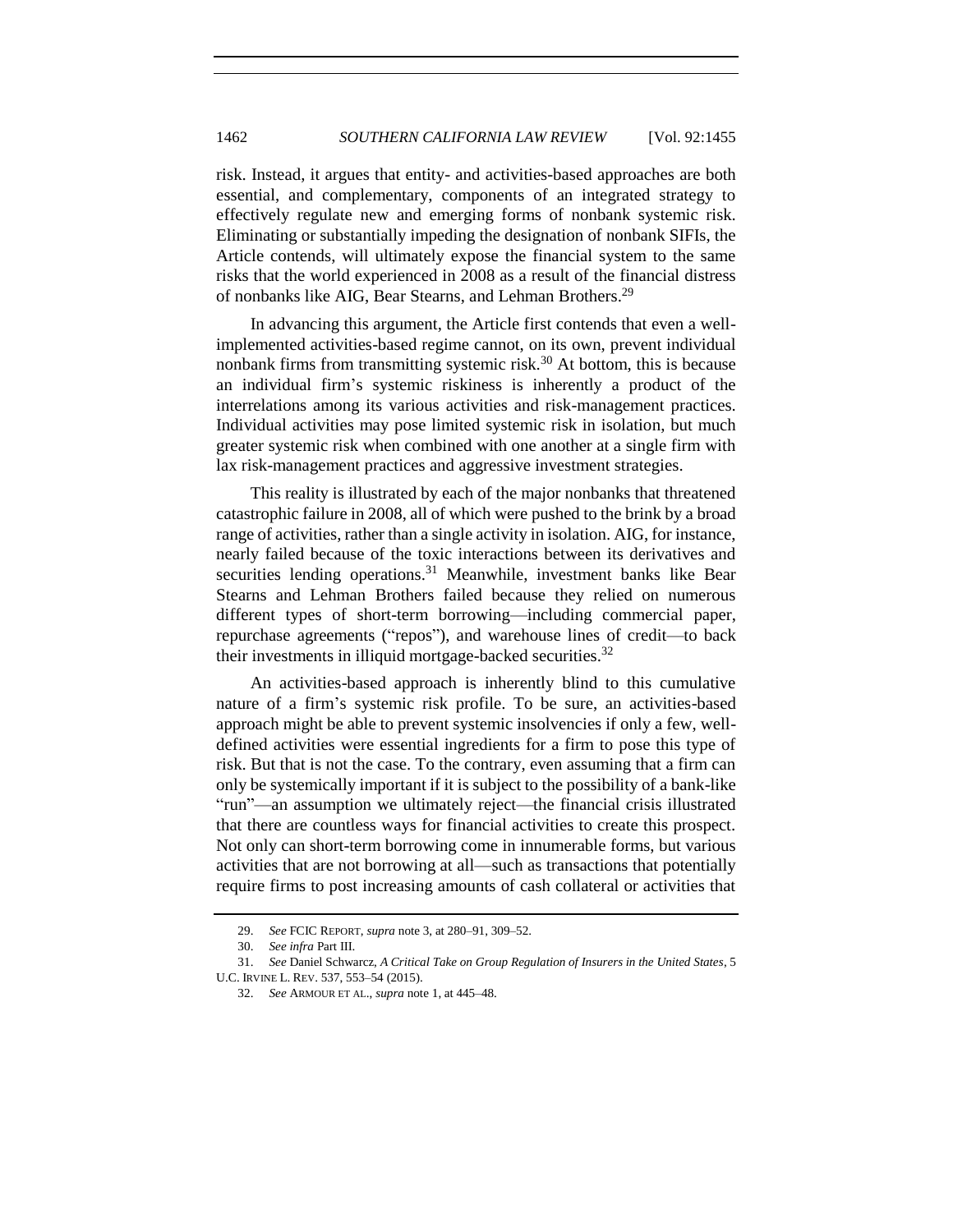# 2019] *REGULATING ENTITIES AND ACTIVITIES* 1463

allow investors to redeem equity investments on demand—can also generate runs on nonbank financial firms. Even more importantly, identifying ahead of time which new financial activities may create run risk is a nearly impossible assignment for regulators given the varied forms such risk can take and the constant evolution of activities to evade regulatory restrictions.<sup>33</sup>

In contrast to an activities-based approach, an entity-based approach is reasonably well designed to limit the risk that a systemically important nonbank will fail. Perhaps most obviously, the content of entity-based regulation—such as capital, liquidity, and risk-management requirements is inherently focused on the cumulative impact of a firm's activities across the entire financial conglomerate.<sup>34</sup> Moreover, an entity-based approach is a more effective deterrent against firms taking on systemic risk than an activities-based approach, as firms can much more easily and quickly adjust to new activities-based rules through regulatory arbitrage.<sup>35</sup> An entity-based approach is also inherently more reliable than the alternative, as identifying systemically significant firms is substantially easier than identifying systemically significant activities ex ante. Finally, an entity-based approach that includes resolution planning requirements is necessary for the success of Dodd-Frank's Orderly Liquidation Authority ("OLA"), which is designed to limit the consequences of systemic insolvencies when they do occur.

Proposals to eliminate or deemphasize an entity-based approach in favor of an activities-based approach are misguided for a second set of reasons: an activities-based approach is much harder to implement effectively, particularly in fragmented regulatory systems like the United States'.<sup>36</sup> This point is underscored by the obvious, but often overlooked or mischaracterized, fact that FSOC does not have any legal authority to implement activities-based reforms directly. Instead, it can only make nonbinding recommendations that other agencies adopt such rules. As such, proposals to deemphasize FSOC's designation authority would end up turning it into a glorified think tank.

Like FSOC, other domestic financial regulators have limited authority to implement activities-based reforms. In theory, an effective activitiesbased regime would have a single regulator and would apply to all companies that engage in a particular activity, regardless of charter type. In practice, however, it is highly unusual for activities-based rules to apply uniformly to

<sup>33.</sup> *See* Brett McDonnell & Daniel Schwarcz, *Regulatory Contrarians*, 89 N.C. L. REV. 1629, 1635 (2011).

<sup>34.</sup> *See infra* Section III.B.

<sup>35.</sup> *See* Schwarcz & Zaring, *supra* not[e 6,](#page-3-0) at 1813.

<sup>36.</sup> *See infra* Part IV.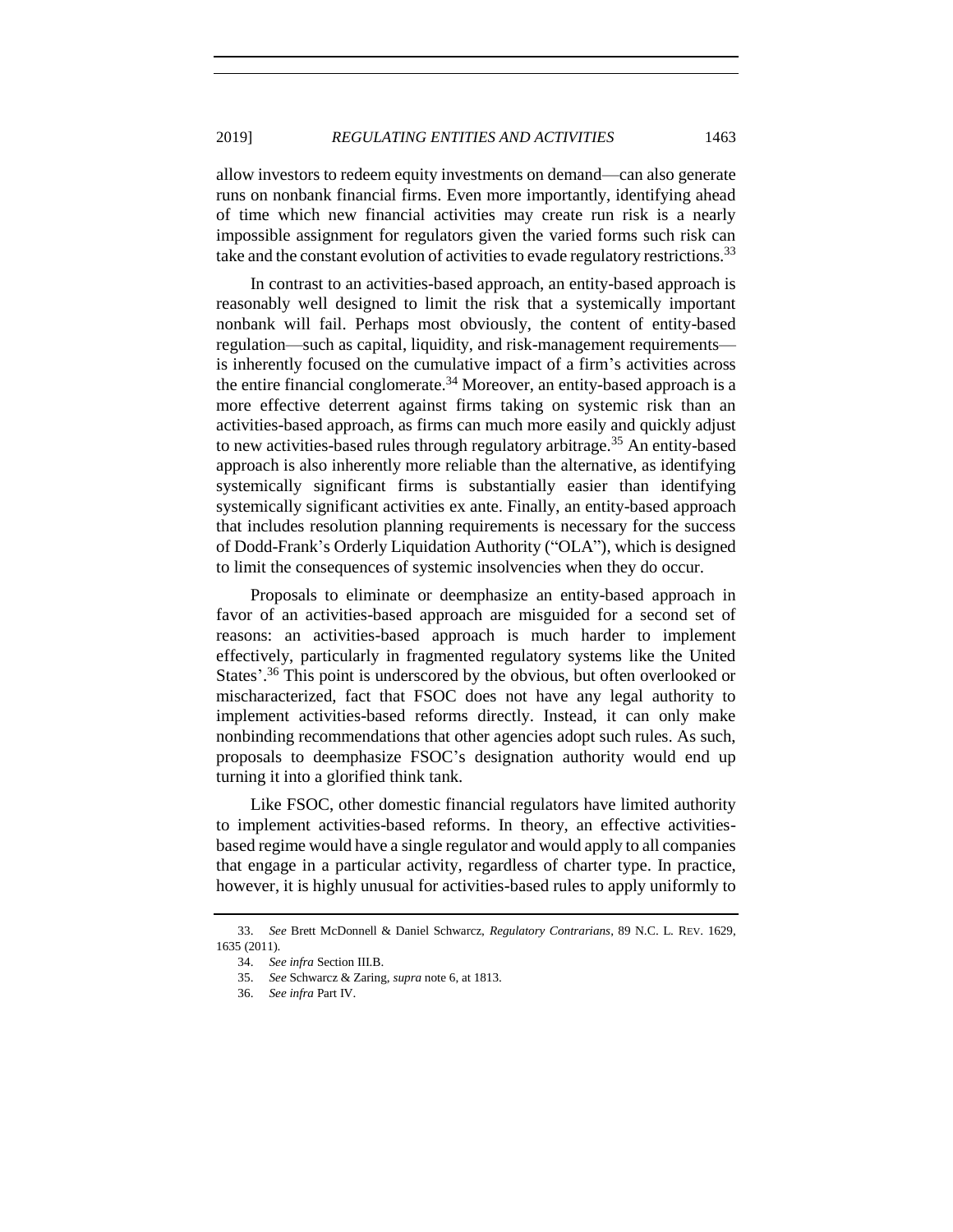all financial firms, particularly in the United States. This fragmentation often leads to coverage gaps and divergent outcomes, depending on the categorization of firms engaging in specific activities.<sup>37</sup> These gaps and inconsistencies, in turn, promote regulatory arbitrage and undermine regulators' capacity to grasp the full risks created by particular transactions.<sup>38</sup>

By contrast, FSOC's entity-based approach faces none of these implementation challenges. Most importantly, this is because it is layered on top of a firm's default regulatory regime and only applies when FSOC determines that the baseline regime is insufficient to prevent systemic risk. Moreover, the Federal Reserve, which administers entity-based regulation of nonbank SIFIs, has a systemic perspective on risk due to its superior access to information about the global financial system. No other entity-based regulator, state or federal, has access to the same full set of information needed to address system-wide risks.

None of this is to say that a well-designed activities-based approach cannot help preserve financial stability. To the contrary, if configured appropriately, activities-based regulation has the potential to combat some sources of nonbank systemic risk even more effectively than an entity-based approach.<sup>39</sup> Most importantly, an activities-based approach is uniquely capable of responding to systemic risk that may arise from correlations across numerous different nonbank firms' investment activities, riskmanagement practices, or product features.<sup>40</sup> An activities-based approach may also be better designed to address certain risks that arise from complex relationships among firms and that require regulators or other actors to mediate intercompany relationships though market infrastructure, such as clearinghouses and exchanges. Finally, an activities-based approach can help limit the type of regulatory arbitrage that accompanies all entity-based financial regulatory regimes. When properly configured, therefore, an activities-based approach can both level the regulatory playing field across different market segments and prevent risks from relocating to less regulated entities by applying consistent standards to financial transactions, regardless of a firm's legal classification.

As currently structured, however, the fragmented U.S. regulatory framework is not designed to realize these potential benefits of activities-

<sup>37.</sup> *See infra id.*

<sup>38.</sup> *See infra id.*

<sup>39.</sup> *See infra* Section V.B.

<sup>40.</sup> *See infra* Section V.B.1; *see also* Schwarcz & Schwarcz, *supra* not[e 1,](#page-3-2) at 1601.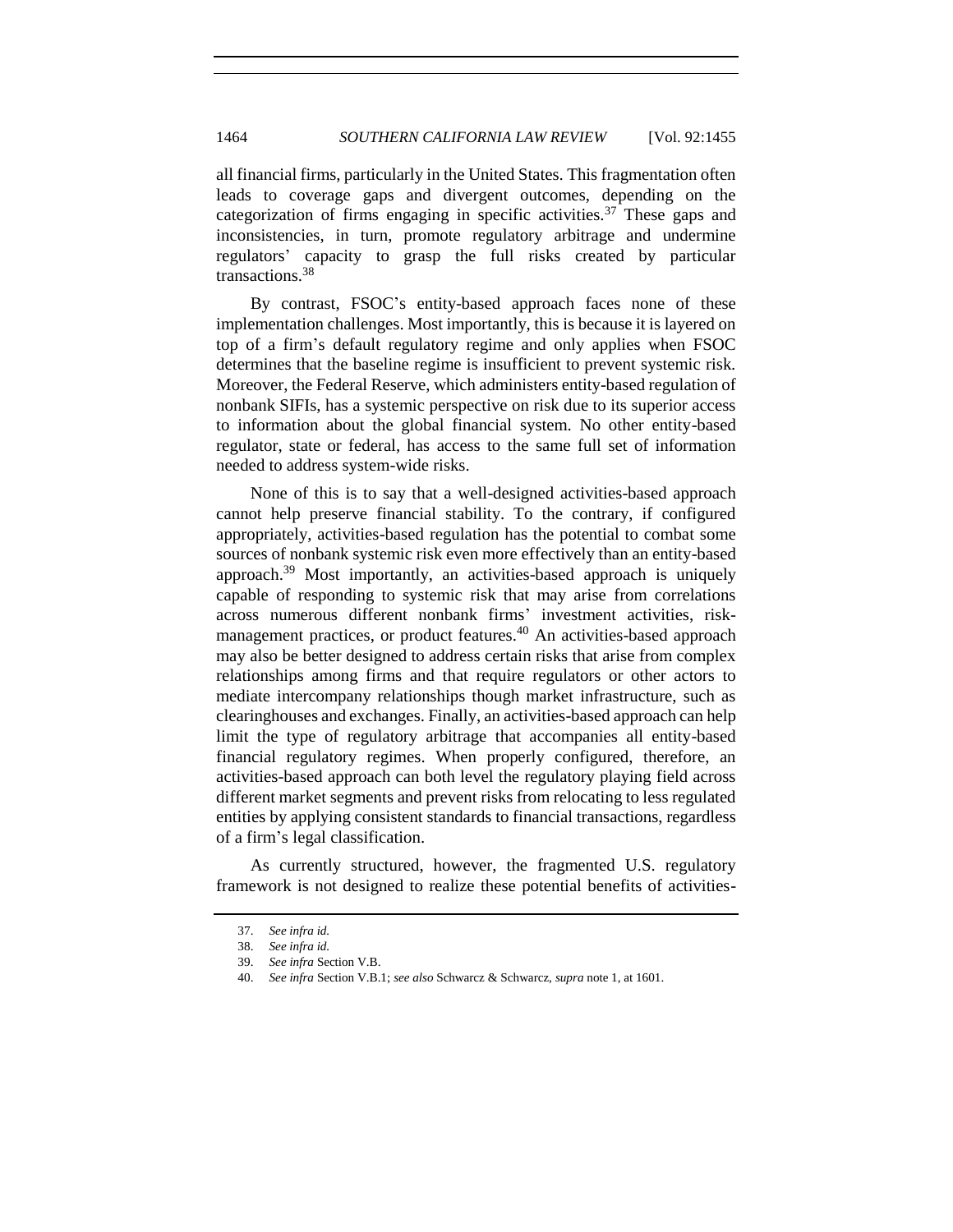# 2019] *REGULATING ENTITIES AND ACTIVITIES* 1465

based regulation. To operationalize an effective activities-based approach, the United States would need to create a single financial stability regulator with authority to oversee activities spanning different segments of the financial sector. With such structural reforms, activities-based regulation could meaningfully complement an effective entity-based approach. In the absence of such reforms, however, proposals to rely primarily or exclusively on an activities-based approach to nonbank systemic risk are doomed to fail.

The Article details these arguments in five Parts. Part I begins by briefly reviewing the role of nonbank firms in the financial crisis and the continued threats to financial stability posed by nonbank firms. In Part II, the Article traces the evolution of entity-based and activities-based approaches to nonbank systemic risk, showing the former has gradually been eclipsed by the latter. Part III explains why even a well-crafted activities-based approach must be supplemented with a robust entity-based approach to prevent nonbanks from posing the risk of systemic insolvencies. In fact, Part IV shows that activities-based regulation faces serious implementation challenges, particularly in fragmented financial regulatory systems like the United States regime. Part V then explores the significant reforms to the U.S. regulatory framework that would be necessary to operationalize an effective activities-based approach in the United States. Finally, Part V examines the unique benefits that an appropriately configured activities-based approach could offer as a complement to, rather than substitute for, entity-based regulation. The Article therefore concludes that properly designed entityand activities-based approaches are essential and complementary elements of an effective scheme to regulate nonbank systemic risk.

# I. THE NONBANK SIFI PROBLEM

<span id="page-10-1"></span><span id="page-10-0"></span>The financial crisis demonstrated unequivocally that nonbank financial companies can destabilize the financial system when not regulated appropriately. This Part examines how nonbanks transmit systemic risk. Section I.A begins by reviewing the central role that nonbanks played in triggering the crisis. Section I.B then assesses the continuing financial stability risks that nonbanks still pose a decade later. Finally, Section I.C highlights two principal ways in which nonbanks might transmit instability to the broader financial system: through the counterparty and asset liquidation channels.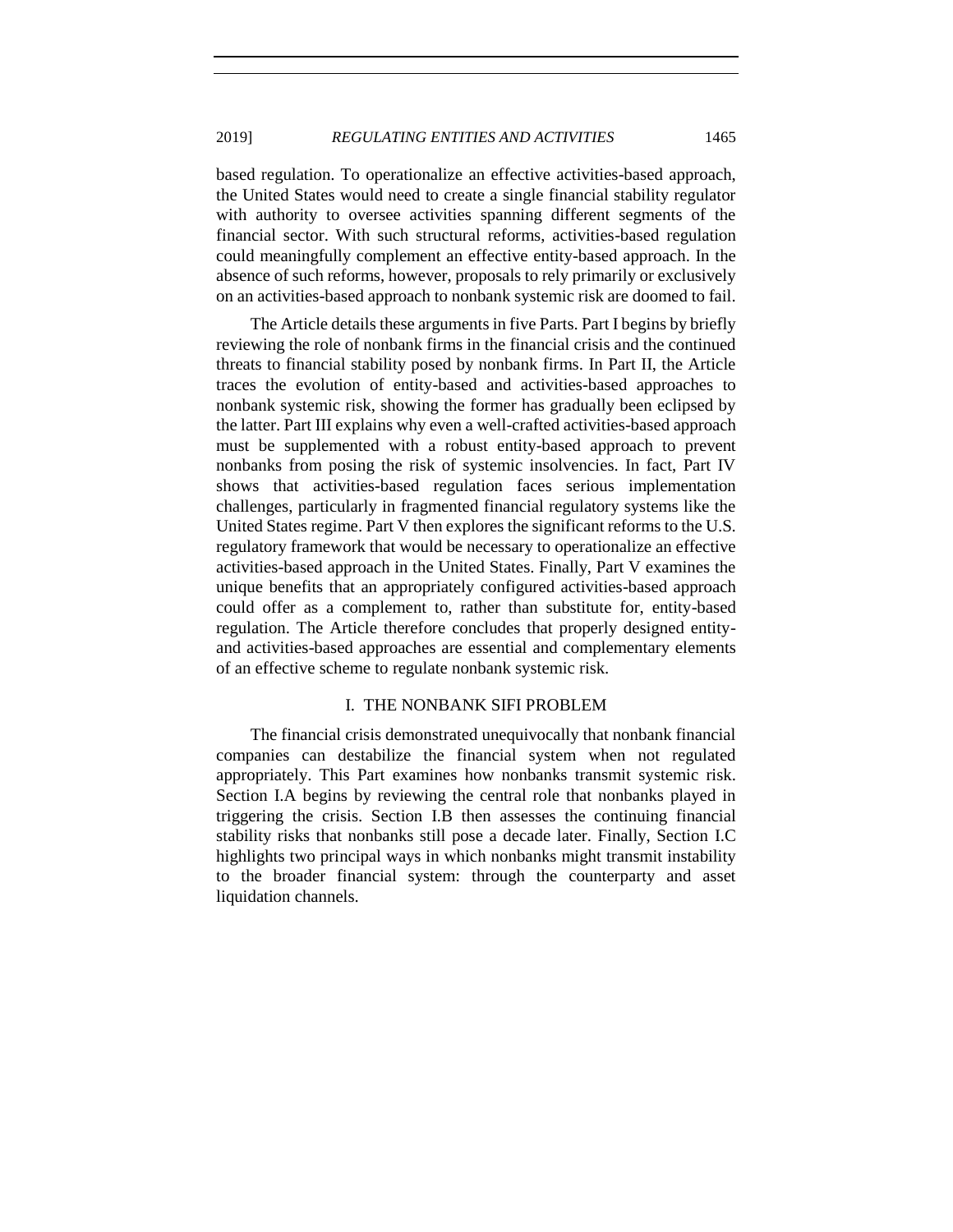1466 *SOUTHERN CALIFORNIA LAW REVIEW* [Vol. 92:1455

## <span id="page-11-0"></span>A. THE ROLE OF NONBANKS IN THE CRISIS

Countless books, reports, and articles have explored the role of nonbank financial firms in the  $2008$  financial crisis.<sup>41</sup> Not surprisingly, these sources disagree about myriad issues, ranging from the relative fault of different types of nonbanks in causing the crisis to the transmission mechanisms by which instability at nonbanks spread throughout the financial system. But virtually all commentators agree on one central point: contrary to longstanding regulatory assumptions, the crisis conclusively demonstrated that nonbank financial firms can indeed threaten the stability of the financial system and the broader economy.

There is little doubt, for instance, that nonbank financial firms were central in creating and propagating the mortgage-linked securities that sowed the seeds for the 2008 crisis. Nonbank mortgage companies like Ameriquest and New Century created the raw material for these instruments by issuing billions of dollars of subprime loans to borrowers who had no realistic ability to repay.<sup>42</sup> These shaky loans were then repackaged into exotic mortgagelinked securities issued by those lenders or by nonbank securities underwriters like Bear Stearns, Lehman Brothers, and Goldman Sachs.<sup>43</sup> To promote the sale of these toxic securities, insurance companies like AIG and various financial guarantee insurers promised to protect investors in these instruments through both credit derivatives and conventional insurance policies.<sup>44</sup> While many banks engaged in similar activities, nonbanks led the charge in creating the instruments that spread risk throughout the financial sector.

Nor is there any doubt that the failure or near failure of countless nonbank financial firms—including Bear Stearns, Lehman Brothers, and

<sup>41.</sup> For a sampling of scholarship on this topic, see generally BEN S. BERNANKE, THE COURAGE TO ACT: A MEMOIR OF A CRISIS AND ITS AFTERMATH (2015); FCIC REPORT, *supra* not[e 3;](#page-3-1) TIMOTHY F. GEITHNER, STRESS TEST: REFLECTIONS ON FINANCIAL CRISES (2014); ERIK F. GERDING, LAW, BUBBLES, AND FINANCIAL REGULATION (2014); ROGER LOWENSTEIN, THE END OF WALL STREET (2010); BETHANY MCLEAN & JOE NOCERA, ALL THE DEVILS ARE HERE: THE HIDDEN HISTORY OF THE FINANCIAL CRISIS (2011).

<sup>42.</sup> *See* ENGEL & MCCOY, *supra* not[e 1,](#page-3-2) at 26, 40, 46, 61, 70–71.

<sup>43.</sup> *See id.* at 44–45; FCIC REPORT, *supra* not[e 3,](#page-3-1) at 134–37, 176–78. Goldman Sachs became a bank holding company at the peak of the crisis to access the Federal Reserve's discount window. *See* U.S. GOV'T ACCOUNTABILITY OFFICE, GAO-14-18, GOVERNMENT SUPPORT FOR BANK HOLDING COMPANIES: STATUTORY CHANGES TO LIMIT FUTURE SUPPORT ARE NOT YET FULLY IMPLEMENTED 40– 41 (2013), https://www.gao.gov/assets/660/659004.pdf [hereinafter GAO REPORT]; Jon Hilsenrath et al., *Goldman, Morgan Scrap Wall Street Model, Become Banks in Bid to Ride Out Crisis*, WALL ST. J., https://www.wsj.com/articles/SB122202739111460721 (last updated Sept. 22, 2008, 11:59 PM).

<sup>44.</sup> *See* ENGEL & MCCOY, *supra* not[e 1,](#page-3-2) at 48, 74; FCIC REPORT, *supra* not[e 3,](#page-3-1) at 139–42, 200– 02, 243–44.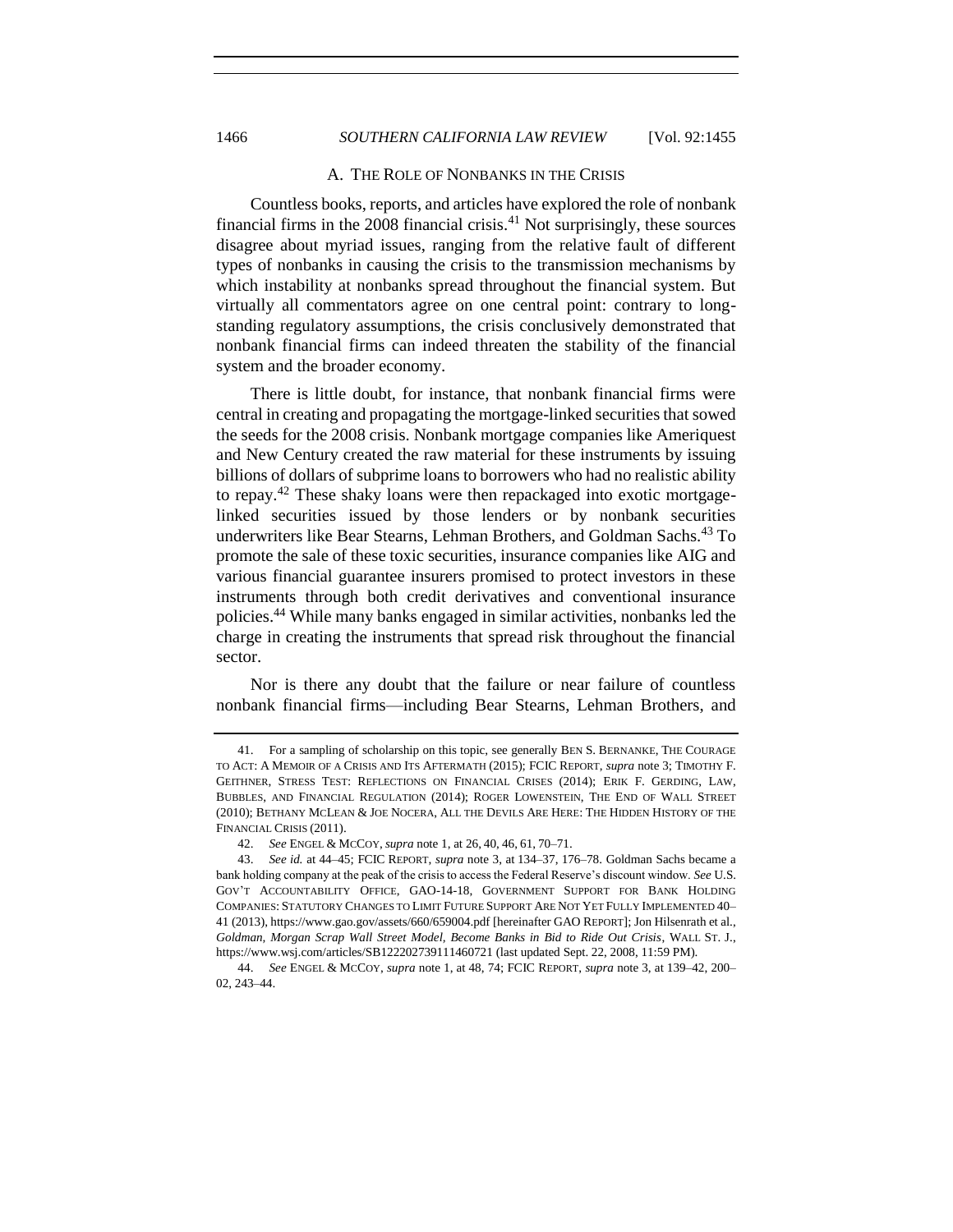AIG—destabilized the broader financial system. Many of these nonbanks relied on extremely short-term funding through repo transactions, securities lending, or warehouse lines of credit.<sup>45</sup> To maximize their potential return on—and the riskiness of—the toxic mortgage-linked securities they invested in, they employed massive amounts of leverage. When housing prices across the country declined, these nonbank companies were the first to fail, triggering a broader panic and necessitating massive government bailouts.<sup>46</sup> The financial crisis, in sum, demonstrated that nonbank financial firms can pose the very same types of systemic risk that were once thought to be exclusive to banking.

## <span id="page-12-1"></span>B. THE CONTINUING RISKS POSED BY NONBANKS

<span id="page-12-0"></span>The 2008 financial crisis may have been the first time that nonbank financial firms were so clearly responsible for a market crash, but it will almost certainly not be the last. By demonstrating that the federal government can and will bail out nonbank financial firms whose failure would exacerbate broader financial instability, the crisis increased nonbanks' incentives to affirmatively become systemically significant.<sup>47</sup> The moral hazard created by such a guarantee against failure is obvious to the extent that a failing firm's management retains their jobs or company stock in the event of a bailout.<sup>48</sup> But it is more insidious than that: any firm that markets believe may be bailed out by the federal government in future crises can borrow at favorable rates.<sup>49</sup> Such implicitly subsidized funding, in turn, encourages firms to take on large risks that promise the possibility of correspondingly large payoffs, while externalizing the potential costs of this strategy onto the federal government.

This incentive for nonbanks to embrace systemic risk is stronger than

<sup>45.</sup> *See* Kathryn Judge, *The First Year: The Role of a Modern Lender of Last Resort*, 116 COLUM. L. REV. 843, 854–55 (2016).

<sup>46.</sup> *See* BARR ET AL., *supra* note [1,](#page-3-2) at 62; ENGEL & MCCOY, *supra* note [1,](#page-3-2) at 69–77, 79–81, 86– 95, 99–126.

<sup>47.</sup> *See* Adam J. Levitin, *In Defense of Bailouts*, 99 GEO. L.J. 435, 437–38 (2011).

<sup>48.</sup> *See* CLAIRE A. HILL & RICHARD W. PAINTER, BETTER BANKERS, BETTER BANKS 95–99 (2015).

<sup>49.</sup> Most of the empirical literature illustrating this point has focused on banks. *See, e.g*., João A. C. Santos, *Evidence from the Bond Market on Banks' "Too-Big-to-Fail" Subsidy*, 20 FRBNY ECON. POL'Y REV., Dec. 2014, at 29, 33–38; Viral V. Acharya et al., *The End of Market Discipline? Investor Expectations of Implicit Government Guarantees* 35 (Munich Pers. RePEc Archive, Working Paper No. 79700, 2016). But there is evidence consistent with the conclusion that these findings would apply to nonbank financial firms that markets expected to receive support in a crisis. *See* Paolo Zanghieri, *The Value and Price of a "Too-Big-to-Fail" Guarantee: Evidence from the Insurance Industry*, 4 J. FIN. PERSP.: INS. 21, 32–38 (2017).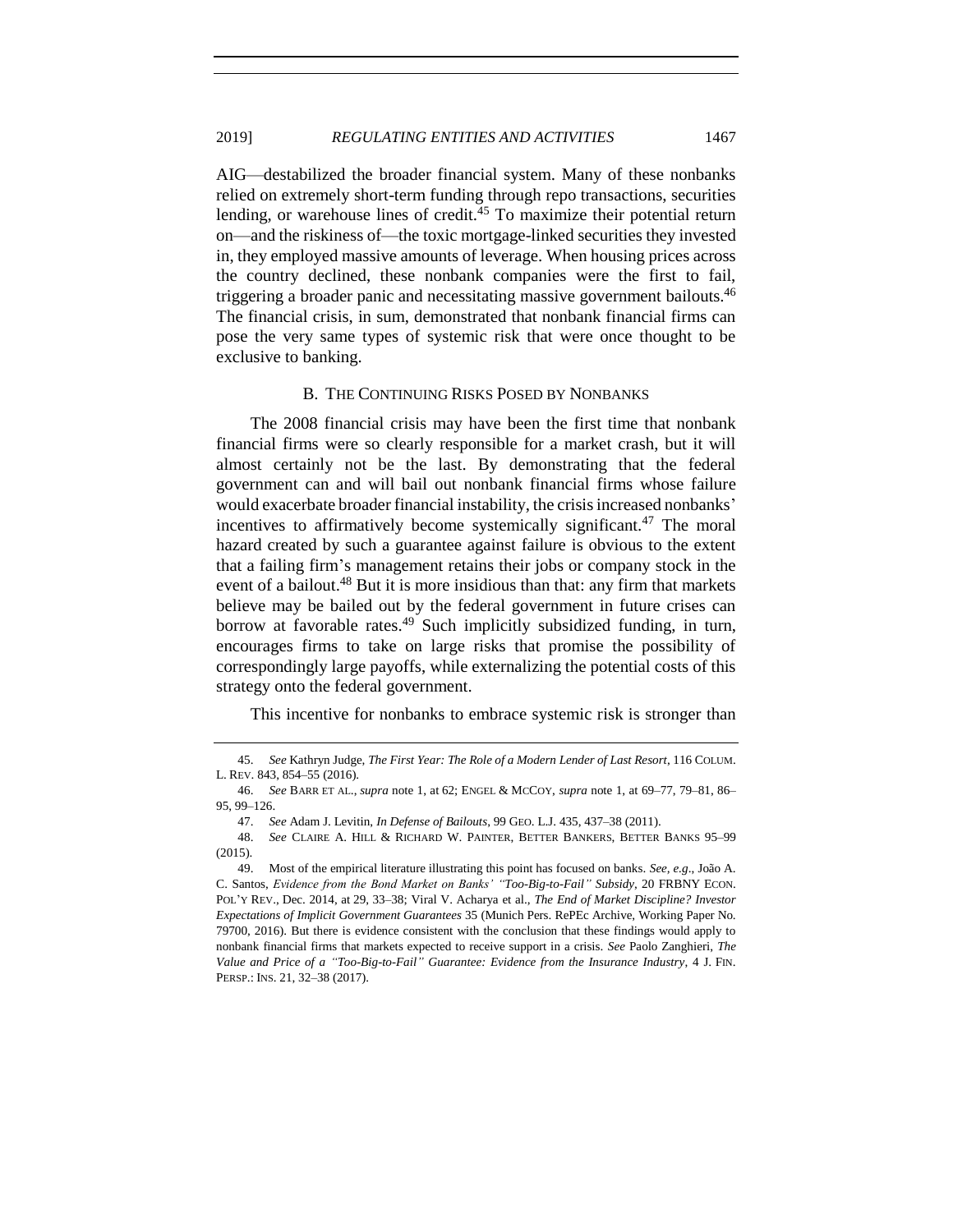ever, notwithstanding public promises by government officials to end bailouts.<sup>50</sup> As the Federal Reserve Bank of Minneapolis has emphasized, such anti-bailout pledges are simply not "credible, because tying policymakers' hands without addressing the underlying risks from [systemically significant] firms could inflict widespread damage on the U.S. economy."<sup>51</sup> Indeed, notwithstanding claims by numerous critics that specific nonbank bailouts were unnecessary<sup>52</sup> or inappropriately structured,<sup>53</sup> virtually everyone agrees that the federal government had no responsible choice but to prop up a broad array of bank and nonbank financial firms in the midst of the crisis.<sup>54</sup> Failure to do so likely would have caused the 2008 financial crisis to exact a toll on the economy that rivaled the Great Depression.<sup>55</sup> In the event of a future systemic crisis, federal decisionmakers are certain to face this very same pressure.

Not only are officials' anti-bailout proclamations noncredible, but so too are provisions in Dodd-Frank that ostensibly bind officials to follow through on these proclamations. In a move designed to limit nonbank bailouts, Dodd-Frank amended section 13(3) of the Federal Reserve Act, which authorizes the Federal Reserve to lend to nondepository institutions in "unusual and exigent circumstances ...."<sup>56</sup> As revised, Federal Reserve officials can only invoke section 13(3) to implement programs or facilities with "broad-based eligibility"—meaning that at least five firms must be eligible to participate. They are also prohibited from using this mechanism to assist "a single and specific company" in avoiding insolvency proceedings.<sup>57</sup> But Federal Reserve officials determined to rescue a nonbank financial firm could evade these restrictions by designing a broad-based program or facility that included the desired recipients of bailout funds.

If this use of section 13(3) authority proved too difficult or controversial to implement, the Federal Reserve could instead open the discount window

<sup>50.</sup> *See, e.g.*, Exec. Order No. 13,772, 82 Fed. Reg. 9965 (Feb. 3, 2017).

<sup>51.</sup> FED. RESERVE BANK OF MINNEAPOLIS, THE MINNEAPOLIS PLAN TO END TOO BIG TO FAIL 40 (2017).

<sup>52.</sup> *See, e.g.*, DAVID A. STOCKMAN, THE GREAT DEFORMATION 3–18 (2013); Leslie Scism, *Hank Greenberg Challenges AIG Bailout*, WALL ST. J. (Sept. 28, 2014, 5:52 PM), https://www.wsj. com/articles/hank-greenberg-challenges-aig-bailout-1411941174.

<sup>53.</sup> *See, e.g*., NEIL BAROFSKY, BAILOUT: AN INSIDE ACCOUNT OF HOW WASHINGTON ABANDONED MAIN STREET WHILE RESCUING WALL STREET 178–91 (2012); SIMON JOHNSON & JAMES KWAK, 13 BANKERS: THE WALL STREET TAKEOVER AND THE NEXT FINANCIAL MELTDOWN 169 (Vintage Books 2011).

<sup>54.</sup> *See* Levitin, *supra* not[e 47,](#page-12-1) at 438–39.

<sup>55.</sup> *See, e.g.*, GEITHNER, *supra* note 41, at 493–96.

<sup>56</sup>*. See* 12 U.S.C. § 343(3)(A) (2018).

<sup>57.</sup> *See id*. § 343(3)(B)(iii).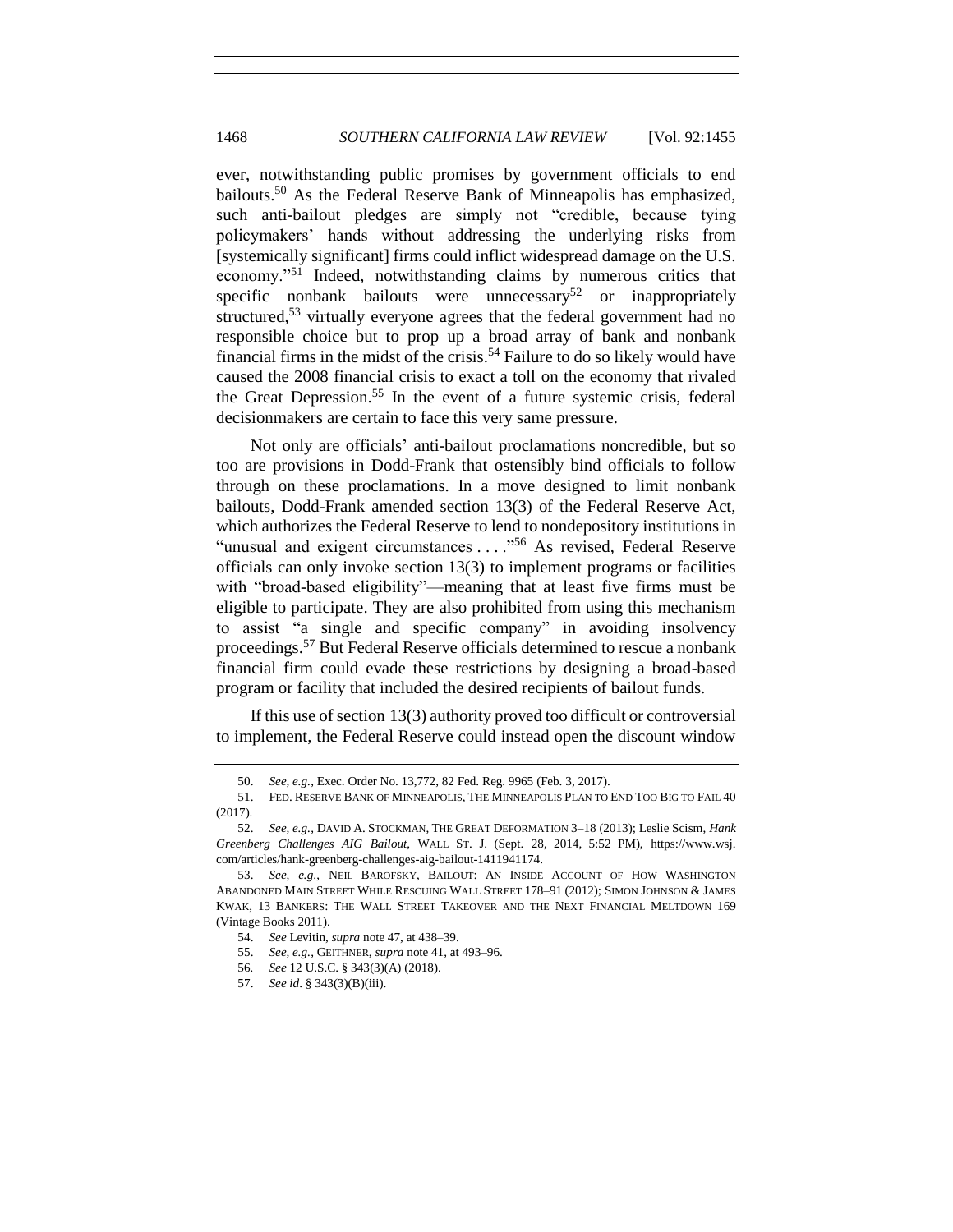to a teetering nonbank by facilitating that firm's conversion to a bank holding company ("BHC"). Although rarely framed as a bailout, during the crisis the Federal Reserve successfully encouraged nonbanks like Goldman Sachs and Morgan Stanley to convert to BHCs.<sup>58</sup> Doing so allowed these firms to borrow from the discount window against their illiquid collateral. Crucially, Dodd-Frank did nothing to limit the Federal Reserve's authority to deliver bailouts to nonbanks in this way. And while Dodd-Frank did establish the Orderly Liquidation Authority ("OLA") as a potential alternative to bailouts, many are skeptical about how reliable this mechanism will prove.<sup>59</sup> As we discuss later, this concern is amplified with respect to nonbanks that are not designated as systemically significant prior to the onset of a financial crisis.<sup>60</sup> One way or another, then, bailouts of nonbank financial firms can and will take place in future crises.<sup>61</sup>

# C. SYSTEMIC RISK TRANSMISSION CHANNELS

<span id="page-14-0"></span>Despite the continued threats posed by nonbank financial companies, no consensus exists about how to identify specific nonbanks that could prove systemically risky amidst a financial crisis. A firm's size is both relevant and nondeterminative in this inquiry. So too are a number of additional factors, such as a firm's connections with the broader financial system and its susceptibility to run-like dynamics.<sup> $62$ </sup> Many observers disagree, however, about how to evaluate these indicia of systemic risk. $63$  Moreover, as we discuss below, systemic risk forecasting is an inherently uncertain exercise.<sup>64</sup>

Notwithstanding this uncertainty, we can draw important conclusions

64. *See infra* Section II.B.

<sup>58.</sup> *See* GAO REPORT, *supra* note 43, at 40−41; Hilsenrath, *supra* note 43.

<sup>59.</sup> *See, e.g.*, Stephen J. Lubben & Arthur E. Wilmarth, Jr., *Too Big and Unable to Fail*, 69 FLA. L. REV. 1205, 1223–43 (2017); *see generally* Thomas W. Merrill & Margaret L. Merrill, *Dodd-Frank Orderly Liquidation Authority: Too Big for the Constitution?*, 163 U. PA. L. REV. 165 (2014) (raising constitutional objections to OLA).

<sup>60.</sup> *See infra* Section III.B.3.

<sup>61.</sup> *See, e.g.*, Jonathan R. Macey & James P. Holdcroft, Jr., *Failure Is an Option: An Ersatz-Antitrust Approach to Financial Regulation*, 120 YALE L.J. 1368, 1375 (2011) ("Bailouts of large, systemically important financial institutions are inevitable . . . .").

<sup>62.</sup> Dodd-Frank, for example, contains a list of relevant factors that FSOC must consider when identifying nonbanks that are systemically important. These factors include a firm's size, leverage, offbalance sheet exposures, counterparty exposures, activities, and reliance on short-term funding. *See* 12 U.S.C. § 5323(a)(2).

<sup>63.</sup> Notably, finance academics have developed numerous different market-based predictors of a firm's systemic importance. *See, e.g.*, Viral V. Acharya et al., *Measuring Systemic Risk*, 30 REV. FIN. STUD. 2, 6–14 (2017); Monica Billio et al., *Econometric Measures of Connectedness and Systemic Risk in the Finance and Insurance Sectors*, 104 J. FIN. ECON. 535, 538–41 (2012); Zachary Feinstein et al., *Measures of Systemic Risk*, 8 SIAM J. FIN. MATH. 672, 675–92 (2017).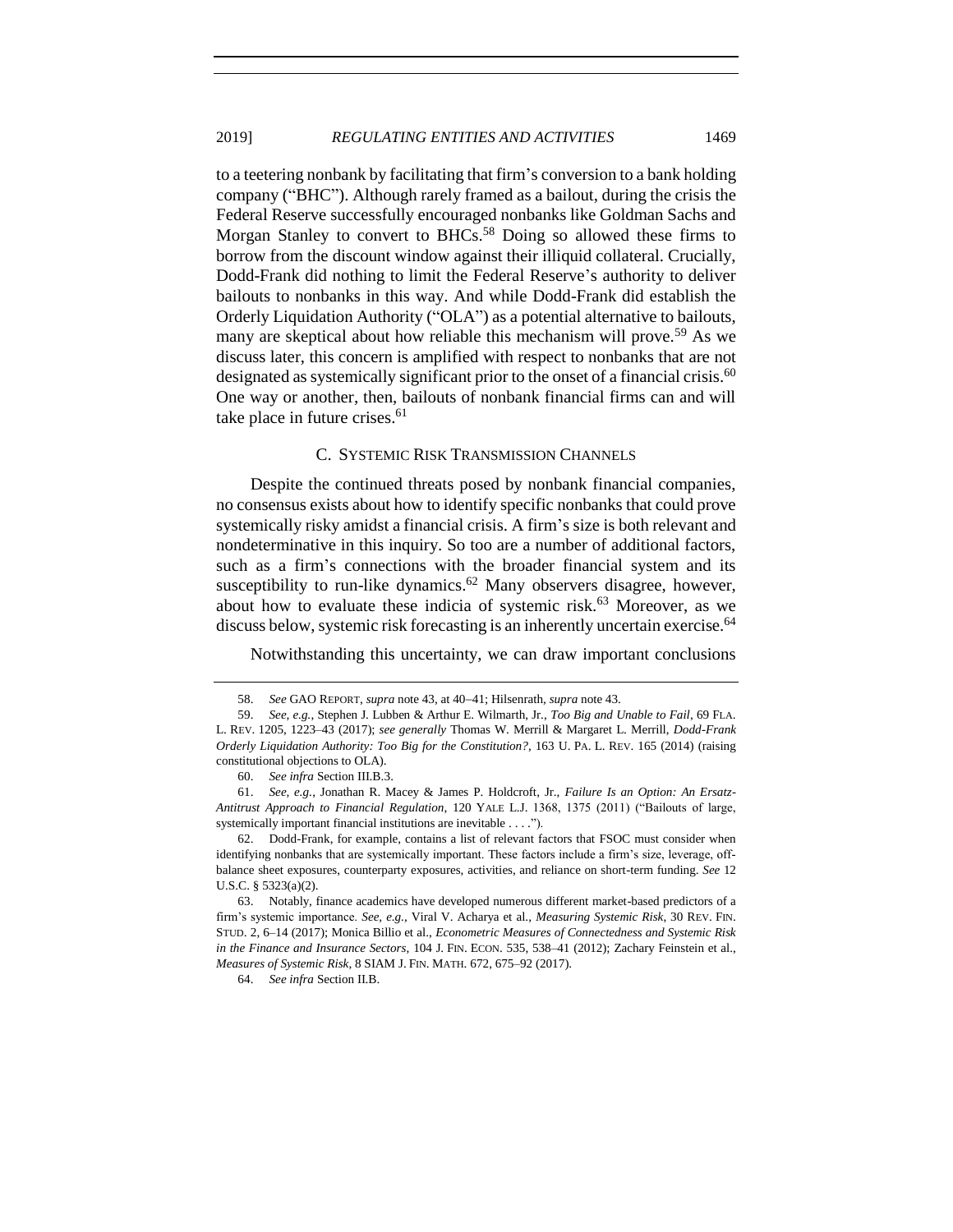about the pathways through which financial institutions might transmit systemic risk based on previous crises. History suggests two primary systemic risk transmission channels: the *counterparty* channel and the *asset liquidation* channel.<sup>65</sup> While it is impossible to predict how systemic risk will spread in the next financial crisis, the frequency with which the counterparty and asset liquidation channels have propagated risks in the past suggests that they will remain common pathways for systemic risks in the future.

## <span id="page-15-0"></span>1. The Counterparty Channel

Systemic risk spreads through the counterparty channel when a firm defaults on its financial obligations to counterparties and saddles them with losses. Firms default on their obligations in many different circumstances, few of which threaten financial stability. However, a nonbank financial firm *can* generate systemic risk if it experiences a run in the midst of broader financial market instability.

To be vulnerable to a run, a firm normally must fund itself with some form of short-term liabilities payable in cash.<sup>66</sup> Examples include repo transactions, securities lending, and commercial paper. In many ways, these short-term debts resemble bank demand deposits, the classic liability implicated in runs.<sup>67</sup> Other types of short-term liabilities, such as a firm's escalating need to post cash collateral, can also trigger a run.<sup>68</sup>

In the normal scenario, a firm is subject to a run if it pairs such shortterm liabilities with long-term illiquid assets.<sup>69</sup> Firms in this position may be required to dump their illiquid assets at fire-sale prices in order to raise enough cash to meet immediate demands by creditors. Knowing this, creditors will rush to claim repayment before the firm's cash reserves run out, in a classic case of the prisoner's dilemma. Creditors' uncertainty about

<sup>65.</sup> FSOC Guidance, *supra* note 15, at pt. 1310, app. A.II.a.

<sup>66.</sup> In 2008, a variety of short-term obligations triggered runs at nonbanks, including repo financing and prime brokerage accounts at leading U.S. investment banks, securities lending by AIG's insurance subsidiaries, and money market mutual fund shares redeemable at par. ENGEL &MCCOY, *supra*  not[e 1,](#page-3-2) at 88–89, 103–05; Lawrence Schmidt et al., *Runs on Money Market Mutual Funds*, 106 AM. ECON. REV. 2625, 2625–29 (2016); Schwarcz & Schwarcz, *supra* not[e 1,](#page-3-2) at 1571 n.1, 1585–86.

<sup>67.</sup> *See* Douglas W. Diamond & Philip H. Dybvig, *Bank Runs, Deposit Insurance, and Liquidity*, 91 J. POL. ECON. 401, 401–02 (1983).

<sup>68.</sup> *See infra* Section IV.A.

<sup>69.</sup> In the traditional theory of financial intermediation, institutions transform short-term, private liabilities into long-term loans. *See, e.g.*, STEPHEN G. CECCHETTI & KERMIT SCHOENHOLTZ, MONEY, BANKING, AND FINANCIAL MARKETS 39 (3d ed. 2010). For an alternative theory, see Robert C. Hockett & Saule T. Omarova, *The Finance Franchise*, 102 CORNELL L. REV. 1143, 1144–49 (2017) (comparing the modern financial system to a franchise arrangement).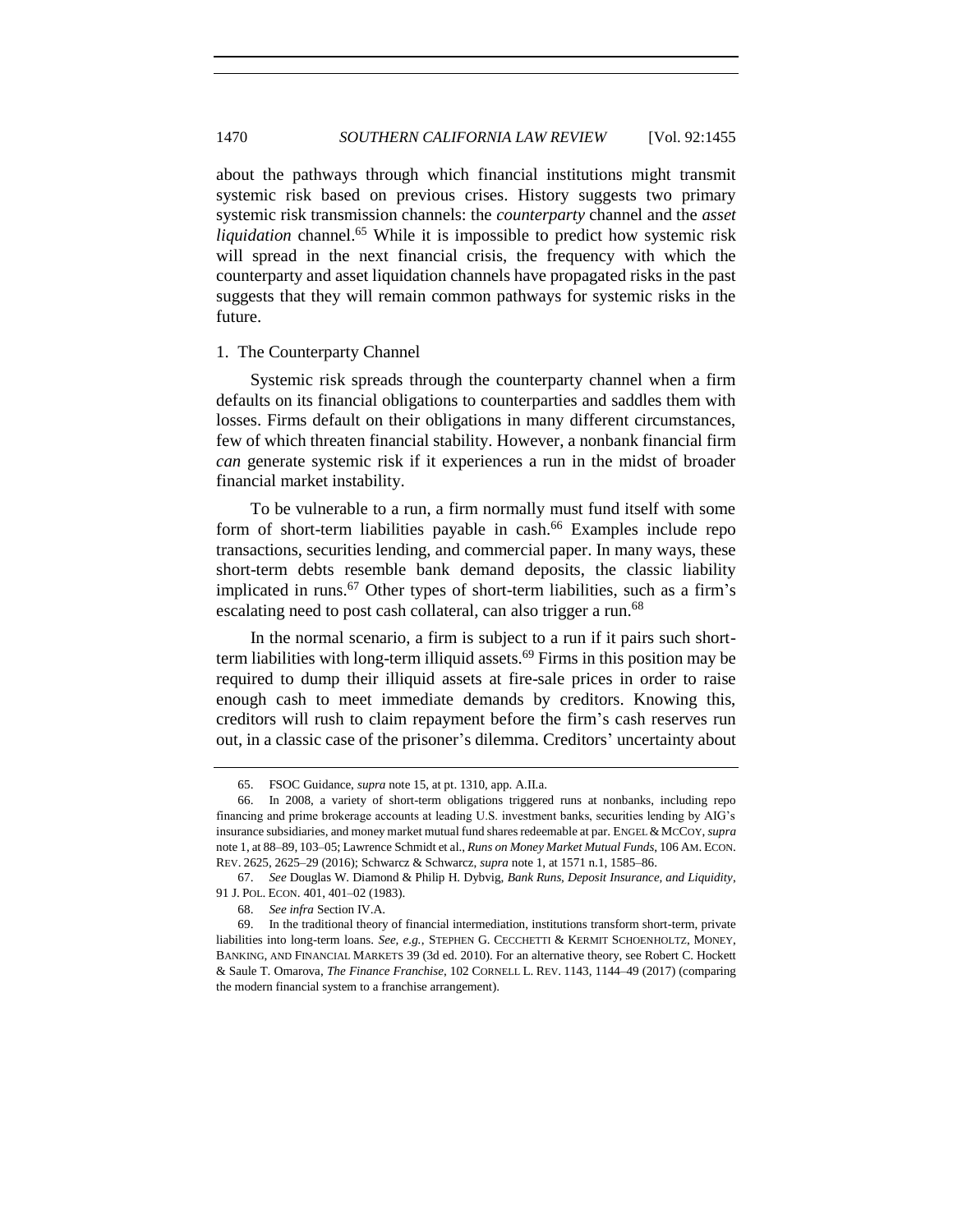the firm's true financial health will exacerbate this stampede. Unless the firm's asset sales generate enough cash to cover its obligations (which is unlikely) and absent a bailout, the firm will default.

Runs at nonbanks are likely to propagate systemic risk through the counterparty channel if two conditions are met. First, the nonbank firm must have large positions with counterparties that are themselves potentially important players in the financial system. Only in such cases will the losses inflicted on counterparties due to the nonbank's default be large enough to jeopardize their solvency, potentially setting off a chain reaction.

Second, for systemic risk to spread through the counterparty channel, the broader financial system must already be in a weakened state when the nonbank firm experiences a run. This makes the company's impending failure *systemic*, not idiosyncratic, in nature. Nonbank financial companies fail for all sorts of reasons, few of which end up threatening financial stability. The idiosyncratic failure of even a large and highly interconnected nonbank financial firm generally will not threaten to bring down its counterparties. But when the firm's counterparties and the broader financial system are already so financially precarious that they lack the resilience or capital to absorb losses, the firm's collapse could jeopardize financial stability.<sup>70</sup>

#### <span id="page-16-1"></span><span id="page-16-0"></span>2. The Asset Liquidation Channel

The second major conduit for systemic risk is the asset liquidation channel. In this channel, a nonbank firm—or a group of similarly situated nonbank firms—liquidates enough assets in a single asset class to send prices into freefall. If the price drop is steep enough, other firms holding the same asset could sustain losses and face insolvency.

A firm can transmit systemic risk through the asset liquidation channel if two conditions are met. First, a significant subset of financial firms must have correlated asset holdings. Only then can a group of nonbanks with similar investments generate instability, harming other investors in that asset class, by dumping those assets simultaneously. Second, the ensuing losses must wipe out the capital of a critical mass of firms, causing insolvencies. For this to happen, the financial system generally must be in a weakened state.

When these two conditions are met, several different scenarios can

<sup>70.</sup> *See* Brief of Professors Viral V. Acharya et al. as *Amici Curiae* in Support of Appellant at 20– 21, MetLife, Inc. v. Fin. Stability Oversight Council, 1:15-cv-00045-RMC, 2018 WL 1052618 (D.C. Cir. Jan. 23, 2018) (No. 16-5086) [hereinafter Acharya Br.].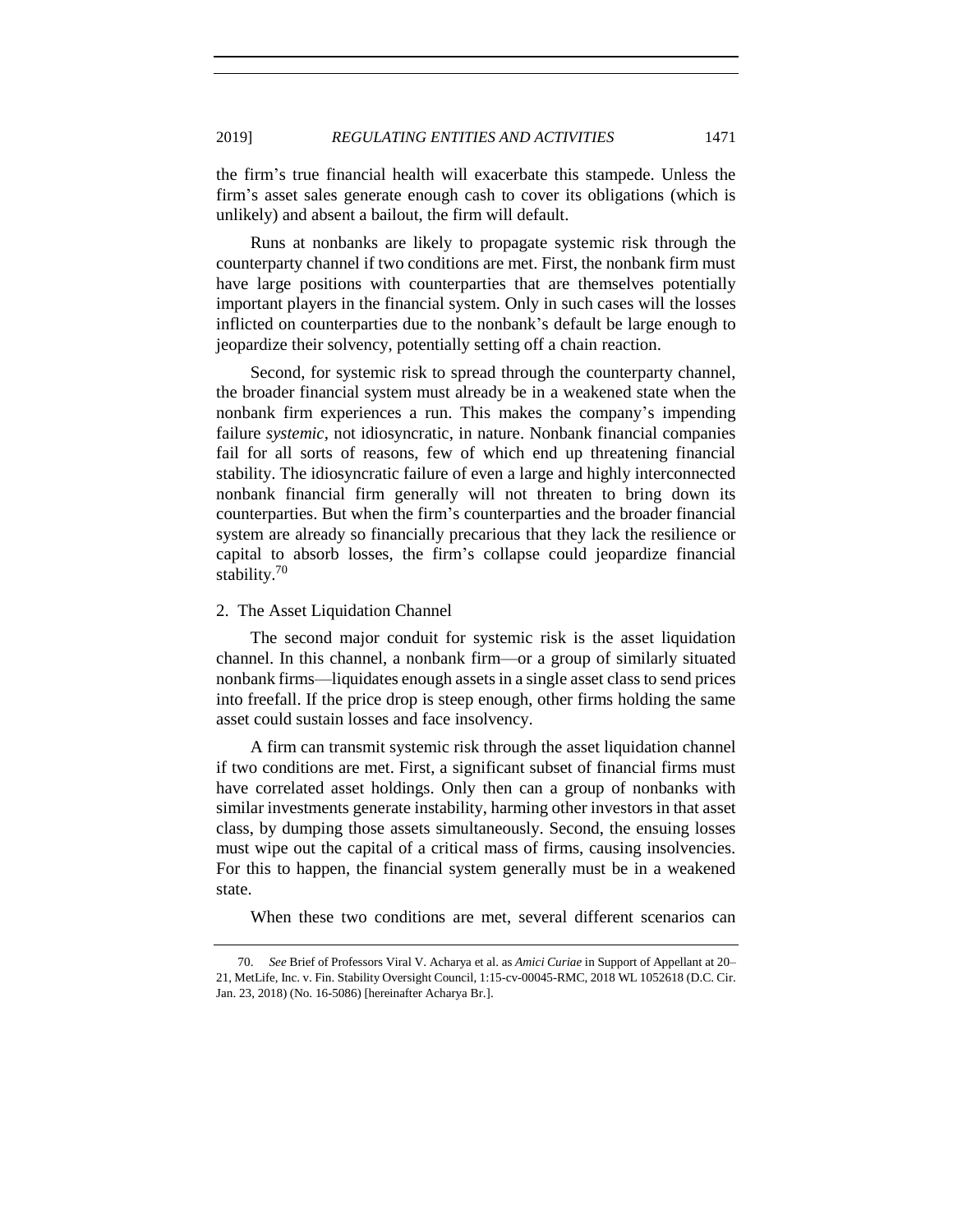trigger asset liquidations that could generate systemic risk. The first is a run, which can figure just as prominently in the asset liquidation channel as in the counterparty channel. When a company attempts to staunch a run by selling off assets to pay creditors, the downward pressure on asset prices impairs other firms with similar holdings.<sup>71</sup> In other cases, one or more firms could transmit risk through the asset liquidation channel without themselves experiencing financial distress. This could occur due to herd investing behavior, where firms crowd into popular asset classes and sell, en masse, less popular assets.<sup>72</sup> Alternatively, firms responding to regulatory or rating agency pressures to divest certain holdings could trigger the asset liquidation channel.<sup>73</sup> In another scenario, a firm might intentionally manipulate the price of an asset. Thus, a nonbank firm or group of firms with the power to move prices by dumping financial assets could be systemically significant even if they are not particularly vulnerable to financial distress during a broader financial downturn.

To summarize, not every nonbank financial firm poses systemic risk. Rather, a nonbank financial firm's systemic significance is likely to hinge on its propensity to transmit instability through the counterparty or asset liquidation channels.<sup>74</sup> This propensity, in turn, will depend on the unique characteristics of the company's balance sheet structure, its connections to other financial institutions, and its ability to affect the prices of financial assets.

# <span id="page-17-0"></span>II. TRACING FSOC'S MOVE FROM AN ENTITY-BASED TO AN ACTIVITIES-BASED APPROACH TO NONBANK SYSTEMIC RISK

This Part examines post-crisis reforms to mitigate nonbank systemic risk in the United States and abroad. Section II.A introduces FSOC and its dual entity- and activity-based authorities for responding to nonbank systemic risk. It details how both FSOC and its international counterparts have recently deemphasized an entity-based approach in favor of an

<sup>71.</sup> *See* Viral V. Acharya, *A Theory of Systemic Risk and Design of Prudential Bank Regulation*, 5 J. FIN. STABILITY 224, 225 (2009).

<sup>72.</sup> *See* GERDING, *supra* not[e 41,](#page-11-0) at 311–36.

<sup>73.</sup> *See id.*

<sup>74.</sup> FSOC has posited a third potential transmission channel where a firm is no longer able or willing to provide a critical function or service that market actors rely on and for which there are no ready substitutes. *See* FSOC Guidance, *supra* note 15, at pt. 1310, app. A.II.a. This *critical function or service* channel will most commonly arise when the firm in question is a dominant financial intermediary—for example, Fannie Mae and Freddie Mac—or financial market utility, such as a payments clearing operator. Partly for this reason, FSOC has designated a number of financial market utilities as systemically important. *See Financial Market Utility Designations*, U.S. DEP'T TREASURY, https://www.treasury.gov/ initiatives/fsoc/designations/Pages/default.aspx#FMU (last visited Sept. 17, 2019).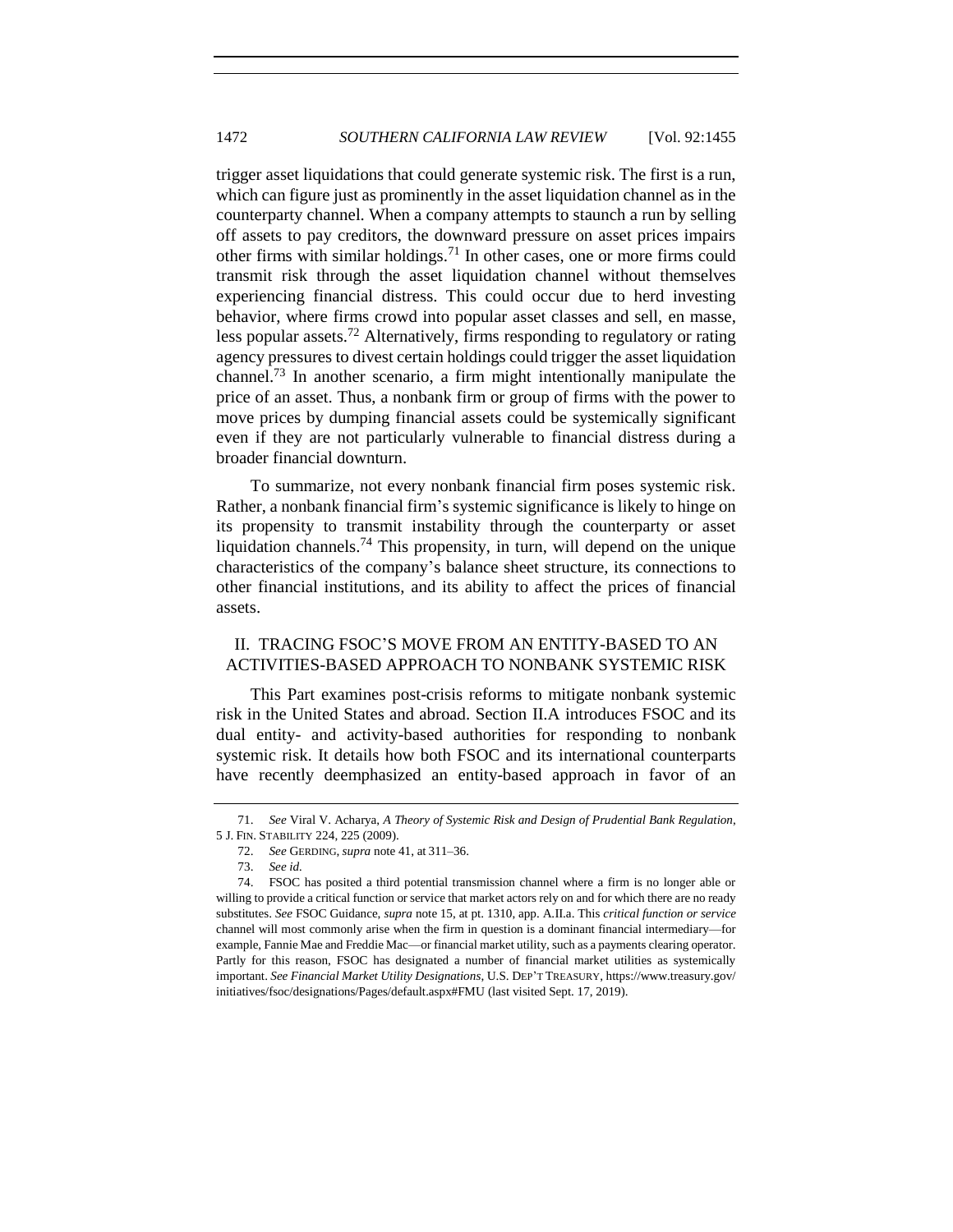activities-based approach. Section II.B then describes efforts in the United States to permanently undermine FSOC's entity-based approach by establishing nearly insurmountable procedural requirements for future designations of nonbank SIFIs.

# <span id="page-18-0"></span>A. EVOLUTION OF FSOC'S ENTITY- AND ACTIVITIES-BASED APPROACHES

After the crisis, lawmakers quickly moved to address financial stability risks arising from nonbanks. The centerpiece of their efforts was the creation of FSOC in the Dodd-Frank Act. The Act empowered FSOC to designate nonbank financial entities as systemically significant, an authority that has come to be known as the "entity-based" approach. This authority, of course, mirrors traditional financial regulation, which attaches different regulatory regimes to different types of financial firms.<sup>75</sup> Dodd-Frank also authorized FSOC to make nonbinding recommendations to primary financial regulators regarding the treatment of nonbank financial activities that raise systemic risk concerns. This is FSOC's so-called "activities-based" authority.

FSOC has varied over time in how it has exercised its entity- and activities-based authorities. Initially, FSOC focused on its entity-based authority, but more recently it has backed off from that approach. This troubling evolution away from entity-based nonbank regulation has occurred not only domestically but also among international financial regulators and organizations.

FSOC's entity-based authority allows it to designate nonbank companies as SIFIs.<sup>76</sup> Under section 113 of Dodd-Frank, FSOC may designate a nonbank financial company if the firm "could pose a threat to the financial stability of the United States" in one of two ways: (1) in the event of its "material financial distress" (the "First Determination Standard") or (2) based on "the nature, scope, size, scale, concentration, interconnectedness, or mix of [its] activities" (the "Second Determination Standard").<sup>77</sup> Thus, the First Determination Standard allows FSOC to designate a firm whose failure could create systemic risk. By contrast, the Second Determination Standard permits the designation of a firm whose operations could transmit financial stability risks, even if the company itself

<sup>75.</sup> *See* Jackson, *supra* not[e 9,](#page-4-0) at 364–66.

<sup>76.</sup> Dodd-Frank does not itself use the term "SIFI," but the term is commonly used to refer to entities designated under Section 113 of Dodd-Frank.

<sup>77.</sup> 12 U.S.C. § 5323(a)(1) (2018). A two-thirds majority of FSOC's voting members is required to designate a firm under either determination standard. *Id.* For an administrative law analysis of FSOC's section 113 designation power, see Robert F. Weber, *The FSOC's Designation Program as a Case Study of the New Administrative Law of Financial Supervision*, 36 YALE J. ON REG. 359, 370–94 (2019).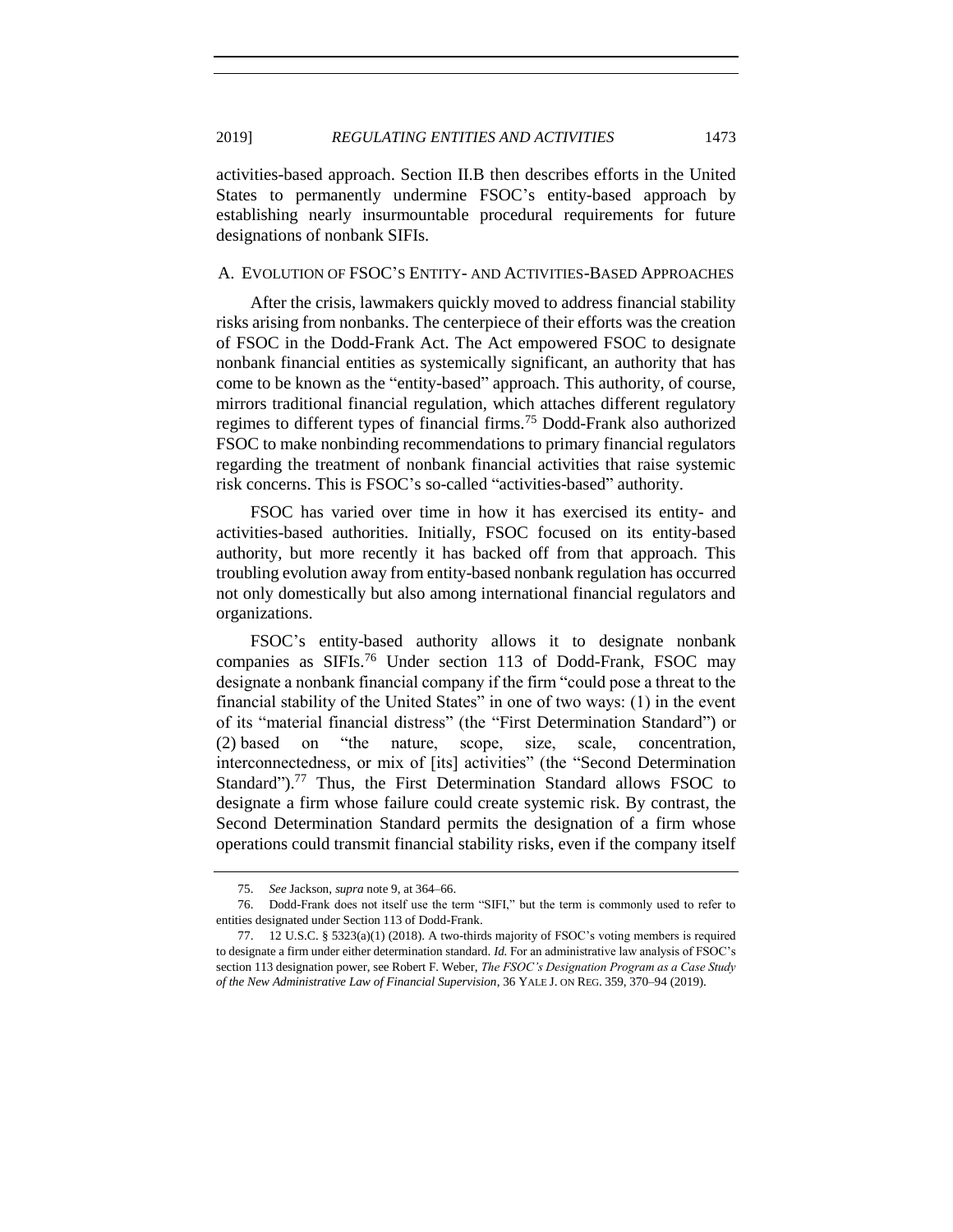does not fail. Although the Second Determination Standard focuses on an individual firm's mix of "activities," it is part of Dodd-Frank's entity-based, rather than activities-based, approach because it specifies one avenue for designating an individual firm as a SIFI.

Any firm that FSOC designates as a nonbank SIFI becomes subject to consolidated supervision and regulation by the Federal Reserve.<sup>78</sup> Critically, the Federal Reserve's oversight of nonbank SIFIs targets financial stability risks. This macroprudential orientation is important because traditional nonbank regulation, such as state-based insurance regulation and SEC oversight of broker-dealers, is not designed to address risks to financial stability.<sup>79</sup> Instead, nonbank financial oversight generally focuses on other goals, such as solvency and market conduct.<sup>80</sup> The Federal Reserve, by contrast, applies risk-based capital requirements, liquidity requirements, stress tests, overall risk management standards, and other macroprudential tools to prevent nonbank SIFIs from transmitting systemic risk through the broader economy.<sup>81</sup>

In the years immediately following the crisis, FSOC wielded its entitybased designation power aggressively. In one of its first major actions, the Council established a process for evaluating whether a company could pose a threat to U.S. financial stability under either determination standard.<sup>82</sup> After finalizing its designation procedures, FSOC quickly began evaluating nonbank financial companies. In 2013, it designated insurance-focused companies AIG and Prudential, as well as General Electric's captive finance subsidiary, GE Capital.<sup>83</sup> The following year, FSOC added MetLife, Inc.,

83. *See* FIN. STABILITY OVERSIGHT COUNCIL, BASIS OF THE FINANCIAL STABILITY OVERSIGHT COUNCIL'S FINAL DETERMINATION REGARDING AMERICAN INTERNATIONAL GROUP, INC. (2013), https ://www.treasury.gov/initiatives/fsoc/designations/Documents/Basis%20of%20Final%20Determination %20Regarding%20American%20International%20Group,%20Inc.pdf [hereinafter AIG DESIGNATION]; FIN. STABILITY OVERSIGHT COUNCIL, BASIS OF THE FINANCIAL STABILITY OVERSIGHT COUNCIL'S FINAL DETERMINATION REGARDING GENERAL ELECTRIC CAPITAL CORPORATION, INC. (2013), https:// www.treasury.gov/initiatives/fsoc/designations/Documents/Basis%20of%20Final%20Determination%2 0Regarding%20General%20Electric%20Capital%20Corporation,%20Inc.pdf [hereinafter GE CAPITAL DESIGNATION]; FIN. STABILITY OVERSIGHT COUNCIL, BASIS FOR THE FINANCIAL STABILITY OVERSIGHT COUNCIL'S FINAL DETERMINATION REGARDING PRUDENTIAL FINANCIAL, INC. (2013), https://www.

<sup>78.</sup> *See* 12 U.S.C. § 5365(b)(1)(A).

<sup>79.</sup> *See, e.g.*, Allen, *supra* not[e 1,](#page-3-2) at 725; Schwarcz & Schwarcz, *supra* not[e 1,](#page-3-2) at 1627–34. Broadly speaking, macroprudential regulation addresses the stability of the financial system as a whole, while microprudential regulation focuses on the stability of individual financial institutions. *See* Jacek Osiński et al., Int'l Monetary Fund, *Macroprudential and Microprudential Policies: Toward Cohabitation*, 4, SDN 2013/05 (June 2013).

<sup>80.</sup> *See infra* Section III.B.4.

<sup>81.</sup> *See* 12 U.S.C. § 5365(a).

<sup>82.</sup> *See* FSOC Guidance, *supra* note 15, at pt. 1310, app. A.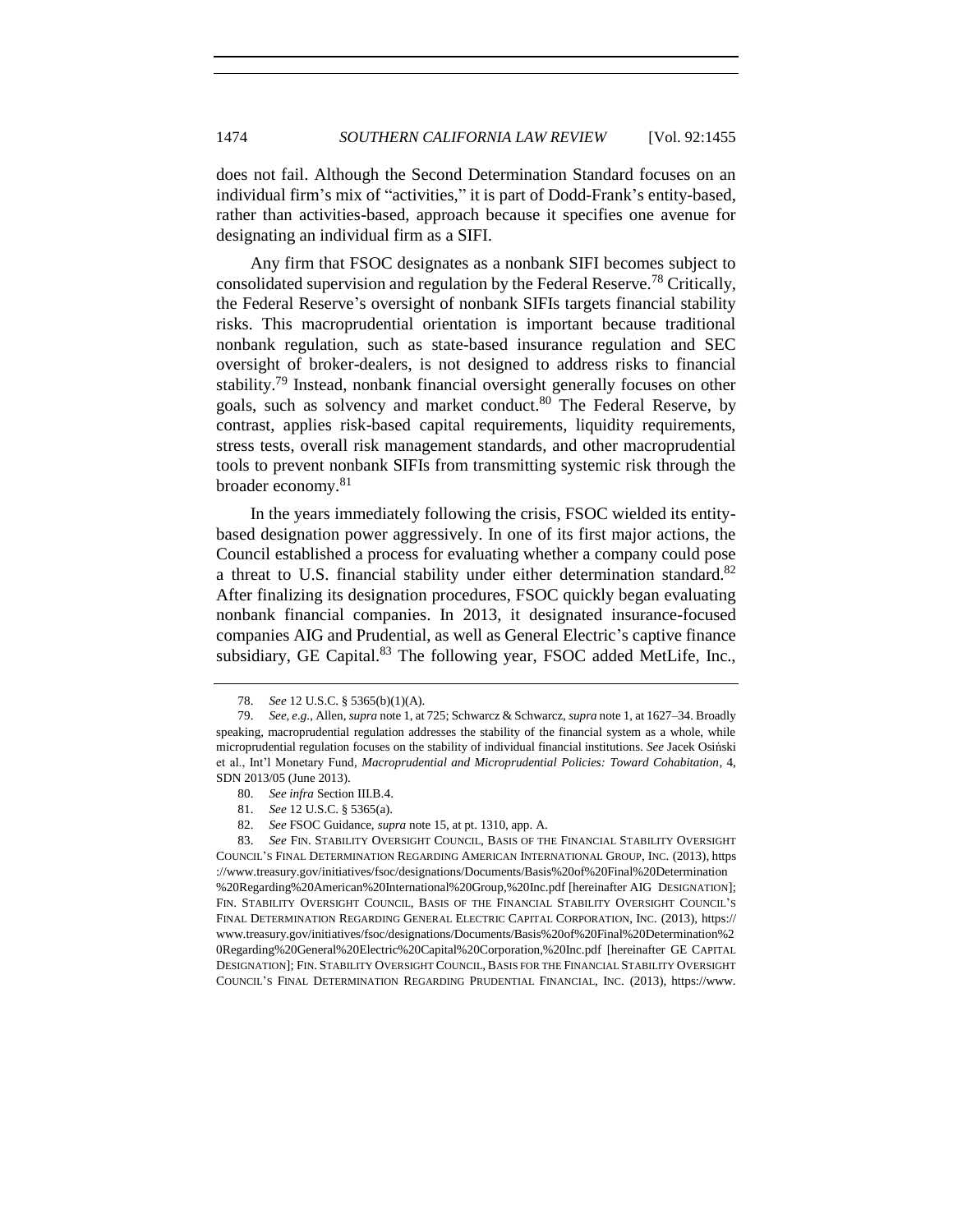another insurance-focused firm.<sup>84</sup> FSOC concluded that material financial distress at each of these firms could threaten U.S. financial stability under the First Determination Standard, but it did not evaluate any of these firms under the Second Determination Standard.<sup>85</sup> FSOC closely analyzed five additional firms but ultimately opted not to designate them.<sup>86</sup>

International financial regulators adopted a similar entity-based orientation to nonbank systemic risk in the years after the crisis. The International Association of Insurance Supervisors ("IAIS"), for example, developed a methodology for identifying global systemically important insurers ("G-SIIs") at the urging of the Financial Stability Board ("FSB").<sup>87</sup> Beginning in 2013, the IAIS published annual lists of such firms, identifying nine G-SIIs, including AIG, MetLife, and Prudential.<sup>88</sup> The IAIS and FSB instructed the G-SIIs' home country regulators to subject these firms to enhanced macroprudential oversight.<sup>89</sup>

In contrast to its early entity-based designations, the Obama Administration FSOC rarely used its authority to recommend that primary financial regulators implement activities-based reforms. Under section 120 of Dodd-Frank, FSOC may "issu[e] recommendations to the primary financial regulatory agencies to apply new or heightened standards and safeguards" to any activity that could increase risks in the financial sector.<sup>90</sup>

treasury.gov/initiatives/fsoc/designations/Documents/Prudential%20Financial%20Inc.pdf [hereinafter PRUDENTIAL DESIGNATION].

<sup>84.</sup> *See* FIN. STABILITY OVERSIGHT COUNCIL, BASIS FOR THE FINANCIAL STABILITY OVERSIGHT COUNCIL'S FINAL DETERMINATION REGARDING METLIFE, INC. (2014), https://www.treasury.gov/ initiatives/fsoc/designations/Documents/MetLife%20Public%20Basis.pdf [hereinafter METLIFE DESIGNATION].

<sup>85.</sup> *See* AIG DESIGNATION, *supra* note 83, at 4; GE CAPITAL DESIGNATION, *supra* note 83, at 4; PRUDENTIAL DESIGNATION, *supra* note 83, at 5; METLIFE DESIGNATION, *supra* note 84, at 4.

<sup>86.</sup> *See* FIN. STABILITY OVERSIGHT COUNCIL, 2017 ANNUAL REPORT 120 (2017), https://www. treasury.gov/initiatives/fsoc/studies-reports/Documents/FSOC\_2017\_Annual\_Report.pdf [hereinafter FSOC 2017 ANNUAL REPORT].

<sup>87.</sup> *See generally* INT'L ASS'N OF INS. SUPERVISORS, GLOBAL SYSTEMICALLY IMPORTANT INSURERS (2013), https://www.fsb.org/2016/06/global-systemically-important-insurers-updated-assess ment-methodology. Paralleling FSOC's First Determination Standard, the IAIS and FSB defined G-SIIs as insurers whose "distress or failure would cause significant dislocation in the global financial system . . . ." *See id.* at 3 n.1.

<sup>88.</sup> *See Global Systemically Important Financial Institutions (G-SIFIs)*, FIN. STABILITY BOARD, http://www.fsb.org/what-we-do/policy-development/systematically-important-financial-institutionssifis/global-systemically-important-financial-institutions-g-sifis (last visited Sept. 17, 2019).

<sup>89.</sup> *See* FIN. STABILITY BD., REDUCING THE MORAL HAZARD POSED BY SYSTEMICALLY IMPORTANT FINANCIAL INSTITUTIONS 1 (2010), https://www.fsb.org/2010/11/r\_101111a.

<sup>90.</sup> 12 U.S.C. § 5330(a) (2018). FSOC may identify an activity for heightened regulation if it determines that "the conduct, scope, nature, size, scale, concentration, or interconnectedness of such activity or practice could create or increase the risk of significant liquidity, credit, or other problems" in the financial sector. *Id*.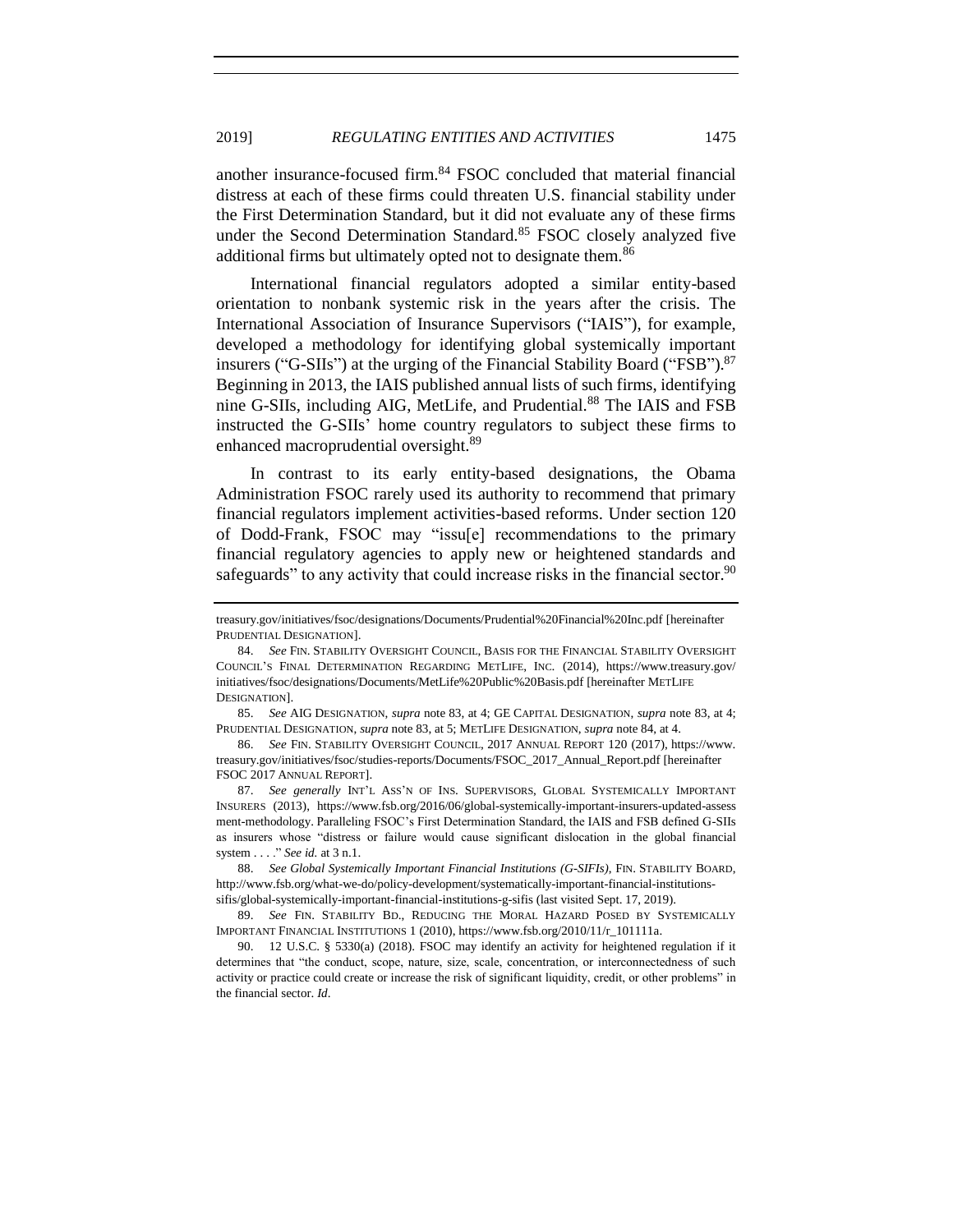Critically, however, the primary financial regulators are not obligated to adopt FSOC's activities-based recommendations.<sup>91</sup> Nor does FSOC have authority to write rules governing financial activities on its own. FSOC's activities-based powers, therefore, are no more potent than recommendations by an advisory council.

The Obama-era FSOC used its section 120 activities-based authority only once. In 2012, Treasury Secretary Tim Geithner asked FSOC to recommend regulations for MMMFs after the SEC declined to adopt longanticipated rules for these funds. $92$  Exercising its section 120 power, FSOC requested public comment on regulatory approaches to mitigate systemic risk posed by MMMFs.<sup>93</sup> The SEC responded to FSOC's recommendations by adopting its own MMMF reforms the following year.<sup>94</sup>

FSOC considered—but declined to pursue—other activities-based recommendations during the Obama Administration. In late 2014, for example, FSOC sought public comment on whether the products and activities of asset managers, including hedge funds, could pose a risk to financial stability.<sup>95</sup> In response to public input, FSOC created an interagency working group to monitor the use of leverage by hedge funds and analyze the sufficiency of hedge funds' data reporting.<sup>96</sup> FSOC, however, stopped short of recommending enhanced regulations of any asset managers' activities.<sup>97</sup>

Opponents of FSOC's entity-based designations seized on the Council's sparing use of its section 120 authority and urged it to use an activities-based approach in lieu of designating nonbank SIFIs. Activities-

<sup>91. 12</sup> U.S.C. § 5330(c)(2).

<sup>92.</sup> *See* Kirsten Grind, *Funds Face New Battle on Rules*, WALL ST. J., https://www.wsj.com/ articles/SB10000872396390443493304578038410540850592 (last updated Oct. 5, 2012, 6:54 PM). MMMFs are specialized pooled investment vehicles that typically invest in low-risk assets such as commercial paper and government securities. *See* Hester Peirce & Robert Greene, *Opening the Gate to Money Market Fund Reform*, 34 PACE L. REV. 1093, 1093 (2014).

<sup>93.</sup> *See* Proposed Recommendations Regarding Money Market Mutual Fund Reform, 77 Fed. Reg. 69,455, 69,455 (Nov. 19, 2012)*.*

<sup>94.</sup> For the SEC release adopting these reforms, see generally Money Market Fund Reform; Amendments to Form PF, Securities Act Release No. 9616, Investment Company Act Release No. 31166, 79 Fed. Reg. 47,736 (Aug. 14, 2014). The SEC's MMMF rules, however, were less stringent than the approaches FSOC had proposed. *See* Allen, *supra* not[e 5,](#page-3-3) at 1119.

<sup>95.</sup> *See* Notice Seeking Comment on Asset Management Products and Activities, 79 Fed. Reg. 77,488, 77,488−89 (Dec. 24, 2014).

<sup>96.</sup> FIN. STABILITY OVERSIGHT COUNCIL, UPDATE ON REVIEW OF ASSET MANAGEMENT PRODUCTS AND ACTIVITIES 20–21 (2016), https://www.treasury.gov/initiatives/fsoc/news/Documents/ FSOC%20Update%20on%20Review%20of%20Asset%20Management%20Products%20and%20Activi ties.pdf.

<sup>97.</sup> *See id.*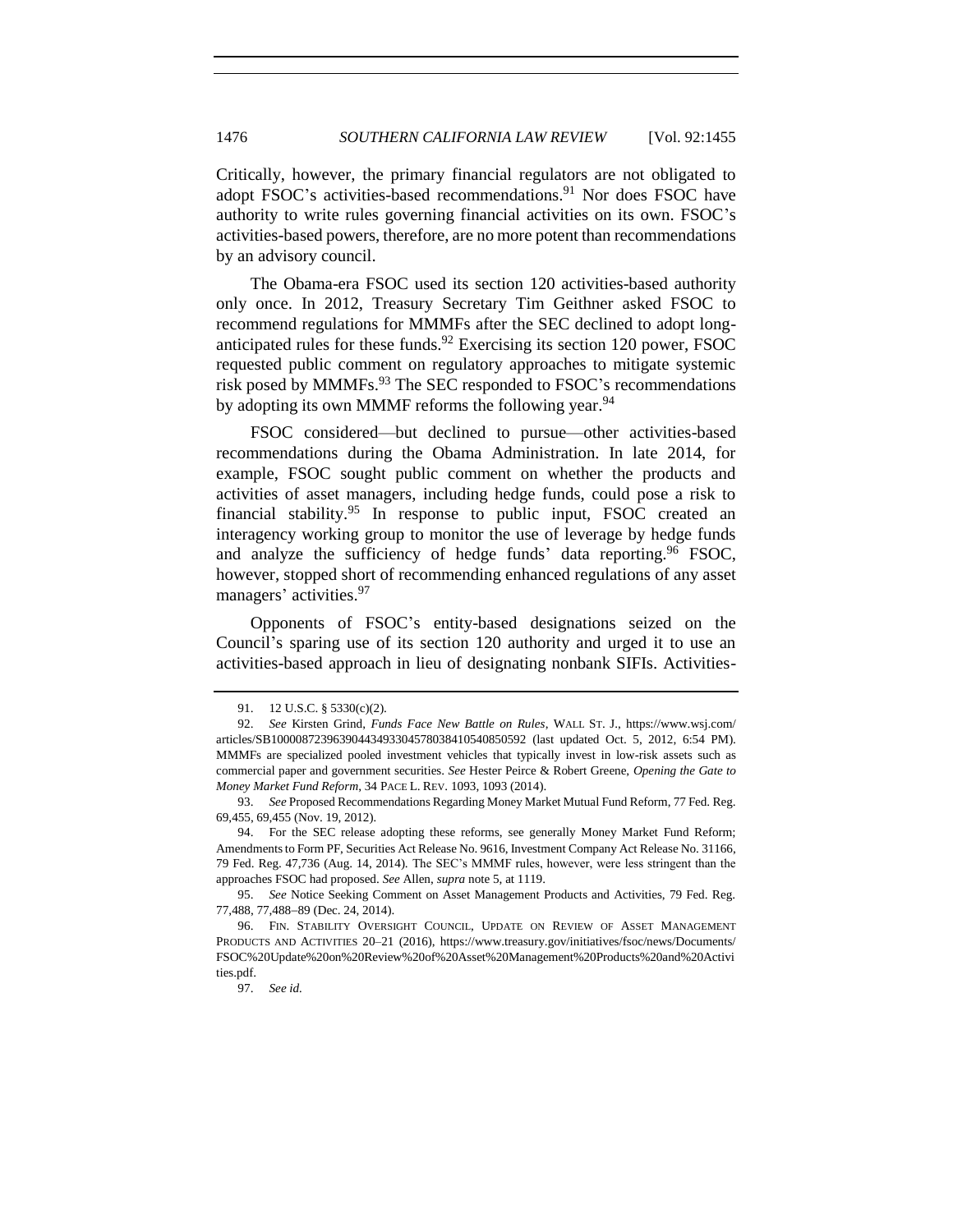based regulation, these critics insisted, would more effectively mitigate nonbank risks by providing clear guidance about how a broad range of financial firms could mitigate their systemic significance.<sup>98</sup> By contrast, opponents contended that the entity-based approach was fundamentally flawed. For example, critics argued that it created an uneven playing field for designated firms, who would be unable to compete with firms not subject to enhanced regulation.<sup>99</sup> Moreover, critics feared that the Federal Reserve traditionally a bank regulator—would subject SIFIs to bank-centric regulations, which they insisted would be inappropriate for a nonbank business model.<sup>100</sup> Finally, opponents alleged that FSOC's designation process was opaque, arbitrary, political, and driven by the FSB, effectively outsourcing domestic regulatory decisions to international policymakers.<sup>101</sup>

<span id="page-22-0"></span>Criticism of FSOC's entity-based designation authority was particularly pronounced in the financial sector and among conservative political commentators. Prior to MetLife's designation, for example, the firm's CEO implored FSOC to "adopt an activities-based approach to systemic risk, rather than an institutions-based approach."<sup>102</sup> Sometimes, conservative critics confused FSOC's section 120 activities-based authority with its power to designate a nonbank SIFI based on its activities under section 113's Second Determination Standard.<sup>103</sup> This confusion, in turn, created a misimpression that FSOC had direct statutory authority to implement an activities-based approach.<sup>104</sup> Other critics argued that the best way to limit nonbank systemic risk is through an activities-based approach, and FSOC and international regulators should therefore abandon their efforts to

<sup>98.</sup> *See, e.g.*, *The Arbitrary and Inconsistent Non-Bank SIFI Designation Process: Hearing Before the Subcomm. on Oversight & Investigations of the H. Comm. on Fin. Servs.*, 115th Cong. 5 (2017) [hereinafter Holtz-Eakin Statement] (statement of Douglas Holtz-Eakin, President, American Action Forum).

<sup>99.</sup> *See, e.g.*, Dirk A. Kempthorne, *Designating Life Insurers as SIFIs Creates Uneven Playing Field*, AM. BANKER: BANKTHINK (Aug. 22, 2014, 12:00 PM), https://www.americanbanker.com/ opinion/designating-life-insurers-as-sifis-creates-uneven-playing-field.

<sup>100.</sup> *See* Steven A. Kandarian, Chairman, President and CEO, MetLife, Inc., Keynote Address at the U.S. Chamber of Commerce Capital Markets Summit: Life Insurers as SIFIs: A Case of Mistaken Identity? 1−2 (Apr. 10, 2013) (on file with authors). For a discussion of the Federal Reserve's role as a bank regulator, see PETER CONTI-BROWN, THE POWER AND INDEPENDENCE OF THE FEDERAL RESERVE 158–75 (Princeton Univ. Press 2018).

<sup>101.</sup> *See The Arbitrary and Inconsistent Non-Bank SIFI Designation Process: Hearing Before the Subcomm. on Oversight & Investigations of the H. Comm. on Fin. Servs.*, 115th Cong. 48 (2017) (statement of Alex J. Pollock, Distinguished Senior Fellow, R Street Institute).

<sup>102.</sup> *See* Kandarian, *supra* not[e 100.](#page-22-0)

<sup>103.</sup> *See, e.g.*, Wallison, *supra* note [20](#page-5-1) (mischaracterizing the Trump Administration's proposed shift to section 113 activities-based regulation as an exercise of its section 120 entity-based authority using the Second Determination Standard).

<sup>104.</sup> *See id.*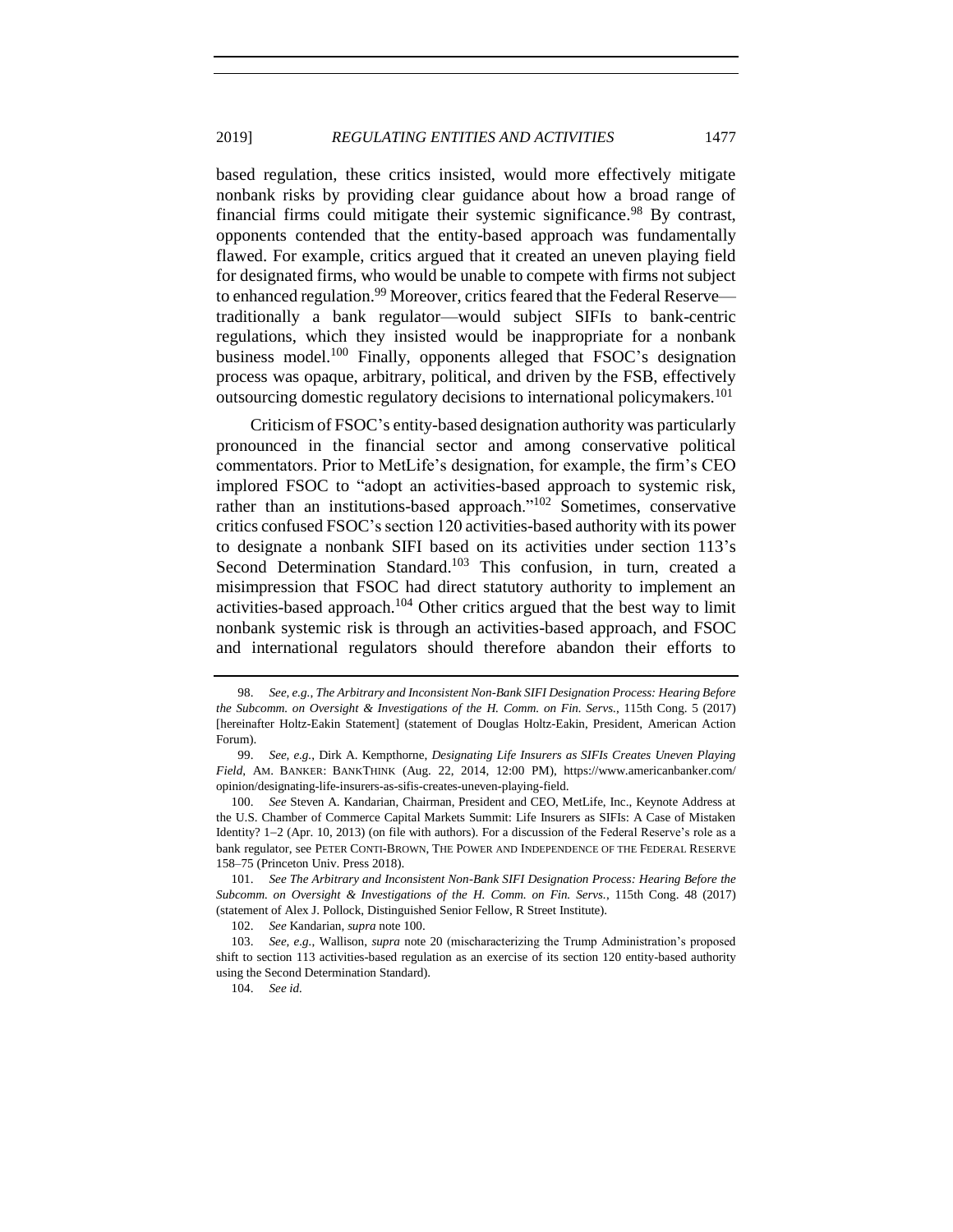designate individual firms as systemically significant.<sup>105</sup> Critics, in sum, portrayed an activities-based approach as an alternative, rather than a complement, to the entity-based approach.

Over time, these criticisms have evolved into a seeming consensus among policymakers that FSOC should focus on an activities-based approach in lieu of entity-based designations. With President Trump's financial regulatory nominees serving as voting members of FSOC, a majority of the Council now holds this view. In fact, FSOC has shifted its focus to activities-based regulation in two different ways.

First, FSOC reversed all of its entity-based designations, freeing each of the previously-designated nonbank SIFIs from Federal Reserve oversight. Even before President Trump's election, FSOC voted unanimously to rescind GE Capital's designation after the company shrunk by more than half and substantially simplified its activities in an effort to reduce its systemic footprint.<sup>106</sup> More controversially, after many of President Trump's nominees took office, FSOC voted  $6-3$  to rescind AIG's designation.<sup>107</sup> Later, FSOC freed MetLife from enhanced regulation by dropping its appeal of a district court order overturning the company's designation on procedural grounds.<sup>108</sup> Finally, the Council rescinded Prudential's SIFI designation in late 2018, leaving no remaining nonbank SIFIs.<sup>109</sup>

Second, FSOC is in the process of adopting formal policies prioritizing

108. *See* Alistair Gray, *Trump Administration Drops Appeal in MetLife 'Too Big to Fail' Case*, FIN. TIMES (Jan. 18, 2018), https://www.ft.com/content/cfc31764-ff65-351d-95f2-78e7b413af4f.

<sup>105.</sup> *See, e.g.*, Holtz-Eakin Statement, *supra* note 98, at 6−7.

<sup>106.</sup> *See* FIN. STABILITY OVERSIGHT COUNCIL, BASIS FOR THE FINANCIAL STABILITY OVERSIGHT COUNCIL'S RESCISSION OF ITS DETERMINATION REGARDING GE CAPITAL GLOBAL HOLDINGS, LLC 2 (2016), https://www.treasury.gov/initiatives/fsoc/designations/Documents/GE%20Capital%20Public%2 0Rescission%20Basis.pdf.

<sup>107.</sup> *See* FIN. STABILITY OVERSIGHT COUNCIL, NOTICE AND EXPLANATION OF THE BASIS FOR THE FINANCIAL STABILITY OVERSIGHT COUNCIL'S RESCISSION OF ITS DETERMINATION REGARDING AMERICAN INTERNATIONAL GROUP, INC. 12 (2017), https://www.treasury.gov/initiatives/fsoc/designatio ns/Documents/American\_International\_Group,\_Inc.\_(Rescission).pdf; *cf.* Gregg Gelzinis, *Deregulating AIG Was a Mistake*, CTR. AM. PROGRESS (Oct. 11, 2017, 9:01 AM), https://www.americanprog ress.org/issues/economy/reports/2017/10/11/440570/deregulating-aig-mistake (arguing that AIG did not sufficiently simplify itself to warrant de-designation).

<sup>109.</sup> FIN. STABILITY OVERSIGHT COUNCIL, NOTICE AND EXPLANATION OF THE BASIS FOR THE FINANCIAL STABILITY OVERSIGHT COUNCIL'S RESCISSION OF ITS DETERMINATION REGARDING PRUDENTIAL FINANCIAL, INC. 2 (2018), https://home.treasury.gov/system/files/261/Prudential-Financial-Inc-Rescission.pdf. Jeremy Kress has argued that Prudential's de-designation was arbitrary and capricious because the Council violated its procedural rules, relied on misleading quantitative analyses, and ignored a mandatory statutory factor. *See* Jeremy C. Kress, *The Last SIFI: The Unwise and Illegal Deregulation of Prudential Financial*, 71 STAN. L. REV. ONLINE 171, 175−82 (2018). For further analysis of FSOC's de-designation of nonbank SIFIs, see David Zaring, *The Federal Deregulation of Insurance*, 97 TEX. L. REV. 125, 135–54 (2018).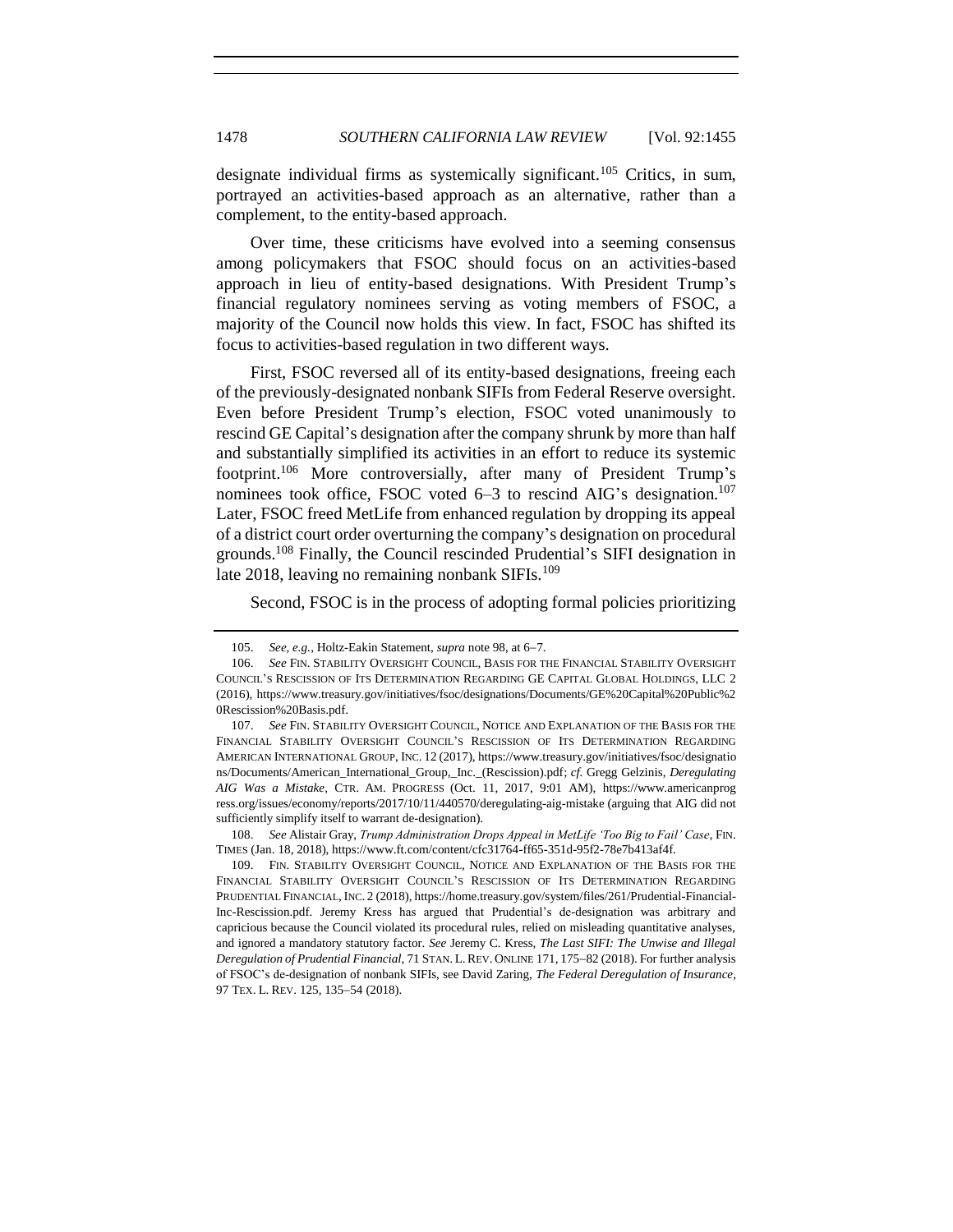its section 120 activities-based authority over its section 113 designation power. In early 2017, President Trump directed FSOC to discontinue new nonbank SIFI designations while the Treasury Department conducted a thorough review of FSOC's designation process.<sup>110</sup> Several months later, the Treasury Department issued recommendations that would fundamentally change FSOC's approach to nonbank systemic risk.<sup>111</sup> Calling entity-based designations "a blunt instrument" for addressing systemic risk, the Treasury Department urged FSOC to prioritize an activities-based approach and to resort to entity-based designations in exceedingly rare circumstances.<sup>112</sup> FSOC proposed formal guidance adopting substantially all of the Treasury Department's recommendations in March 2019 ("the FSOC Proposal").<sup>113</sup> FSOC, however, has not issued any new activities-based recommendations in the interim.

Mirroring these domestic developments, international policymakers have also deemphasized entity-based approaches to nonbank regulation.<sup>114</sup> Just one week after the Treasury Department's report, the FSB announced that it would not publish a new list of G-SIIs for 2017 in light of "work being undertaken by the IAIS to develop an Activities-Based Approach to systemic risk in the insurance sector  $\dots$ <sup>115</sup> Such an approach, the FSB cryptically suggested, "may have significant implications for the assessment of systemic risk in the insurance sector and hence for the identification of G-SIIs and for G-SII policy measures."<sup>116</sup> A few weeks later, the IAIS issued a public consultation document that laid out broad principles for implementing an activities-based approach in the insurance sector. $117$ 

<sup>110.</sup> *See* Presidential Memorandum for the Secretary of the Treasury: Financial Stability Oversight Council (Apr. 21, 2017), https://www.whitehouse.gov/presidential-actions/presidential-memorandumsecretary-treasury.

<span id="page-24-0"></span><sup>111.</sup> For these recommendations, see generally TREASURY FSOC REPORT, *supra* not[e 21.](#page-5-0)

<sup>112.</sup> *Id.* at 19–21. Specifically, the Treasury Department recommended that FSOC follow a threestep process: (1) prioritize reviews of potential stability risks from financial activities and products; (2) work with primary financial regulators to address identified risks, including through section 120 activities-based recommendations if necessary; and (3) consider individual firms for designation only if consultation with the primary regulators is insufficient to mitigate risks to financial stability. *See id.*

<sup>113.</sup> *See generally* FSOC Proposal, *supra* note [25,](#page-6-0) at 9028 (proposing the prioritization of an activities-based approach).

<sup>114.</sup> For a full account of the international shift away from entity-based nonbank systemic risk regulation, see generally Kress, McCoy & Schwarcz, *supra* note 28.

<sup>115.</sup> Press Release, Fin. Stability Bd., FSB Statement on Identification of Global Systemically Important Insurers (Nov. 21, 2017), http://www.fsb.org/2017/11/fsb-statement-on-identification-ofglobal-systemically-important-insurers.

<sup>116.</sup> *Id.*

<sup>117.</sup> *See generally* INT'L ASS'N OF INS. SUPERVISORS, ACTIVITIES-BASED APPROACH TO SYSTEMIC RISK (2017), https://www.iaisweb.org/page/consultations/closed-consultations/2018/activities-based-ap proach-to-systemic-risk//file/70440/interim-aba-cp-final-for-launch.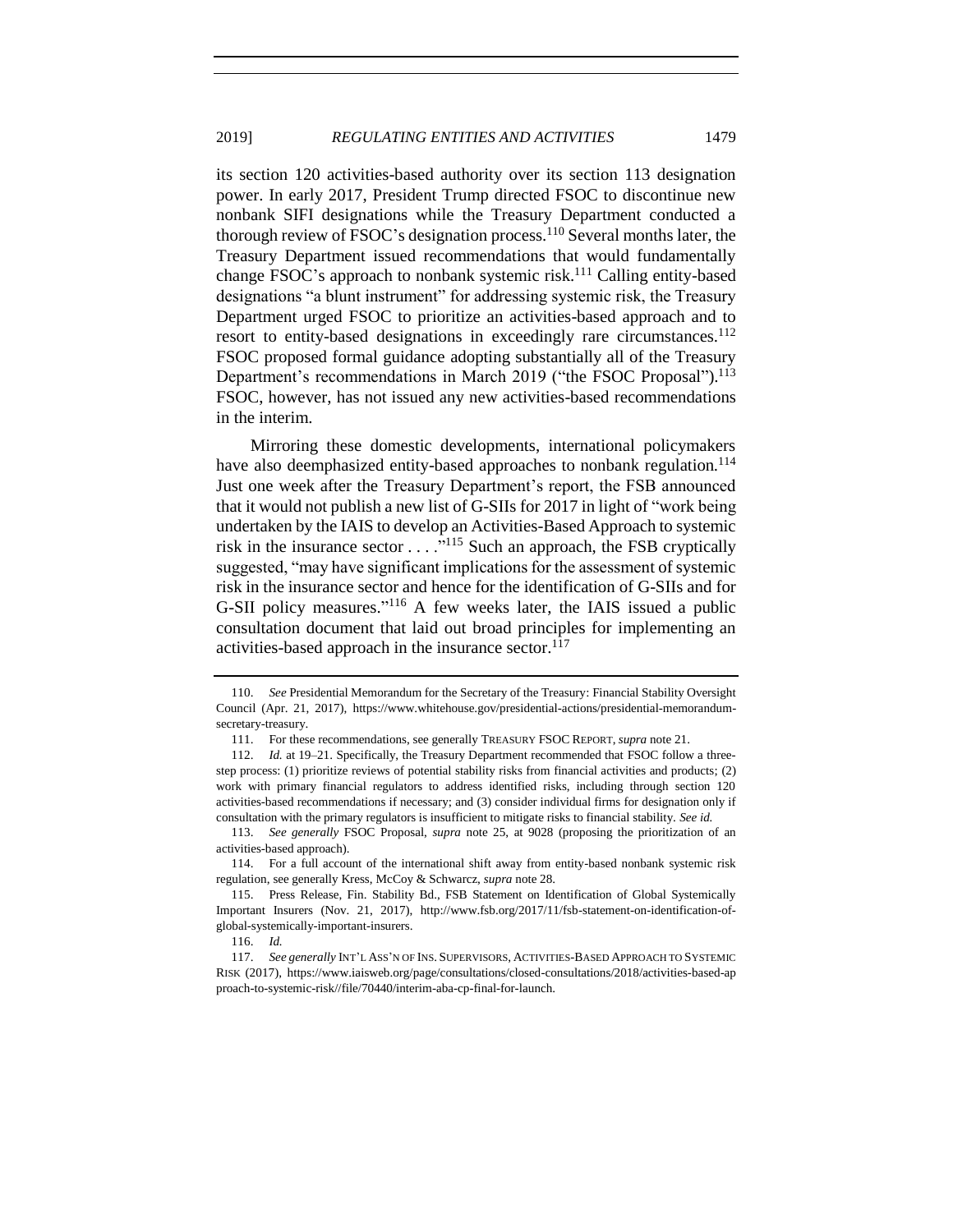In sum, policymakers have completely transformed their approach to nonbank systemic risk in the years since the crisis. FSOC initially deployed its entity-based authority with marked success, resulting in firms like GE Capital and, to a lesser extent, AIG reducing their systemic footprints to escape SIFI designation. Yet entity-based designations have fallen out of favor, and policymakers have coalesced around a new consensus that systemic risk regulation should focus on an activities-based approach. New entity-based designations have ceased and policymakers have proposed policies that could eliminate or substantially deemphasize designations in the future.

## <span id="page-25-0"></span>B. NEW PROCEDURAL BARRIERS TO FSOC'S ENTITY-BASED AUTHORITY

Proponents of the shift to activities-based nonbank systemic risk regulation hope to permanently erect procedural barriers to nonbank SIFI designations. Most recently, the Trump Administration proposed that FSOC (1) conduct various quantitative assessments when considering whether a firm's material financial distress could threaten U.S. financial stability, and (2) perform a quantitative cost-benefit analysis of each designation.<sup>118</sup> If enacted, these new policies would slow FSOC's evaluation of nonbank financial companies, increase the litigation risk associated with new designations, and significantly undermine the feasibility of an entity-based approach.<sup>119</sup>

# <span id="page-25-1"></span>1. New Procedural Requirements for Designation

The First Determination Standard under section 113 of Dodd-Frank which authorizes designation if FSOC "determines that material financial distress at" a nonbank "*could* pose a threat to the financial stability of the United States"<sup>120</sup>—has formed the basis for all four nonbank SIFI designations to date.<sup>121</sup> The Trump Administration, however, has proposed attaching two prerequisites to determinations under this standard: a threshold vulnerability analysis and a series of quantitative assessments. Both prerequisites depart from the mandates of Dodd-Frank and would

<sup>118.</sup> *See* FSOC Proposal, *supra* note [25,](#page-6-0) at 9041−46; TREASURY FSOC REPORT, *supra* not[e 21,](#page-5-0) at 26–28.

<sup>119.</sup> For additional analysis of the Trump Administration's proposal to impede nonbank SIFI designations, see generally *Financial Stability Oversight Council Nonbank Designations: Hearing Before the S. Comm. on Banking, Hous. & Urban Affairs*, 116th Cong. (2019) (testimony of Professor Jeremy C. Kress).

<sup>120.</sup> 12 U.S.C. § 5323(a)(1) (2018) (emphasis added).

<sup>121.</sup> *See* AIG DESIGNATION, *supra* note 83, at 4; GE CAPITAL DESIGNATION, *supra* note 83, at 4; METLIFE DESIGNATION, *supra* note 84, at 4; PRUDENTIAL DESIGNATION, *supra* note 83, at 5.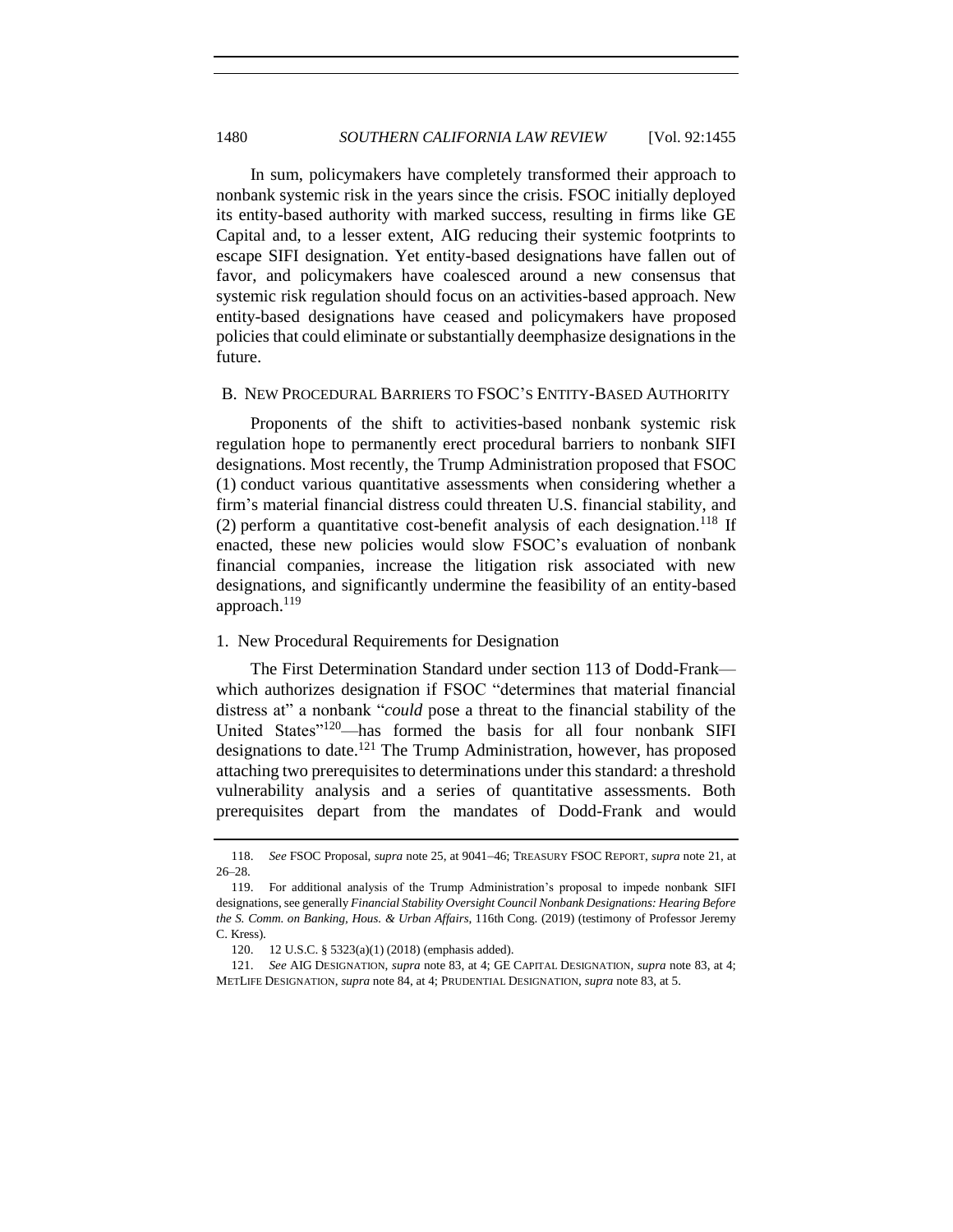2019] *REGULATING ENTITIES AND ACTIVITIES* 1481

substantially undermine the practical ability of FSOC to designate nonbank SIFIs in the future.

The first new procedural requirement proposed by the Trump Administration is that FSOC assess a firm's likelihood of financial distress as a "threshold question" in the nonbank SIFI designation process.<sup>122</sup> The Trump Administration contends that "[s]ound risk regulation requires consideration of not only the impact of an identifiable risk, but also the likelihood that the risk will be realized."<sup>123</sup> Reading between the lines, the Trump Administration is signaling that FSOC should refrain from designating a firm unless the company is likely to experience material financial distress.<sup>124</sup>

However, such a threshold "vulnerability" analysis conflicts with Dodd-Frank's text. Dodd-Frank does not instruct FSOC to evaluate the likelihood that a nonbank financial firm will experience material financial distress. To the contrary, Congress directed FSOC to *assume* that the firm is in distress and analyze whether that distress "could pose a threat" to U.S. financial stability.<sup>125</sup>

The Trump Administration's proposed vulnerability analysis would undermine FSOC's ability to prevent a systemically significant failure through designation. Congress had good reason for instructing FSOC to conduct its designation analysis by assuming financial distress at a company. It wanted FSOC to take a precautionary approach by considering designation where a nonbank financial firm *could*—not would—threaten U.S. financial stability.<sup>126</sup> This safeguard is eminently sensible, because the FSOC designation process is inherently lengthy and results in regulation and supervision of designated firms by an entirely separate entity: the Federal Reserve. Consequently, there will inevitably be a substantial time gap between a firm's initial designation and the implementation of enhanced regulation and supervision for that firm. A system that reacts to systemically risky firms only years after they become vulnerable to failure is certain to be ineffective.<sup>127</sup>

<sup>122.</sup> TREASURY FSOC REPORT, *supra* note [21,](#page-5-0) at 26; *see also* FSOC Proposal, *supra* not[e 25,](#page-6-0) at 9044−45 (proposing that the Council assess a potential designee's likelihood of material financial distress).

<sup>123.</sup> TREASURY FSOC REPORT, *supra* not[e 21,](#page-5-0) at 26.

<sup>124.</sup> *See id.* at 27; *see also* FSOC Proposal, *supra* note [25,](#page-6-0) at 9044−45.

<sup>125.</sup> 12 U.S.C. § 5323(a)(1).

<sup>126.</sup> Yet another concern is that requiring FSOC to estimate a firm's chance of distress could perversely increase the risk of a run by signaling questions about a designated company's solvency.

<sup>127.</sup> Indeed, a central principle of effective financial regulation is that regulators must intervene quickly when a firm is in trouble, as firms approaching insolvency have strong incentives to gamble for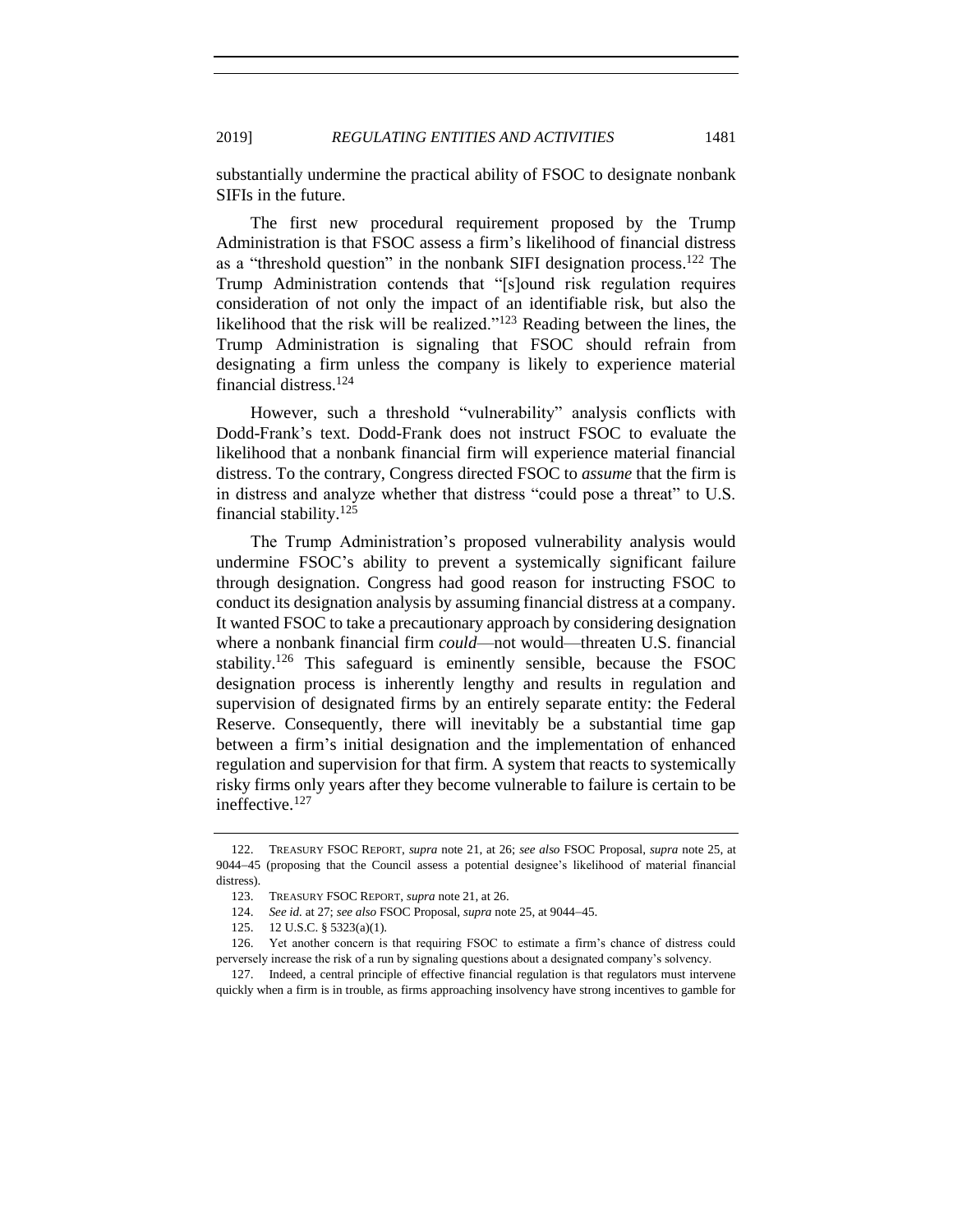The second way that the Trump Administration recommended adding hurdles to Dodd-Frank's designation process was by suggesting that, as part of any future designation, FSOC should be required to conduct a series of quantitative assessments. This includes not only the threshold vulnerability analysis described above, but also various statistical analyses designed to illustrate how a firm's distress would reverberate throughout the U.S. financial system. For instance, the Trump Administration suggested that FSOC should be required to "quantify the losses that each of [a firm's] counterparties would suffer in the event of its distress," including any factors that would reduce losses to the counterparties.<sup>128</sup> And it suggested requiring quantitative evaluations of "the means by which a company's asset fire sale could disrupt trading or funding markets or cause significant losses or funding problems for other companies with similar holdings."<sup>129</sup>

The Trump Administration embraced these reforms after MetLife successfully challenged its SIFI designation in court based on FSOC's refusal to perform similar analyses. In *MetLife, Inc. v. Financial Stability Oversight Council*, <sup>130</sup> the U.S. District Court for the District of Columbia found FSOC's designation of MetLife arbitrary and capricious because FSOC failed to consider the statistical probability of MetLife experiencing material financial distress or the magnitude of the ensuing losses to MetLife's counterparties.<sup>131</sup> The court required FSOC to statistically estimate these ensuing losses "based on reasoned predictions," stating that "a summary of exposures and assets is not a prediction."<sup>132</sup> Effectively, the court insisted that FSOC use multivariate regression analysis, not descriptive statistics, to analyze how a firm's distress could impact the broader financial system.<sup>133</sup>

As a district court opinion, the *MetLife* ruling holds limited precedential value and does not necessarily bind FSOC in the future.<sup>134</sup> But by proposing that FSOC formally adopt the court's analysis through notice-and-comment rulemaking, the Trump Administration would elevate it to a binding feature

resurrection. *See* George W. Downs & David M. Rocke, *Conflict, Agency, and Gambling for Resurrection: The Principal-Agent Problem Goes to War*, 38 AM. J. POL. SCI. 362, 375 (1994).

<sup>128.</sup> TREASURY FSOC REPORT, *supra* not[e 21,](#page-5-0) at 24.

<sup>129.</sup> *Id.* at 11.

<sup>130.</sup> MetLife, Inc. v. Fin. Stability Oversight Council, 177 F. Supp. 3d 219 (D.D.C. 2016).

<sup>131.</sup> *Id.* at 233–39.

<sup>132.</sup> *Id*. at 237.

<sup>133.</sup> FSOC initially appealed the district court's decision but later dropped its appeal after President Trump took office. MetLife, Inc. v. Fin. Stability Oversight Council, No. 16-5086, 2018 U.S. App. LEXIS 162, at \*1 (D.C. Cir. Jan. 23, 2018).

<sup>134.</sup> *See, e.g.*, Camreta v. Greene, 563 U.S. 692, 709 n.7 (2011) (discussing the precedential weight of a federal district court decision).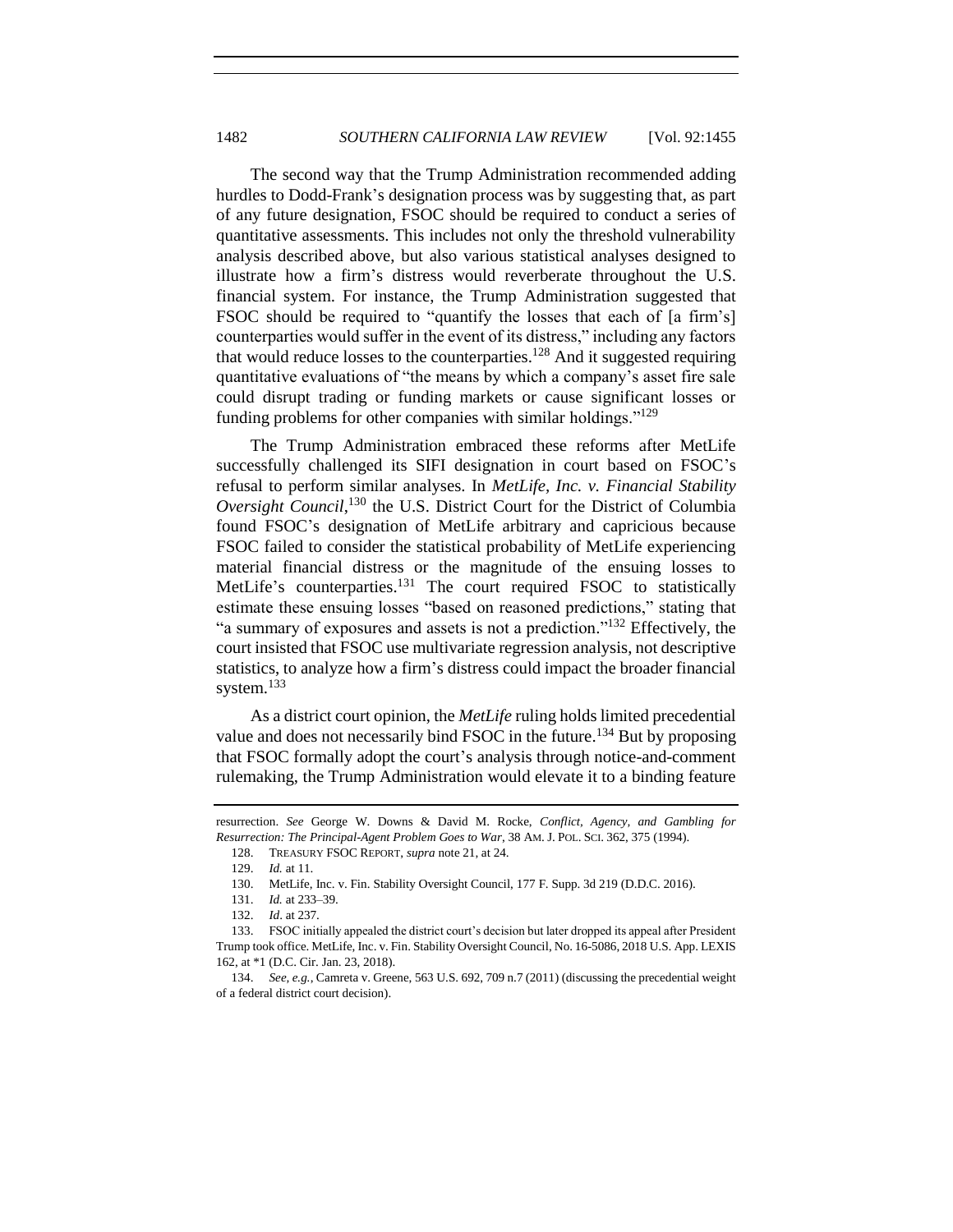of future FSOC designations.<sup>135</sup>

Mandatory quantitative projections of the type envisioned by the *MetLife* decision and proposed by the Trump Administration would effectively require the impossible as a condition of future designations. Simply put, officials cannot reliably predict the probability that any one nonbank will experience material financial distress that will have systemic consequences for the broader financial system. This is because much of systemic risk oversight operates on the frontiers of what the economist Frank H. Knight termed "the unknowable."

Nearly a century ago, Knight distinguished predictions that are amenable to probability analysis from those that are not. According to Knight, two types of predictions can be analyzed probabilistically. The first, *known knowns*, involves deductions about the future that follow mathematical rules or established laws of science.<sup>136</sup> The second, *known unknowns*, involves forecasts that can be induced empirically using statistics.<sup>137</sup> Such statistical analyses require enough similar prior occurrences to permit statistical inferences with a sufficient degree of confidence. Even when this condition is met, statistical predictions entail higher potential error than the logical mathematical rules of probability that apply to known knowns.<sup>138</sup> Further, while statistical forecasts can predict how many people in a group will experience an event, they cannot identify exactly who will experience it.<sup>139</sup>

A third category of predictions—*unknowables*—involves so many factors that it is impossible to formulate probability forecasts.<sup>140</sup> The "conception of an objectively measurable probability or chance" in this situation "is simply inapplicable."<sup>141</sup> Knight referred to this as *uncertainty* and distinguished it from risk, which involves the measurable certainty that is entailed in known unknowns.<sup>142</sup>

<sup>135.</sup> In its proposed guidance, the Council asked for public comment on whether it should "interpret its authority under section 113 of the Dodd-Frank Act in a manner that is consistent with the opinion of the U.S. District Court for the District of Columbia in *MetLife, Inc. v. Financial Stability Oversight Council* . . . ." FSOC Proposal, *supra* not[e 25,](#page-6-0) at 9035.

<sup>136.</sup> FRANK H. KNIGHT, RISK, UNCERTAINTY AND PROFIT 6, 214–15, 224–25 (Dover Publ'ns, Inc. 2006) (1921). Known knowns are almost never found in the economic realm. Instead, they are normally restricted to certain physical phenomena such as the law of gravity. *Id.* at 210–24.

<sup>137.</sup> *Id.* at 6, 215, 224–25.

<sup>138.</sup> *Id.* at 215, 230–31.

<sup>139.</sup> *Id.* at 217.

<sup>140.</sup> *Id.* at 218.

<sup>141.</sup> *Id.* at 231.

<sup>142.</sup> *Id.* at 19–20, 233.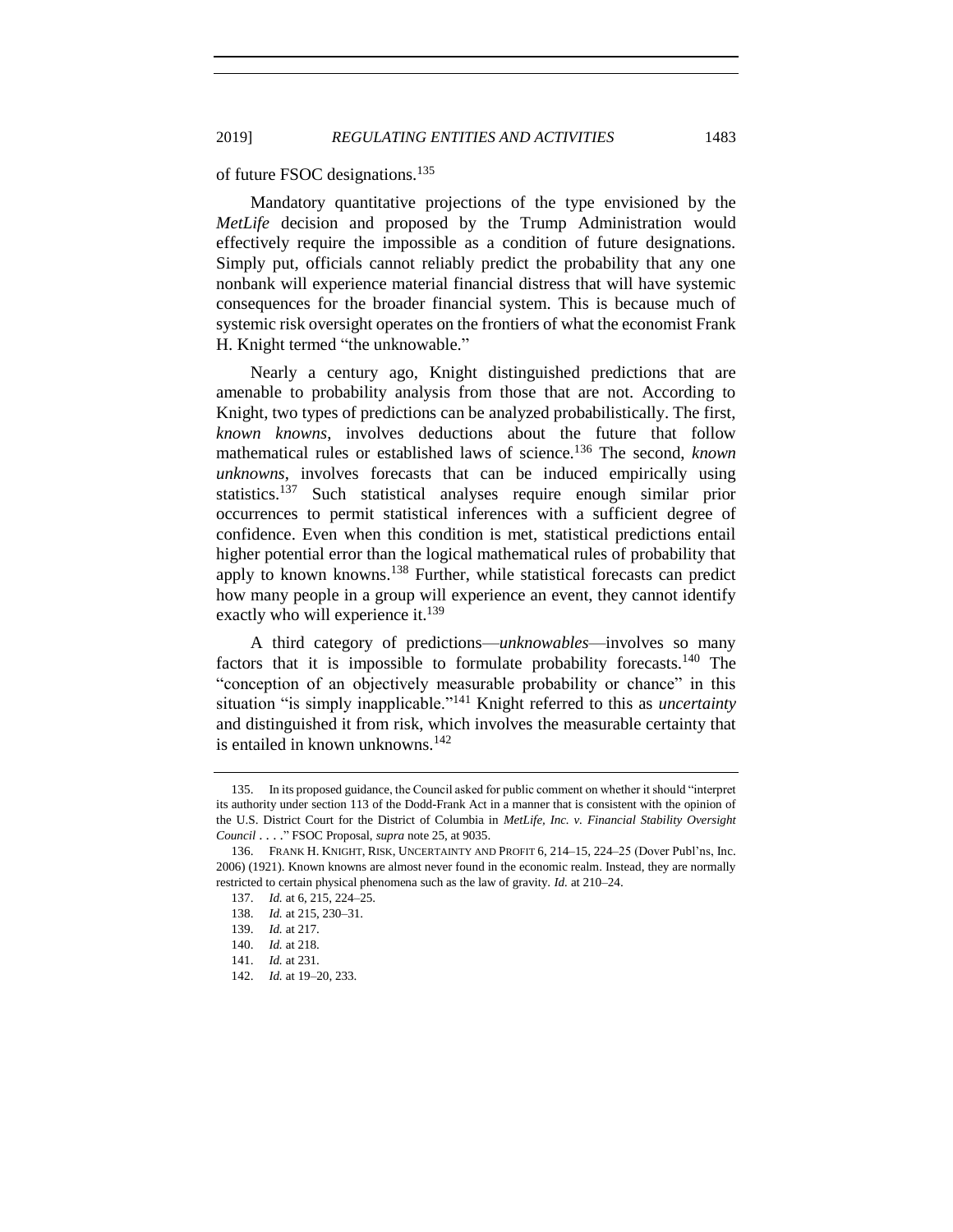The *MetLife* opinion and the Trump Administration's probability analysis recommendations are deaf to the fact that major elements of systemic risk lie in the realm of uncertainty rather than risk. Thus, when the Trump Administration calls on FSOC to calculate the statistical likelihood of a firm experiencing material financial distress that could trigger a chain reaction, or to quantify the precise pathways of such a chain reaction, it makes herculean demands. This is because systemic failures only occur when the broader financial system is unstable and other financial firms are too weak to survive losses.<sup>143</sup> As a result, the likelihood of systemic failure cannot be modeled without predicting the chance that crisis conditions will already exist in the larger financial system.

<span id="page-29-0"></span>It is impossible, however, to statistically estimate the likelihood, magnitude, or timing of a future financial crisis.<sup>144</sup> Sample size is one barrier. Unless the sample is sufficiently large, reliable statistical inferences cannot be drawn.<sup>145</sup> This problem is insurmountable when it comes to nonbank firms, which did not manifest systemic risk (with rare exceptions) before 2008 and thus are relatively new objects of systemic concern.<sup>146</sup>

Further complicating the statistical task, analysts would have to consider far too many potential explanatory variables to draw inferences with confidence.<sup>147</sup> In the systemic risk context, there are a virtually infinite number of explanatory factors that can predict a future financial crisis or losses to a firm's counterparties.<sup>148</sup> Innumerable permutations of events might make financial companies fragile. Some of those scenarios are known from past experience, but others are unknown and cannot be anticipated, making any forecast too conservative. Moreover, because the timing of

<sup>143.</sup> FSOC's guidance makes clear that it assesses the impact of the company's material financial distress "in the context of a period of overall stress in the financial services industry and in a weak macroeconomic environment." FSOC Guidance, *supra* note 15, at pt. 1310, app. A.II.b.

<sup>144.</sup> *See* Acharya Br., *supra* not[e 70,](#page-16-1) at 12; *see also* DAVID ORRELL, THE FUTURE OF EVERYTHING 7–8, 112–13, 169, 243 (2007) (describing mathematically why financial systems are too complex to be predictable); Serena Ng & Jonathan H. Wright, *Facts and Challenges from the Great Recession for Forecasting and Macroeconomic Modeling*, 51 J. ECON. LITERATURE 1120, 1140–50 (2013) (analyzing impediments to statistical forecasts of financial crises).

<sup>145.</sup> *See, e.g.*, DOUGLAS C. MONTGOMERY & GEORGE C. RUNGER, APPLIED STATISTICS AND PROBABILITY FOR ENGINEERS 312–21 (2d ed. 1999); Ng & Wright, *supra* note [144,](#page-29-0) at 1144.

<sup>146.</sup> *See supra* Part I. One potential exception is Long-Term Capital Management in 1998. *See generally* ROGER LOWENSTEIN, WHEN GENIUS FAILED: THE RISE AND FALL OF LONG-TERM CAPITAL MANAGEMENT (2000) (providing an extensive history of Long-Term Capital Management).

<sup>147.</sup> In statistical terms, analysts would have too few degrees of freedom to take all of the possible disaster scenarios into account. *See, e.g.*, *What Are Degrees of Freedom in Statistics?*, MINITAB BLOG (Apr. 8, 2016), http://blog.minitab.com/blog/statistics-and-quality-data-analysis/what-are-degrees-offreedom-in-statistics.

<sup>148.</sup> *See* Ng & Wright, *supra* note [144,](#page-29-0) at 1146.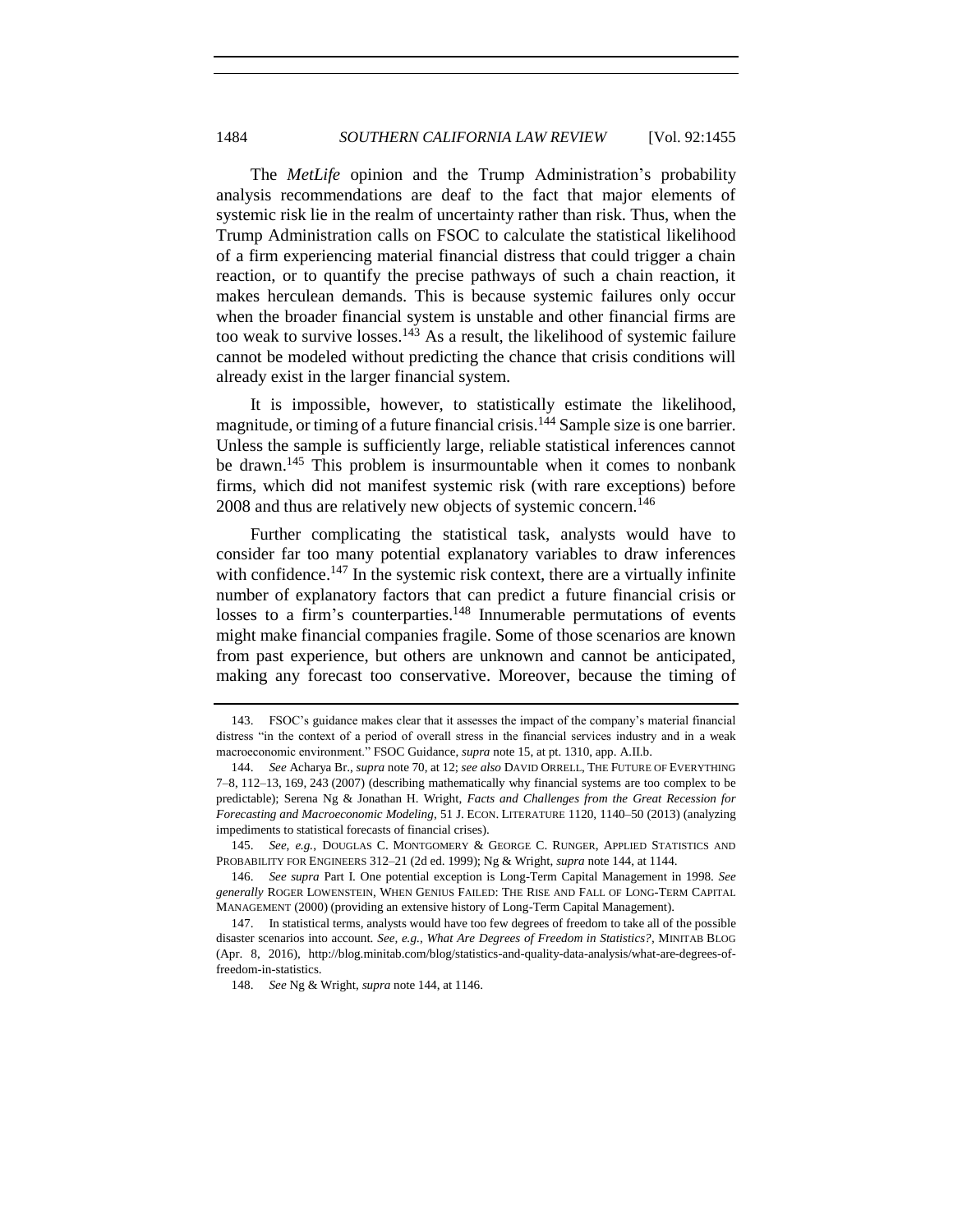crises is hard to predict, statisticians would have to compute their projections for multiple and often distant points in the future.

The analysis could not stop there, because financial crises have a large behavioral element. Next, statisticians would have to predict how other market participants would react if the counterparties' solvency was in doubt and the counterparties' responses to those reactions. The often irrational nature of market actors' reactions and the many assumptions that would need to be made would relegate any such projections to guesswork. In short, there would be far too many potential explanatory variables to make accurate predictions under these circumstances, particularly given the small sample size available.

Because material financial distress (in the systemic sense) cannot occur outside of crisis conditions, any attempt to statistically model an individual company's systemic distress would be subject to question. Further, even if a financial catastrophe could be forecasted, that forecast would only apply to financial firms in the aggregate, not to specific firms. Nothing in that forecast would tell us that MetLife, for instance, would be the one to trigger that crisis instead of another firm. Even the Trump Administration has conceded this point, stating that "[t]here is no proven method for predicting with precision the effect that the failure of any nonbank financial company will have on financial stability."<sup>149</sup>

To summarize, the Trump Administration and the *MetLife* court would require the impossible of FSOC by insisting that it statistically calculate both the probability of any distress at a nonbank that could threaten financial stability and the pathways by which such distress might spread. In the process, they have brought FSOC's ability to designate nonbank SIFIs to a halt and opened up any future designations to the prospect of judicial challenge.

#### <span id="page-30-0"></span>2. A New Cost-Benefit Requirement

The Trump Administration also recommended that, prior to any future nonbank SIFI designation, FSOC conclude that "the expected benefits to financial stability from Federal Reserve supervision and prudential standards justify the costs that the [designation] would impose."<sup>150</sup> Such a quantitative cost-benefit analysis, however, would increase the legal risk of future SIFI designations because it is nearly impossible to calculate the costs and

<sup>149.</sup> TREASURY FSOC REPORT, *supra* note 21, at 23.

<sup>150.</sup> FSOC Proposal, *supra* not[e 25,](#page-6-0) at 9044; *see also* TREASURY FSOC REPORT, *supra* not[e 21,](#page-5-0) at 27 (recommending a quantitative cost-benefit analysis).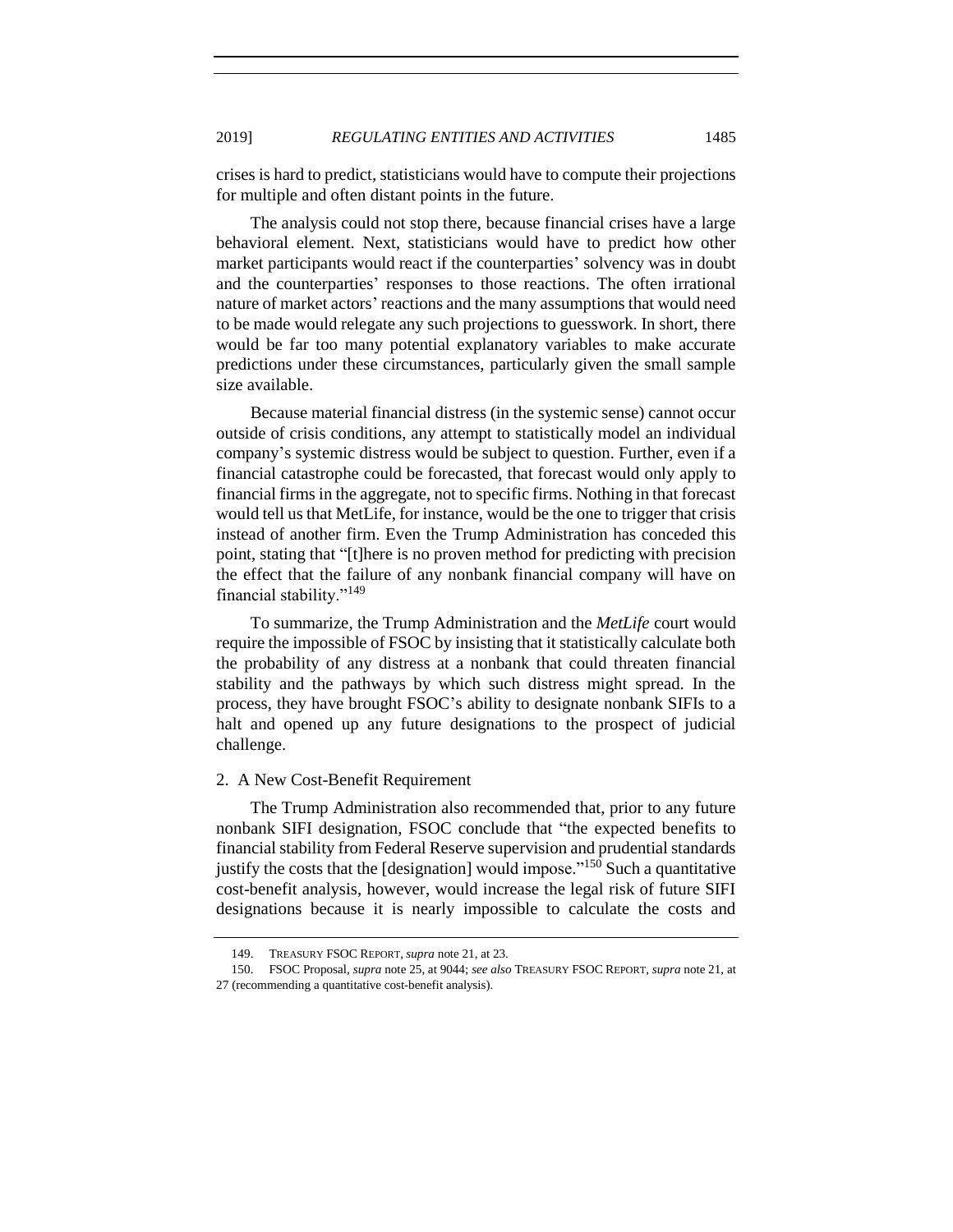benefits of designation with anything approximating precision.

Like its first recommendation, the Trump Administration's cost-benefit proposal finds its origins in the *MetLife* decision. MetLife challenged its designation on the alternative ground that FSOC failed to consider the costs of designating the firm.<sup>151</sup> After enumerating the ten specific factors that FSOC must consider when evaluating a nonbank financial company, Dodd-Frank adds to the list "any other risk-related factors that the Council deems appropriate."<sup>152</sup> Even though this last catchall provision is couched in permissive language, the *MetLife* court held that it *required* FSOC to consider the costs MetLife would incur from designation.<sup>153</sup>

Although most commentators agree that the *MetLife* court's costbenefit analysis is suspect as a matter of statutory interpretation, <sup>154</sup> the Trump Administration would nonetheless require FSOC to perform quantitative cost-benefit analyses as a matter of policy. This standard, if codified in FSOC's Interpretive Guidance, "risks imposing an impossible burden on the council . . . . "<sup>155</sup>

Similar to assessing a firm's likelihood of systemic distress, quantifying the costs and benefits of nonbank SIFI designations poses serious analytical challenges. The stability-enhancing benefits of financial regulations are particularly difficult to calculate accurately. Quantifying the benefit of a crisis averted is nearly impossible.<sup>156</sup> Because of the infrequency of financial crises, moreover, financial regulatory cost-benefit analyses are highly sensitive to crude economic loss and discount rate assumptions.<sup>157</sup> Unpredictable financial market dynamics, including future regulation and adaptation by financial firms, further complicate any attempt to quantify the effects of financial regulation.<sup>158</sup>

<span id="page-31-0"></span>For these reasons, quantitative cost-benefit analysis is susceptible to ex

<sup>151.</sup> *See* Complaint at 71–72, MetLife, Inc. v. Fin. Stability Oversight Council, 177 F. Supp. 3d 219 (D.D.C. 2016) (No. 15-0045).

<sup>152.</sup> 12 U.S.C. § 5323(a)(2) (2018).

<sup>153.</sup> *See MetLife, Inc.*, 177 F. Supp. 3d at 239–42.

<sup>154.</sup> *See, e.g.*, Brief of Professors of Administrative Law and Financial Regulation as Amici Curiae Supporting Appellant at 5–9, MetLife, Inc. v. Fin. Stability Oversight Council, No. 16-5086, 2018 U.S. App. LEXIS 162 (D.C. Cir. Jan. 23, 2018); Jared Bernstein, *Financial Reform and MetLife: The Judge Got it (Mostly) Wrong*, WASH. POST (Apr. 12, 2016), https://www.washingtonpost.com/posteverything/ wp/2016/04/12/financial-reform-and-metlife-the-judge-got-it-mostly-wrong.

<sup>155.</sup> Schwarcz & Zaring, *supra* not[e 6,](#page-3-0) at 1822.

<sup>156.</sup> *See* John C. Coates IV, *Cost-Benefit Analysis of Financial Regulation: Case Studies and Implications*, 124 YALE L.J. 882, 960–69 (2015).

<sup>157.</sup> *See, e.g.*, *id.* at 947, 962, 972.

<sup>158.</sup> *See* Jeffrey N. Gordon, *The Empty Call for Benefit-Cost Analysis in Financial Regulation*, 43. J. LEGAL STUD. S351, S373–75 (2014).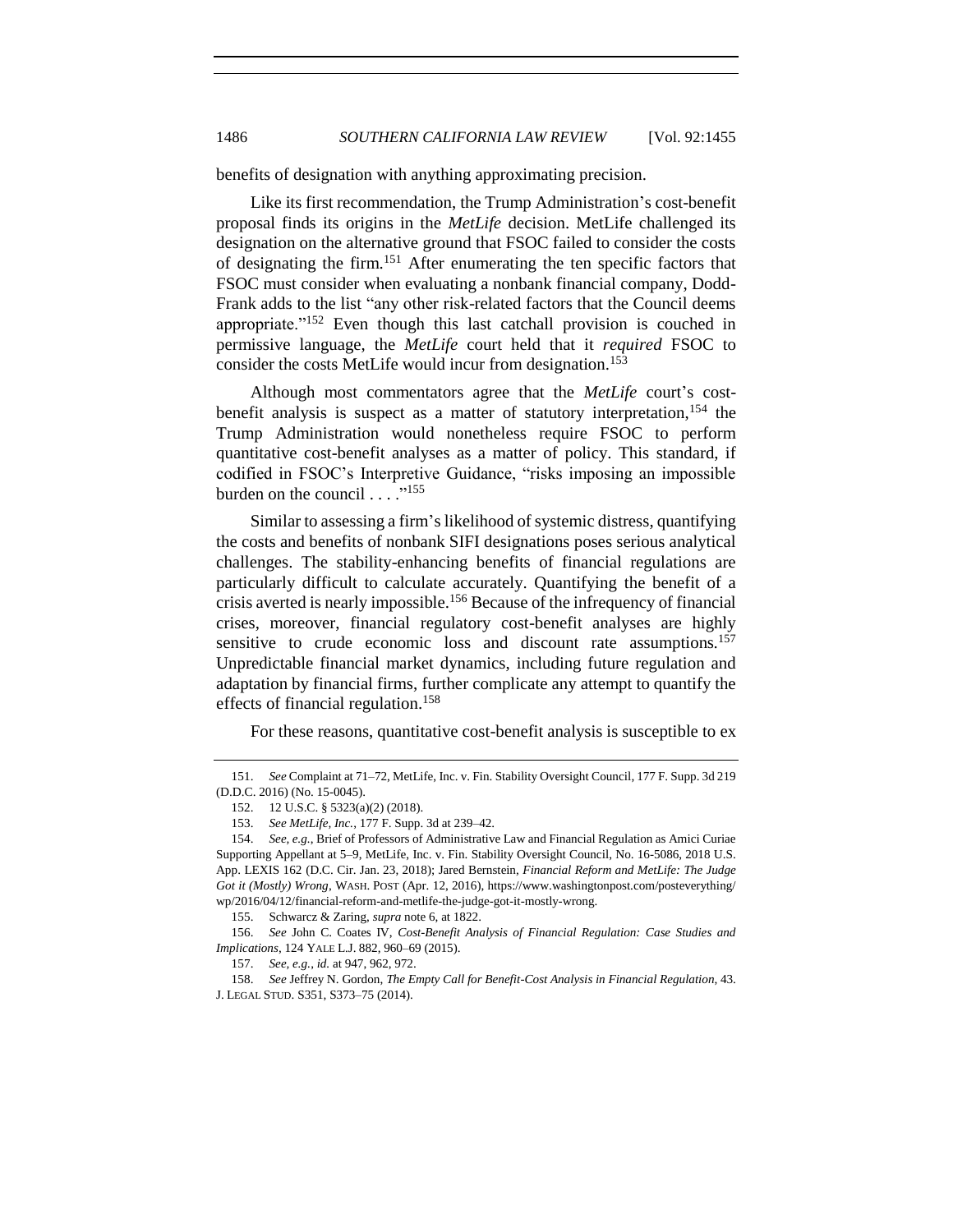# 2019] *REGULATING ENTITIES AND ACTIVITIES* 1487

post second-guessing by a reviewing court.<sup>159</sup> Indeed, courts have increasingly overturned agencies' rules "on the ground that [the] court would conduct its guesstimated [cost-benefit analysis] differently than [the] agency would."<sup>160</sup> As a result, the uncertainty and discretion inherent in quantitative cost-benefit analyses create litigation risk for financial regulators. A nonbank SIFI might be especially motivated to challenge its designation because Federal Reserve regulation would put it at a perceived competitive disadvantage to competitors who operate free from those rules.

To conclude, requiring FSOC to perform quantitative cost-benefit analyses, as the Trump Administration proposes, would hold the Council to an impossible standard and render future SIFI designations vulnerable to legal challenge. It would thus further eviscerate entity-based nonbank regulation.

# <span id="page-32-0"></span>III. WHY AN ACTIVITIES-BASED APPROACH MUST BE SUPPLEMENTED WITH AN ENTITY-BASED APPROACH

These evolving barriers to FSOC's designation authority are deeply misguided. Even assuming the implementation of an effective activitiesbased regime, an entity-based approach is necessary to prevent nonbank firms from propagating systemic risk. This Part explains why. Section III.A contends that even a well-executed activities-based approach, standing alone, cannot reliably prevent individual firms from becoming systemically important. Section III.B then argues that FSOC's entity-based designation authority is reasonably well tailored to promote this objective, while criticisms of this authority are overblown. This Part focuses on nonbank SIFI designations in the United States, but its arguments are largely applicable to parallel entity-based regimes at the international level, such as the FSB's designation regime for G-SIIs.

# <span id="page-32-1"></span>A. AN ACTIVITIES-BASED APPROACH IS POORLY SUITED TO PREVENT SYSTEMIC INSOLVENCIES

Proposals to replace FSOC's entity-based approach with an activitiesbased approach assume that appropriately regulating systemically risky activities will prevent nonbanks from experiencing a systemic insolvency.<sup>161</sup> Although intuitively attractive, this assumption is wrong. While activitiesbased regulation may mitigate some sources of systemic risk,  $^{162}$  even well-

<sup>159.</sup> *See* Coates, *supra* not[e 156,](#page-31-0) at 920.

<sup>160.</sup> *Id.* at 919–20.

<sup>161.</sup> *See, e.g.*, Holtz-Eakin Statement, *supra* note 98, at 37; Harrington, *supra* note [20.](#page-5-1)

<sup>162.</sup> See *infra* Section V.B for a discussion of how activities-based regulation could limit some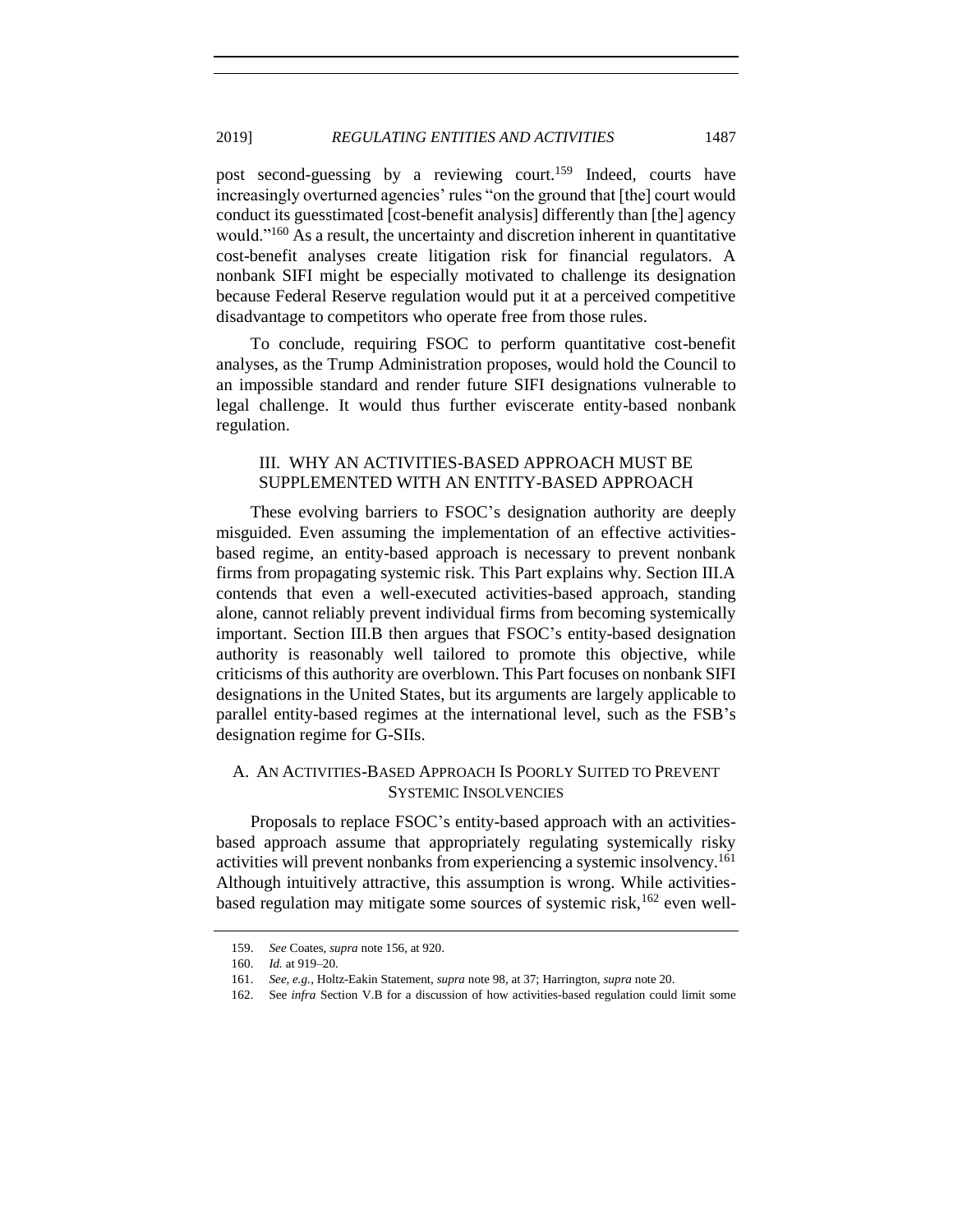designed activities-based rules cannot prevent nonbanks from experiencing systemic insolvencies. At bottom, this is because the risk that a firm will experience a systemic failure is inherently a product of the interrelations among its various activities. Individual activities may pose limited systemic risk in isolation, but much greater systemic risk when combined at an individual firm. An activities-based approach is inherently blind to these realities.

This point is well understood with respect to individual firms. Indeed, modern risk management emphasizes the importance of understanding and managing a firm's risks holistically, across the entire enterprise.<sup>163</sup> Failure to take such an "enterprise-wide" approach to managing risk can result in problems that cross-cut a firm's operations remaining undiagnosed or ignored.<sup>164</sup> But the centrality of the relationships among a firm's individual activities is equally applicable to the effective management of systemic risk. To appreciate this point, consider the two main transmission mechanisms by which the failure of nonbank financial institutions can trigger broader financial instability: the *counterparty* channel and the *asset liquidation*  channel. $165$ 

## <span id="page-33-0"></span>1. The Counterparty Channel

As discussed in Part I, a firm's susceptibility to a run is central to the prospect that it could trigger systemic risk through the counterparty channel. Moreover, only certain activities could plausibly expose a nonbank to the risk of a run, which requires some form of short-term liabilities.<sup>166</sup> Longterm debt funding or the issuance of term life insurance products do not create any run risk, while securities lending and the issuance of deposit-like contracts almost certainly do.<sup>167</sup> Thus, many calls for an activities-based approach to nonbank systemic risk target activities that are thought to create run risk. $168$ 

Yet an activities-based approach cannot prevent the excessive

types of systemic risk, if properly configured.

<sup>163.</sup> *See, e.g.*, AM. LAW INST., PRINCIPLES OF THE LAW: COMPLIANCE, RISK MANAGEMENT, AND ENFORCEMENT § 4.02 & cmt. a (Council Draft No. 3, Sept. 11, 2019).

<sup>164.</sup> Betty Simkins & Steven A. Ramirez, *Enterprise-Wide Risk Management and Corporate Governance*, 39 LOY. U. CHI. L.J. 571, 572–77 (2008).

<sup>165.</sup> *See supra* Section I.C.

<sup>166.</sup> *See id.*

<sup>167.</sup> *See id.*

<sup>168.</sup> *See, e.g.*, INT'L ASS'N OF INS. SUPERVISORS, *supra* not[e 117,](#page-24-0) at 11–13 (naming activities that create liquidity risk as the first type of activity that would be subject to scrutiny under an activities-based approach).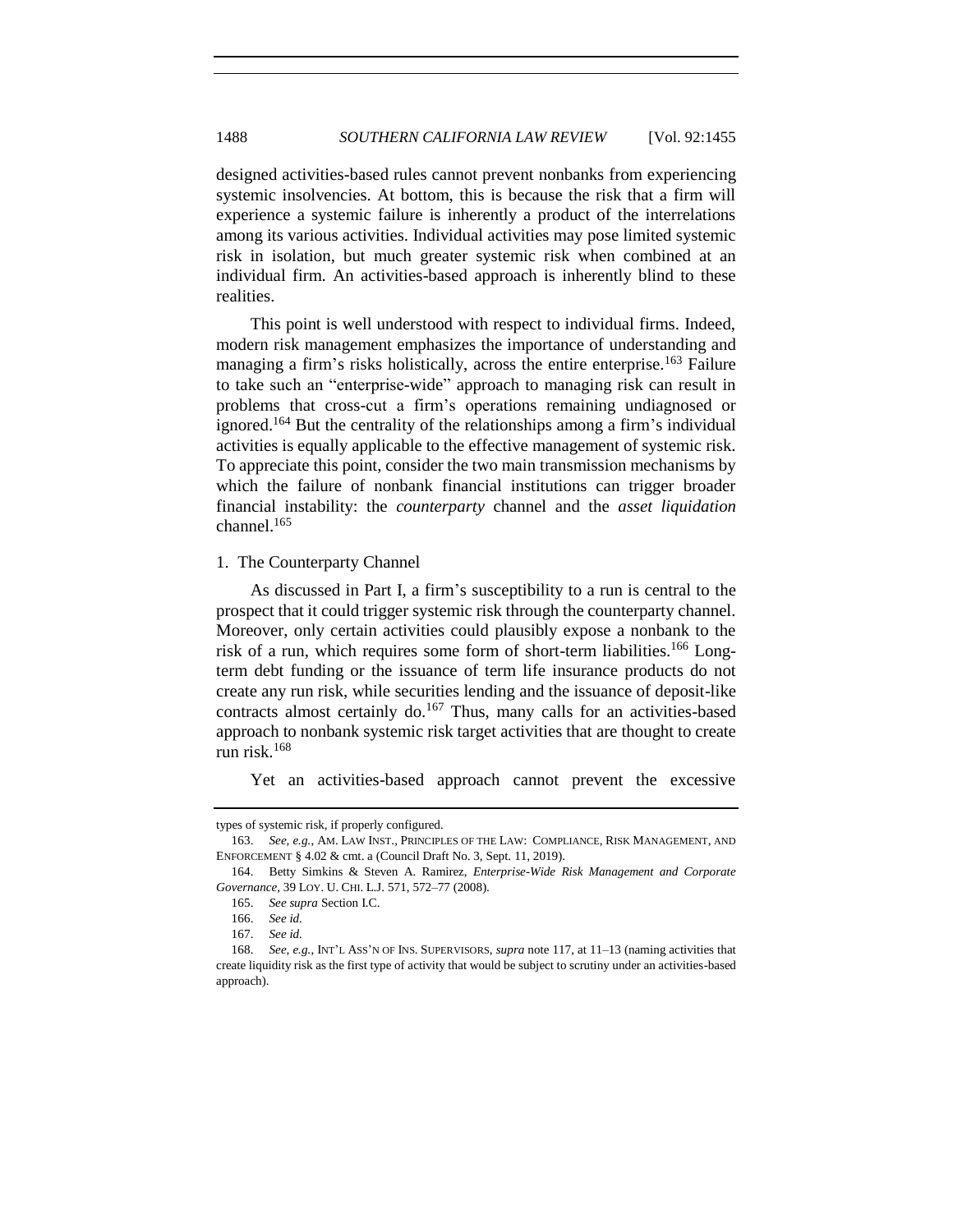accumulation of run risk at an individual nonbank financial firm for three reasons. First, numerous types of activities are known to create run risk, and many other activities may create run risk in ways that are not yet fully understood. Second, even if regulators could accurately identify conduct that creates run risk, a pure activities-based approach would still fail to prevent the excessive accumulation of such risk, which inherently depends on the interrelationships among a firm's activities. Finally, an activities-based approach is also incapable of addressing other key factors relevant to counterparty risk, such as the size and character of a firm's connections to other large financial firms.

i. Numerous Known and Unknown Activities Can Create Run Risk

The financial crisis vividly demonstrated that any type of short-term borrowing can cause a run at a nonbank financial firm.<sup>169</sup> Just as panicked depositors can withdraw funds from their bank account en masse, panicked counterparties in these transactions can collectively refuse to roll over their loans to the vulnerable nonbank. This dynamic repeated itself in numerous different settings during the 2008 financial crisis, including commercial paper, repo transactions, warehouse lines of credit, and securities lending agreements.<sup>170</sup>

<span id="page-34-0"></span>In fact, there are nearly infinite ways to structure short-term borrowing arrangements. For example, the sale or lease of any economic interest can be transformed into collateralized borrowing through contractual engineering.<sup>171</sup> Securities lending and repo transactions exploited this fact in different ways, but they are merely specific examples of the broader principle.<sup>172</sup> It is therefore nearly impossible to define in advance all of the different forms that short-term borrowing might take, at least with the specificity that activities-based regulation requires.<sup>173</sup>

<sup>169.</sup> *See supra* Section I.C.

<sup>170.</sup> ARMOUR ET AL., *supra* note [1,](#page-3-2) at 445–48; MORGAN RICKS, THE MONEY PROBLEM 52–77 (2016).

<sup>171.</sup> It is for this precise reason that Article 9 of the UCC, which governs many types of collateralized lending, ultimately employs a broad standard to define its scope—it applies to any transaction that creates a security interest, "regardless of form." *See* LYNN M. LOPUCKI ET AL., SECURED TRANSACTIONS: A SYSTEMS APPROACH 27–32 (8th ed. 2015).

<sup>172.</sup> For a detailed account of the legal and institutional architecture of some of these instruments, see Anna Gelpern & Erik F. Gerding, *Inside Safe Assets*, 33 YALE J. REG. 363, 387–406 (2016).

<sup>173.</sup> Morgan Ricks offers one definition of short-term borrowing. *See* RICKS, *supra* note [170,](#page-34-0) at 223–47. But Ricks' proposal—to treat all short-term borrowing as a type of money creation—does not require him to differentiate among the numerous different sub-classes of short-term debt. Any activitiesbased regulatory strategy would have to do this under the current regulatory framework, and could not therefore rely on a broad standard that lumped together all different types of short-term borrowing.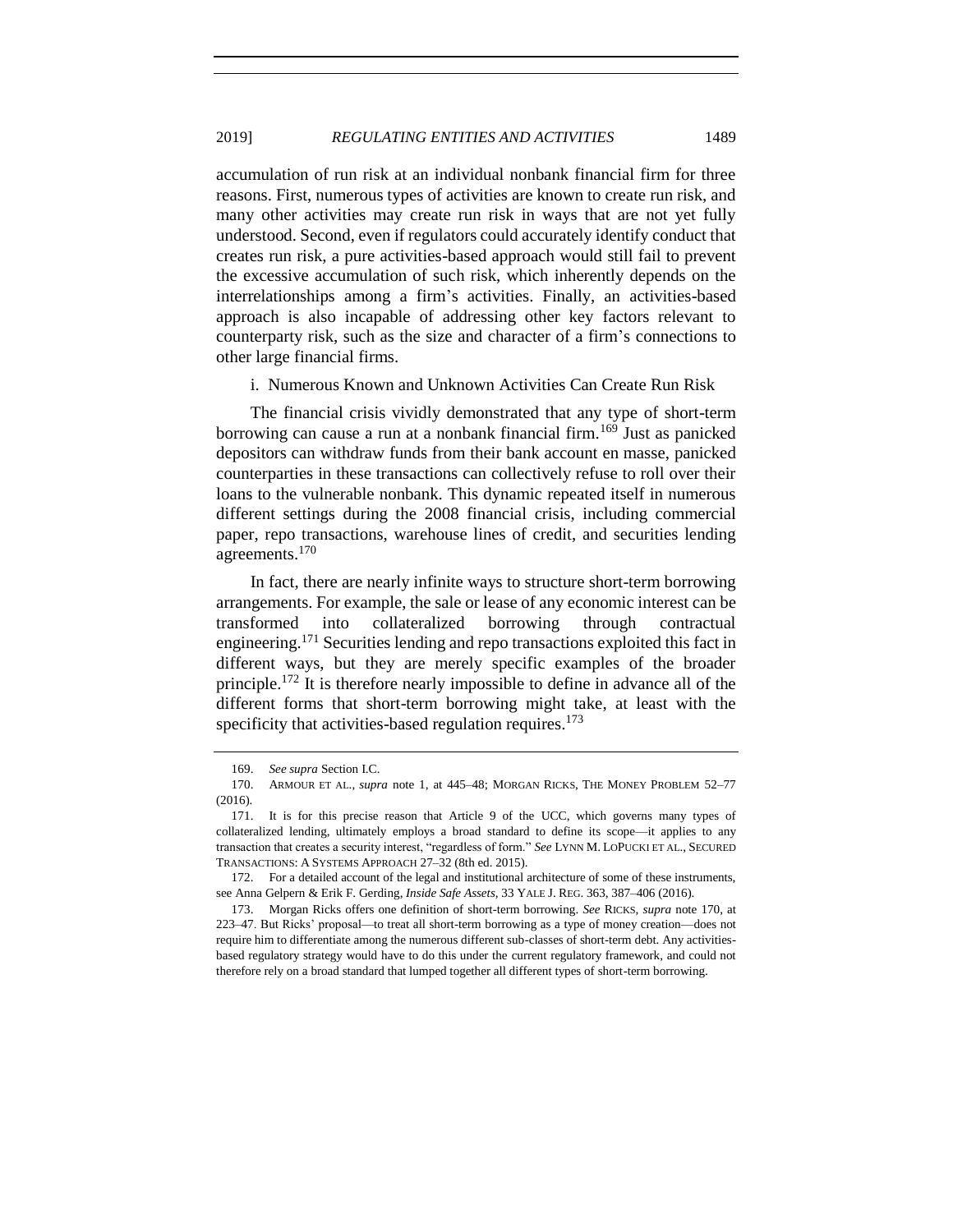Not only are there innumerable potential types of short-term borrowing, but short-term borrowing is not the only type of liability that can generate a run. For instance, the crisis illustrated that run risk can also arise from any transaction that potentially requires a firm to post increasing amounts of cash collateral. AIG's credit default swaps ("CDSs") are the poster child for this type of cash-collateral-driven  $run.^{174}$  These derivatives allowed counterparties to insist on increasing amounts of cash collateral to back the firm's insurance-like promises as either the firm's credit rating declined or the mortgage-backed securities they referenced decreased in value.<sup>175</sup> Starting in September 2007, Goldman Sachs and other counterparties hounded AIG to post increasing cash collateral, ultimately forcing it to raise \$75 billion. Together with the run on AIG's securities lending operations, this pressure necessitated the largest bailout of a private firm in U.S. history.<sup>176</sup>

The redeemable equity issued by MMMFs is yet another type of liability that generated runs in the crisis but that was not short-term borrowing. Open-end mutual funds generally do not borrow, but instead fund themselves entirely with equity.<sup>177</sup> Unlike any other types of equity, however, investors can redeem their shares in those funds directly on demand, at the fund's net asset value ("NAV").<sup>178</sup> This fact created run risk at MMMFs because unique accounting rules artificially allowed them to maintain a NAV of one dollar even when the market value of their assets fell below this level.<sup>179</sup> As a result, investors ran from these funds by seeking to withdraw their funds en masse once one large MMMF "broke the buck," disclosing that the value of its assets had fallen below the one dollar threshold.<sup>180</sup>

So far, this litany of activities that create run risk consists of examples that precipitated runs during the crisis. But innumerable potential activities that were not yet in widespread use during the crisis could also create run risk. For instance, many life insurers sell products that provide policyholders with an immediate right to withdraw their investment or borrow against their

<sup>174.</sup> *See* Schwarcz, *supra* note 31, at 553–54. A CDS insures against the risk that securities referenced in the agreement will fare poorly. *See id.*

<sup>175.</sup> *See* FCIC REPORT, *supra* not[e 3,](#page-3-1) at 344–55.

<sup>176.</sup> *See id.*

<sup>177.</sup> William A. Birdthistle, *Breaking Bucks in Money Market Funds*, 2010 WIS. L. REV. 1155, 1175 (2010).

<sup>178.</sup> *Id.*

<sup>179.</sup> FCIC REPORT, *supra* not[e 3,](#page-3-1) at 253.

<sup>180.</sup> *See* Steven M. Davidoff & David Zaring, *Regulation by Deal: The Government's Response to the Financial Crisis*, 61 ADMIN. L. REV. 463, 505 (2009).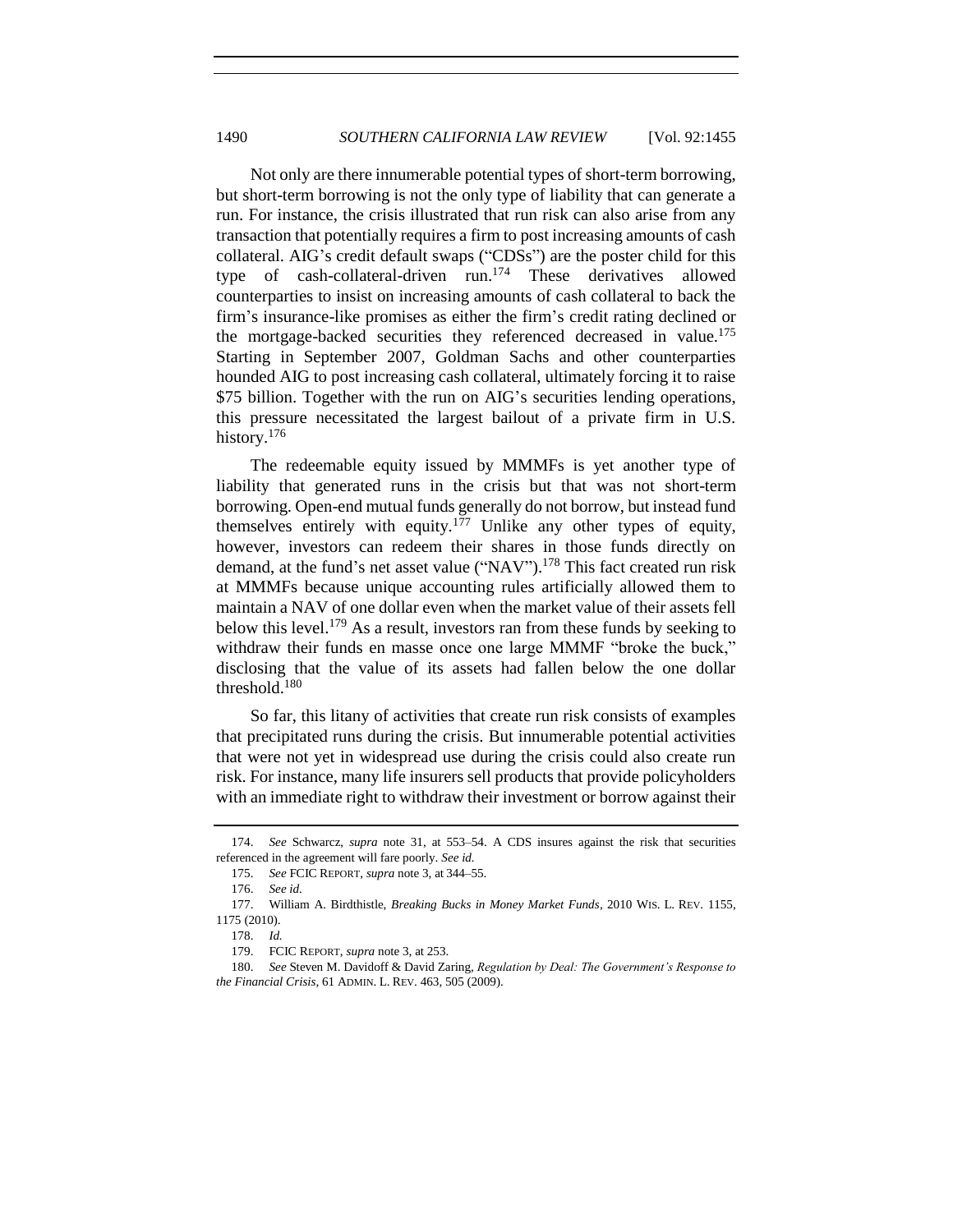policy value.<sup>181</sup> Other examples include guaranteed investment contracts, funding agreements, and certain variable annuity contracts.<sup>182</sup> As insurers' product designs change in the future, still other innovations could trigger a run.<sup>183</sup>

The prospect of new and unanticipated sources of run risk is particularly troubling because financial regulators are almost certain to fail to identify them ahead of time. Financial activities constantly evolve to evade regulatory restrictions when doing so can produce significant financial returns or lower costs, as in the case of cheap short-term funding.<sup>184</sup> The predictable result is that regulators will consistently be one step behind the financial sector in identifying new and emerging sources of run risk.<sup>185</sup>

ii. An Activities-Based Approach Cannot Effectively Prevent the Accumulation of Run Risk

Even if regulators could reliably identify all individual activities that create run risks, an activities-based approach would still fall short of preventing runs at nonbank financial firms. This is because an individual firm's exposure to a run ultimately depends on its aggregate reliance on all activities that create run risk.

The inherently cumulative nature of run risk follows from the fact that all of a firm's potential sources of run risk are likely to be triggered when it faces acute financial distress. This point is nicely illustrated by the collapse of AIG. As AIG's precarious financial position became clear throughout 2008, its CDS counterparties insisted that it post cash collateral on its derivatives at the same time that its securities lending counterparties terminated these transactions.<sup>186</sup> It was hardly fortuitous that this run on AIG implicated two different activities operated out of different subsidiaries; as AIG's counterparties realized the extent of the firm's troubles, they ran however they could to avoid experiencing losses if AIG defaulted.

An activities-based approach fails to address the risk that a combination of activities—none of which creates excessive short-term liabilities individually—might generate excessive run risk in the aggregate. Activities-

<sup>181.</sup> *See* Schwarcz & Schwarcz, *supra* not[e 1,](#page-3-0) at 1619–23.

<sup>182.</sup> *See* Anna Paulson et al., *How Liquid Are U.S. Life Insurance Liabilities?*, CHI. FED LETTER (2012), http://www.chicagofed.org/publications/Chicago-fed-letter/2012/September-302.

<sup>183.</sup> *See* Schwarcz & Schwarcz, *supra* not[e 1,](#page-3-0) at 1619–23.

<sup>184.</sup> *See* Schwarcz & Zaring, *supra* not[e 6,](#page-3-1) at 1830–34.

<sup>185.</sup> *See, e.g.*, *Examining How the Dodd-Frank Act Could Result in More Taxpayer-Funded Bailouts: Hearing Before the H. Comm. on Fin. Servs.*, 113th Cong. 80 (2013) (statement of Richard W. Fisher, President and CEO, Federal Reserve Bank of Dallas).

<sup>186.</sup> *See* Schwarcz, *supra* note 31, at 554.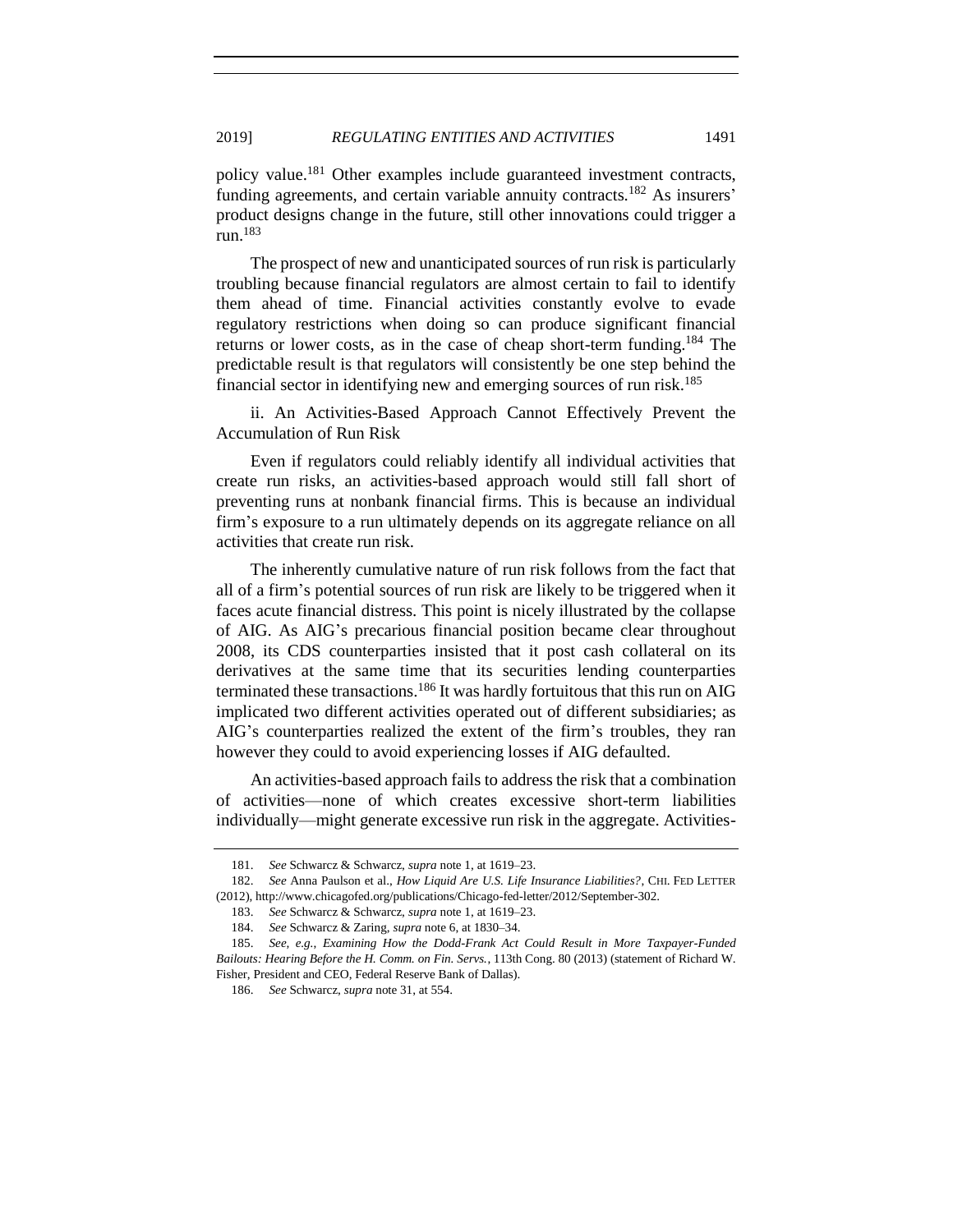based regulation generally seeks to limit the risks of an activity that creates short-term liabilities by, for instance, requiring that firms engaging in the activity maintain specified levels of liquid assets or creating mechanisms by which counterparties' capacity to run is suspended.<sup>187</sup> In doing so, activitiesbased regulation sets these safeguards only by reference to the prospect that the underlying activity, considered in isolation, might generate a run. In the absence of a complementary entity-based regime, however, activities-based regulation cannot calibrate customized safeguards for an individual firm's cumulative activities, in the aggregate.

The inability of an activities-based approach to appropriately limit cumulative run risk is exacerbated by the fact that this risk is a byproduct of interactions between firms' liabilities and assets.<sup>188</sup> A seemingly reasonable amount of short-term debt might create dangerous run risk for a firm that overinvests in highly illiquid assets. For this reason, even a single activity that creates potential short-term liabilities may have a very different valance when it is combined with other activities that are not ordinarily considered systemic in isolation. An activities-based approach is limited in its capacity to respond to such interactions between the asset and liability sides of firms' balance sheets.

iii. An Activities-Based Approach Cannot Police Against Potentially Systemic Interconnections Between Firms

The prospect that a nonbank firm will transmit systemic risk through the counterparty channel is linked to other factors in addition to its susceptibility to a run, including the identity of the firm's major counterparties and the size of those counterparties' exposures to the firm.<sup>189</sup> An activities-based approach, however, is unable to police these indicators of an individual firm's interconnectedness with the broader financial system. This is for several reasons. First, a firm's interconnectedness turns on the cumulative impact of its numerous activities. Innumerable financial activities—ranging from ordinary borrowing, to securities management, to derivatives, to the issuance of insurance policies—expose a nonbank firm's counterparties to the risk that the firm might fail.<sup>190</sup> Second, the one-sizefits-all nature of an activities-based approach means that it is not sensitive to the prospect that a specific activity may pose heightened systemic risk at a

<sup>187.</sup> The SEC's reforms of MMMFs provide examples of these strategies. *See supra* notes 92–94.

<sup>188.</sup> *See supra* Section I.C.

<sup>189.</sup> *See id.*

<sup>190.</sup> A sufficiently large and interconnected nonbank financial firm might generate counterparty risk even if it did not experience a run. For instance, the sudden revelation of accounting fraud or manipulation at a large nonbank firm could potentially reproduce each of the salient features of a run.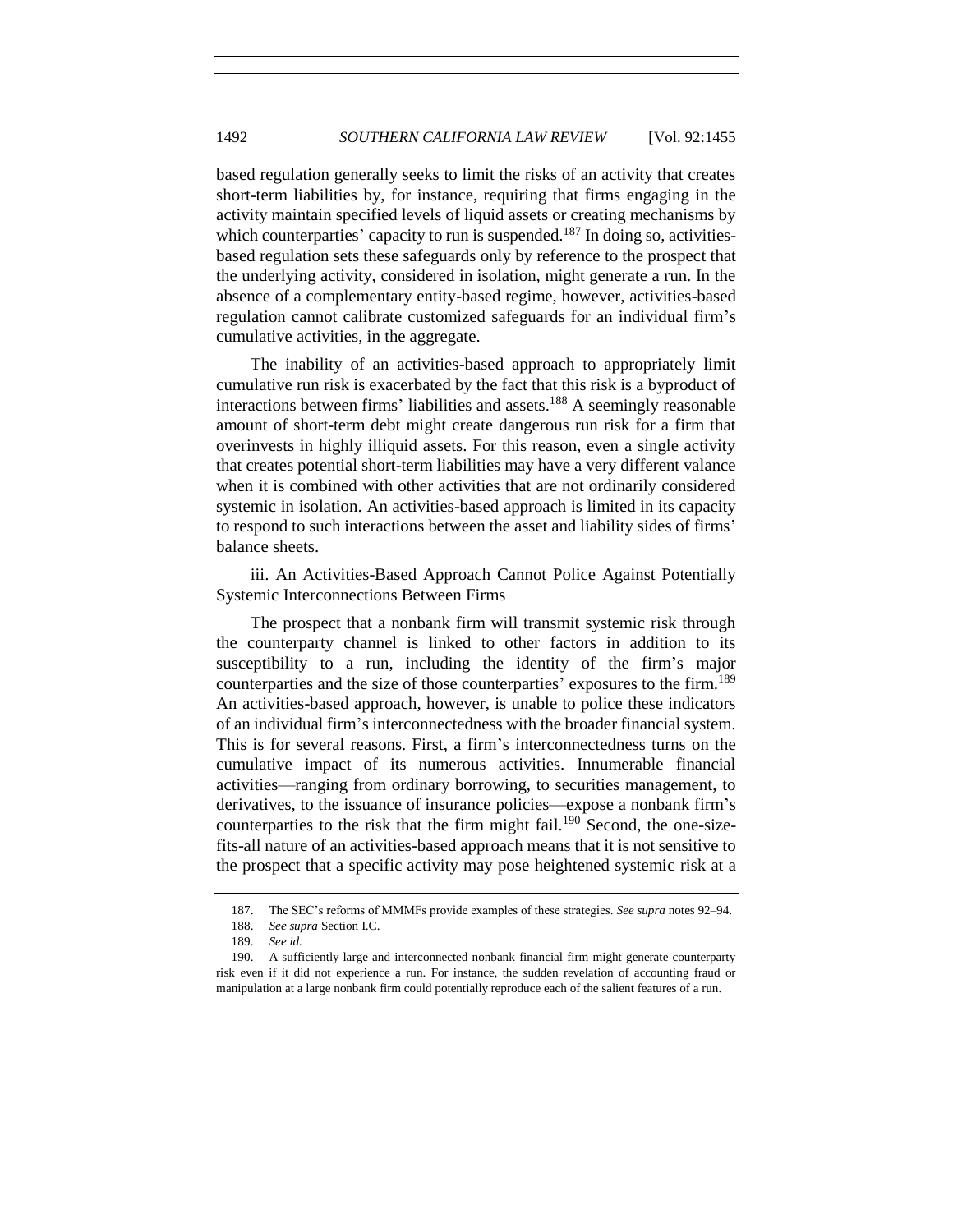particular firm in light of its other activities and counterparty exposures. For instance, writing a CDS on a reference entity poses much greater risks if the firm also owns a large amount of the reference entity's bonds. Third, U.S. activities-based regulation is often fragmented and unable to grasp the full magnitude of a company's counterparty exposure.<sup>191</sup> It is presumably for these reasons that the IAIS's first report on designing an activities-based approach for systemic risk in insurance provides that "with regards to counterparty exposure . . . the IAIS tentatively concluded that [it is] mainly [an] entity-specific concept[]  $\dots$  ."<sup>192</sup>

Ultimately, preventing the potentially systemic buildup of counterparty risk at individual nonbanks is impossible without considering the sum of all a firm's activities and its potential threat to counterparties. This is true even though only certain types of activities can generate runs, as such activities are numerous, are difficult to identify ex ante, and pose cumulative risks to nonbank firms.

#### 2. The Asset Liquidation Channel

As suggested in Part I, the transmission of systemic risk through the asset liquidation channel often involves correlated trading behavior among multiple firms with similar asset holdings.<sup>193</sup> But an individual firm, rather than a cluster of many firms, could play a dominant role in transmitting systemic risk through the asset liquidation channel if it owned a large percentage of a certain asset class relative to the overall market. An individual firm could only accomplish this if it maintained a large percentage of a certain asset class relative to the overall market, and the other major holders of that asset class were also major financial institutions. Under these conditions, the firm's sudden efforts to dump its portfolio during a crisis could topple those other institutions by wiping out their capital.<sup>194</sup>

An activities-based approach cannot prevent this possibility, for two reasons. First, as noted above, activities-based regulation targets a specific activity, such as a type of short-term liability, in isolation.<sup>195</sup> In many cases, however, firms fail to design their liability structures to take into account the risks from their investment strategies. Even when an explicit link between a firm's assets and liabilities does exist—as in insurance, where firms

<sup>191.</sup> *See infra* Section IV.B.

<sup>192.</sup> INT'L ASS'N OF INS. SUPERVISORS, *supra* note 117.

<sup>193.</sup> *See supra* Part I. An activities-based approach is generally necessary to address the transmission of systemic risk in this manner. *See infra* Section V.B.1.

<sup>194.</sup> *See supra* Section I.C.

<sup>195.</sup> *See supra* note 187 and accompanying text.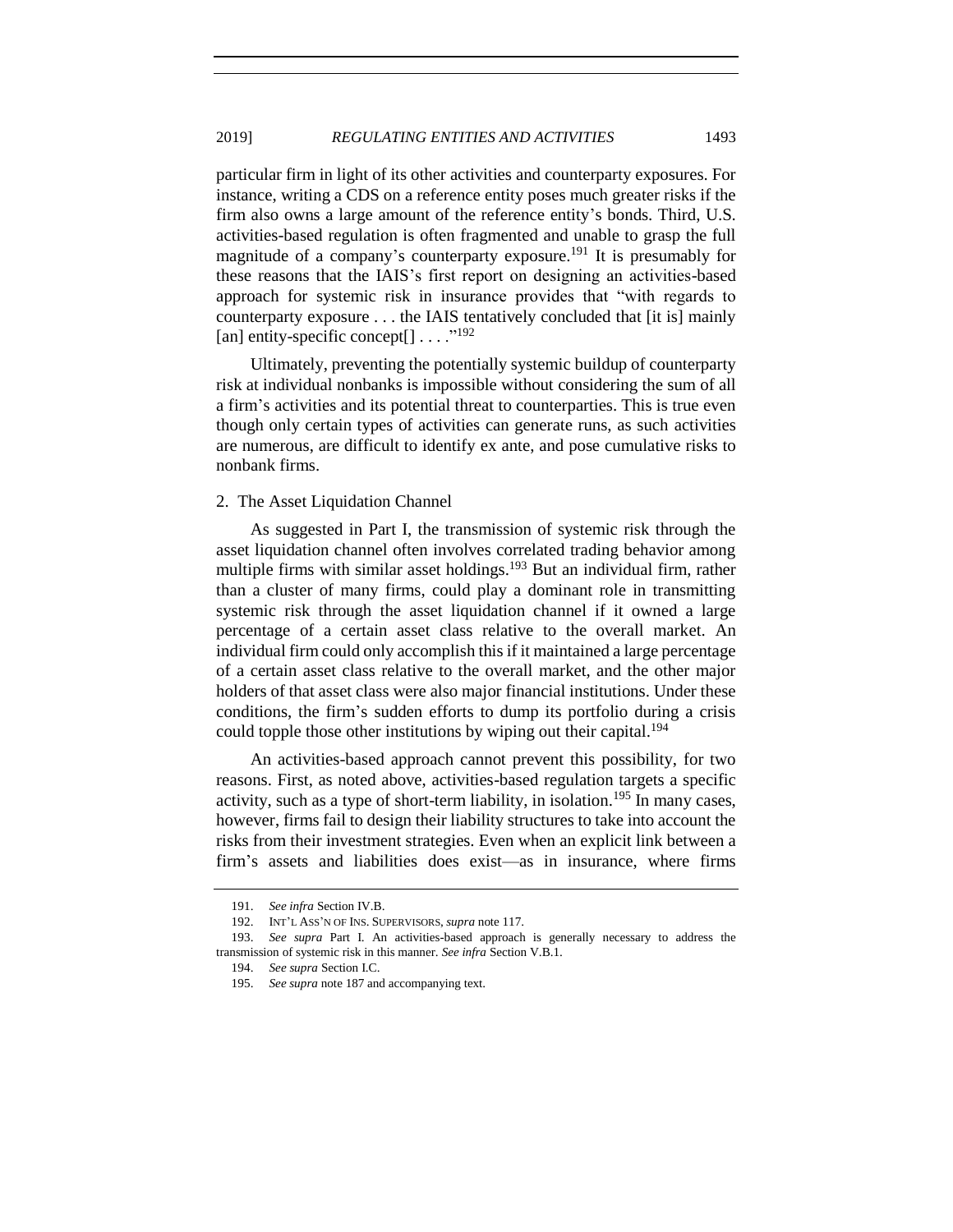generally seek to match asset and liability durations<sup>196</sup>—a firm may manage to accumulate a large enough position to affect prices in a particular asset class.<sup>197</sup> Second, a firm is more likely to sell illiquid assets during a crisis if it is forced to do so as a result of a run. As discussed above, an activitiesbased approach cannot prevent the accumulation of excessive run risk at a nonbank financial firm.<sup>198</sup>

# B. AN ENTITY-BASED APPROACH IS WELL STRUCTURED TO LIMIT THE COSTS OF SYSTEMIC INSOLVENCIES

In contrast to an activities-based approach, FSOC's entity-based designation regime is reasonably well designed to limit the risk that firms will experience systemic insolvencies through either the counterparty or asset liquidation channels. Moreover, while identifying systemically significant nonbank firms is challenging, this task is much more manageable than correctly identifying all systemically significant activities ex ante. In addition, an entity-based approach mitigates financial stability risks if a systemic nonbank were to fail, supplements traditional regulatory regimes that lack a macroprudential orientation, and can improve the effectiveness of activities-based regulation. Meanwhile, many of the criticisms levied against FSOC's designation authority both are overblown and have been addressed.

1. Designation Limits the Risk that Firms Will Experience a Systemic Failure

In contrast to an activities-based approach, an entity-based regime is inherently focused on the cumulative impact of a firm's activities across the entire financial conglomerate, as well as interactions between its assets and liabilities. Each of the core tools of entity-based nonbank SIFI regulation is oriented toward these objectives. For instance, consolidated risk-based capital requirements and leverage limits ensure that SIFIs maintain a sufficient capital cushion to absorb potential losses.<sup>199</sup> Liquidity rules require a SIFI to hold a minimum amount of liquid assets to protect against runs and

<span id="page-39-0"></span>

<sup>196.</sup> *See* KENNETH S. ABRAHAM & DANIEL SCHWARCZ, INSURANCE LAW AND REGULATION 126 (6th ed. 2015).

<sup>197.</sup> This could occur even if the law imposes caps on the percentage of a firm's capital and surplus that can be devoted to that holding.

<sup>198.</sup> *See supra* Section III.A.1.ii.

<sup>199.</sup> *See* 12 U.S.C. § 5365(b)(1)(A)(i) (2018). For a discussion of how capital requirements protect financial firms from insolvency, see ANAT ADMATI & MARTIN HELLWIG, THE BANKERS' NEW CLOTHES: WHAT'S WRONG WITH BANKING AND WHAT TO DO ABOUT IT 94−95 (2013). The Federal Reserve has not yet finalized rules implementing several nonbank SIFI standards mandated in Dodd-Frank, including capital and leverage requirements.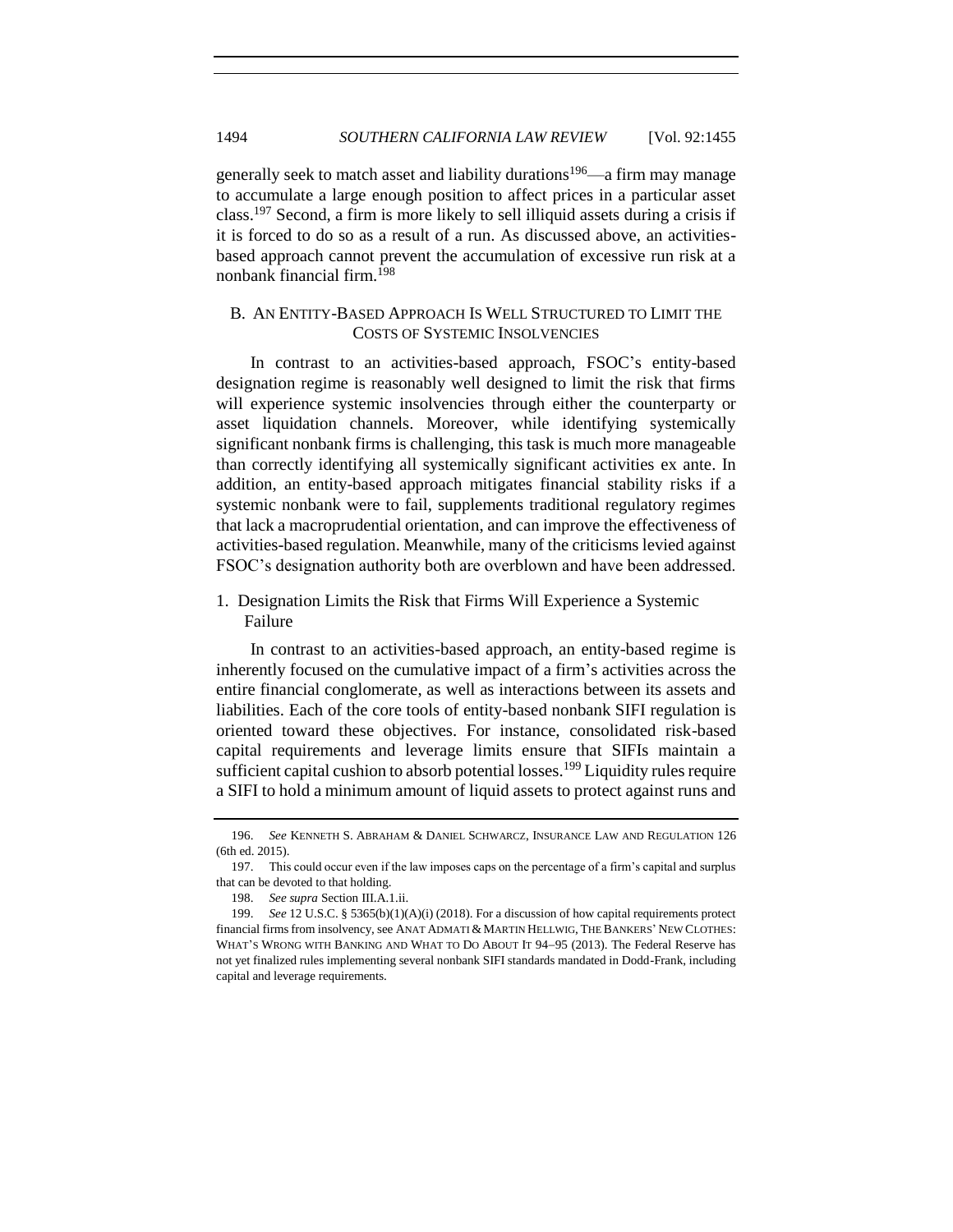reduce the likelihood that it will have to sell illiquid assets in a fire sale.<sup>200</sup> Stress tests simulate adverse economic conditions to ensure that SIFIs could withstand a severe downturn.<sup>201</sup> And corporate governance reforms focus on improving enterprise risk management across SIFIs' operations.<sup>202</sup>

Supervision of nonbank SIFIs by the Federal Reserve, which is charged with carrying out the entity-based approach to financial stability, is also inherently focused on the prospect that a firm's cumulative risk profile could result in a systemic insolvency.<sup>203</sup> The Federal Reserve's supervisory authority gives it the discretion to tailor the heightened prudential requirements described above to the circumstances of each individual firm's systemic risk profile.<sup>204</sup> Additionally, the Federal Reserve's uniquely prominent role in financial regulation means that it often has the capability to observe both sides of a nonbank SIFI's counterparty transactions.<sup>205</sup>

Entity-based nonbank SIFI regulation can also prevent systemic insolvencies indirectly, by causing designated firms to shed risk in an effort to jettison their SIFI designations. The various extra regulatory restrictions and costs that designated firms experience are significant.<sup>206</sup> For this reason, nonbanks that are designated as SIFIs have strong incentives to cease activities that may create the prospect of a systemic failure.<sup>207</sup> This reality

203. *See* Daniel K. Tarullo, Member, Bd. of Governors of the Fed. Reserve Sys., Remarks at the National Association of Insurance Commissioners International Insurance Forum: Insurance Companies and the Role of the Federal Reserve (May 20, 2016) (available at https://www.federalreserve.gov/news events/speech/tarullo20160520a.pdf).

207. *Id.* Aaron Levine and Joshua Macey suggest that nonbank SIFI designations are akin to a Pigouvian tax because they incentivize designated firms to divest their riskiest business lines. *See* Aaron

<sup>200.</sup> *See* 12 U.S.C. § 5365(b)(1)(A)(ii).

<sup>201.</sup> *See id.* § 5365(i); *see also* Robert Weber, *A Theory for Deliberation-Oriented Stress Testing Regulation*, 98 MINN. L. REV. 2236, 2237–40 (2014).

<sup>202.</sup> *See* Proposed Guidance on Supervisory Expectations for Boards of Directors, 82 Fed. Reg. 37,219, 37,225 (Aug. 9, 2017). Oversight of an institution's board of directors and independent risk management function is a key element of an entity-based approach. These governance mechanisms are uniquely positioned to prevent excessive risk-taking or misconduct that could transmit financial instability. *See* Jeremy C. Kress, *Board to Death: How Busy Directors Could Cause the Next Financial Crisis*, 59 B.C. L. REV. 877, 888–91 (2018); *see also* Christopher M. Bruner, *Corporate Governance Reform in Post-Crisis Financial Firms: Two Fundamental Tensions*, 60 ARIZ. L. REV. 959, 976−77 (2018). An entity-based approach allows regulators to monitor the effectiveness of a nonbank SIFI's corporate governance through regular on-site supervision. *See infra* Section III.B.5.

<sup>204.</sup> This power inheres in large part from the Federal Reserve's authority to take enforcement actions—including cease-and-desist orders—against nonbank SIFIs for unsafe and unsound practices. *See* 12 U.S.C. § 1818.

<sup>205.</sup> As activities-based regulation is currently configured in the United States, it does not always have sight lines into both sides of a transaction. For example, when an insurer engages in securities lending with an outside broker-dealer, state insurance regulators will be able to observe the insurance company's side of the transaction, but not the broker-dealer's side.

<sup>206.</sup> *See* Schwarcz & Zaring, *supra* not[e 6,](#page-3-1) at 1851–55.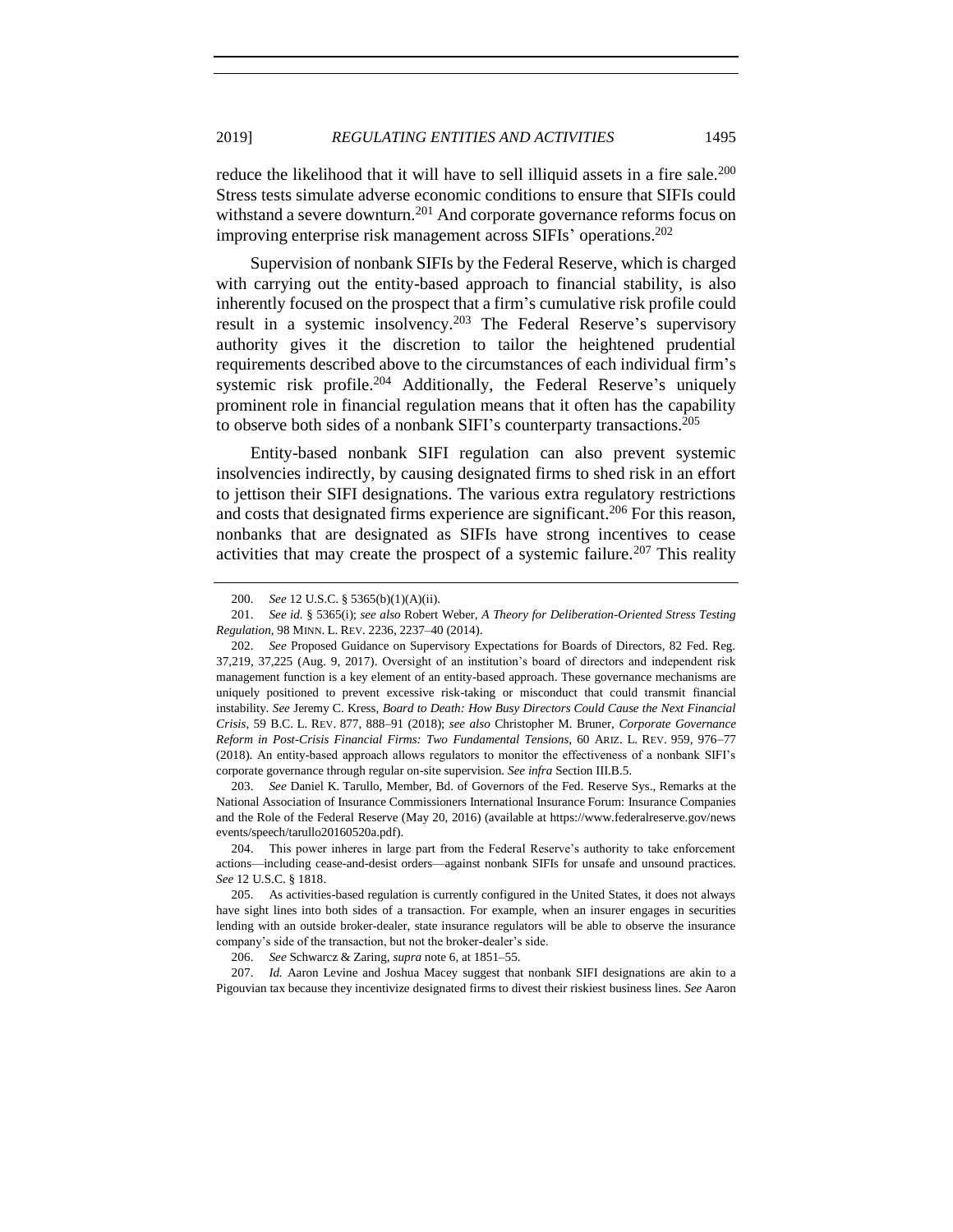has been vividly demonstrated with respect to firms that have been designated as SIFIs by FSOC: GE Capital and AIG both restructured their businesses in successful bids to shed their status as nonbank SIFIs.<sup>208</sup> Even MetLife, which embraced a successful legal and political strategy to escape its status as a nonbank SIFI, simultaneously reduced its participation in certain potentially systemic activities.<sup>209</sup>

<span id="page-41-0"></span>2. Regulators Can More Easily Target Systemic Entities than Systemic Activities

An entity-based approach is inherently more effective than an activitiesbased approach at preventing systemic insolvencies for a second set of reasons: an entity-based regime is much easier to target effectively.<sup>210</sup> As discussed above, it is extremely difficult for regulators to anticipate new and emerging systemic activities. $^{211}$  Relative to these difficulties, FSOC and other financial regulators are much more likely to be able to consistently and accurately identify nonbank SIFIs. Although the distinction between firms that are systemically significant and those that are not is notoriously blurry, it is generally straightforward to identify which firms are plausibly close to the line and which are clearly on one side or the other.<sup>212</sup> Moreover, both U.S. and international actors have developed detailed frameworks for identifying systemically significant firms, which have produced similar results as alternative methodologies.<sup>213</sup>

Additionally, an entity-based approach need not perfectly distinguish

M. Levine & Joshua C. Macey, Note, *Dodd-Frank Is a Pigouvian Regulation*, 127 YALE L.J. 1336, 1381 (2018).

<sup>208.</sup> *See* Schwarcz & Zaring, *supra* not[e 6,](#page-3-1) at 1851–55.

<sup>209.</sup> *Id.* In contrast to its former SIFI peers, Prudential neither shrunk nor substantially simplified itself to win a rescission of its designation. Instead, Prudential calculated—correctly—that its designation would be rescinded when FSOC's membership changed, despite maintaining its size and complexity. *See*  Kress, *supra* note 109, at 174; *see also* Jeremy Kress, *Prudential Hasn't Earned the Right to Shed SIFI Label*, AM. BANKER: BANKTHINK (Mar. 13, 2018, 9:29 AM), https://www.americanbanker.com/opinion/ prudential-hasnt-earned-the-right-to-shed-sifi-label.

<sup>210.</sup> *See* Gregg Gelzinis, *Don't Put SIFI Designations on the Back Burner*, AM. BANKER: BANKTHINK (Jan. 29, 2018, 9:58 AM), https://www.americanbanker.com/opinion/dont-put-sifi-design ations-on-the-back-burner.

<sup>211.</sup> *See supra* note 184 and accompanying text.

<sup>212.</sup> *See* FSOC Guidance, *supra* note 15, at pt. 1310, app. A.II.

<sup>213.</sup> *See supra* Section II.A; *see also* Acharya et al., *supra* not[e 63,](#page-14-0) at 39 (identifying Bear Stearns, Lehman Brothers, Morgan Stanley, Goldman Sachs, and Merrill Lynch among the top 10 systemically risky financial firms in 2006 to 2007 in back-testing of authors' marginal expected shortfall approach to systemic risk); Christian Brownlees & Robert F. Engle, *SRISK: A Conditional Capital Shortfall Measure of Systemic Risk*, 30 REV. FIN. STUD. 48, 62–63 (2017) (finding that back-testing of authors' SRISK metric identified Morgan Stanley, Bear Stearns, Lehman Brothers, Fannie Mae, and Freddie Mac as top systemic risk contributors as early as the beginning of 2005).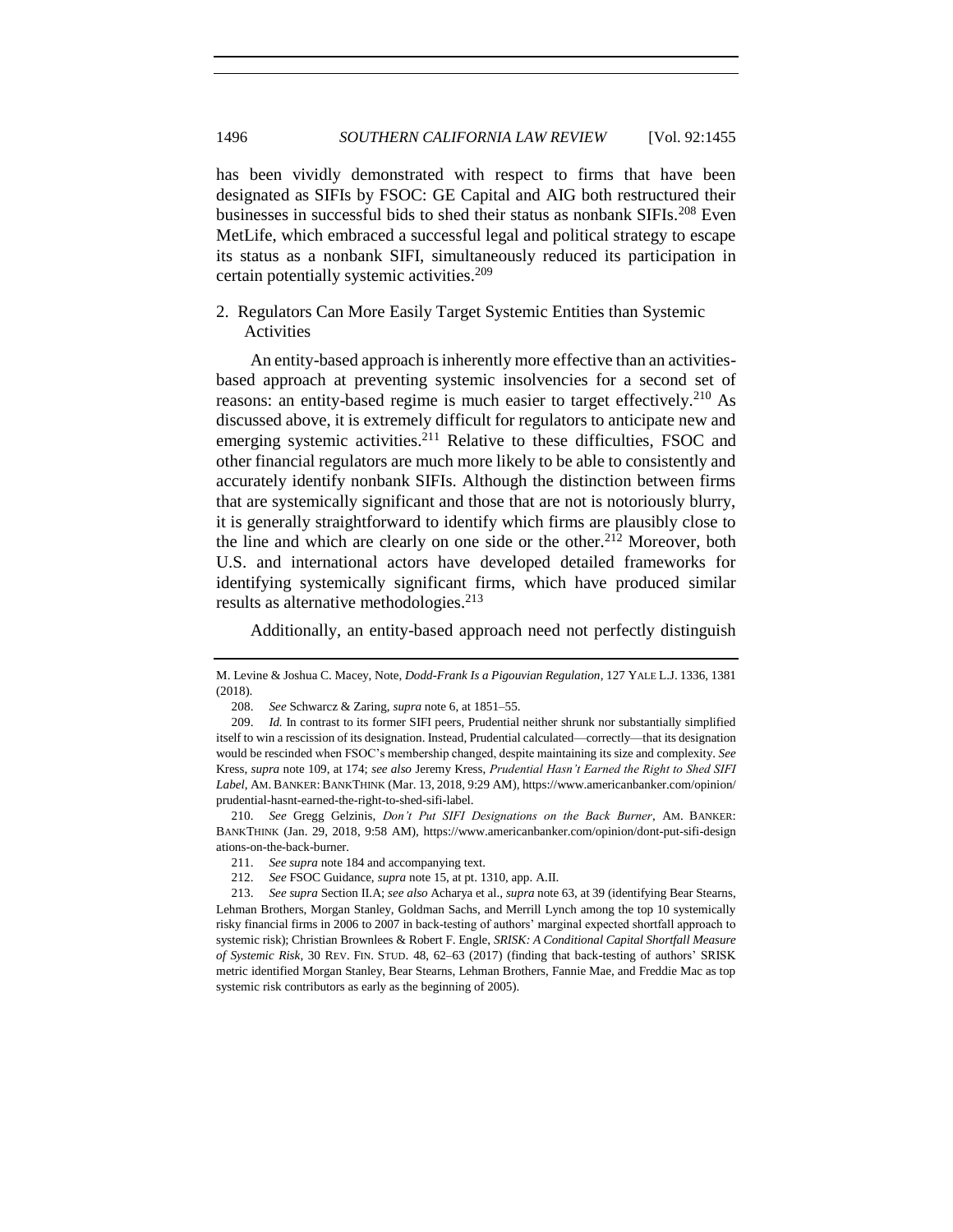between nonbanks that are systemically significant and those which are not to deter nonbanks from seeking out systemic risk.<sup>214</sup> To the contrary, so long as the designation process is even roughly accurate, nonbank firms will have strong incentives to avoid pursuing strategies that could result in their failure propagating systemic risk. This is because the mere prospect of being designated as a SIFI—and thus facing increased regulatory restrictions and compliance burdens—creates real risks and uncertainties for firms, which they will seek to avoid.

By contrast, an activities-based approach in isolation affirmatively incentivizes nonbanks to engage in regulatory arbitrage by seeking out activities that have not been identified or appropriately regulated. Doing so offers all the ordinary potential benefits to firms of systemic risk—the ability to reap the upside reward of risk, while externalizing some of the downside—but only limited downside. This is because the firm does not bear the full costs of engaging in such an activity until it is regulated appropriately. Financial firms are accustomed to adjusting as the regulatory landscape changes, and they can choose either to cease engaging in a newly identified systemic activity or to conform to the new regulatory standards. And unlike in an entity-based regime, either choice can be implemented immediately because they do not usually require affirmative approval by regulators.

# 3. An Entity-Based Approach Limits Harm When a Systemic Nonbank Fails

Entity-based regulation not only reduces the likelihood that a systemically important nonbank will fail, it also limits the macroeconomic consequences if such a firm were to experience distress. The Dodd-Frank Act established the OLA to resolve financial firms that prove systemically important while limiting the harm to the broader economy.<sup>215</sup> The OLA is unlikely to succeed, however, without ex ante entity-based nonbank regulation.

The OLA expands the FDIC's traditional commercial bank resolution powers by authorizing it to resolve any financial company whose disorderly collapse would impair U.S. financial stability.<sup>216</sup> It thus aims to prevent a recurrence of the destabilizing uncertainty that took place in the aftermath of

<sup>214.</sup> *See* Schwarcz & Zaring, *supra* not[e 6,](#page-3-1) at 1858.

<sup>215.</sup> *See* 12 U.S.C. § 5384 (2018).

<sup>216.</sup> *See id.* § 5383(b)(2). The decision to place a financial company into OLA requires a recommendation by at least two-thirds of the members of the Federal Reserve Board and the FDIC board of directors, as well as the Treasury Secretary (in consultation with the President). *See id.* § 5383(a)–(b).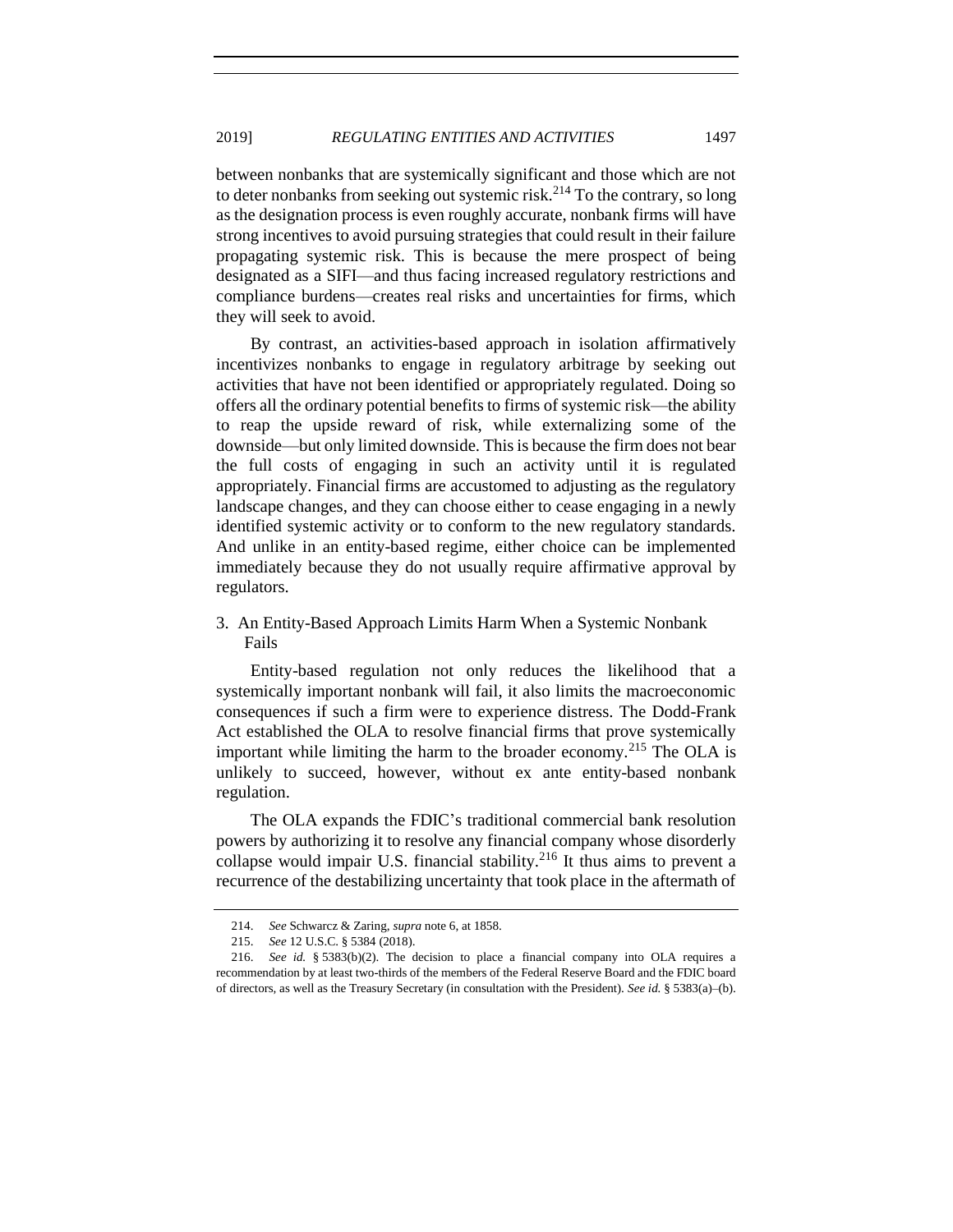<span id="page-43-0"></span>Lehman Brothers' bankruptcy filing, when many of Lehman's subsidiaries ceased operations.<sup>217</sup> In an OLA proceeding, the FDIC would transfer a distressed financial conglomerate's operating subsidiaries to a new bridge company.<sup>218</sup> The FDIC would capitalize the new bridge company by wiping out the firm's original shareholders and replacing unsecured creditors' claims on the original holding company with the bridge company's equity securities.<sup>219</sup> In theory, this process would allow the company's subsidiaries to continue their critical operations, while forcing the firm's original stockholders and debt holders to absorb losses. $220$ 

<span id="page-43-2"></span><span id="page-43-1"></span>Policymakers may place any failing nonbank into an OLA proceeding if its collapse would adversely affect financial stability, even if FSOC had not previously designated the firm as a SIFI.<sup>221</sup> Ex ante SIFI designation, however, is critical to a successful orderly liquidation for three reasons.

First, ex ante entity-based regulation requires the firm, and enables regulators, to prepare in advance for the firm's OLA resolution, should one be necessary. Dodd-Frank directs designated nonbank SIFIs to develop an annual resolution plan, or "living will," explaining how the firm could be wound down.<sup>222</sup> A nonbank SIFI's living will provides regulators crucial insight into the firm's legal entity structure, its key operations, and management information systems that allows the FDIC to plan, in advance, if it must resolve the firm through OLA.<sup>223</sup> Moreover, if the FDIC or Federal Reserve concludes that the nonbank SIFI is too complex to be resolved in an orderly fashion, the agencies may object to its living will and compel the firm to simplify its organizational structure.<sup>224</sup> Thus, ex ante entity-based regulation enhances the likelihood that a systemically important nonbank can be resolved with minimal systemic externalities. $225$ 

Second, ex ante entity-based regulation can help ensure that a nonbank SIFI holds sufficient financial resources to facilitate its orderly resolution. Recall that in an OLA proceeding, the FDIC would convert the original

<sup>217.</sup> *See generally The Orderly Liquidation of Lehman Brothers Holdings Inc. Under the Dodd-Frank Act*, 5 FDIC Q., no. 2, 2011, at 31 [hereinafter *Orderly Liquidation of Lehman Brothers*].

<sup>218.</sup> *See* Resolution of Systemically Important Financial Institutions: The Single Point of Entry Strategy, 78 Fed. Reg. 76,614, 76,616 (proposed Dec. 18, 2013).

<sup>219.</sup> *See id.* at 76,618.

<sup>220.</sup> *See* Howell E. Jackson & Stephanie Massman, *The Resolution of Distressed Financial Conglomerates*, 3 RUSSELL SAGE FOUND. J. SOC. SCI. 48, 49–50 (2017).

<sup>221.</sup> *See id.* at 58.

<sup>222.</sup> *See* 12 U.S.C. § 5365(d)(1) (2018).

<sup>223.</sup> *See Orderly Liquidation of Lehman Brothers*, *supra* note [217,](#page-43-0) at 43.

<sup>224.</sup> *See* 12 U.S.C. § 5365(d)(4).

<sup>225.</sup> *See Orderly Liquidation of Lehman Brothers*, *supra* note [217,](#page-43-0) at 41.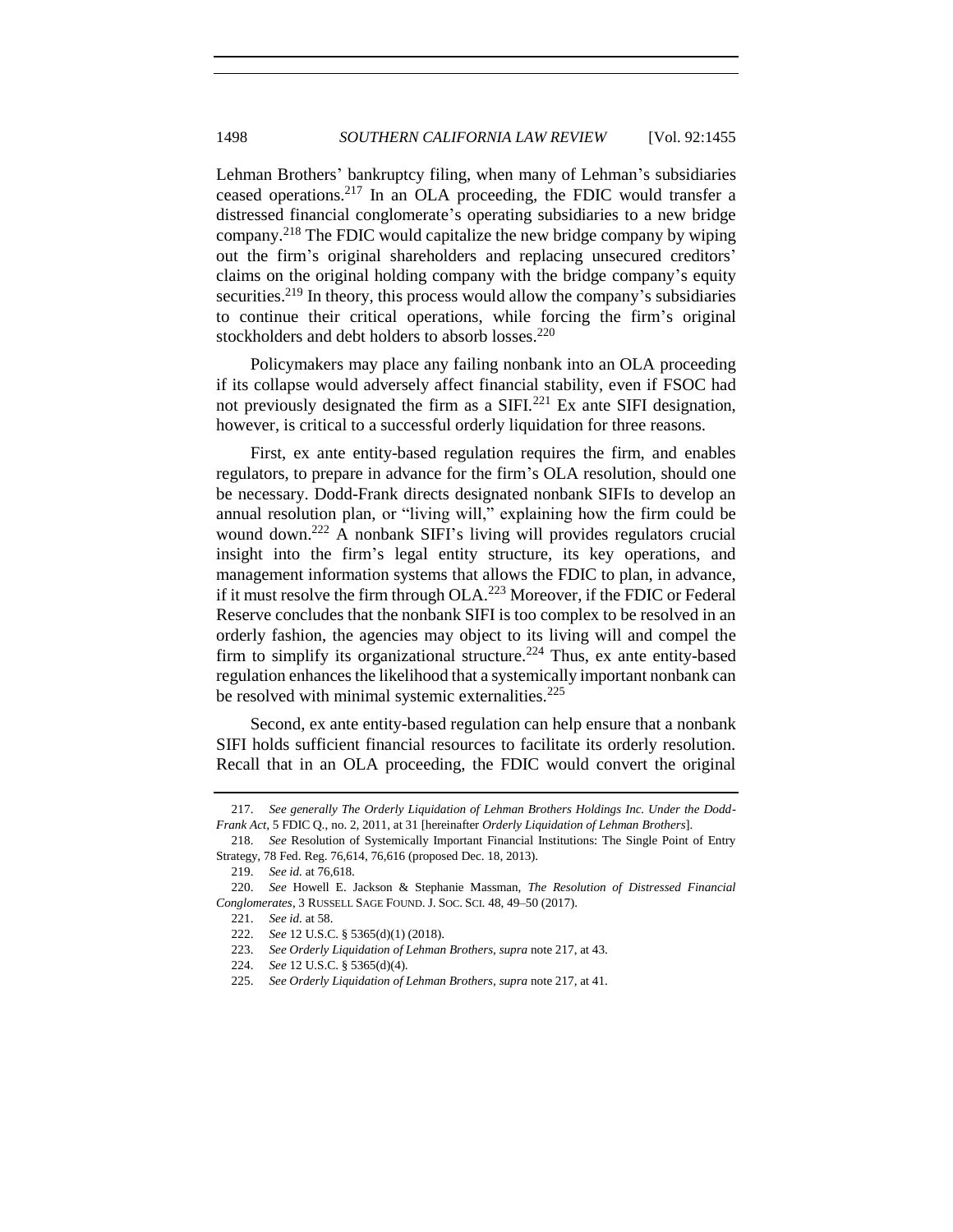holding company's long-term creditors into equity holders in the new bridge company.<sup>226</sup> This recapitalization allows the holding company's subsidiaries—for instance, its commercial bank, broker-dealer, or insurance companies—to continue operating.<sup>227</sup> If, however, the holding company does not have sufficient long-term debt to recapitalize the bridge company, then the firm's subsidiaries will be shut down and resolved under applicable insolvency laws—the precise outcome that the OLA seeks to avoid.<sup>228</sup> Under Dodd-Frank, the Federal Reserve may require a designated nonbank SIFI to issue minimum amounts of long-term debt to enhance its resolvability.<sup>229</sup> Without ex ante entity-based regulation, however, a systemically important nonbank is unlikely to hold the financial resources necessary for an orderly resolution.<sup>230</sup>

Third, ex ante entity-based oversight gives the Federal Reserve advance warning of an impending failure through the supervision process and fuller information about counterparties' exposure to the firm. This would help prevent a repeat of the situation with Bear Stearns and AIG in 2008, in which the Federal Reserve had to fly blind when both companies approached it for emergency bailouts because it was neither company's supervisor.<sup>231</sup> In today's framework, ex ante supervision would help policymakers assess whether such a firm should be placed into  $OLA<sup>232</sup>$ 

In sum, ex ante entity-based regulation is critical if the post-crisis framework for resolving systemically important firms is to function as intended. Unless FSOC designates systemically important firms as nonbank SIFIs, the OLA is not likely to prevent the distress of such firms from destabilizing the broader economy.<sup>233</sup>

232. *See generally* John Crawford, *Resolution Triggers for Systemically Important Financial Institutions*, 97 NEB. L. REV. 101 (2018) (proposing a solvency-based trigger for OLA).

233. Notably, the Treasury Department has acknowledged the importance of entity-based regulation to facilitate the potential resolution of systemic financial market utilities. U.S. DEP'T OF THE TREASURY, A FINANCIAL SYSTEM THAT CREATES ECONOMIC OPPORTUNITIES: CAPITAL MARKETS 166–67 (2017), https://www.treasury.gov/press-center/press-releases/Documents/A-Financial-System-Capital-Markets-

<sup>226.</sup> *See supra* note [219](#page-43-1) and accompanying text; *see also* John Crawford, *Credible Losers: A Regulatory Design for Prudential Market Discipline*, 54 AM. BUS. L.J. 107, 127–32, 137–41 (2017).

<sup>227.</sup> *See* Jackson & Massman, *supra* not[e 220,](#page-43-2) at 53.

<sup>228</sup>*. See* Resolution of Systemically Important Financial Institutions: The Single Point of Entry Strategy, 78 Fed. Reg. 76,614, 76,623 (proposed Dec. 18, 2013).

<sup>229.</sup> *See* 12 U.S.C. § 5365(b)(1)(B)(iv) (authorizing the Federal Reserve to establish prudential standards as it deems appropriate for nonbank SIFIs). The Federal Reserve has mandated that global systemically important banks hold minimum amounts of unsecured long-term debt and other lossabsorbing instruments. *See* 12 C.F.R. § 252.62 (2019). The Federal Reserve has not yet proposed comparable standards for nonbank SIFIs.

<sup>230.</sup> *See* Jackson & Massman, *supra* not[e 220,](#page-43-2) at 59.

<sup>231.</sup> *See* ENGEL & MCCOY, *supra* not[e 1,](#page-3-0) at 88–90, 105–07.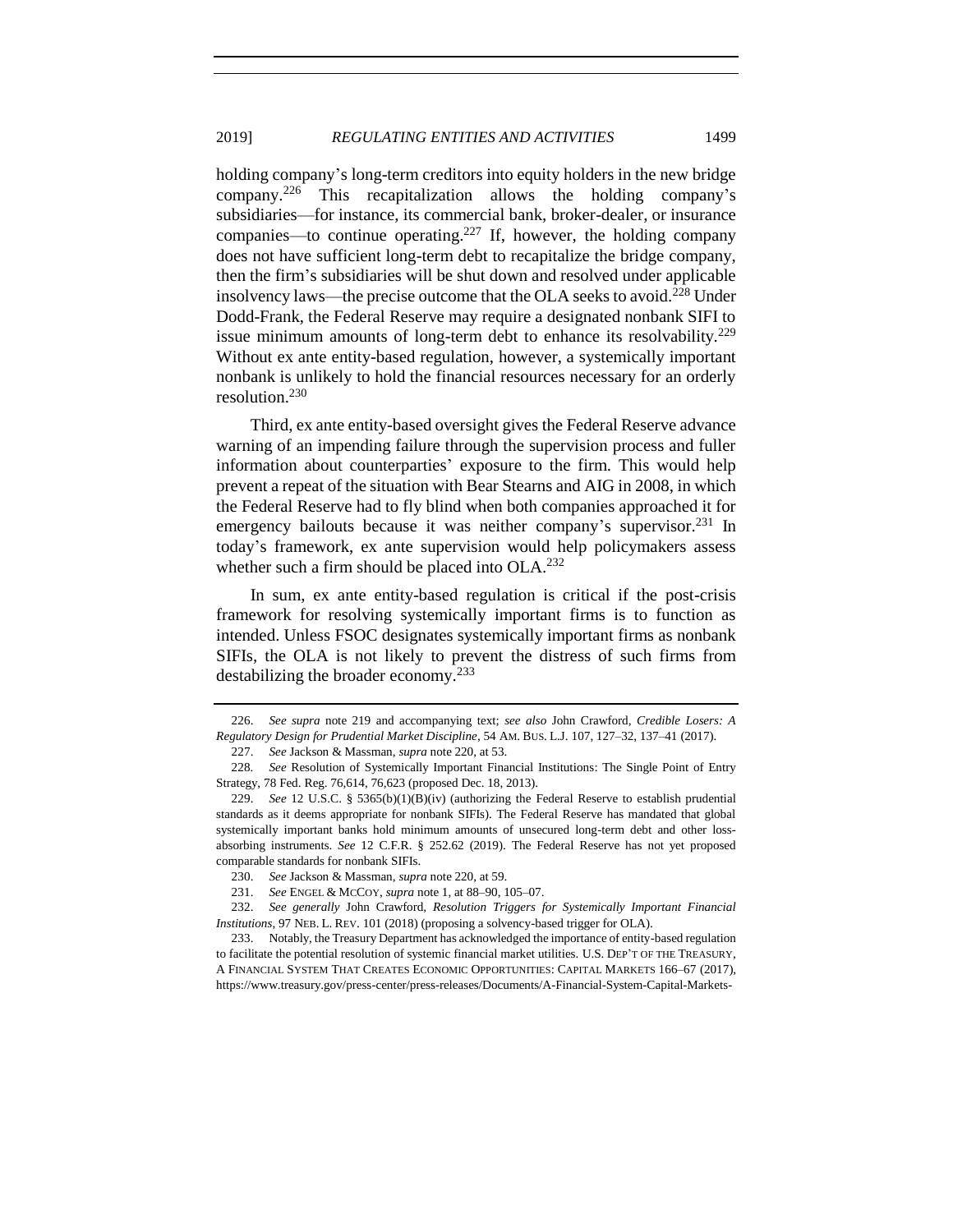# 4. An Entity-Based Approach Supplements Traditional Regulatory Regimes That Do Not Address or Sufficiently Prevent Systemic Risk

Entity-based designation is necessary because most nonbank sectoral regulatory regimes have not implemented reliable macroprudential regulatory tools of the type that the Federal Reserve deploys for designated firms. Insurance regulation is the most straightforward example. In the United States, insurance regulation has long been the responsibility of the states, with little federal involvement.<sup>234</sup> But the state-based system of insurance regulation suffers from serious flaws with respect to systemic risk regulation, which became apparent during the crisis. Most critically, the U.S. system of insurance regulation lacks well-developed, consolidated regulation and supervision of insurance holding companies.<sup>235</sup> And state regulators have limited experience with or expertise in monitoring risks arising from an insurance conglomerate's noninsurance subsidiaries or from the interactions of the conglomerate's component parts.<sup>236</sup> Meanwhile, in most states, the insurance commissioner is subject to a narrow regulatory mandate to protect an insurance subsidiary's policyholders, not to limit financial stability risks.<sup>237</sup>

<span id="page-45-0"></span>Implementing an entity-based designation regime in settings like insurance, where a nonbank firm's baseline sectoral regime is not oriented to systemic risk concerns, is relatively straightforward. This is because FSOC's designation regime layers enhanced macroprudential regulation on top of an entity's baseline regulatory regime. Although this creates some coordination challenges between the Federal Reserve and a firm's baseline regulator, these challenges are generally manageable and have improved gradually as the Federal Reserve has developed working relationships with designated firms' sectoral regulators, particularly state insurance

FINAL-FINAL.pdf. Ex ante entity-based regulation of systemically important nonbanks is equally imperative to ensure that they can be resolved in an orderly fashion, if necessary.

<sup>234.</sup> *See* ABRAHAM & SCHWARCZ, *supra* note [196,](#page-39-0) at 107–11.

<sup>235.</sup> *See* Daniel Schwarcz, Professor, Univ. of Minn. Law Sch., Speech Accepting the ALI Early Career Scholar Award: The Failures of State Insurance Regulation 5–6 (May 24, 2017) (available at https://papers.ssrn.com/sol3/Papers.cfm?abstract\_id=2974099). After the crisis, several states have adopted laws purporting to authorize their insurance commissioners to supervise, on a consolidated basis, insurance groups domiciled in their states. *See, e.g.*, N.J. STAT. ANN. § 17:27A-5.2 (West 2019). State agencies, however, lack the appropriate jurisdiction, incentives, and resources to regulate multinational insurance companies effectively. *See* Kress, *supra* note 209; Schwarcz, *supra*, at 5–6.

<sup>236.</sup> *See* Schwarcz, *supra* note [235,](#page-45-0) at 6.

<sup>237.</sup> A state insurance commission generally focuses on whether an insurance subsidiary maintains sufficient financial resources to satisfy customer claims. This is a narrower goal than preserving financial stability. *See* Schwarcz & Schwarcz, *supra* not[e 1,](#page-3-0) at 1627–34.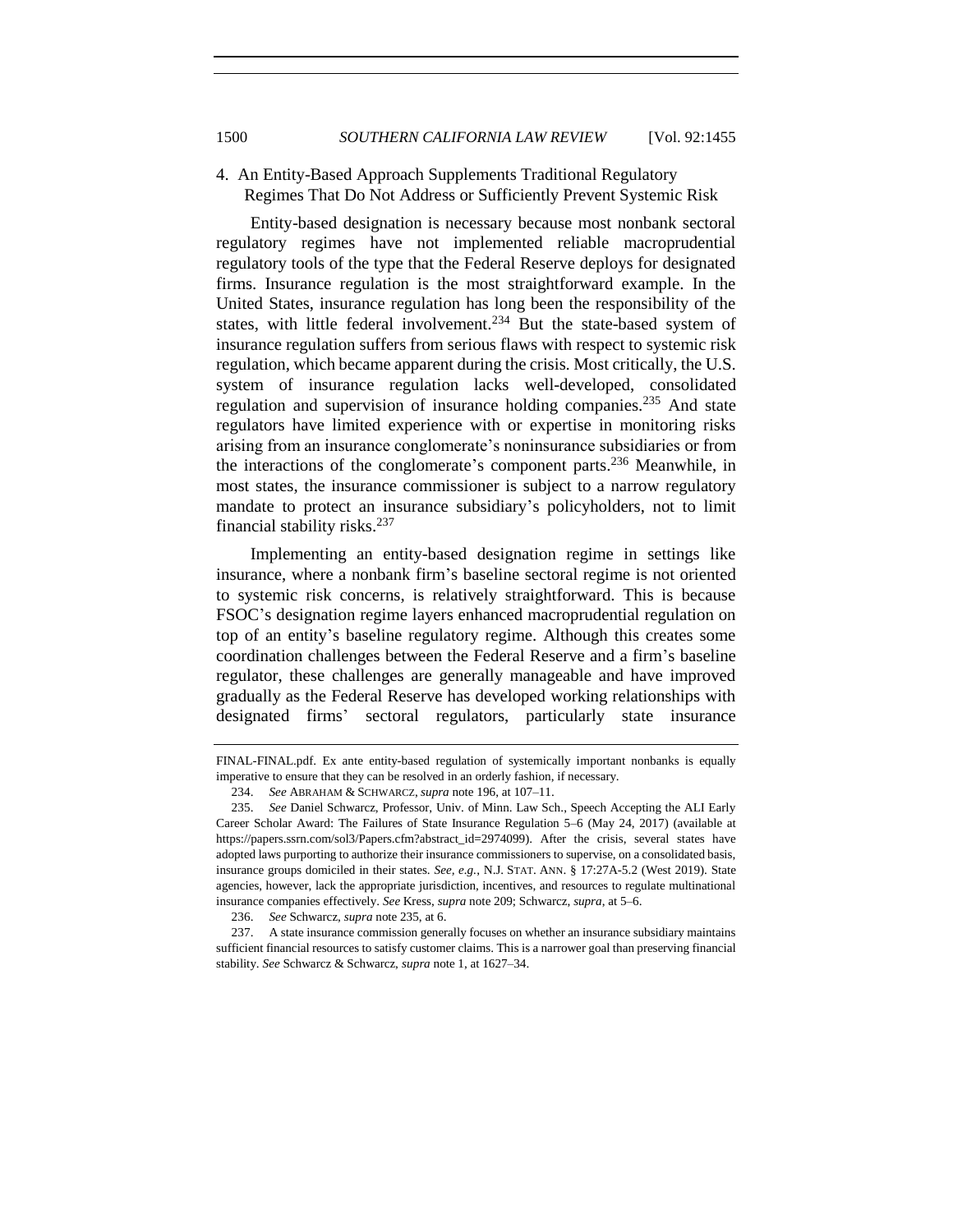# regulators.<sup>238</sup>

5. Entity-Based Regulation Can Improve the Effectiveness of Activities-Based Regulation

As suggested above, regulators implementing an activities-based approach face an immense challenge in identifying new and emerging types of systemically risky activities, particularly given that firms are constantly innovating to avoid regulatory burdens.<sup>239</sup> An entity-based approach to financial stability can mitigate these shortcomings of activities-based regulation both by helping regulators to identify potentially systemic activities ex ante, and by allowing them to assess how well activities-based reforms are curbing risk.

An entity-based approach produces these benefits through regular onand off-site supervision of nonbank SIFIs. Continuous monitoring—a hallmark of entity-based systemic risk oversight—allows FSOC members and Federal Reserve officials to observe the impact of different activities across time.<sup>240</sup> This unique vantage point allows supervisors to more quickly identify troubling activities. For instance, if supervisors observe that several nonbank SIFIs are suddenly engaging in a new activity at accelerating rates, this is likely to trigger enhanced scrutiny of the activity itself, in a way that might otherwise be overlooked. $241$  Likewise, firm-wide examinations and continuous off-site monitoring can help supervisors detect when nonbank SIFIs respond to activities-based rules by changing their business models to continue taking systemic risks. In this way, regular entity-based nonbank SIFI supervision can help overcome some of the limitations inherent in an activities-based approach.

# 6. Criticisms of FSOC's Designation Regime Are Overblown and Have Been Addressed

Critics of FSOC's entity-based designation regime have complained that it creates an uneven playing field, is opaque, and imposes bank-centric

<sup>238.</sup> *See generally Insurance Regulation: Hearing Before the Subcomm. on Hous. & Ins. of the H. Comm. on Fin. Servs.*, 115th Cong. (2016) (statement of Thomas Sullivan, Associate Director, Federal Reserve Board of Governors, Department of Banking Supervision and Regulation).

<sup>239.</sup> *See supra* Section III.A.1.

<sup>240.</sup> *See* BD. OF GOVERNORS OF THE FED. RESERVE SYS., SR 12-17, CONSOLIDATED SUPERVISION FRAMEWORK FOR LARGE FINANCIAL INSTITUTIONS 9–10 (2012) (discussing Federal Reserve supervision of nonbank SIFIs).

<sup>241.</sup> *See* Matthew C. Turk, *The Convergence of Insurance with Banking and Securities Industries, and the Limits of Regulatory Arbitrage in Finance*, 2015 COLUM. BUS. L. REV. 967, 1040, 1053 (2015).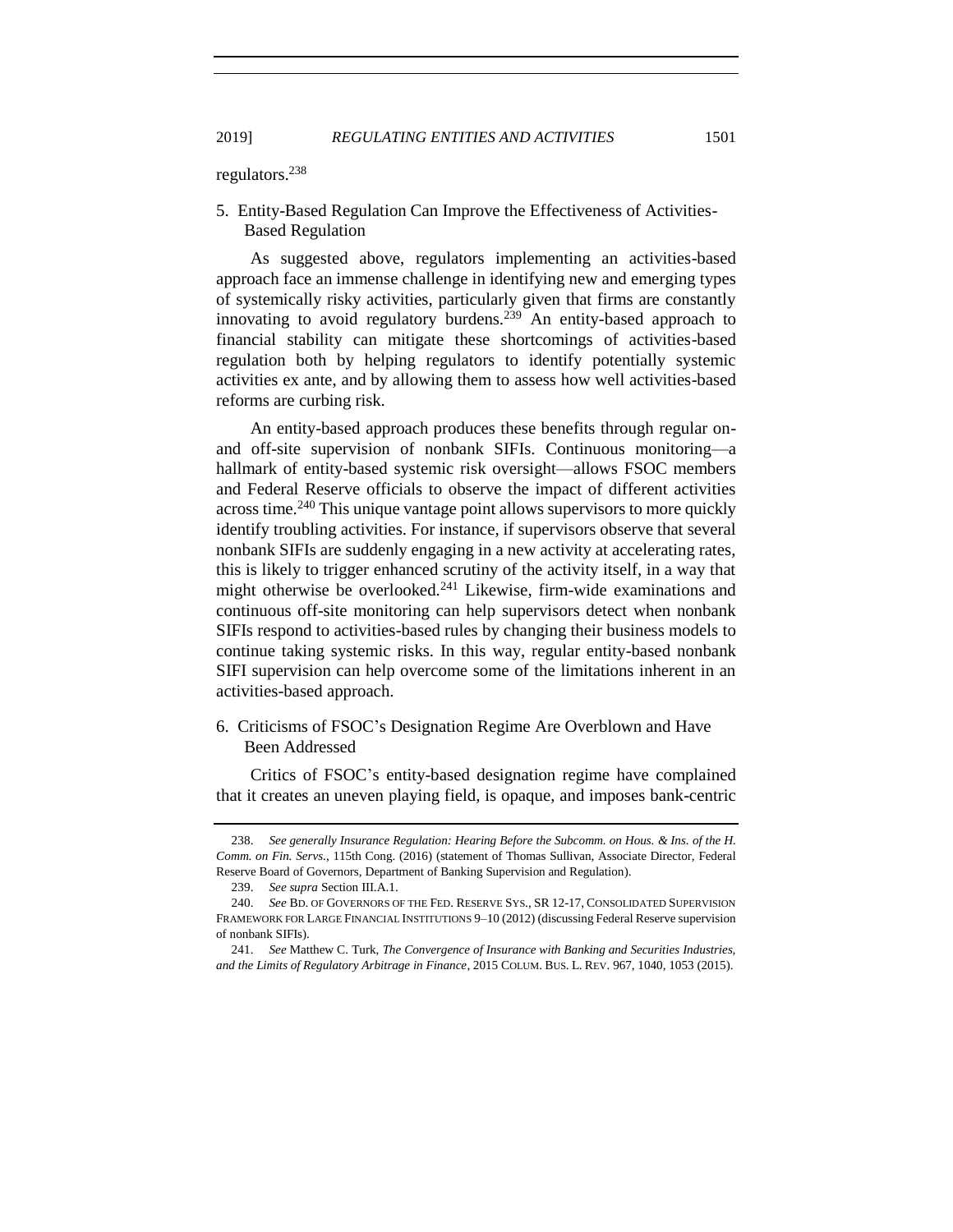rules on nonbanks.<sup>242</sup> Each of these criticisms, however, has limited persuasive force.

First, the fact that FSOC's entity-based approach creates an uneven playing field for designated firms is a feature, not a bug. It helps to ensure that nonbank firms have incentives to avoid being designated in the first place, and to shed their status quickly if they are so designated.<sup>243</sup> Moreover, the costs of SIFI designation are less unfair than critics suggest, as they help offset the funding advantages that come along with being perceived as systemically important.<sup>244</sup> Finally, designated firms can avoid these costs by taking steps to limit their systemic importance, a fact that is well illustrated by the de-designation of nonbank SIFIs, even under the Obama Administration.<sup>245</sup>

Second, allegations of FSOC's opacity are overblown, and in any event, FSOC has increased its transparency in recent years. As with all broad legal standards, the FSOC designation scheme necessarily sacrifices predictability in favor of flexibility and adaptability. $246$  But within these constraints, FSOC has taken numerous steps to enhance the transparency of its process. For instance, it developed a formulaic quantitative test to select only a small subset of all nonbank financial firms for potential designation.<sup>247</sup> In response to continued industry concerns, it began informing firms earlier when they were being considered for designation, and it formalized its process for annually reevaluating such designations.<sup>248</sup> FSOC also began to release more detailed explanations for its designation decisions that provide much clearer indications of how firms can achieve de-designation. In sum, while FSOC can surely further improve the transparency of its designation process, critics' concerns in this domain are no longer persuasive.

Finally, critics' claims that designation results in the imposition of bank-centric rules on nonbanks are inaccurate. In response to these concerns, Congress passed the Insurance Capital Standards Clarification Act of 2014, which specifically authorized the Federal Reserve to tailor its capital standards for insurers to the distinctive risks posed by such firms.<sup>249</sup> Over

<sup>242.</sup> *See supra* Section II.A.

<sup>243.</sup> *See* Schwarcz & Zaring, *supra* not[e 6,](#page-3-1) at 1851–55.

<sup>244.</sup> *See supra* Section I.B.

<sup>245.</sup> *See supra* Section II.A.

<sup>246.</sup> Gideon Parchomovsky & Alex Stein, *Catalogs*, 115 COLUM. L. REV. 165, 208–09 (2015).

<sup>247.</sup> *See* FSOC Guidance, *supra* note 15, at pt. 1310, app. A.III.a.

<sup>248.</sup> *See Examining Insurance Capital Rules and FSOC Process: Hearing Before the Subcomm. on Sec., Ins. & Investments of the S. Comm. on Banking, Hous. & Urban Affairs*, 114th Cong. 7–8 (2015) (statement of Daniel Schwarcz, Professor, University of Minnesota Law School).

<sup>249.</sup> Insurance Capital Standards Clarification Act of 2014, Pub. L. No. 113-279, sec. 2, § 5371,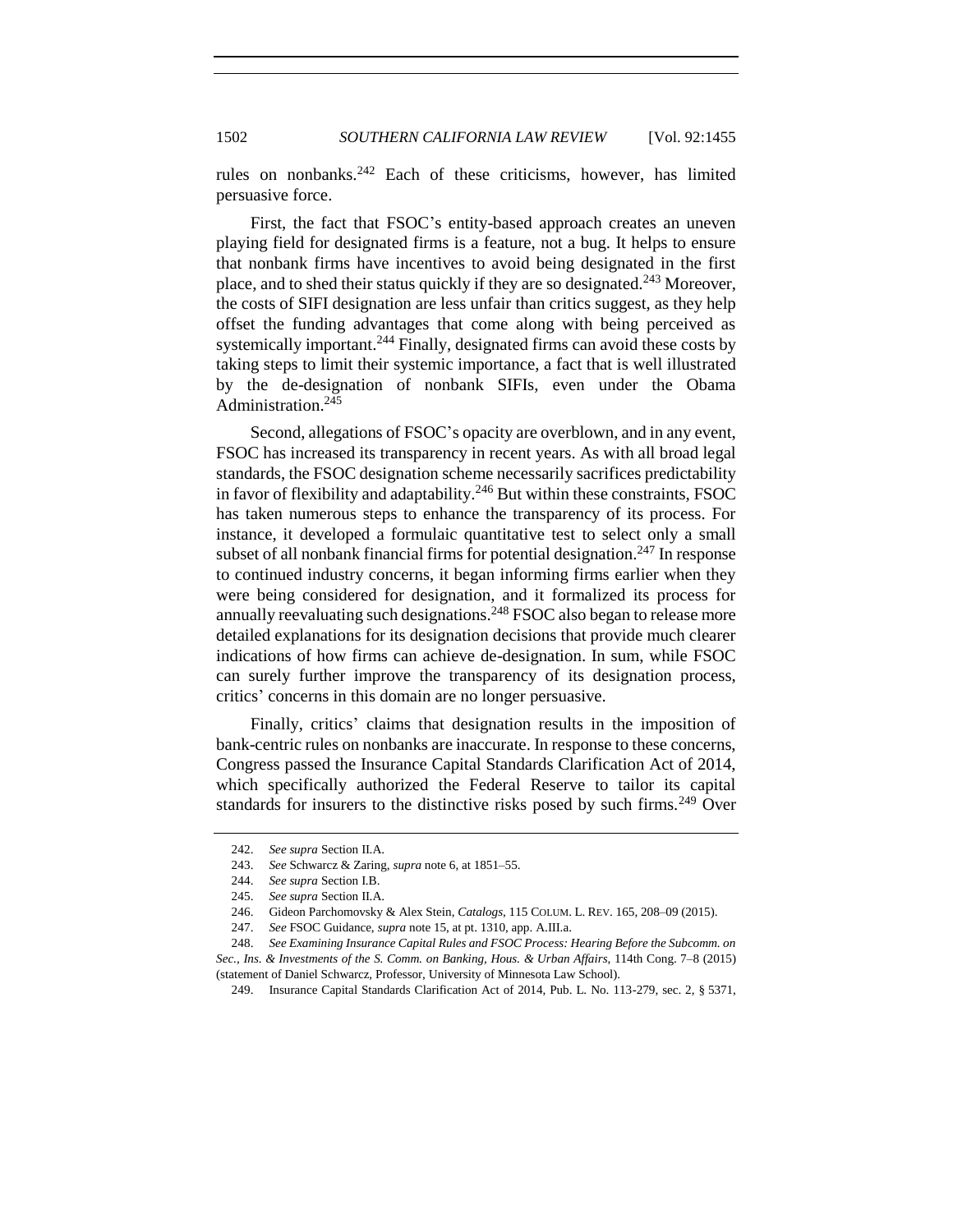the course of the last decade, the Federal Reserve has also developed a specialized team of insurance-focused experts to supervise nonbank SIFIs. The head of this group has repeatedly emphasized in Congressional testimony that the agency goes to great lengths to recognize the distinct regulatory issues associated with nonbank financial firms like insurers, and to tailor its approach accordingly.<sup>250</sup> And, in fact, the Federal Reserve's proposed insurance SIFI capital standards reflect thoughtful consideration of the differences between bank and insurance company business models.<sup>251</sup> Once again, therefore, whatever the merit of critics' concerns about the bankcentric nature of the Federal Reserve at the time of Dodd-Frank's passage, these arguments hold little force in the continued debate over the appropriateness of an entity-based approach.

\*\*\*

In sum, entity-based systemic risk regulation is uniquely capable of preventing catastrophic nonbank failures. Nonbank SIFI oversight takes into account the cumulative effect of all of a firm's activities, is relatively easy to target, and is necessary to limit the fallout if a systemic firm were to become insolvent. An activities-based approach, by contrast, is severely limited along these dimensions, as it focuses on a firm's activities in isolation and is difficult to target effectively due to constant efforts by firms to avoid regulatory restrictions. Entity-based nonbank SIFI designations are therefore critical to prevent a recurrence of the systemic nonbank insolvencies from 2008.

# IV. AN EFFECTIVE ACTIVITIES-BASED APPROACH IS IMPOSSIBLE IN THE CURRENT U.S. REGULATORY FRAMEWORK

The Trump Administration's proposal to deemphasize FSOC's entitybased authority in favor of an activities-based approach is misguided for another reason. Although it can theoretically combat some types of systemic risk,<sup>252</sup> activities-based regulation is immensely difficult to implement domestically as a practical matter. This is a direct result of the United States' deeply fragmented legal and regulatory framework. Consequently, effective

<sup>128</sup> Stat. 3017, 3018−19.

<sup>250.</sup> *See, e.g.*, *The Impact of Domestic Regulatory Standards on the U.S. Insurance Market: Hearing Before the Subcomm. on Hous. & Ins. of the H. Comm. on Fin. Servs.*, 114th Cong. 2−3 (2015) (statement of Thomas Sullivan, Associate Director, Federal Reserve Board of Governors, Department of Banking Supervision and Regulation).

<sup>251.</sup> *See* Capital Requirements for Supervised Institutions Significantly Engaged in Insurance Activities, 81 Fed. Reg. 38,631, 38,632−37 (June 14, 2016).

<sup>252.</sup> See *infra* Section V.B for a discussion of how activities-based regulation could limit some types of systemic risk, if properly configured.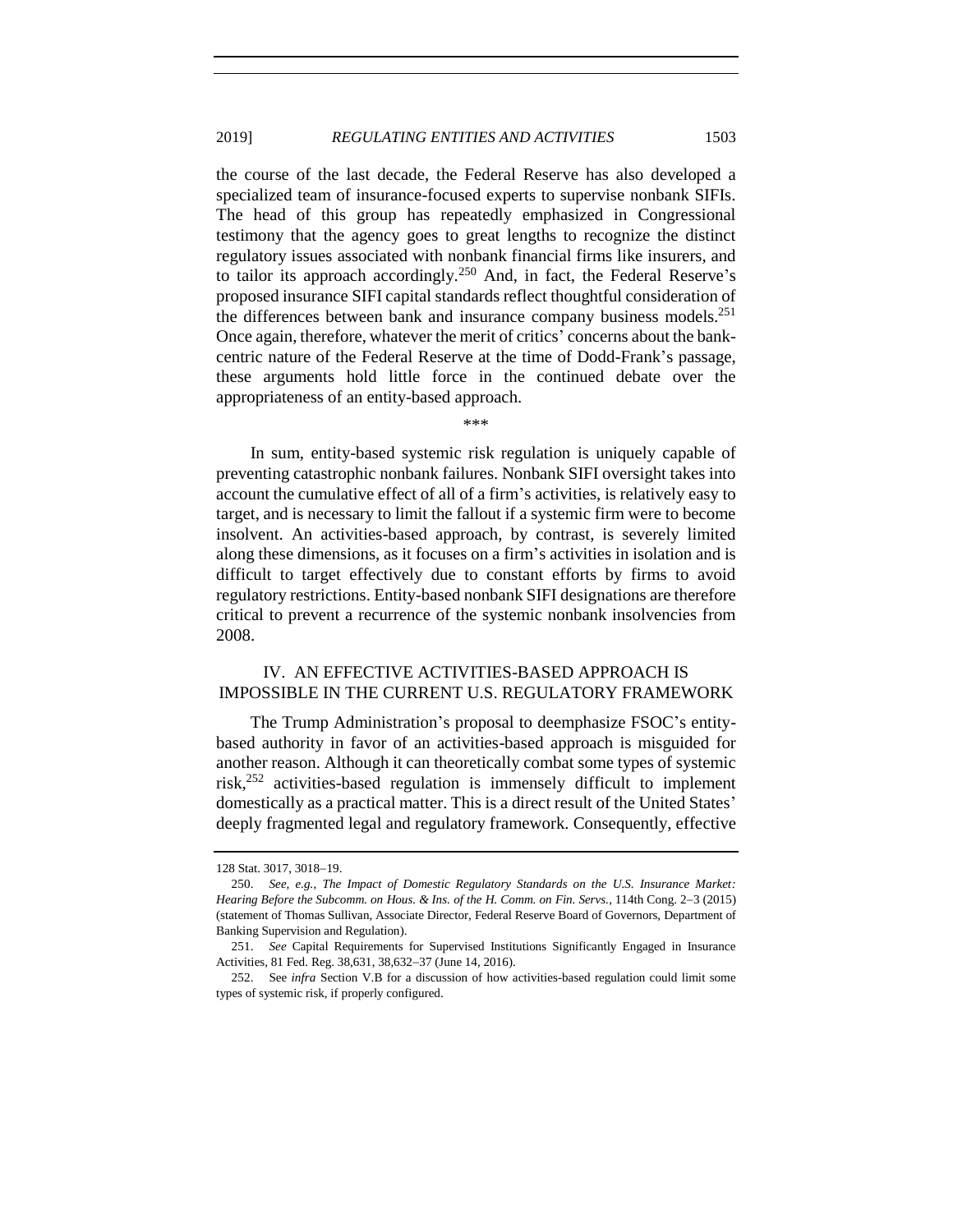activities-based systemic risk regulation might be plausible in foreign jurisdictions with a more centralized financial regulatory scheme. But it is not in the United States.

Activities-based systemic risk regulation faces two significant obstacles in the United States. First, FSOC lacks legal authority to order activitiesbased regulation on its own. Second, jurisdictional gaps and fragmentation among the primary financial regulators will impede efforts to curb systemic risk through activities-based regulation.

# A. FSOC CANNOT IMPLEMENT ACTIVITIES-BASED REGULATION DIRECTLY

FSOC faces a threshold challenge in implementing an activities-based approach: the Council has no legal authority to promulgate activities-based rules. Instead, FSOC's activities-based authority is solely precatory. As discussed above, FSOC may *recommend* that the primary financial regulators adopt specific activities-based standards under section 120 of Dodd-Frank.<sup>253</sup> But nothing requires an agency to follow this recommendation. Rather, the agency is free to decline FSOC's suggestion after "explain [ing] in writing" why the agency determined not to follow it.<sup>254</sup>

An agency might resist implementing activities-based regulations at FSOC's urging for several reasons. For one, an agency might be captured by the financial sector it is supposed to regulate.<sup>255</sup> When the SEC initially resisted FSOC's recommendation for stronger regulation of MMMFs, for example, some commentators attributed the SEC's intransigence to the MMMF industry's influence over SEC policymaking.<sup>256</sup> Second, an agency might decline a recommendation by the Council to protect its regulatory turf. Financial regulators are notorious for guarding their jurisdiction, and an agency might therefore resist perceived encroachment by the Council.<sup>257</sup> Third, an agency might not be inclined to spend its resources and political capital on drafting, implementing, and enforcing a rule that a different entity believes is necessary.<sup>258</sup>

<span id="page-49-0"></span><sup>253.</sup> *See supra* Section II.A.

<sup>254.</sup> 12 U.S.C. § 5330(c)(2) (2018).

<sup>255.</sup> *See, e.g.*, Lawrence G. Baxter, *Capture Nuances in Financial Regulation*, 47 WAKE FOREST L. REV. 537, 541 (2012).

<sup>256.</sup> *See* Stewart L. Brown, *Mutual Funds and the Regulatory Capture of the SEC*, 19 U. PA.J. BUS. L. 701, 707–10 (2017); Jill E. Fisch, *The Broken Buck Stops Here: Embracing Sponsor Support in Money Market Fund Reform*, 93 N.C. L. REV. 935, 940–41 (2015).

<sup>257.</sup> *See, e.g.*, Elizabeth F. Brown, *E Pluribus Unum—Out of Many, One: Why the United States Needs a Single Financial Services Agency*, 14 U. MIAMI BUS. L. REV. 1, 64–65 (2005).

<sup>258.</sup> That appears to be what happened when FSOC urged the SEC to adopt heightened regulations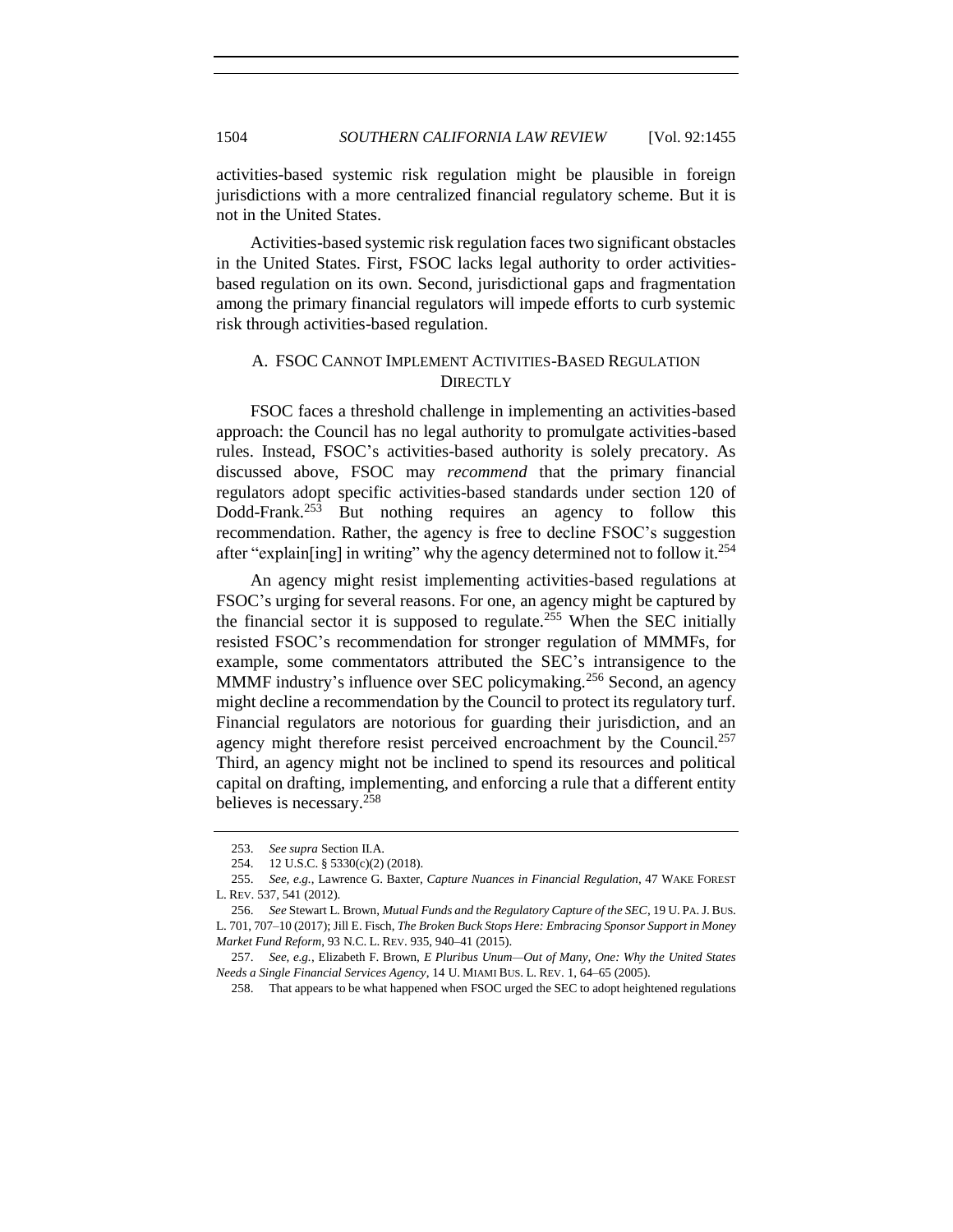#### 2019] *REGULATING ENTITIES AND ACTIVITIES* 1505

Because its activities-based authority is solely precatory, FSOC's only recourse when an agency declines to follow its recommendation is to designate—or threaten to designate—nonbanks within the agency's jurisdiction.<sup>259</sup> The threat of such a designation might convince an agency to adopt the Council's proposed activities-based regulations because "[f]ew agencies relish the prospect of losing control over firms . . . that they traditionally regulate . . . ."<sup>260</sup> However, if the entity-based approach continues to erode—whether as a result of FSOC finalizing its proposed procedural barriers to nonbank SIFI designations, or otherwise—such threats will lack credibility, leading to agencies resisting the Council's activitiesbased recommendations with impunity.<sup>261</sup>

#### B. FRAGMENTED U.S. FINANCIAL REGULATION PRECLUDES AN EFFECTIVE ACTIVITIES-BASED APPROACH

Even if FSOC could order federal regulators to adopt activities-based rules, existing jurisdictional barriers would prevent an activities-based approach from effectively curbing nonbank systemic risk. As currently configured, the U.S. regulatory structure is simply incapable of overseeing systemically important financial activities on a system-wide basis.

Jurisdictional fragmentation is pervasive in U.S. financial regulation, with both gaps and overlaps in the regulatory framework.<sup>262</sup> In some cases, no federal regulator has the requisite authority to impose activities-based

-in-compromise-idUSKBN0FS08E20140723.

260. Schwarcz & Zaring, *supra* not[e 6,](#page-3-1) at 1861.

for MMMFs. In response to FSOC's recommendation, the SEC implemented modest MMMF regulations that were not as strong as FSOC had initially proposed. Key members of FSOC expressed displeasure that the SEC's rules did not go as far as FSOC intended. *See* Allen, *supra* note [5,](#page-3-2) at 1119.

<sup>259.</sup> Notably, Treasury Secretary Timothy Geithner warned the SEC that FSOC would consider designating certain asset managers as nonbank SIFIs if the SEC did not implement stricter regulations for MMMFs. *See* Martha L. Cochran et al., *Money Market Fund Reform: SEC Rulemaking in the FSOC Era*, 2015 COLUM. BUS. L. REV. 861, 916–40 (2015). This threat convinced the SEC to adopt parts of FSOC's recommended MMMF regulations, but many observers criticized the SEC for weakening the Council's proposal. *See, e.g.*, *supra* not[e 258;](#page-49-0) Sarah N. Lynch, *SEC's Long Path to Money Market Fund Reform Ends in Compromise*, REUTERS (July 22, 2014, 9:06 PM), https://www.reuters.com/article/us-secmoneyfunds/secs-long-path-to-money-market-fund-reform-ends

<sup>261.</sup> Alternatively, FSOC could attempt to "name and shame" an agency for failing to comply with the Council's recommendation. *See* Edward F. Greene & Joshua L. Boehm, *The Limits of "Name-and-Shame" in International Financial Regulation*, 97 CORNELL L. REV. 1083, 1091 (2012). As a regulatory tool, however, naming and shaming suffers from critical limitations. *See generally id.* (discussing shortcomings of a naming-and-shaming strategy in cross-border resolutions). For example, independent financial regulators might be unresponsive to such a strategy because they are politically insulated.

<sup>262.</sup> *See, e.g.*, Lawrence A. Cunningham & David Zaring, *The Three or Four Approaches to Financial Regulation: A Cautionary Analysis Against Exuberance in Crisis Response*, 78 GEO. WASH. L. REV. 39, 49–56 (2009).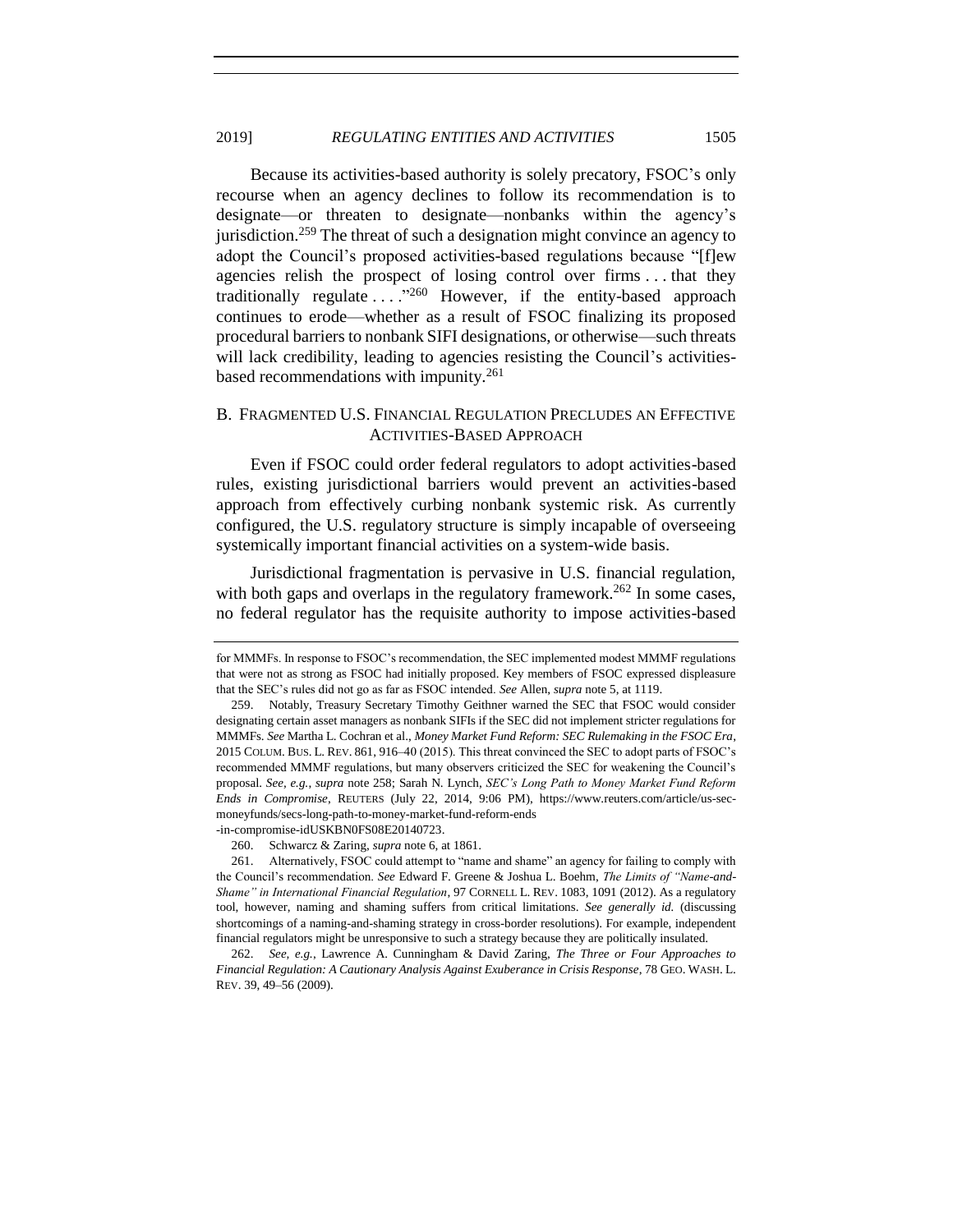regulations on relevant nonbank actors, leading to potentially systemic activities going unpoliced. In other cases, multiple federal regulators share jurisdiction, which can produce inconsistent enforcement and implementation patterns as well as critical information gaps. $263$  Taken together, these structural deficiencies seriously undermine the practical capacity of an activities-based approach to effectively protect financial stability.

This Section details these critical structural deficiencies in the United States' capacity to regulate potentially systemic financial activities. To do so, it focuses on eight areas where FSOC has identified activities that could potentially threaten U.S. financial stability. Each of these sets of activities has one thing in common: there is no single federal regulator that can oversee them for systemic risk across the entire financial sector.

# 1. Gaps in the U.S. Regulatory Framework Undermine Regulation of Systemic Activities

Important segments of the financial sector lack effective systemic risk regulatory oversight because of gaps in the U.S. regulatory framework. These gaps persist for several reasons. Some are attributable to divisions of authority between federal and state regulators. Others developed when industry participants fought for, and won, exemptions from regulatory oversight. Still, other gaps emerged as new industries evolved that legacy regulatory structures were not equipped to oversee. Because of these gaps, even if FSOC were to recommend enhanced regulations for a particular financial activity, there is no guarantee that a primary federal financial regulator would be able to act on FSOC's recommendation. This Section examines how gaps in insurance, hedge fund, and fintech oversight preclude an effective activities-based approach to nonbank systemic risk.

i. Insurance Activities

Gaps in insurance regulation demonstrate the limits of FSOC's activities-based authority. Since the financial crisis, FSOC has identified a wide range of insurance company activities as potentially systemically risky—for example, life insurance policies with cash surrender or redemption rights,  $264$  guaranteed investment contracts,  $265$  captive

<sup>263.</sup> *See* Kathryn Judge, *Information Gaps and Shadow Banking*, 103 VA. L. REV. 411, 444–46 (2017).

<sup>264.</sup> *See, e.g.*, METLIFE DESIGNATION, *supra* note 84, at 13–14, 16–18, 22–23.

<sup>265.</sup> *See id.* at 11–12, 18.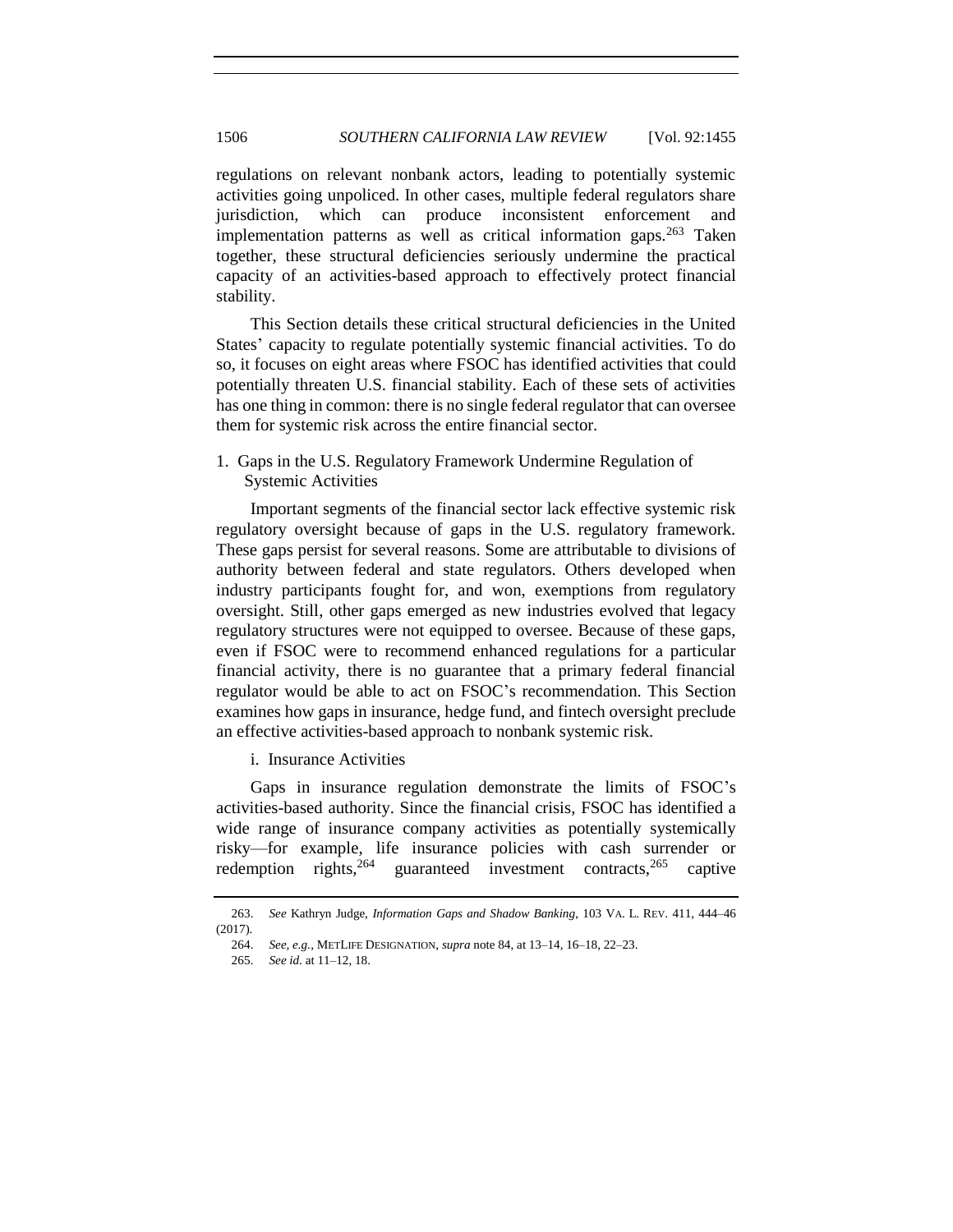reinsurance, $266$  and financial guaranty insurance. $267$  Yet effective activitiesbased regulation of these types of transactions for systemic risk is virtually impossible because of jurisdictional gaps in U.S. insurance regulation.

As discussed above, the states have traditionally regulated U.S. insurance companies, with minimal federal involvement.<sup>268</sup> States' dominance in insurance regulation is rooted in the reverse preemption provision of the McCarran-Ferguson Act, which provides that no federal law may "invalidate, impair, or supersede" state laws governing the business of insurance unless the federal law specifically relates to the business of insurance.<sup>269</sup>

This system of state-based insurance regulation creates critical blind spots in the regulation of potentially systemic activities. First, not only is FSOC powerless to directly reform potentially systemic insurance activities like the cash redemption or surrender terms of life insurance policies, but so too are all other federal financial regulators. McCarran-Ferguson's strictures against federal insurance oversight strip federal agencies of almost all authority to implement an FSOC recommendation regarding traditional insurance activities.

Second, even if states were inclined to adopt an FSOC recommendation to regulate an insurance company activity more stringently, they would face severe coordination problems. States cannot consistently regulate potentially systemic activities of insurance carriers due to the independent legal authority of each individual state to regulate insurers conducting business in its jurisdiction. Although states attempt to coordinate their laws, regulation, and enforcement through the National Association of Insurance Commissioners ("NAIC"), these efforts are often inconsistent. States often refuse to implement reforms, or else implement them differently than other states.<sup>270</sup>

<sup>266.</sup> *See, e.g.*, FIN. STABILITY OVERSIGHT COUNCIL, 2016 ANNUAL REPORT 97–98 (2016), https://www.treasury.gov/initiatives/fsoc/studies-reports/Documents/FSOC%202016%20Annual%20 Report.pdf.

<sup>267.</sup> *See* FIN. STABILITY OVERSIGHT COUNCIL, 2011 ANNUAL REPORT 62 (2011), https://www. treasury.gov/initiatives/fsoc/Documents/FSOCAR2011.pdf.

<sup>268.</sup> *See supra* Section III.B.4.

<sup>269.</sup> Act of Mar. 9, 1945, Pub. L. No. 79-15, 59 Stat. 33, 34 (codified at 15 U.S.C. §§ 1011–15 (2018)). For a brief history of U.S. insurance regulation, see McCoy, *supra* not[e 5,](#page-3-2) at 1393–94.

<sup>270.</sup> *See* ABRAHAM & SCHWARCZ, *supra* note [196,](#page-39-0) at 112. And even when state laws and regulations are harmonious, their enforcement by states often is not. FED. INS. OFFICE, U.S. DEP'T OF THE TREASURY, HOW TO MODERNIZE AND IMPROVE THE SYSTEM OF INSURANCE REGULATION IN THE UNITED STATES 33–34 (2013), https://www.treasury.gov/initiatives/fio/Documents/How%20to%20 Modernize%20and%20Improve%20the%20System%20of%20Insurance%20Regulation%20in%20the %20US.pdf.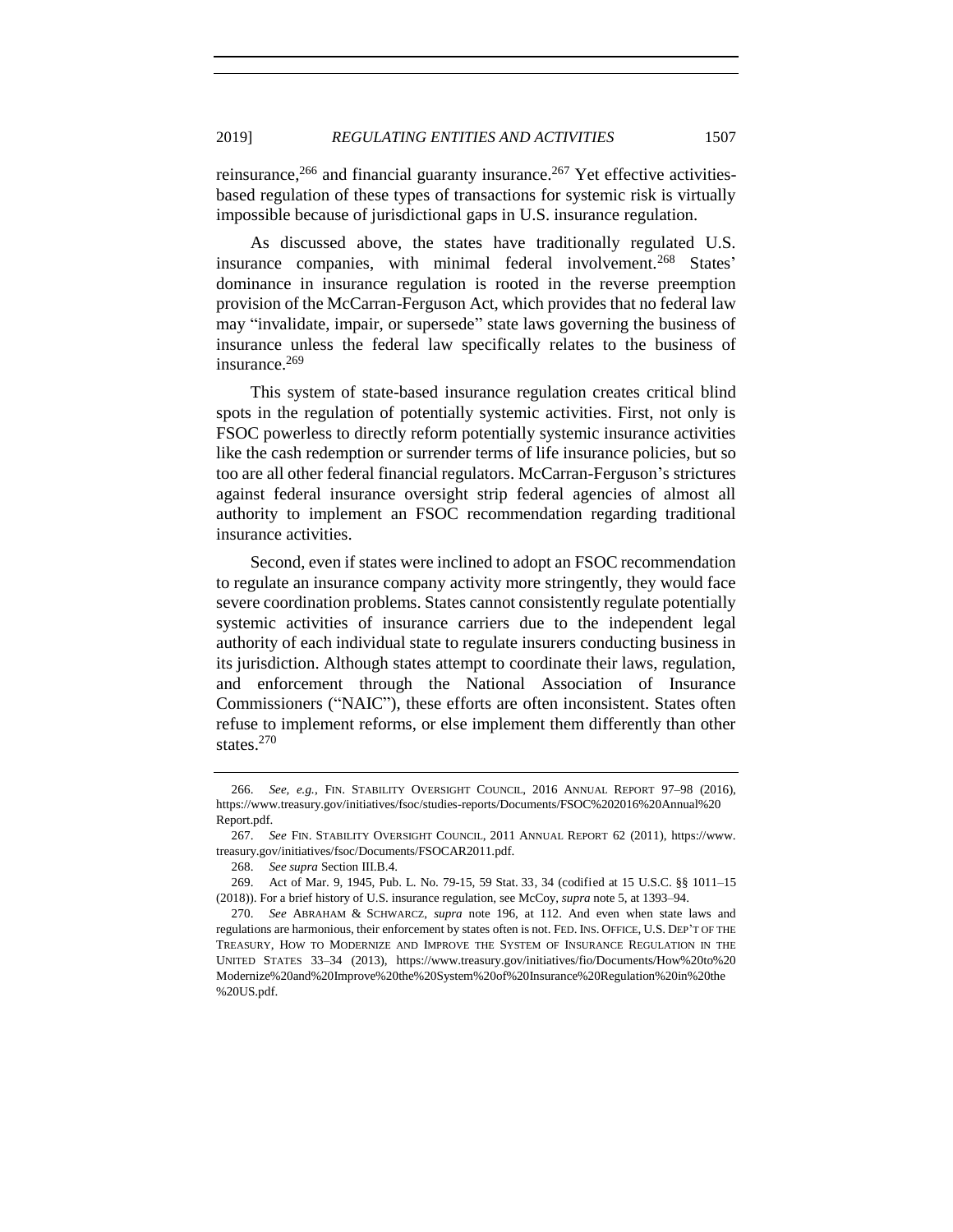Meanwhile, most states lack the legal authority to implement FSOCrecommended regulations for activities conducted outside of chartered insurance subsidiaries. Although several states have enacted laws purporting to authorize their insurance commissioners to *supervise* insurance groups domiciled in their states on a consolidated basis, these statutes do not clearly permit commissioners to *regulate* noninsurance or group-wide conduct.<sup>271</sup> Even for those states with the legal authority to regulate activities conducted outside of insurance entities, some of those activities are nevertheless off limits due to federal preemption. <sup>272</sup> And for activities that states *could* reach at the group level, it is hardly clear that they would enforce such regulation vigorously. State insurance commissions have limited experience scrutinizing activities conducted within an insurance conglomerate's noninsurance subsidiaries, a task they did not even attempt prior to the financial crisis.<sup>273</sup> Further, states lack the system-wide information on exposures outside of insurance that effective financial stability oversight demands. Due to weak and untested group-wide supervision, insurance conglomerates face few restrictions in conducting systemically risky activities within their noninsurance affiliates—precisely what went wrong with AIG's CDS and securities lending operations.<sup>274</sup>

In sum, gaps in group-wide regulation of insurance conglomerates would render an activities-based approach to insurance activities impotent. In the absence of nonbank SIFI designations, therefore, FSOC cannot effectively mitigate systemic risk arising from the insurance sector.

ii. Hedge Fund Activities

Regulatory gaps would likewise undermine an activities-based approach to hedge funds. The near-failure of LTCM in 1998 and its need for a government-orchestrated private bailout underscored the potential risk that

<sup>271.</sup> *See* Kress, *supra* not[e 209.](#page-41-0)

<sup>272.</sup> For instance, in 2008, state insurance regulators lacked jurisdiction over the CDS activities of AIG Financial Products because the U.S. Office of Thrift Supervision exerted field preemption over those activities. ENGEL & MCCOY, *supra* note 1, at 157–58, 162, 221–23.

<sup>273.</sup> The FSB concluded that the U.S. state-based system of insurance regulation lacks the capacity for consolidated group supervision. FIN. STABILITY BD., PEER REVIEW OF THE UNITED STATES 32–38 (2013), http://www.fsb.org/wp-content/uploads/r\_130827.pdf. In recent years, states have implemented a variety of reforms intended to improve their group-level regulation. But these reforms rely almost exclusively on qualitative rather than quantitative constraints and are susceptible to coordination problems among state regulators. *See* Schwarcz, *supra* note 31, at 550. Moreover, these reforms are new, still developing, and largely untested. *See generally The Federal Government's Role in the Insurance Industry: Hearing Before the Subcomm. on Hous. & Ins. of the H. Comm. on Fin. Servs.*, 115th Cong. (2017) (testimony of Daniel Schwarcz, Professor, University of Minnesota Law School) (discussing these state reforms).

<sup>274.</sup> *See* Schwarcz, *supra* note 31, at 551–55.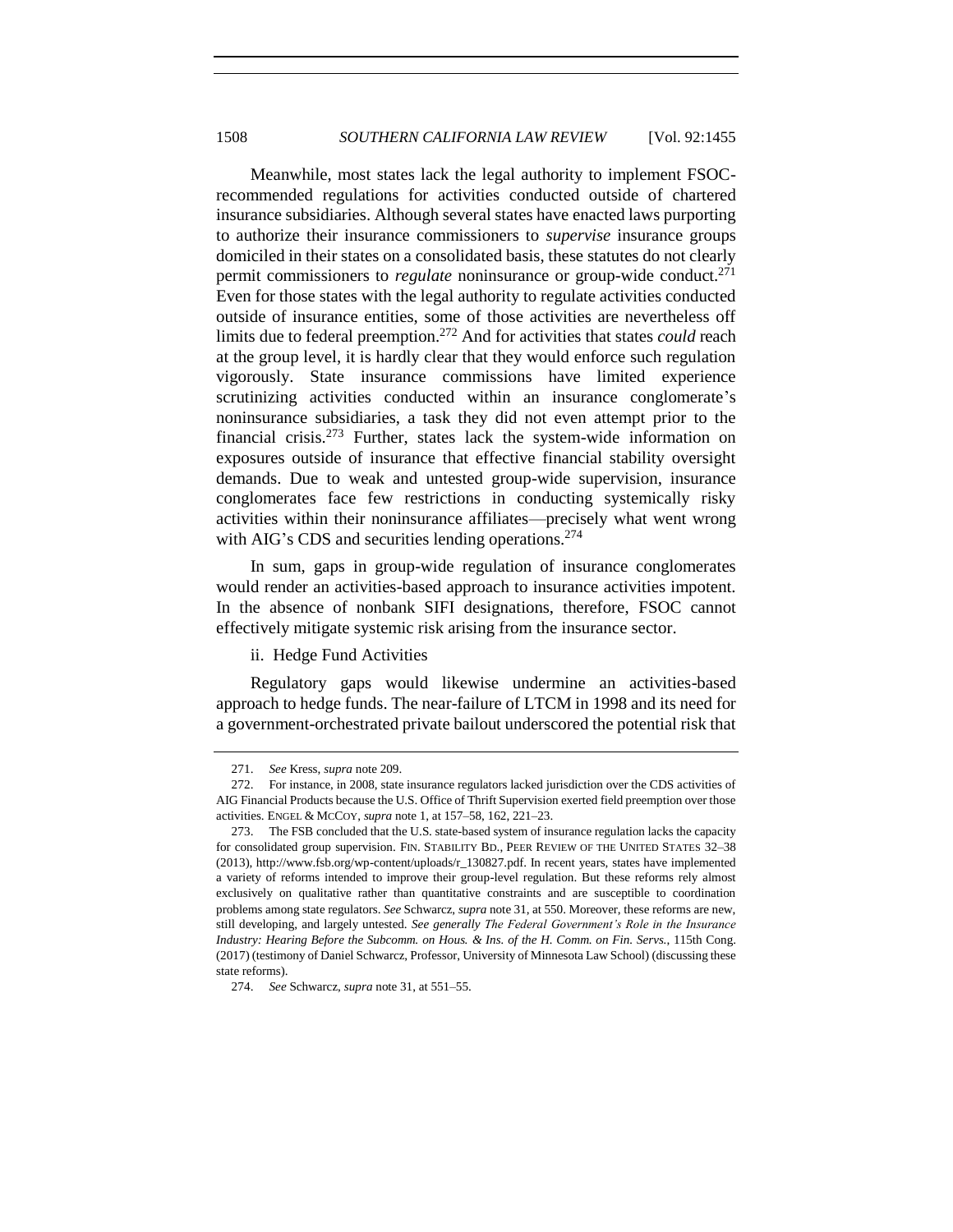hedge fund activities can pose to the larger financial system.<sup>275</sup> In recognition of this continued threat, FSOC created an interagency working group to monitor systemic risk in the hedge fund industry.<sup>276</sup> Because of statutory exemptions, however, hedge funds could avoid activities-based systemic risk regulation absent congressional action.

Before the financial crisis, hedge funds largely escaped SEC regulation because they operated outside of the purview of federal securities laws. Hedge fund managers were not required to register with the SEC, nor were the funds themselves subject to leverage limits and other prudential rules that applied to other investment companies, like mutual funds.<sup>277</sup> After the crisis, Dodd-Frank imposed modest regulatory requirements on hedge fund managers for the first time. Dodd-Frank required hedge fund managers to register with the SEC, undergo periodic examinations, and file confidential reports containing information on their funds' leverage, counterparty identities and exposures, and trading strategies. 278

Dodd-Frank did not, however, impose prudential requirements on hedge funds, nor did it authorize the SEC to adopt such regulations. Thus, hedge funds remain exempt from the Investment Company Act of 1940 the statutory authority that permits the SEC to regulate mutual funds and other investment companies.<sup> $279$ </sup> The SEC, therefore, currently lacks power to adopt activities-based reforms for hedge funds, such as restrictions on specific trading practices.<sup>280</sup> This inability to prudentially regulate hedge funds would frustrate an activities-based approach to nonbank systemic risk. Even if FSOC wanted to recommend activities-based regulations for hedge funds' activities, it would be fruitless because the SEC would not be able to implement such rules.

iii. Fintech

Similarly, gaps in the U.S. regulatory framework would impede an activities-based approach to emerging risks in the fintech sector. FSOC has warned about financial stability threats from marketplace lending, payment

<span id="page-54-0"></span>

<sup>275.</sup> *See* PRESIDENT'S WORKING GRP. ON FIN. MKTS., HEDGE FUNDS, LEVERAGE, AND THE LESSONS OF LONG-TERM CAPITAL MANAGEMENT 10–17 (1999), https://www.treasury.gov/resourcecenter/fin-mkts/Documents/hedgfund.pdf.

<sup>276.</sup> FIN. STABILITY OVERSIGHT COUNCIL, *supra* note 96, at 20–21.

<sup>277.</sup> *Id.* at 14; Marco Bodellini, *From Systemic Risk to Financial Scandals: The Shortcomings of U.S. Hedge Fund Regulation*, 11 BROOK. J. CORP. FIN. & COM. L. 417, 456–59 (2017).

<sup>278.</sup> 15 U.S.C. § 80b-4 (2018).

<sup>279.</sup> Bodellini, *supra* note [277,](#page-54-0) at 456–59.

<sup>280.</sup> *See id.*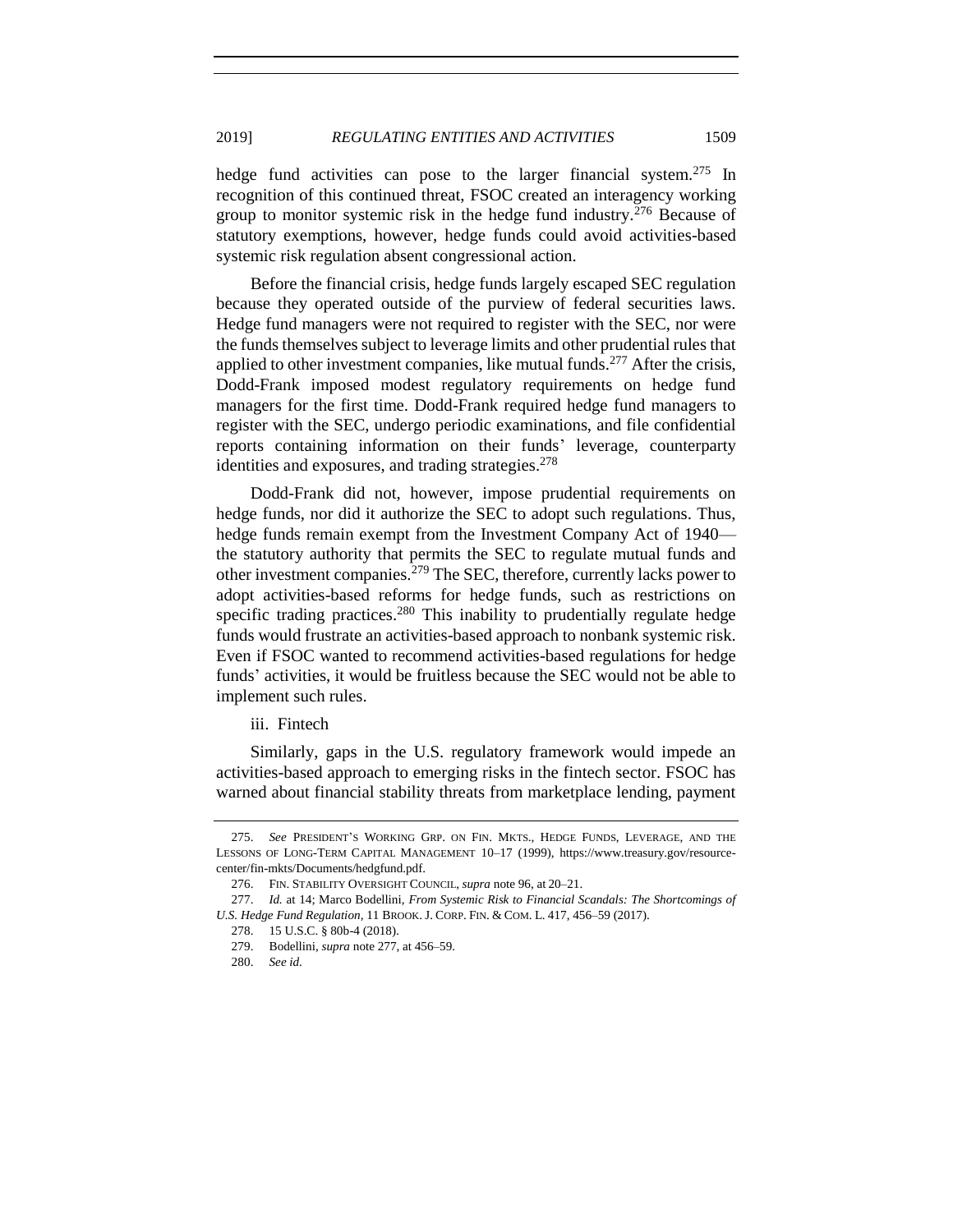systems, virtual currencies, and other fintech innovations.<sup>281</sup> According to the Council, these technologies "create unanticipated risks and vulnerabilities."<sup>282</sup> Despite these risks, the U.S. Government Accountability Office reports that "some fintech companies may not be subject to *any* . . . financial oversight . . . ."<sup>283</sup> Accordingly, activities-based systemic risk regulation of fintech would face serious challenges because, at least in some cases, no primary federal financial regulatory agency would have authority to implement FSOC's activities-based recommendations.<sup>284</sup>

<span id="page-55-0"></span>Rapid innovations in the fintech sector have revealed problematic gaps in the oversight of these new technologies. Online marketplace lenders like LendingClub and Prosper, which provide financing to consumers and small businesses, are subject to a patchwork of state-based licensing requirements but no federal regulation for safety and soundness or systemic risk.<sup>285</sup> Likewise, nonbank payment services like PayPal and Venmo face inconsistent state oversight, and some fintech payments firms could escape federal and state regulation entirely.<sup>286</sup> Meanwhile, Bitcoin, Ether, and other cryptocurrencies avoid comprehensive federal oversight by the CFTC and SEC, whose legal authority to regulate such products is debatable.<sup>287</sup> Because federal jurisdiction in these areas is unclear at best, activities-based systemic risk regulation might be unable to reach important segments of the fintech market.

<sup>281.</sup> *See* FSOC 2017 ANNUAL REPORT, *supra* note 86, at 126–27. For a discussion of fintech's potential threats to financial stability, see generally Saule T. Omarova, *New Tech v. New Deal: Fintech as a Systemic Phenomenon*, 36 YALE J. ON REG. 735, 786−89 (2019); Rory Van Loo, *Making Innovation More Competitive: The Case of Fintech*, 65 UCLA L. REV. 232 (2018).

<sup>282.</sup> FSOC 2017 ANNUAL REPORT, *supra* note 86, at 6.

<sup>283.</sup> U.S. GOV'T ACCOUNTABILITY OFFICE, GAO-18-254, FINANCIAL TECHNOLOGY: ADDITIONAL STEPS BY REGULATORS COULD BETTER PROTECT CONSUMERS AND AID REGULATORY OVERSIGHT 38 (2018) (emphasis added), https://www.gao.gov/assets/700/690803.pdf [hereinafter GAO FINTECH REPORT].

<sup>284.</sup> For a discussion of gaps in fintech supervision, see Rory Van Loo, *Digital Market Perfection*, 117 MICH. L. REV. 815, 875 (2019).

<sup>285.</sup> *See* GAO FINTECH REPORT, *supra* note 283, at 34; Brian Knight, *Federalism and Federalization on the Fintech Frontier*, 20 VAND. J. ENT. & TECH. L. 129, 144 (2017). In July 2018, the OCC created a federal charter for fintech firms, but the prospects for this charter type are uncertain. *See* Rachel Witkowski, *After Years of Debate, OCC to Offer Fintech Charter*, AM. BANKER (July 31, 2018, 2:00 PM), https://www.americanbanker.com/news/after-years-of-debate-occ-to-offer-fintech-charter.

<sup>286.</sup> *See* GAO FINTECH REPORT, *supra* note 283, at 38; Knight, *supra* not[e 285,](#page-55-0) at 153–61.

<sup>287.</sup> *See Virtual Currencies: The Oversight Role of the U.S. Securities and Exchange Commission and the U.S. Commodity Futures Trading Commission: Hearing Before the S. Comm. on Banking, Hous., & Urban Affairs*, 115th Cong. 103 (2018) (statement of J. Christopher Giancarlo, Chairman, U.S. Commodity Futures Trading Commission); Anna Irrera, *U.S. SEC Official Says Ether Not a Security, Price Surges*, REUTERS (June 14, 2018, 1:24 PM), https://www.reuters.com/article/us-cryptocurrenciesether/u-s-sec-official-says-ether-not-a-security-price-surges-idUSKBN1JA30Q.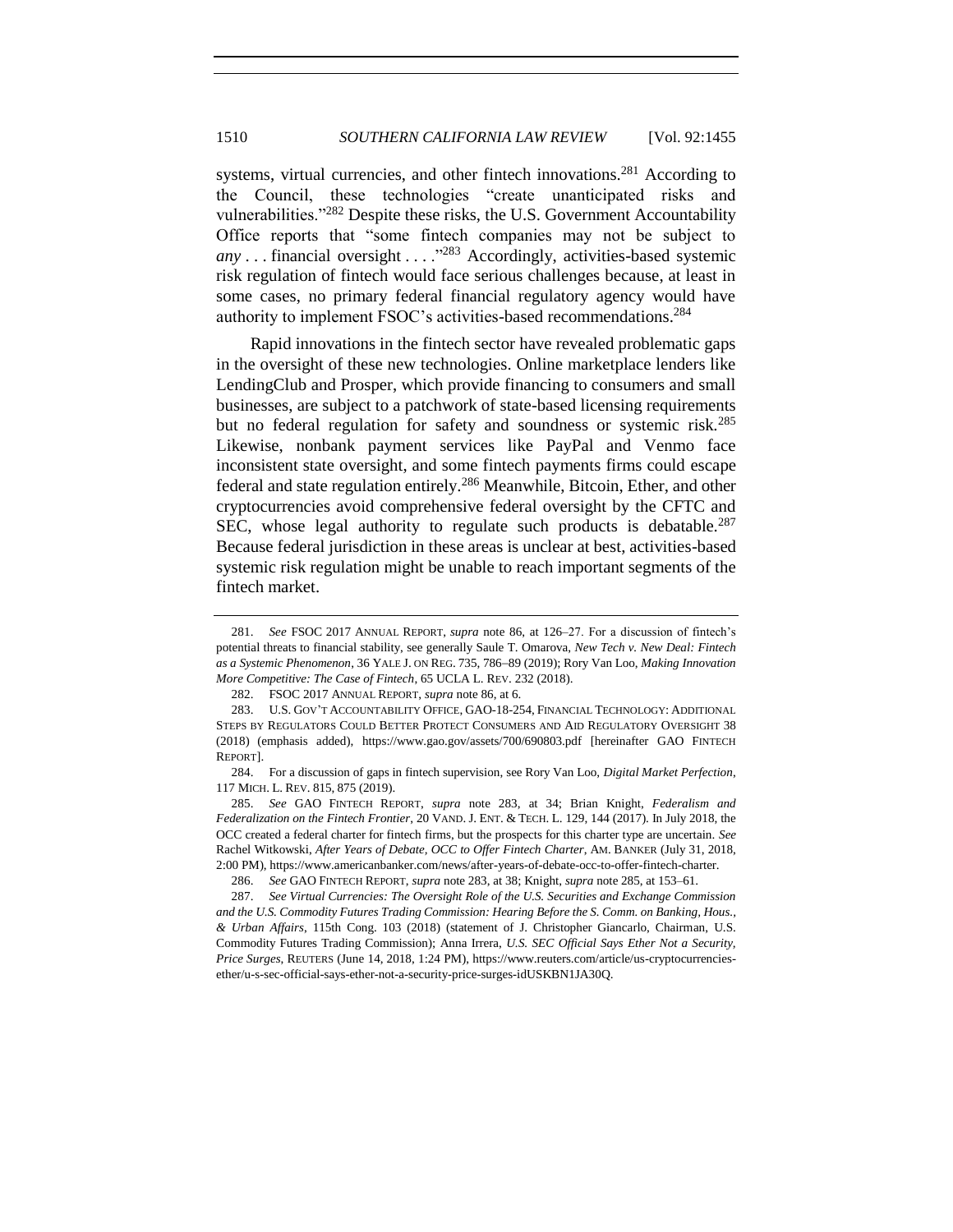2019] *REGULATING ENTITIES AND ACTIVITIES* 1511

### 2. Fragmentation in the U.S. Regulatory Framework Impedes Activities-Based Regulation

While some parts of the financial sector fall within regulatory interstices, other areas suffer from the opposite problem: they are subject to regulation by many agencies. There are a number of reasons why jurisdictional fragmentation pervades U.S. financial regulation. Often, agencies split responsibility for functionally equivalent activities because those activities are defined as different products. In other cases, different agencies regulate different types of entities that engage in the same activity. And in still other cases, multiple regulators oversee the same activities for different risks. Finally, jurisdiction for a single activity or entity may be spread across federal and state agencies.

This fragmentation poses serious challenges for activities-based systemic risk regulation. Even if FSOC were to recommend activities-based regulations, jurisdictional fragmentation would undermine regulators' ability to enact and enforce uniform, consistent rules in five ways. First, because each financial regulator focuses narrowly on its jurisdiction, no agency has a complete view of the risks within the larger financial system. Highly fragmented regulators therefore lack sufficient information to implement a holistic, activities-based approach. Second, while FSOC could attempt to coordinate among regulators, such coordination is inherently limited because different agencies may nonetheless issue incompatible rules for the same risk. Third, even if the agencies did adopt uniform rules, differences in how the agencies interpret and enforce regulations could undermine the goal of a uniform, consistent approach to systemic risk. Fourth, regulators may engage in a race-to-the-bottom by adopting less stringent regulations than other agencies, as each regulator competes to expand its jurisdiction. Finally, under these circumstances, financial institutions may seek out opportunities for regulatory arbitrage by moving activities to less-regulated parts of the system.

These challenges vastly complicate activities-based regulation of nonbank systemic risk. By way of example, this Section examines regulatory fragmentation of five activities that pose potential financial stability risks: mortgages, securities, derivatives, short-term funding, and cybersecurity. It concludes that fragmentation would create serious challenges if FSOC were to adopt an activities-based approach in any of these areas.

#### i. Mortgages

The central role of mortgages in both the 2008 financial crisis and the 1980s savings and loan crisis epitomizes a larger historical trend: the worst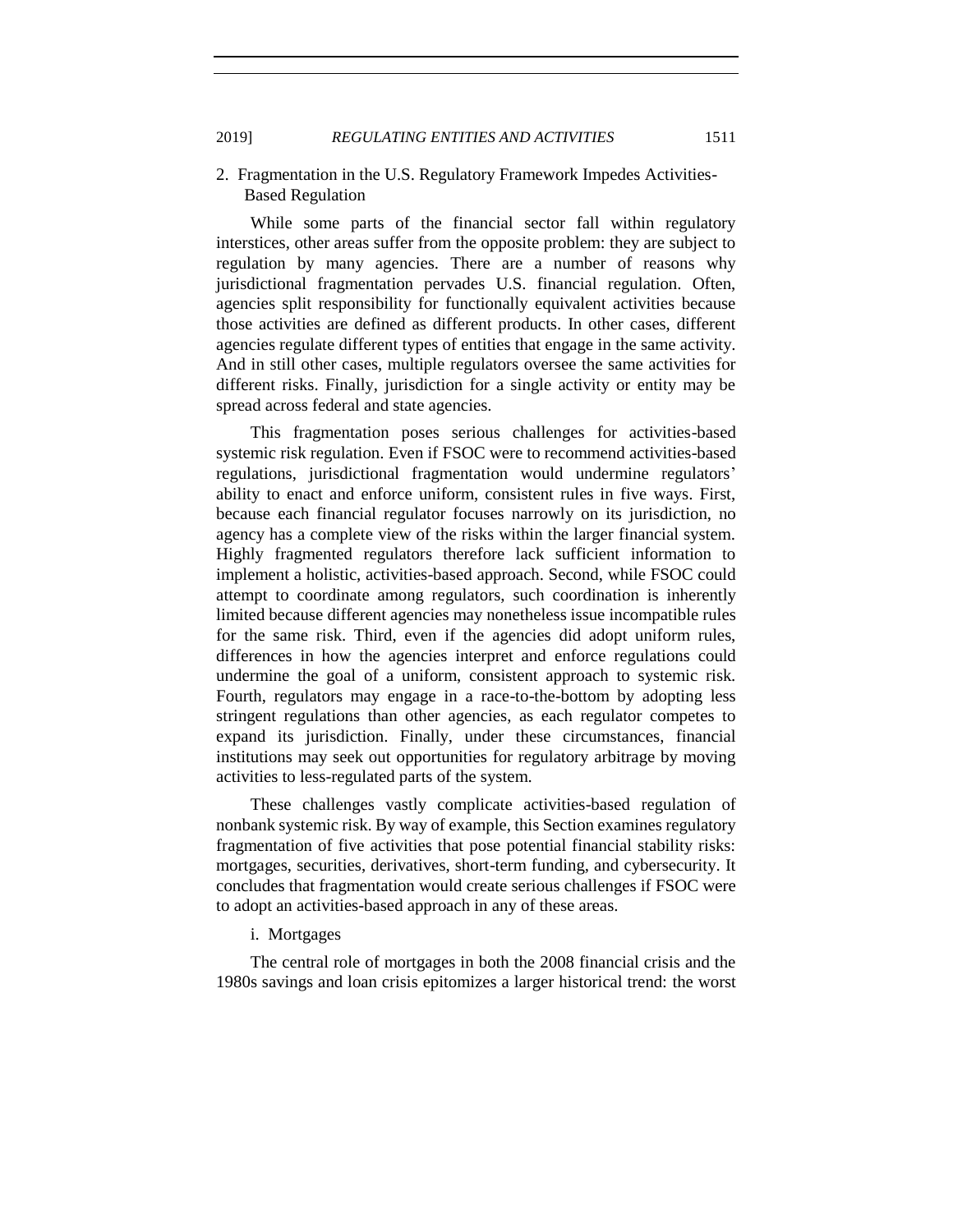global financial crises have involved real estate bubbles fueled by lax lending standards.<sup>288</sup> Given the prominence of mortgage credit in financial crises, one might expect to find a robust, unified framework for systemic risk oversight of mortgages in the United States. But that is hardly the case. To the contrary, federal mortgage regulation is highly fragmented.<sup>289</sup> This fragmentation renders an activities-based approach to mortgage regulation practically unworkable.

Considerable fragmentation stems from differences in the regulation of commercial and residential mortgages. Commercial mortgages are subject to lighter federal regulation than their residential counterparts. Banks, which dominate commercial mortgage lending, are supervised by the Federal Reserve, the FDIC, or the OCC, depending on their charters, for solvency risk.<sup>290</sup> Separately, commercial mortgage-backed securitizations and REITs undergo SEC regulation for risk to investors.<sup>291</sup> Commercial mortgages originated by independent nonbank lenders generally are not subject to significant federal oversight.

Residential mortgages are subject to most of the same federal regulation as commercial mortgages, plus more. For example, the CFPB regulates residential mortgages—by depository institutions and nonbank lenders alike—for market conduct risk to consumers. The CFPB has virtually exclusive rulemaking authority in that respect, but shares responsibility for supervision and enforcement with the federal prudential banking regulators and the Federal Trade Commission.<sup>292</sup> Although the CFPB Director sits on FSOC and the CFPB's rules play an important role in constraining systemic risk from home mortgages, the Bureau frames its mission in terms of protecting consumers, not mitigating threats to financial stability.<sup>293</sup>

Additional federal regulation of residential mortgages comes from two

<sup>288.</sup> *See, e.g.*, CARMEN M. REINHART & KENNETH S. ROGOFF, THIS TIME IS DIFFERENT: EIGHT CENTURIES OF FINANCIAL FOLLY, at xliv–xlv, 158–62 (2009); *see also* Ryan Bubb & Prasad Krishnamurthy, *Regulating Against Bubbles: How Mortgage Regulation Can Keep Main Street and Wall Street Safe—From Themselves*, 163 U. PA. L. REV. 1539, 1549–55 (2015).

<sup>289.</sup> There is some systemic risk regulation of mortgages, but it is limited in reach. The mortgage activities of systemically important depository institutions and nonbank SIFIs are subject to financial stability oversight by the Federal Reserve. Meanwhile, the joint risk retention rule requires sponsors of certain mortgage-backed securities to retain risk. Joint Press Release, Bd. of Governors of the Fed. Reserve Sys. et al., Six Federal Agencies Jointly Approve Final Risk Retention Rule (Oct. 22, 2014), https://www.sec.gov/news/pressrelease/2014-236.html.

<sup>290.</sup> *See, e.g.*, BARR ET AL., *supra* not[e 1,](#page-3-0) at 174, 174 fig. 2.1–.5.

<sup>291.</sup> *See, e.g.,* 17 C.F.R. pt. 229 (2019).

<sup>292.</sup> *See* BARR ET AL., *supra* not[e 1,](#page-3-0) at 584, 588–91.

<sup>293.</sup> *See The Bureau*, CONSUMER FIN. PROTECTION BUREAU, https://www.consumerfinance.gov/ about-us/the-bureau (last visited Sept. 19, 2019).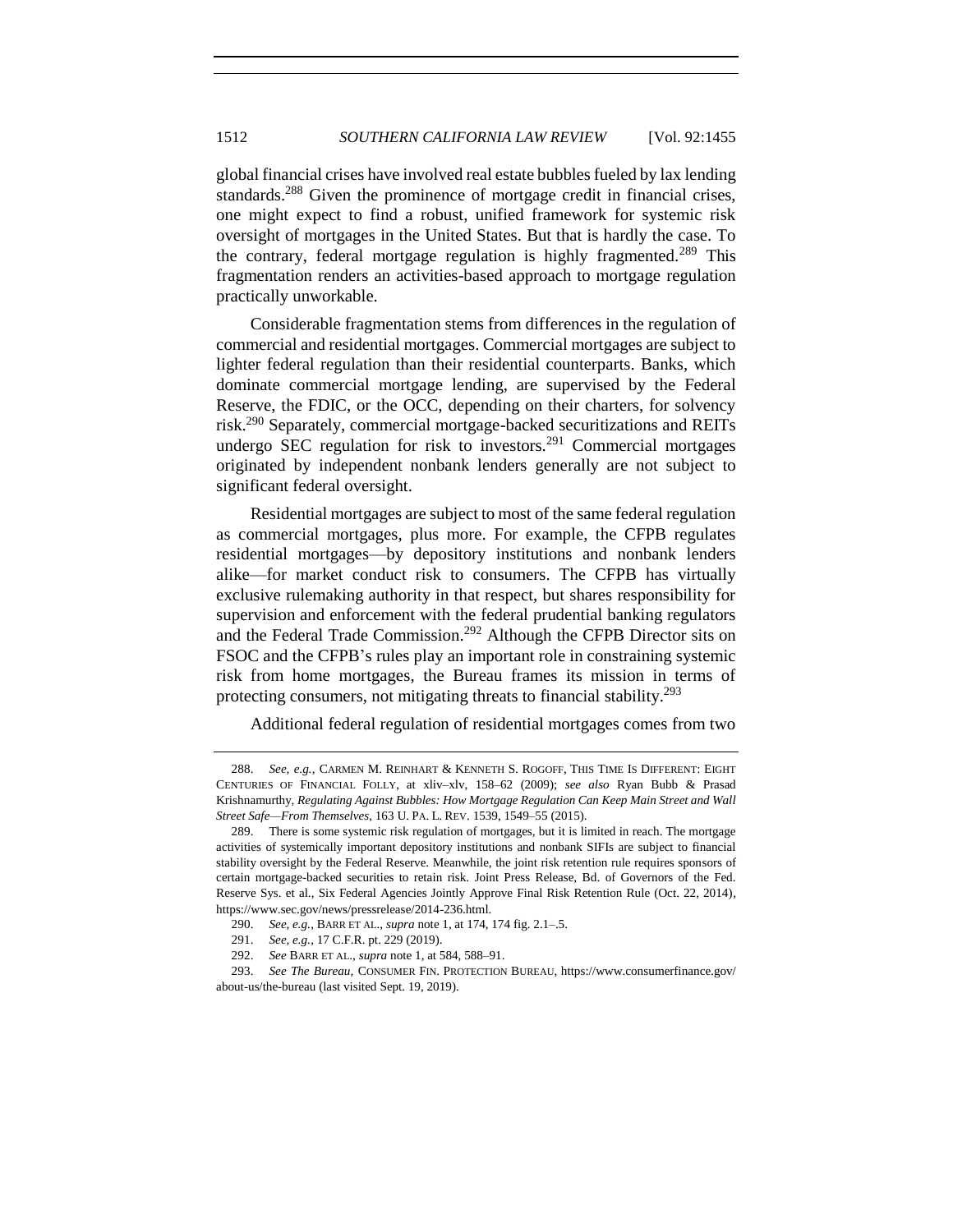main financing channels: the government-sponsored entities ("GSEs") Fannie Mae and Freddie Mac, and the federal insurers and guarantors. The GSEs, under the auspices of their regulator and conservator, the Federal Housing Finance Agency ("FHFA"), impose extensive requirements on the origination and servicing of the residential mortgage loans they buy.<sup>294</sup> Meanwhile, the Federal Housing Administration, the Department of Veterans Affairs, the Department of Agriculture, and the Rural Housing Service (plus their financing arm, Ginnie Mae), heavily regulate the home loans they insure or guarantee.<sup>295</sup> In light of this fragmentation, even if FSOC sought to implement consistent activities-based mortgage regulation for systemic risk, it would be hard-pressed to succeed because that jurisdiction is divided among so many federal agencies.

ii. Securities

U.S. securities regulation is likewise divided because Congress ceded jurisdiction over some securities activities of commercial banks to the traditional banking regulators—the FDIC, OCC, and Federal Reserve.<sup>296</sup> This dispersed authority over securities regulation must be taken into account in any appraisal of an activities-based approach to systemic risk, given the role of banking groups in securitization and the reorganization of leading investment banks as financial holding companies under the watch of the Federal Reserve.

In the banking sector, jurisdiction over securities regulation is split between the SEC and federal banking regulators, and some federal securities laws do not apply to banks at all. Congress exempted banks from important provisions of the Securities Act of 1933 ("Securities Act"), $297$  the Securities Exchange Act of 1934 ("Exchange Act"),<sup>298</sup> the Investment Company Act of  $1940$ <sup>299</sup> and the Investment Advisers Act of  $1940^{300}$  because banks are

<sup>294.</sup> *See Access the Single Family Guides*, FANNIE MAE, https://www.fanniemae.com/ singlefamily/index (last visited Sept. 19, 2019); *Freddie Mac's Selling and Servicing Requirements*, FREDDIE MAC, http://www.freddiemac.com/singlefamily/guide (last visited Sept. 19, 2019); *About FHFA*, FED. HOUSING FIN. AGENCY, https://www.fhfa.gov/AboutUs (last visited Sept. 19, 2019).

<sup>295.</sup> *See, e.g.*, U.S. DEP'T OF HOUS. & URBAN DEV., SINGLE FAMILY HOUSING POLICY HANDBOOK 4000.1 (2019), https://www.hud.gov/sites/dfiles/OCHCO/documents/4000.1hsgh.pdf; *Statutes & Regulations*, GINNIE MAE, https://www.ginniemae.gov/about\_us/what\_we\_do/Pages/statutes\_regulat ions.aspx (last visited Sept. 19, 2019).

<sup>296.</sup> This discussion of securities regulation jurisdiction is heavily informed by Schooner, *supra*  note [9.](#page-4-0)

<sup>297.</sup> Securities Act of 1933, Pub. L. No. 73-22, 48 Stat. 74.

<sup>298.</sup> Securities Exchange Act of 1934, Pub. L. No. 73-290, 48 Stat. 881.

<sup>299.</sup> Investment Company Act of 1940, Pub. L. No. 76-768, 54 Stat. 789 (codified at 15 U.S.C. §§ 80a-1 to -64 (2018)).

<sup>300</sup>. Investment Advisors Act of 1940, Pub. L. No. 76-768*,* 54 Stat. 847 (codified at 15 U.S.C.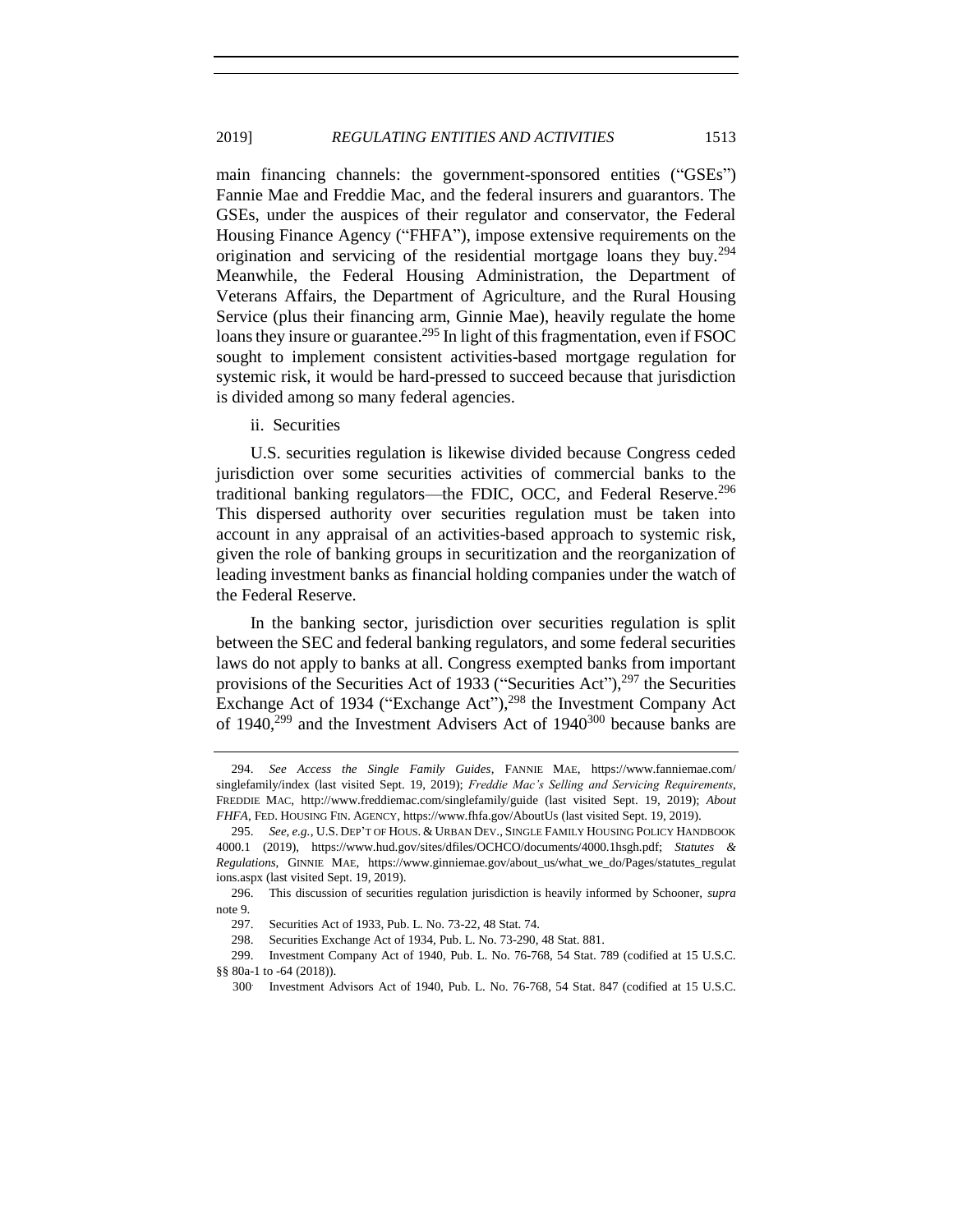subject to a comprehensive scheme of federal banking regulation.<sup>301</sup> In other cases, depository institutions *are* bound by federal securities laws, but Congress entrusted oversight of those provisions with respect to banks and sometimes thrifts to federal prudential banking regulators, not the SEC.<sup>302</sup>

This division of federal securities jurisdiction among the SEC and three federal banking regulators impedes activities-based regulation of securities for systemic risk. It creates one system of securities regulation for independent nonbank securities market actors (who are regulated by the SEC) and another one for banking companies (whose securities activities are regulated by federal banking regulators and are sometimes exempt from federal regulation altogether). These two systems produce inconsistent rules and openings for regulatory arbitrage that obstruct a unified approach to systemic risk in securities regulation.

iii. Derivatives

A similar fragmentation problem bedevils derivatives regulation. Throughout their histories, the SEC and the Commodity Futures Trading Commission ("CFTC") have clashed repeatedly in jurisdictional battles over securities and commodities markets. $30\overline{3}$  Since Dodd-Frank, the combative agencies now share legal authority for derivatives that previously had been traded over-the-counter ("OTC"), without regulation. In deference to the historic division of authority between the CFTC over futures and the SEC over securities, Congress gave jurisdiction over "swaps" to the CFTC and

<sup>§§</sup> 80b-1 to -2).

<sup>301.</sup> For example, banks are exempt from broker-dealer registration, examination, and regulation, 15 U.S.C. §§ 78c(a)(4)–(6), 78*o*-5(a)(1)(A)–(B), some SEC registration of clearing activities, *id.*  § 78c(a)(23)(B); *see also id.* §§ 78c(a)(23)(A), 78q-1(b)(1), SEC regulation, supervision, and regulation of common investment funds maintained in a fiduciary capacity, *id.* § 80a-3(c)(3), (6); *see also id.* § 80a-8, and SEC registration, supervision, and regulation as investment advisors, *id.* § 80b-2(a)(11)(A); *see also id.* § 80a-2(a)(20).

<sup>302.</sup> *Id.* § 78*l*(i). For covered banks and thrifts, federal prudential banking regulators administer Exchange Act Sections 10A(m) (audit committee requirements), 12 (registration requirements for securities traded on national securities exchanges), 13 (periodic reporting requirements), 14(a) and 14(c) (on proxy solicitations), 14(d) and 14(f) (on tender offers), 15C (government securities brokers and dealers), 16 (on short swing profits), and 17A (on transfer agents). *Id.* §§ 78j-1(m), 78*l*, 78m, 78n(a), (c)– (d), (f), 78*o*-5(g)(2), 78p, 78q-1(d); *see also id.* § 78c(a)(34)(B) (defining "appropriate regulatory agency"). Sometimes the SEC and federal prudential banking regulators share authority. For instance, banks and thrifts that do not qualify for the exemption for clearing activities must register with the SEC. *Id.* § 78q-1(b)(1); *see also id.* § 78c(a)(23)(B). However, the prudential federal banking regulators exercise rulemaking, supervision, and enforcement jurisdiction over those activities. *Id.* §§ 78c(a)(34)(B), 78q-1(d).

<sup>303.</sup> *See* Jerry W. Markham, *Merging the SEC and CFTC—A Clash of Cultures*, 78 U. CIN. L. REV. 537, 574–81 (2009).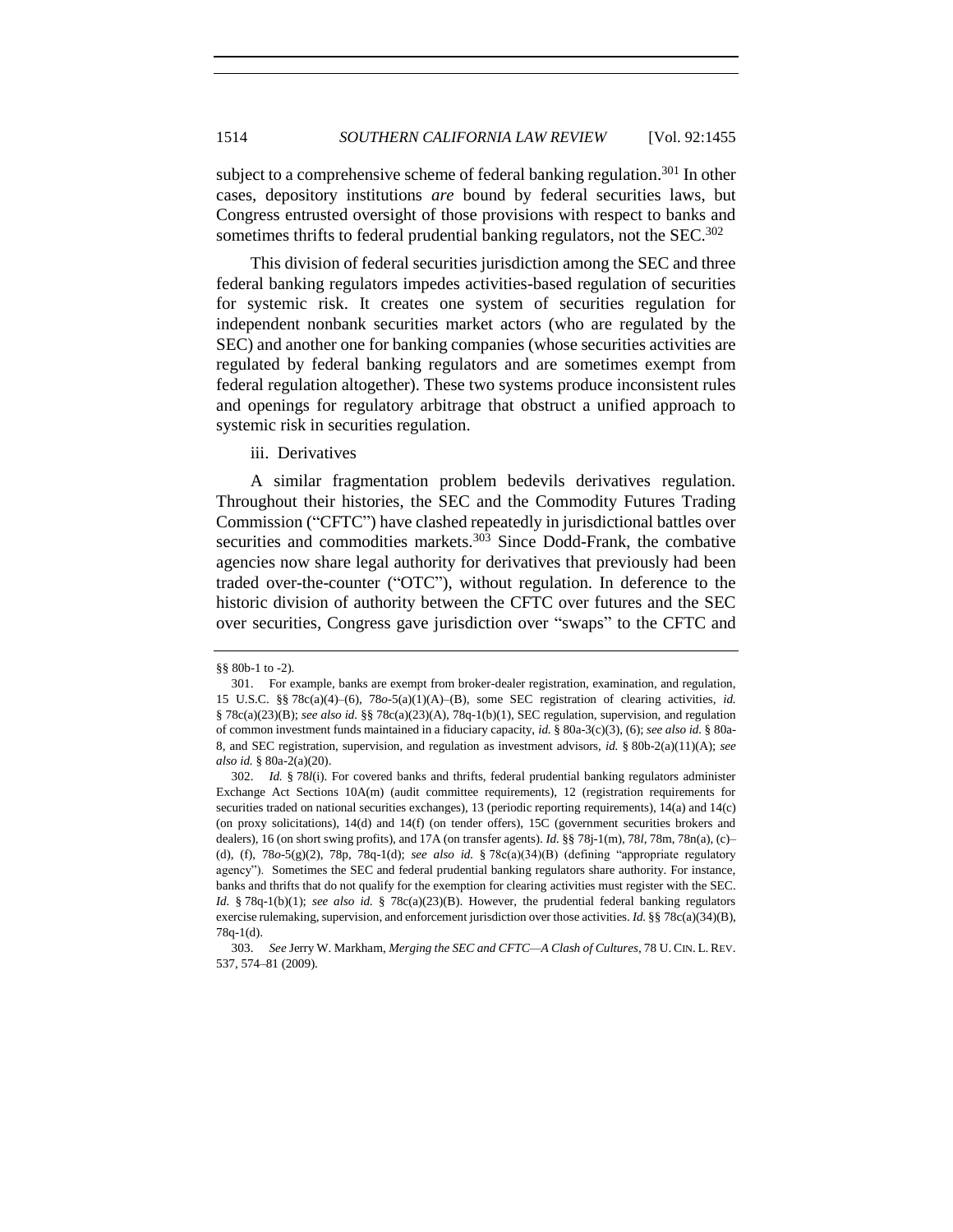"security-based swaps" to the SEC. $304$  The two agencies jointly regulate "mixed swaps."<sup>305</sup> Notably, however, the SEC and CFTC are not required to treat functionally or economically similar swap products or entities in an identical manner.<sup>306</sup>

This fragmented oversight of derivatives markets creates the risk of inconsistent regulations, regulatory arbitrage, and a race-to-the-bottom, as discussed above. While the SEC and CFTC have attempted to coordinate with one another, $307$  some observers remain concerned that jurisdictional fragmentation undermines systemic risk regulation in derivatives markets.<sup>308</sup> In short, if FSOC were to recommend enhanced activities-based derivatives rules, jurisdictional feuds and potentially inconsistent rules and enforcement by the SEC and CFTC could thwart effective systemic risk regulation.

iv. Short-Term Securities Financing

Fragmented regulatory jurisdiction would likewise undercut an activities-based approach to short-term securities financing, such as repo agreements and securities lending. As discussed above, these short-term liabilities pose legitimate threats to financial stability, as an institution's rapid loss of such funding can spread systemic risk.<sup>309</sup> Recognizing these risks, FSOC has warned that short-term securities financing "must be carefully managed and subjected to appropriate oversight."310 Comprehensive, activities-based oversight of short-term securities financing is nearly impossible, however, because jurisdiction over repo and securities lending is fractured among a multiplicity of regulators.

Fragmented jurisdiction over short-term securities financing stems from its near-ubiquitous use in different financial sectors. Broker-dealers, hedge funds, banks, pension funds, mutual funds, insurance companies, central

<sup>304.</sup> *See* 15 U.S.C. § 8302(b)(1)–(2). Dodd-Frank uses the word "swaps" to refer to derivatives that were formerly traded OTC. *See* BARR ET AL., *supra* not[e 1,](#page-3-0) at 59.

<sup>305.</sup> *See, e.g.*, 15 U.S.C. § 8302(a)(8).

<sup>306.</sup> *Id.* § 8302(a)(7)(B).

<sup>307.</sup> *See, e.g.*, U.S. SEC. & EXCH. COMM'N & U.S. COMMODITY FUTURES TRADING COMM'N, MEMORANDUM OF UNDERSTANDING BETWEEN THE U.S. SECURITIES AND EXCHANGE COMMISSION AND THE U.S. COMMODITY FUTURES TRADING COMMISSION REGARDING COORDINATION IN AREAS OF COMMON REGULATORY INTEREST AND INFORMATION SHARING (2018), https://www.cftc.gov/sites/ default/files/2018-07/CFTC\_MOU\_InformationSharing062818.pdf. Congress anticipated that this division of authority would produce tension between the two historic rivals and enacted a host of provisions to mediate future disputes. *See* 15 U.S.C. § 8302(a), (b)(1)–(2), (c), (d)(1), (d)(3).

<sup>308.</sup> *See, e.g.*, Colleen M. Baker, *Regulating the Invisible: The Case of Over-the-Counter Derivatives*, 85 NOTRE DAME L. REV. 1287, 1338–49 (2010).

<sup>309.</sup> *See supra* Sections I.C, III.A.1.i.

<sup>310.</sup> FIN. STABILITY OVERSIGHT COUNCIL, 2012 ANNUAL REPORT 10 (2012), https://www.treas ury.gov/initiatives/fsoc/Documents/2012%20Annual%20Report.pdf.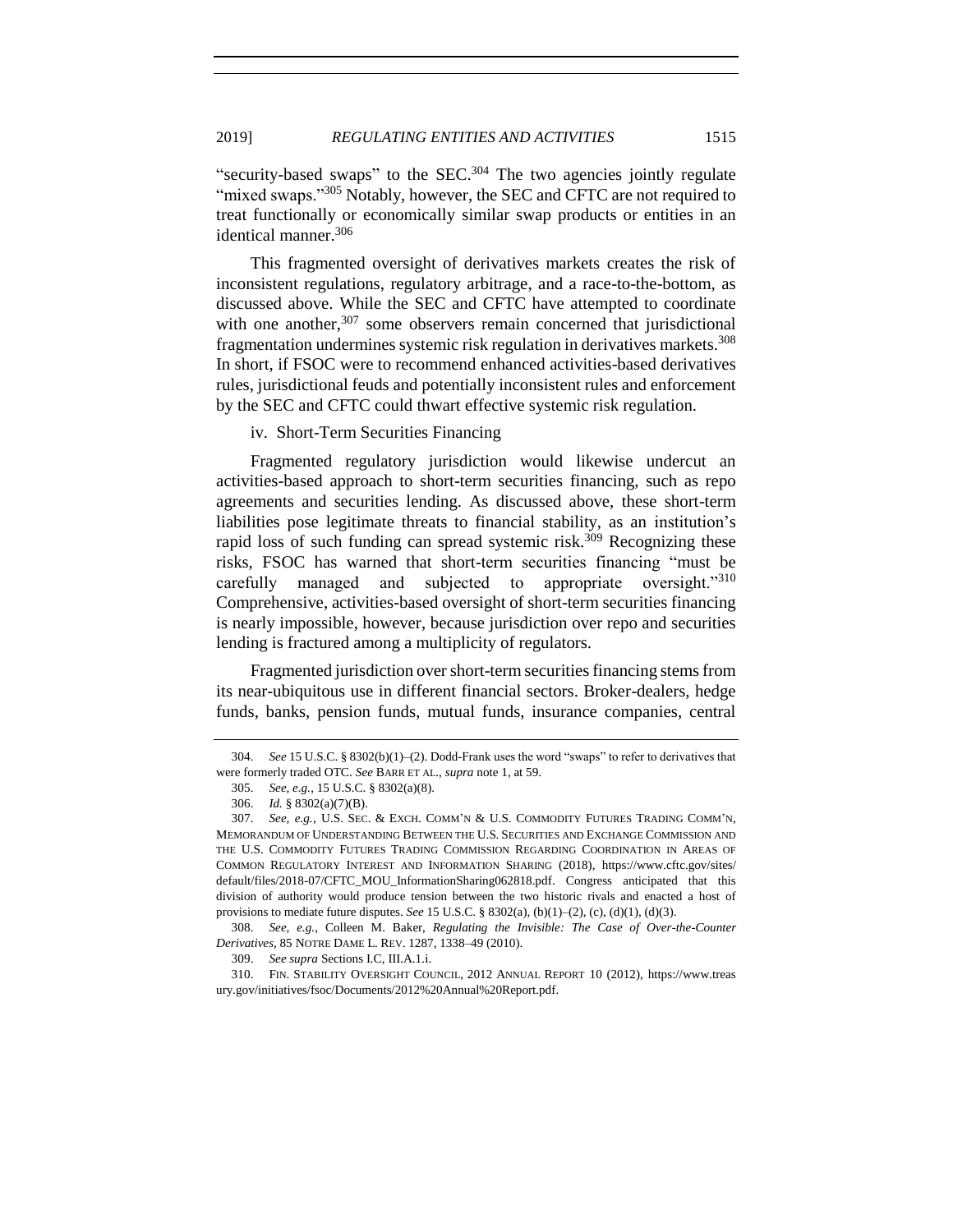banks, sovereign wealth funds, and endowments commonly borrow through repo or securities lending.<sup>311</sup> Many of these same institutions also participate on the opposite side of these transactions by providing short-term funding to counterparties. Indeed, insurance companies, pension funds, mutual funds, MMMFs, banks, governments, GSEs, securities dealers, and hedge funds are major cash investors in both repo and securities lending.  $312$ 

Given the diversity of institutions that engage in short-term securities financing, numerous federal and state regulators assert jurisdiction over this conduct. For example, the SEC oversees the repo activities of registered investment companies and U.S. broker-dealers, often in tandem with the Federal Reserve, which regulates the BHC parent companies of many broker-dealers.<sup>313</sup> Meanwhile, federal banking regulators oversee the repo activities of banks, while state insurance commissioners supervise repo transactions by insurance firms.<sup>314</sup> Jurisdiction over securities lending is similarly fragmented along entity and sectoral lines, with the SEC, Federal Reserve, OCC, FDIC, U.S. Department of Labor, and state insurance commissions all playing prominent roles.<sup>315</sup>

This decentralized oversight creates thorny problems for implementing activities-based oversight of repo and securities lending. Just monitoring these markets for systemic risk is difficult because the reporting requirements differ by sector.<sup>316</sup> Any activities-based approach to regulating short-term securities financing—such as limits on the aggregate amount of this activity at any firm or requirements that they be paired with liquid assets—would inevitably result in inconsistent implementation and an unlevel competitive playing field that would present opportunities for regulatory arbitrage. Indeed, this is exactly what has occurred with respect to entity-based approaches in this domain.<sup>317</sup> Although an activities-based

<sup>311.</sup> *See* VIKTORIA BAKLANOVA ET AL., FED. RESERVE BANK OF N.Y., STAFF REPORT NO. 740, REFERENCE GUIDE TO U.S. REPO AND SECURITIES LENDING MARKETS 15–16, 22 (rev. ed. Dec. 2015), https://www.newyorkfed.org/medialibrary/media/research/staff\_reports/sr740.pdf; *see also* FSOC 2017 ANNUAL REPORT, *supra* note 86, at 52.

<sup>312.</sup> *See* BAKLANOVA ET AL., *supra* note 311, at 17, 29.

<sup>313.</sup> *See* Paolo Saguato, *The Liquidity Dilemma and the Repo Market: A Two-Step Policy Option to Address the Regulatory Void*, 22 STAN. J.L. BUS. & FIN. 85, 94–95 (2017).

<sup>314.</sup> *See, e.g.*, BAKLANOVA ET AL., *supra* note 311, at 34–35.

<sup>315.</sup> *See id.* at 31, 54–56.

<sup>316.</sup> *See id.* at 46–60.

<sup>317.</sup> For instance, banks engaged in repo must meet capital adequacy, liquidity, and leverage requirements, but there are no comparable direct rules for lending agent affiliates of U.S. banks. This has encouraged securities lending operations to migrate to overseas banks or independent nonbank firms. *See id.* at 42. Moreover, cross-border differences in reporting metrics induce non-U.S. banks with low capital ratios to temporarily reduce their repo funding soon before each quarter-end in order to appear less levered. Benjamin Munyan, *Regulatory Arbitrage in Repo Markets* 1–7, 11–12 (Office of Fin. Research,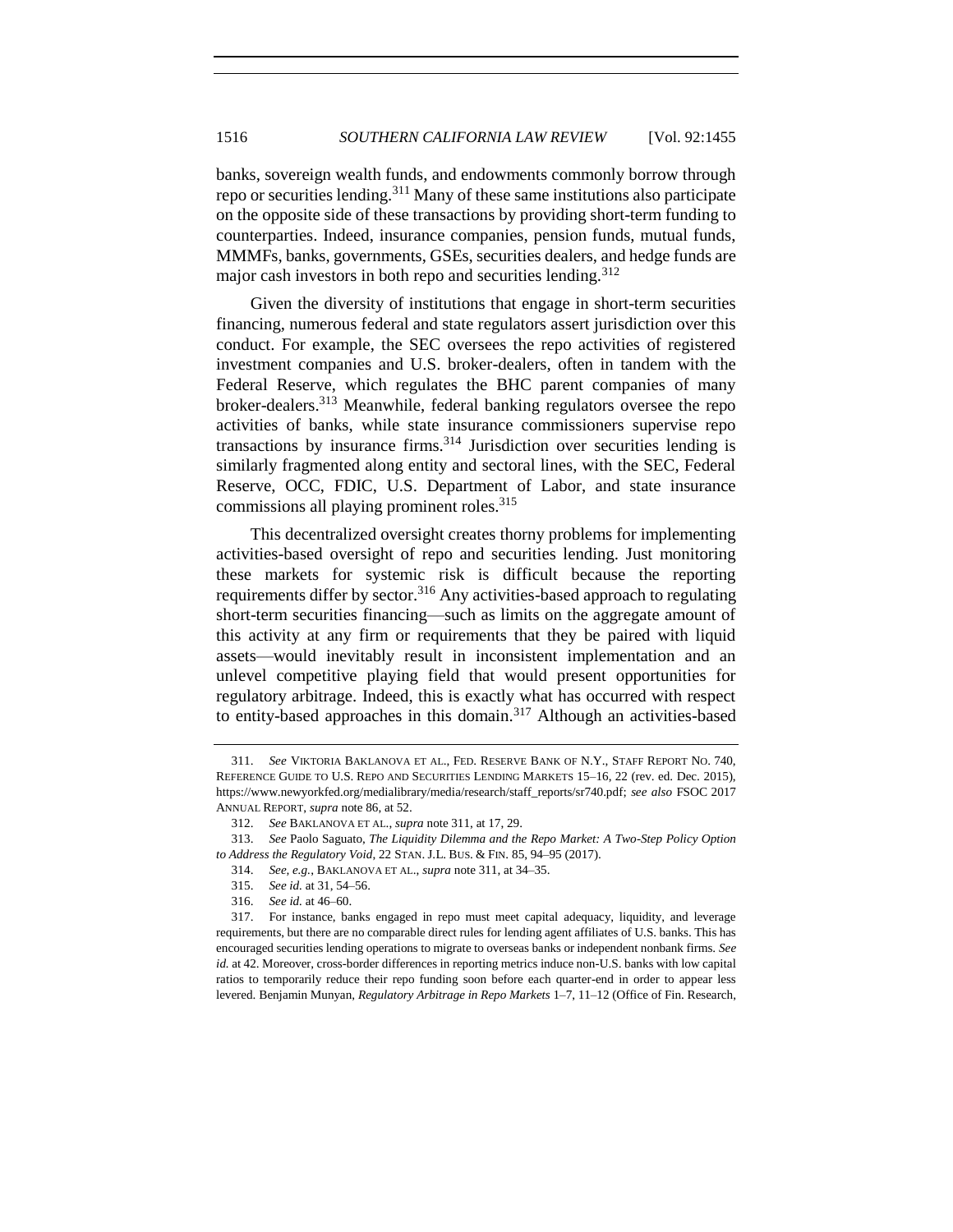approach might theoretically be able to resolve this problem, there is no way to implement such an approach consistently given the current fragmentation of regulatory authority in this domain. Meanwhile, coordination problems would thwart a crisis response if a securities dealer defaulted on its repo loans because no single regulator would have the authority to oversee an orderly sale of the collateral in its creditors' hands, increasing the chances of a run.<sup>318</sup> In sum, this web of competing rules, agency fiefdoms, arbitrage incentives, and coordination problems would make a uniform set of activities-based rules for systemic risk nearly impossible in the repo and securities lending space.

#### v. Cybersecurity

Cybersecurity is yet another potentially systemic threat where jurisdictional fragmentation would undermine an activities-based approach. As FSOC has noted, a cyberattack or outage could disrupt market trading, paralyze the operations of a key financial hub, interrupt clearing and settlement, and shatter customers' confidence in the financial system.<sup>319</sup> This system-wide risk demands an overarching approach that focuses on the larger structure of financial markets and the weak links within them. U.S. regulation of financial market cybersecurity falls woefully short of this goal.

In the financial arena, cyber regulation is siloed among various state and federal regulators. At the federal level, nine financial regulators and the Treasury Department have direct jurisdiction over cybersecurity at financial firms.<sup>320</sup> State banking, insurance, and securities regulators have concurrent authority over state-chartered financial companies.<sup>321</sup> Adding to this, the Department of Homeland Security has lead responsibility for the federal response to cyber threats, while other federal agencies and departments, including the Federal Communications Commission and the Department of

Working Paper No. 15-22, 2015), https://www.financialresearch.gov/working-papers/files/OFRwp-2015 -22\_Repo-Arbitrage.pdf.

<sup>318.</sup> *See* FSOC 2017 ANNUAL REPORT, *supra* note [86,](#page-20-0) at 12, 124; FIN. STABILITY OVERSIGHT COUNCIL, 2015 ANNUAL REPORT 115 (2015), https://www.treasury.gov/initiatives/fsoc/studies-reports/ Documents/2015%20FSOC%20Annual%20Report.pdf.

<sup>319.</sup> FSOC 2017 ANNUAL REPORT, *supra* not[e 86,](#page-20-0) at 127–28.

<sup>320.</sup> *See Cybersecurity Regulation Harmonization: Hearing Before the S. Comm. on Homeland Sec. & Gov't Affairs*, 115th Cong. 35 (2017) [hereinafter Feeney Testimony] (statement of Christopher F. Feeney, President, BITS, Financial Services Roundtable); Office of Fin. Research, *Cybersecurity and Financial Stability: Risks and Resilience*, OFR VIEWPOINT, Feb. 15, 2017, at 1, 7–10 [hereinafter OFR VIEWPOINT].

<sup>321.</sup> Feeney Testimony, *supra* note 320; *see, e.g.*, *Key Initiative: Data, Innovation & Cyber*, NAT'L ASS'N INS. COMMISSIONERS, https://www.naic.org/cipr\_topics/topic\_cyber\_risk.htm (last updated Sept. 19, 2019).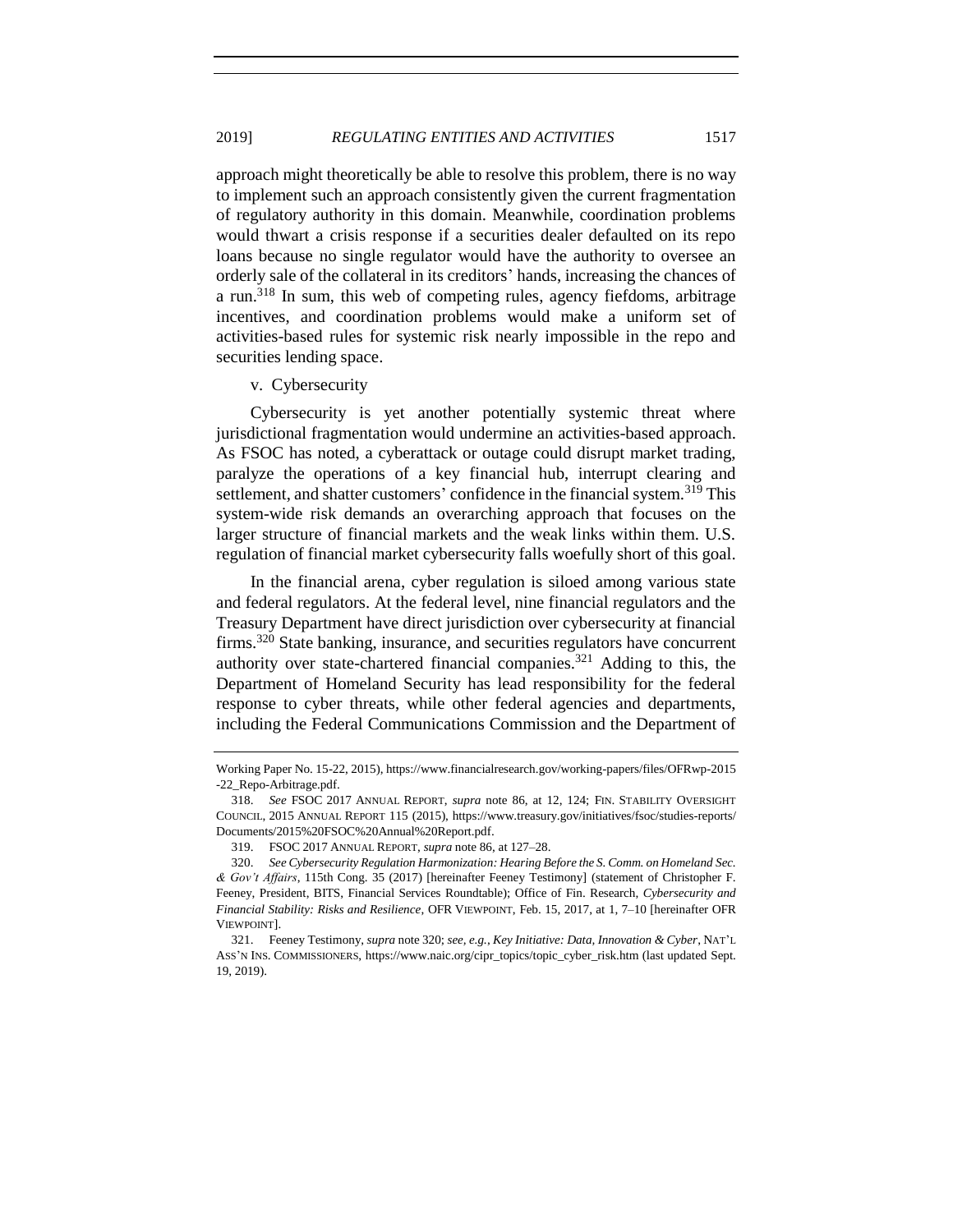Justice, oversee other discrete aspects of cybersecurity.<sup>322</sup>

This cybersecurity tower of Babel seriously impedes a system-wide approach to cyber threats against financial firms. There is no single financial regulator with sight lines into the IT infrastructure of the entire financial sector or umbrella jurisdiction to address the sectoral threat. Alarmingly, cooperation among federal regulators has mostly been limited to "sharing information about cybersecurity threats."<sup>323</sup> The Office of Financial Research has warned that current "[r]egulatory boundaries may limit regulators' perspectives on key parts of financial networks" and that "[p]otential blind spots include third-party vendors, overseas counterparties, and cross-border service providers."<sup>324</sup> To exacerbate matters, the welter of regulators has resulted in a proliferation of cybersecurity rules, guidelines, and frameworks that are marred by inconsistency and complexity. 325

In light of system-wide risks, an activities-based approach to cybersecurity would make eminent sense. Currently, however, the jumble of overlapping jurisdictional lines makes a unified approach to activities-based regulation of cybersecurity-related systemic risk impossible.

\*\*\*

Jurisdictional complexities in the U.S. regulatory framework would thus render an activities-based approach to systemic risk unworkable. Even if FSOC were to recommend activities-based regulation for systemically important activities, the primary financial regulators would be unlikely to enact uniform, effective rules because of gaps and fragmentation in the regulatory structure. Remarkably, not one of the potentially systemic activities discussed in this section has an umbrella federal regulator that can oversee conduct across the entire financial sector. In some cases, like insurance activities, hedge funds, and fintech, federal regulators lack authority to impose systemic risk constraints. In other cases, like mortgages, derivatives, securities, short-term financing, and cybersecurity, federal regulation is divided among multiple agencies, all with different rules and approaches. These are just a few examples of potential weaknesses in the U.S. regulatory framework, and additional jurisdictional problems are certain to arise in the future. It is therefore unrealistic to imagine that regulators could implement uniform activities-based rules to curb risk for

<sup>322.</sup> Feeney Testimony, *supra* note 320, at 2−3.

<sup>323.</sup> OFFICE OF FIN. RESEARCH, 2016 FINANCIAL STABILITY REPORT 47 (2016), https://www. financialresearch.gov/financial-stability-reports/files/OFR\_2016\_Financial-Stability-Report.pdf.

<sup>324.</sup> OFR VIEWPOINT, *supra* note 320, at 10.

<sup>325.</sup> *See* Feeney Testimony, *supra* note 320, at 36–37.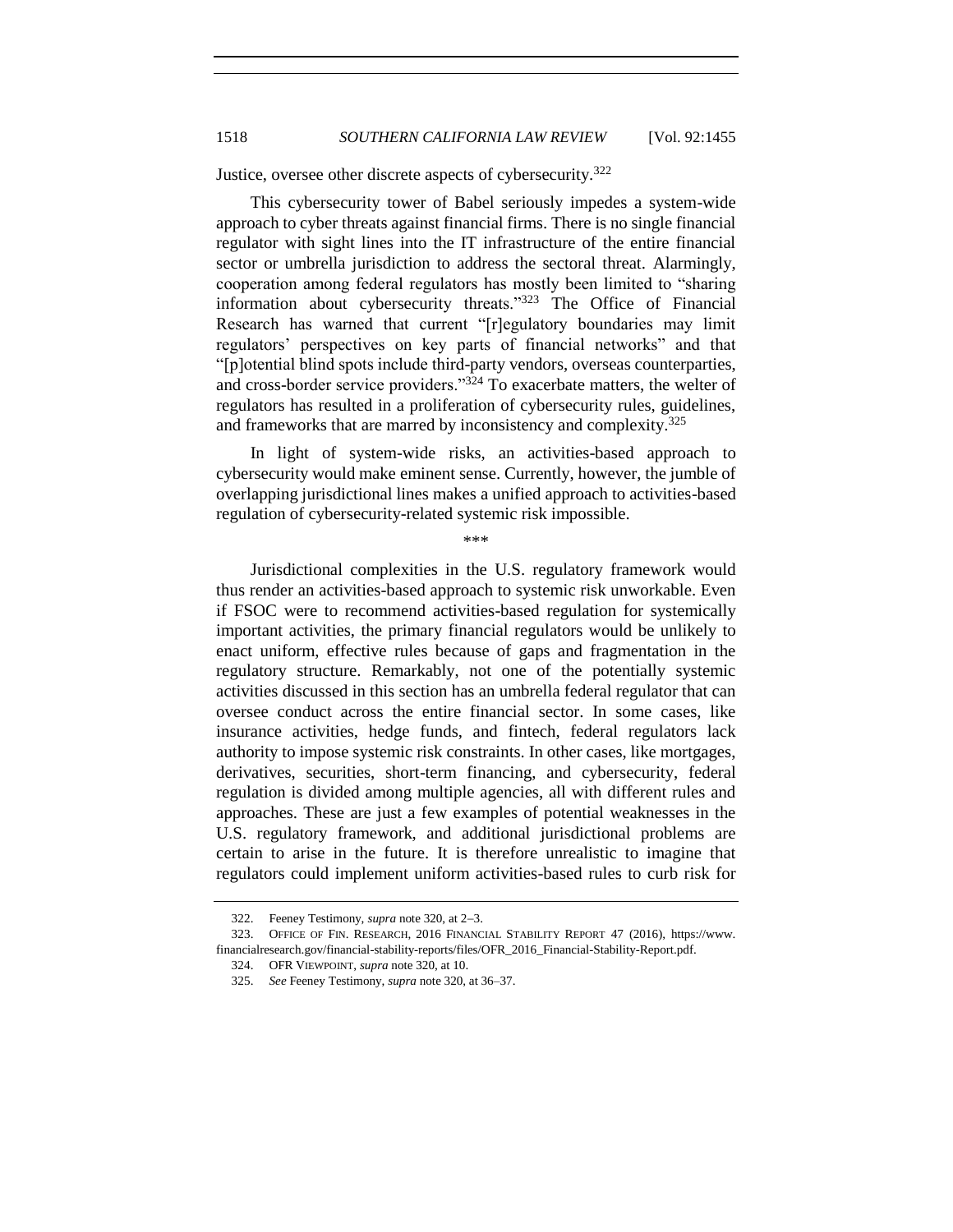systemically important financial activities, absent significant reforms to the U.S. regulatory framework.

# V. AN APPROPRIATELY STRUCTURED ACTIVITIES-BASED APPROACH COULD COMPLEMENT ENTITY-BASED DESIGNATIONS

Abandoning FSOC's entity-based authority in favor of an activitiesbased approach would be deeply misguided for reasons that we explained in Parts III and IV. None of this is to say, however, that activities-based regulation is incapable of helping to preserve financial stability. To the contrary, activities-based regulation *could* combat some sources of nonbank systemic risk—but only if Congress overhauls the U.S. regulatory framework to achieve this goal.

In an optimal activities-based regulatory regime, a single agency with a financial stability mandate would enact and enforce rules across the entire U.S. financial sector. This Part explains how, if such a regime were implemented in the United States, an activities-based approach could meaningfully complement an entity-based approach to nonbank systemic risk. Section V.A describes the significant structural changes that policymakers would need to make to the U.S. regulatory framework to operationalize an effective activities-based approach. Section V.B then assesses the unique benefits that an activities-based approach could achieve under this optimal regulatory design.

# A. AN EFFECTIVE ACTIVITIES-BASED APPROACH REQUIRES A SINGLE FINANCIAL STABILITY REGULATOR

Despite its shortcomings, an activities-based approach to nonbank systemic risk has the potential to augment an entity-based approach, but only after significant structural reforms to the U.S. regulatory framework. The current regime—with its fragmentation, microprudential focus, and opportunities for arbitrage—is inimical to effective activities-based systemic risk regulation. To effectively mitigate systemic risk through an activitiesbased approach, a financial stability regulator must have three key characteristics: consolidated authority, a macroprudential orientation, and market-wide reach.

First, an effective activities-based regulatory regime must be carried out by a single federal regulator. By consolidating authority for systemic risk regulation in one regulator, the United States could avoid the interagency coordination problems, jurisdictional turf wars, races-to-the-bottom, and other pitfalls inherent in its current fragmented system. Congress understood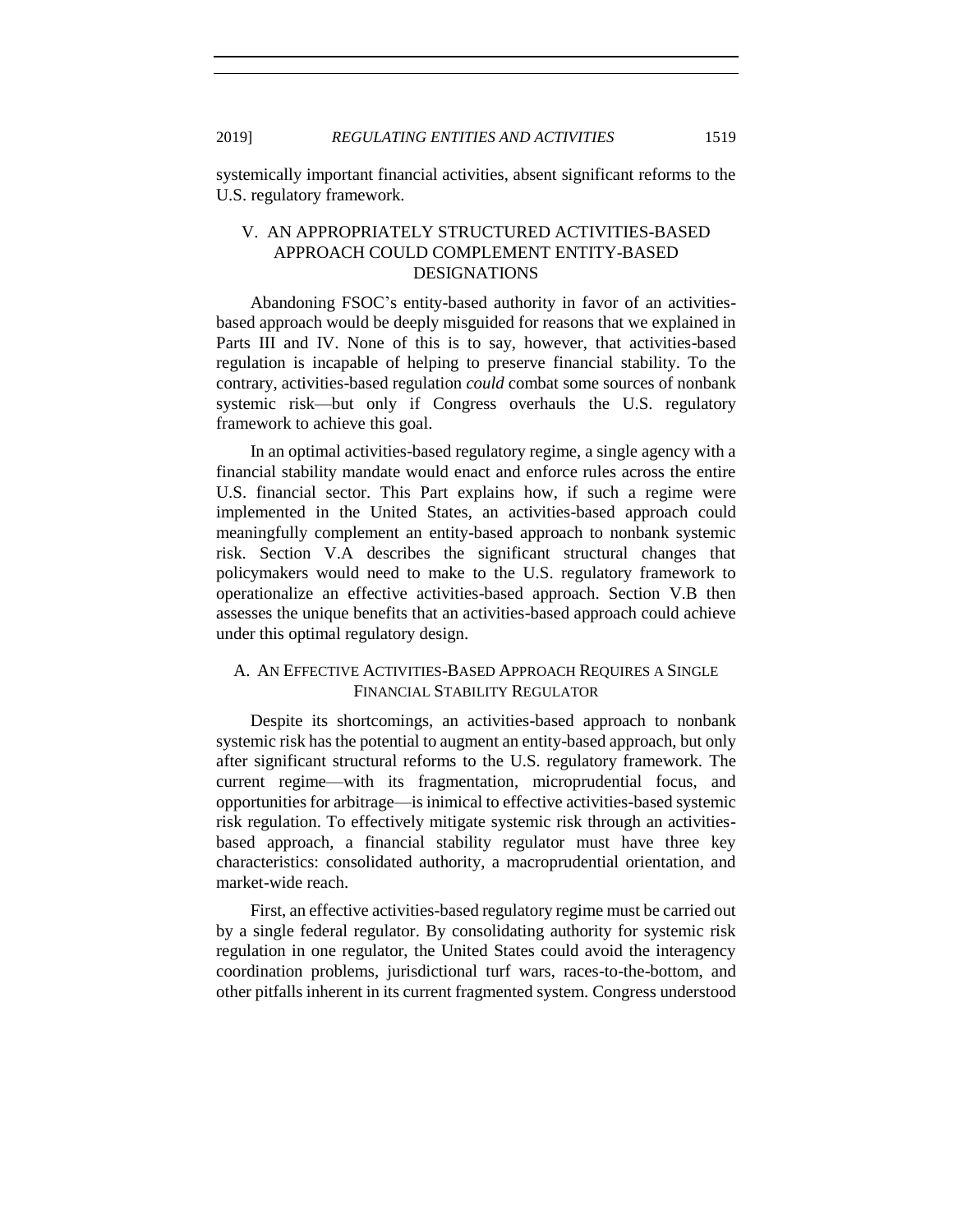the need for unified jurisdiction when it consolidated nonbank SIFI regulation in the Federal Reserve. An activities-based approach to systemic risk likewise requires a single federal regulator.

Second, this unified regulator should have macroprudential stability as its core objective. Financial stability oversight is principally concerned with the transmission of systemic risk among companies and throughout the financial sector. As discussed above, however, most U.S. sectoral regulators currently focus on microprudential goals, such as preserving individual firms' solvency and protecting consumers.<sup>326</sup> By contrast, an effective financial stability regulator would augment this existing regime by focusing on how systemically important activities could propagate financial instability.

Finally, effective activities-based regulation requires the unified systemic risk regulator to have authority over the entire financial system. This means that the regulator must be able to implement and enforce activities-based rules across different financial institutions, including banks, insurance companies, investment banks, and asset managers. Market-wide reach ensures that activities-based rules will apply consistently across the financial system, thereby preventing risk from migrating to less heavily regulated parts of the financial system. Moreover, it would limit uncertainty as to whether the regulator has authority over unanticipated financial innovations.

Other jurisdictions have adopted a regulatory structure similar to the one we envision here.<sup>327</sup> Often referred to as a "multi-peaked" system, this regulatory design pairs a single financial stability regulator with one or more additional regulators focused on other objectives, such as market conduct and solvency oversight.<sup>328</sup> The United States, however, has rejected previous calls for a multi-peaked system with a consolidated systemic risk regulator.<sup>329</sup>

To be sure, a consolidated systemic risk regulator in the United States would face serious implementation challenges. Policymakers would have to consider, for example, how to resolve conflicts between agencies in a multipeaked system, ensure the systemic risk regulator has access to financial

<sup>326.</sup> *See supra* Section III.B.4.

<sup>327.</sup> *See* Allen, *supra* not[e 5,](#page-3-2) at 1140–41 (describing regulatory systems in the United Kingdom and Australia).

<sup>328.</sup> *See* BARR ET AL., *supra* not[e 1,](#page-3-0) at 79.

<sup>329.</sup> *See, e.g.*, U.S. DEP'T OF THE TREASURY, BLUEPRINT FOR A MODERNIZED FINANCIAL REGULATORY STRUCTURE 146–56 (2008), https://www.treasury.gov/press-center/press-releases/Docum ents/Blueprint.pdf.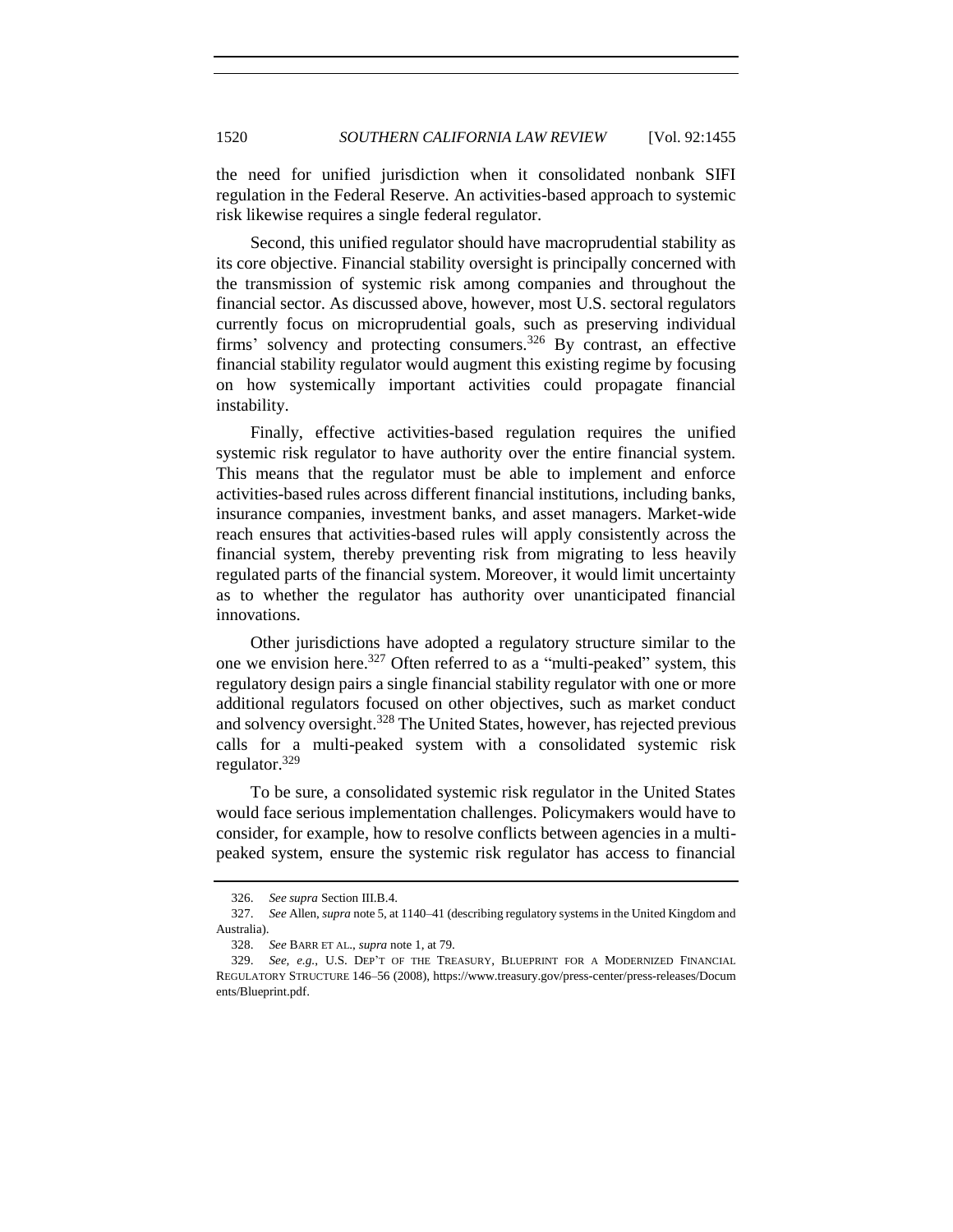sector information and data, and fund the agency. Moreover, such a dramatic shift in regulatory structure would likely face political opposition from existing regulatory agencies and entrenched financial sector interests.

We do not set out to resolve these implementation barriers here. Rather, we highlight this alternative regulatory structure to emphasize a critical point: for an activities-based approach to systemic risk regulation to work in the United States, a radical restructuring of the existing regulatory framework would be required. The Trump Administration's proposal to shift to a predominantly activities-based approach, unfortunately, does not acknowledge this reality.

# B. IF CONFIGURED APPROPRIATELY, ACTIVITIES-BASED REGULATION IS UNIQUELY CAPABLE OF ADDRESSING SOME SYSTEMIC RISKS

While practically and politically challenging, these structural reforms are nonetheless worth pursuing because a properly configured activitiesbased approach could meaningfully complement FSOC's entity-based designation regime. In fact, a properly designed activities-based approach would be superior to entity-based regulation at preventing some sources of financial stability risks. Specifically, activities-based regulation, when structured appropriately, can address systemic correlations among firms, mitigate risks of particular systemic activities, and help eliminate regulatory arbitrage.

1. Activities-Based Regulation Can Address Systemic Correlations Among Individual Firms

Properly configured activities-based regulation is well suited to mitigate risks that cross-cut different segments of the financial sector and are not concentrated in a single firm. Large, interconnected institutions are not the only firms that can propagate systemic risk. Firms that are not systemically important individually can threaten financial stability when they adopt common business models, investment strategies, or other correlated practices.<sup>330</sup> Activities-based regulation can target these marketwide systemic correlations effectively and efficiently.

Potentially systemic correlations among individual firms can arise in different ways. For example, commonalities in firms' business models or

<sup>330.</sup> *See* John O'Keefe & James A. Wilcox, How Has Bank Supervision Performed and How Might it Be Improved? 33 (Oct. 2009) (unpublished manuscript) (available at https://www.bostonfed. org/-/media/Documents/conference/54/wilcox.pdf). The 1980s savings and loan crisis is a notable example of numerous smaller institutions collectively transmitting systemic risk. *See* Lawrence J. White, *The S&L Debacle*, 59 FORDHAM L. REV. S57, S65–68 (1991).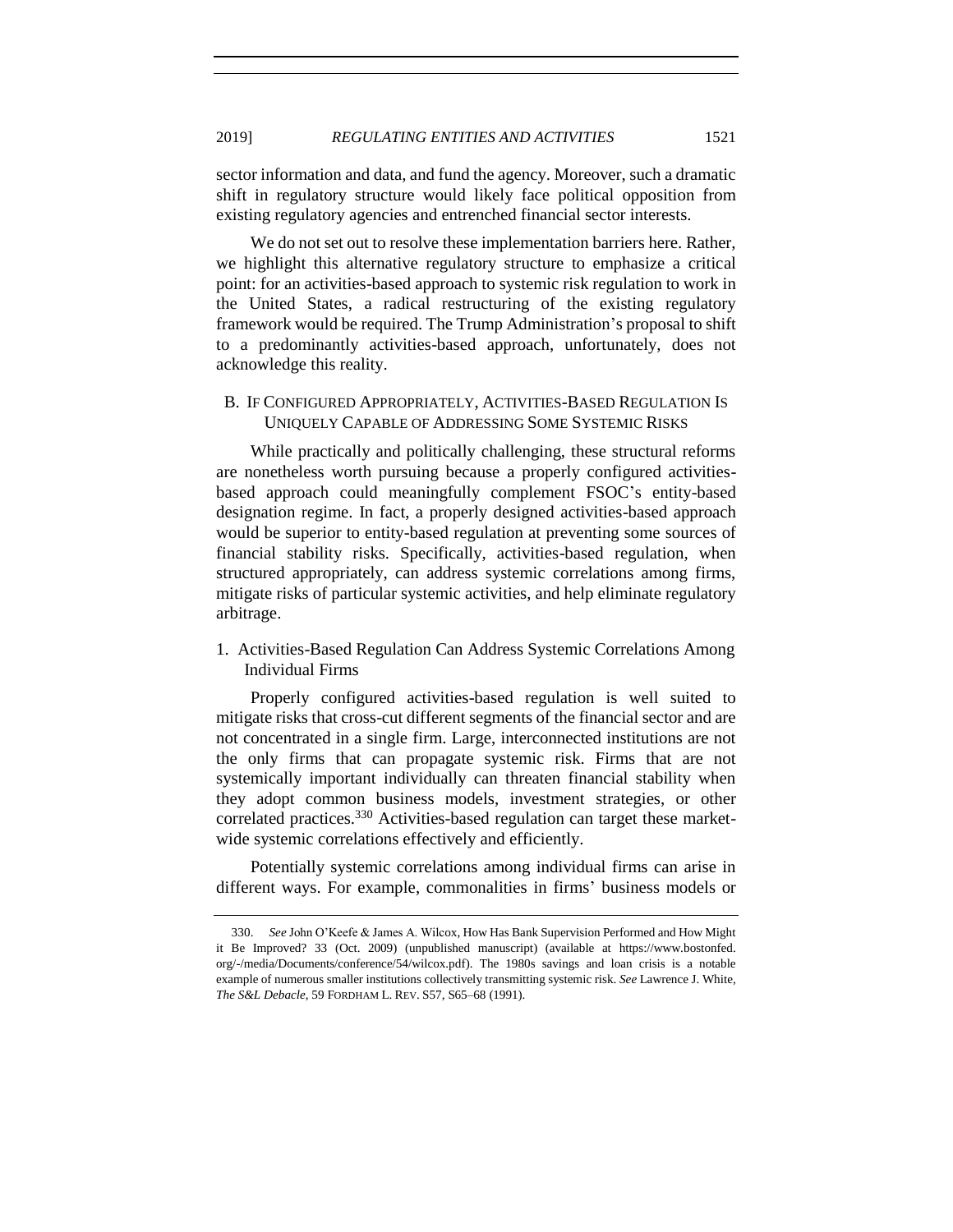product offerings may destabilize the broader financial system, as occurred with nonbank mortgage lenders and securitizers during the financial crisis.<sup>331</sup> Many of these firms were relatively small and not systemically important, individually.<sup>332</sup> Yet they collectively propagated systemic risk because they adopted nearly identical business models based on issuance of dubious debt instruments.

Similarly, correlations among nonbanks' investment holdings and strategies can threaten financial markets through the asset liquidation channel.<sup>333</sup> For example, because many insurance companies hold similar portfolios of financial assets, the liquidation of an asset class by a subset of insurers could create downward pressure on asset prices that threatens the solvency of other firms.<sup>334</sup> Simultaneous dumping of assets could occur if firms faced similar regulatory or rating agency pressures to divest.<sup>335</sup> Pension funds and hedge funds may exhibit similar potentially systemic correlations with respect to both their asset holdings and their investment strategies.<sup>336</sup>

Still other correlations could destabilize the financial system. Widespread risk management deficiencies can create systemic risk, as when firms' pre-crisis risk models discounted the possibility of a nationwide drop in housing prices.<sup>337</sup> Similarly, defective information technology might propagate risks, as could occur in the event of widespread cybersecurity breaches.<sup>338</sup> Moreover, algorithmic high-frequency traders or automated investment advisors might adopt highly correlated strategies, creating the risk of "flash crashes" and severe market disruptions.<sup>339</sup> In sum, many different types of conduct can trigger systemic risk when replicated by a

335. *See id.* at 1596–97.

<sup>331.</sup> *See supra* Section I.A; Miriam Goldby & Anat Keller, *Product Intervention as a Macroprudential Tool: The Case of Catastrophe Bonds*, 51 GEO. WASH. INT'L L. REV. 1 (2019) (exploring how correlations in the design of certain financial products could potentially create systemic risk).

<sup>332.</sup> *See, e.g.*, Michael Simkovic, *Competition and Crisis in Mortgage Securitization*, 88 IND. L.J. 213, 240 (2013).

<sup>333.</sup> *See supra* Section I.C.

<sup>334.</sup> That was the case in 2008, when a subset of insurance companies exacerbated the fire sale of mortgage-backed securities. *See* Schwarcz & Schwarcz, *supra* not[e 1,](#page-3-0) at 1601.

<sup>336.</sup> *See, e.g.*, OFFICE OF FIN. RESEARCH, ASSET MANAGEMENT AND FINANCIAL STABILITY 9–12 (2013), https://www.financialresearch.gov/reports/files/ofr\_asset\_management\_and\_financial\_stability. pdf.

<sup>337.</sup> *See* FCIC REPORT, *supra* not[e 3,](#page-3-3) at 120, 262.

<sup>338.</sup> *See Why We Have to Really Worry About the Banks' Cybersecurity*, WALL ST. J. (Dec. 18, 2017, 10:08 PM), https://www.wsj.com/articles/why-we-have-to-really-worry-about-the-banks-cyber security-1513652881.

<sup>339.</sup> *See, e.g.*, William Magnuson, *Regulating Fintech*, 71 VAND. L. REV. 1167, 1202 & n.170 (2018).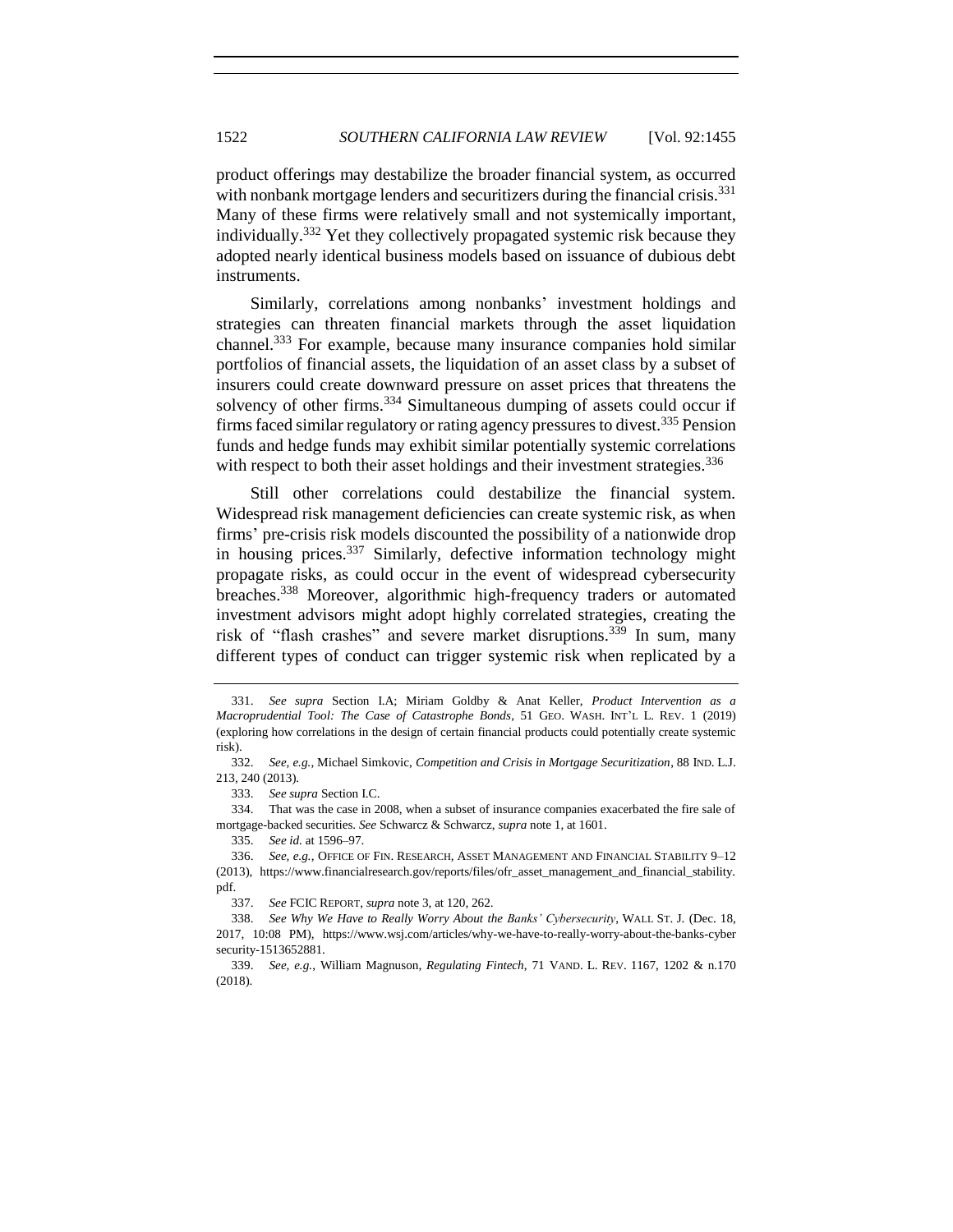critical mass of smaller institutions.

An entity-based approach is ill-equipped to address these market-wide risks. By definition, FSOC's entity-based designation regime applies only to a limited subset of nonbanks that could individually threaten U.S. financial stability through their material financial distress or mix of activities.<sup>340</sup> Because it focuses only on these large, interconnected firms, FSOC's entitybased approach cannot effectively mitigate systemic risk arising from correlations among numerous smaller companies.<sup>341</sup> For example, even if the Federal Reserve mandated enhancements in systemically important firms' risk models or information technology, correlated weaknesses in smaller companies' risk management or cybersecurity could still pose systemic risk.

By contrast, properly configured activities-based regulation is uniquely suited to address correlated systemic risks because it can reach across different segments of the financial sector to all institutions, regardless of their perceived systemic importance. It was for this reason that Dodd-Frank directly mandated several activities-based changes to financial regulation. For example, Dodd-Frank established minimum underwriting standards and risk-retention requirements applicable to all residential mortgage originators and all securitizers, respectively, regardless of their systemic importance.<sup>342</sup> Such an activities-based approach was necessary because of the plethora of different types of firms involved in these activities.

A consolidated systemic risk regulator could implement reforms targeting correlated, potentially systemic activities in much the same way Congress adopted such reforms legislatively in Dodd-Frank. For instance, it could impose regulations to mitigate weaknesses in firms' risk management or cybersecurity practices by establishing market-wide standards for risk models and information technology. Or, it could implement an activitiesbased approach to correlated high-frequency or automated trading that risks destabilizing financial markets. In this way, FSOC can use its activitiesbased authority to mitigate the chances of numerous institutions collectively propagating systemic risk.

<sup>340.</sup> *See supra* Section II.A.

<sup>341.</sup> Schwarcz & Schwarcz, *supra* not[e 1,](#page-3-0) at 1627–39.

<sup>342.</sup> *See* 15 U.S.C. § 78*o*–11 (2018); Patricia A. McCoy, *Countercyclical Regulation and Its Challenges*, 47 ARIZ. ST. L.J. 1181, 1213–16 (2015).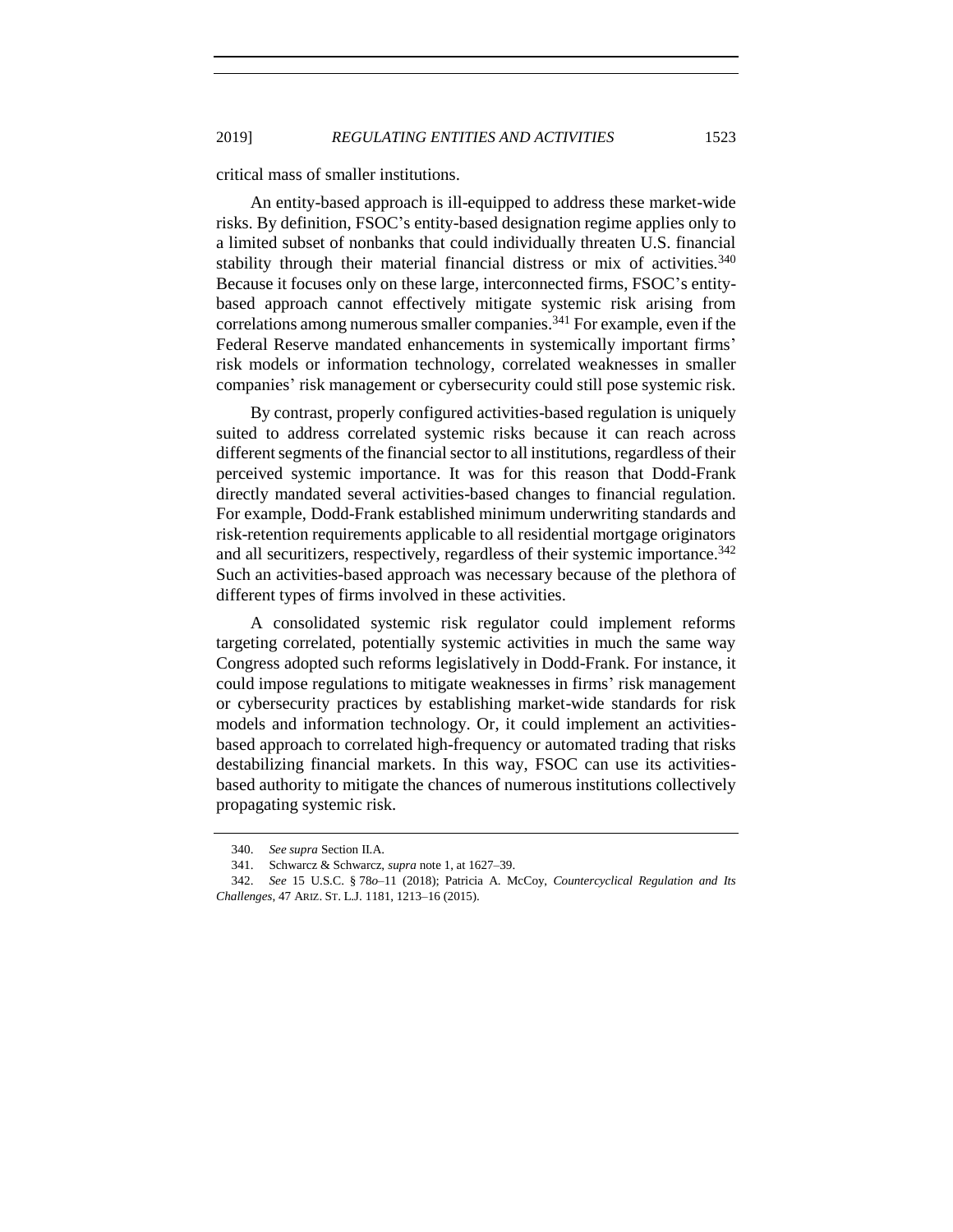#### 2. An Activities-Based Approach Can Target Conduct That Is Inadequately Addressed by Entity-Based Regulation

Because it focuses on individual firms' health, entity-based regulation generally does not attempt to address market-wide risks posed by specific types of financial transactions. An activities-based approach, however, can ensure that firms conduct systemically risky activities in ways that limit threats to financial stability.

Derivatives dealing and securities lending are classic examples of activities that can threaten financial stability. In the lead-up to the 2008 financial crisis, just a handful of firms traded the vast majority of over-thecounter derivatives in the United States.<sup>343</sup> This concentration created a web of overlapping exposures among systemically important derivatives dealers, leading to the prospect that a single dealer's failure could impose catastrophic losses on its counterparties.<sup>344</sup> Similarly, AIG's extensive securities lending operations contributed to its collapse when borrowers demanded early return of their cash collateral, forcing AIG to liquidate its mortgage-backed securities portfolio and raising questions about its ability to satisfy its obligations to counterparties.  $345$ 

Standing alone, an entity-based approach is insufficient to mitigate risks of these and other systemically risky activities. In practice, entity-based regulation focuses inward, on broad indicators of an individual firm's health, such as its capital and liquidity.<sup>346</sup> But many systemically important activities, such as derivatives trading and securities lending, involve complex relationships among firms across the financial sector.<sup>347</sup> Regulating this type of conduct often requires mediating intercompany relationships and potentially relying on market infrastructure such as clearinghouses and exchanges. Traditional entity-based regulation is often not well-equipped to oversee these relationships or provide this infrastructure.<sup>348</sup>

A well-designed activities-based approach, by contrast, can more

<sup>343.</sup> *See* FCIC REPORT, *supra* not[e 3,](#page-3-3) at 50, 300.

<sup>344.</sup> *See* BARR ET AL., *supra* not[e 1,](#page-3-0) at 1174–75.

<sup>345.</sup> *See* Schwarcz, *supra* not[e 31,](#page-7-0) at 551–55*.*

<sup>346.</sup> *See, e.g.,* Enhanced Prudential Standards for Systemically Important Insurance Companies, 81 Fed. Reg. 38,610, 38,611 (June 14, 2016); Capital Requirements for Supervised Institutions Significantly Engaged in Insurance Companies, 81 Fed. Reg. 38,631, 38,632−66 (June 14, 2016).

<sup>347.</sup> *See* Hockett & Omarova, *supra* note 69, at 1165–95 (detailing the linkages across disparate elements of the financial system).

<sup>348.</sup> Entity-based regulation could severely limit or even prohibit firms from engaging in certain systemically risky activities. But in many cases such prohibitions would not be advisable because most such activities have socially beneficial uses. *See, e.g.*, Frank Partnoy & David A. Skeel, Jr., *The Promise and Perils of Credit Derivatives*, 75 U. CIN. L. REV. 1019, 1022–27 (2007).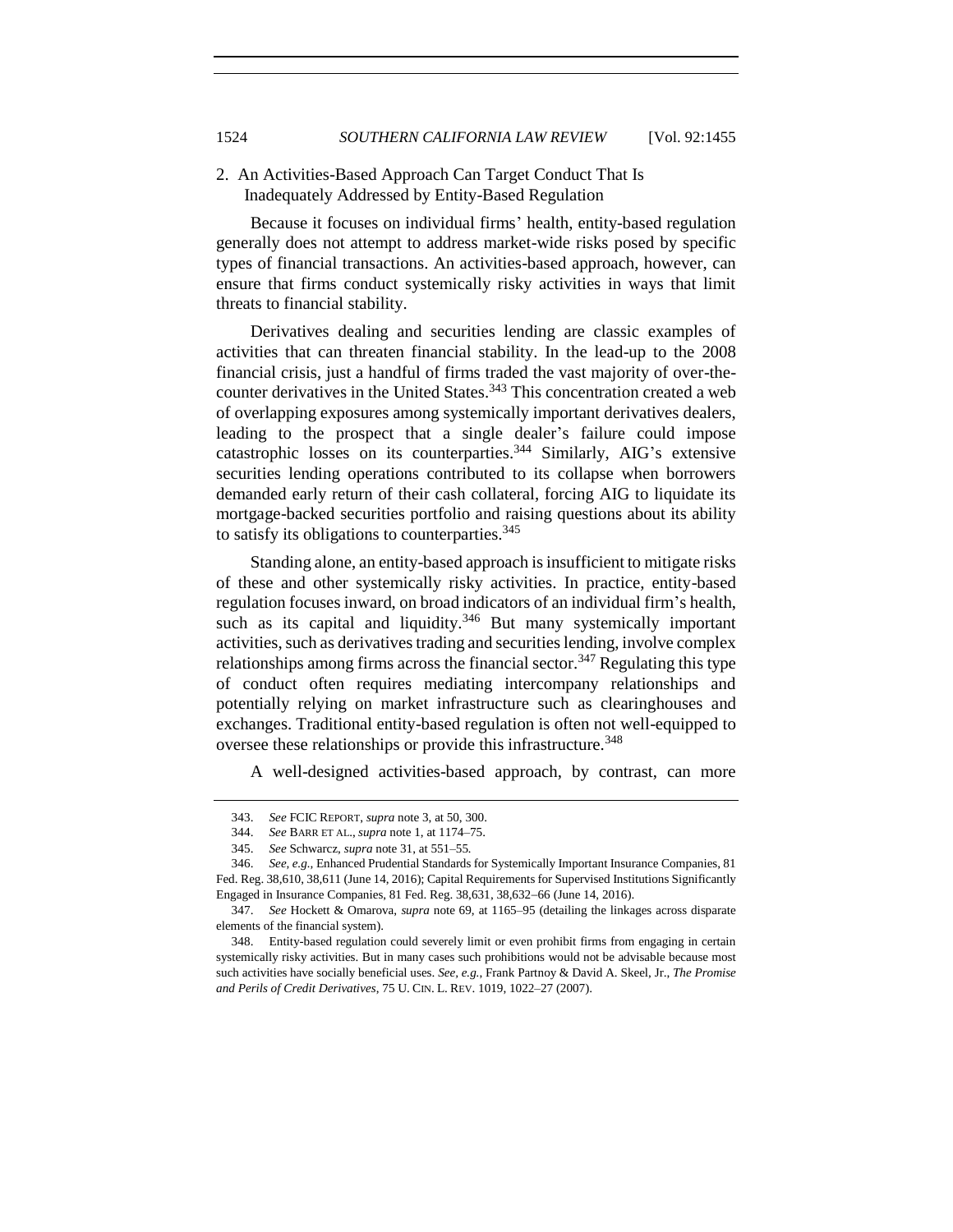directly increase the safety of systemically important activities. That is precisely why Congress adopted activities-based derivatives regulations in Dodd-Frank. As a centerpiece of its derivatives reforms, Congress subjected certain categories of swaps to mandatory central clearing and to trading on exchanges.<sup>349</sup> Exchange trading enhances transparency, while central clearing places a clearinghouse between the original counterparties to a derivative trade, thereby reducing market participants' direct exposures to one another.<sup>350</sup> In this way, Congress mitigated risks through activities-based derivatives regulation more effectively than would have been possible through an entity-based approach alone.<sup>351</sup>

A consolidated financial stability regulator could implement activitiesbased rules to limit risks associated with other systemically important conduct, as well. Such a regulator could, for instance, implement reforms specifically addressing the risks of securities lending. Moreover, an activities-based approach to repo markets could allow policymakers to oversee both the lending and borrowing sides of those transactions. In sum, appropriately configured activities-based regulation can help moderate the risks of certain systemically important activities that an entity-based approach is poorly equipped to address.

#### 3. Activities-Based Regulation Can Help Eliminate Regulatory Arbitrage

In addition to addressing various types of systemic risk more effectively than entity-based regulation, activities-based regulation can also improve the effectiveness of entity-based systemic risk regulation by reducing regulatory arbitrage. In traditional financial regulation, the applicable regulatory regime depends on a firm's classification as a bank, broker-dealer, insurance company, or other type of legal entity.<sup>352</sup> This entity-based approach incentivizes the financial sector to shift activities to less regulated legal entities, a fact that was well illustrated in the lead up to the financial crisis.<sup>353</sup> AIG, for example, issued its CDSs out of AIG Financial Products, a subsidiary that was not licensed as an insurance company and therefore

<sup>349.</sup> *See* 7 U.S.C. § 2(h)(1), (8) (2018); 15 U.S.C. § 78c–3(a), (h) (2018).

<sup>350.</sup> *See* Jeremy C. Kress, *Credit Default Swaps, Clearinghouses, and Systemic Risk: Why Centralized Counterparties Must Have Access to Central Bank Liquidity*, 48 HARV. J. ON LEGIS. 49, 65– 69 (2011).

<sup>351.</sup> *See generally* Iñaki Aldasoro & Torsten Ehlers, *The Credit Default Swap Market: What a Difference a Decade Makes*, BIS Q. REV., June 2018, at 1 (discussing the reduction in risk from derivatives).

<sup>352.</sup> *See* Jackson, *supra* not[e 9,](#page-4-0) at 364–66.

<sup>353.</sup> For a seminal treatment of regulatory arbitrage, see generally Victor Fleischer, *Regulatory Arbitrage*, 89 TEX. L. REV. 227 (2010).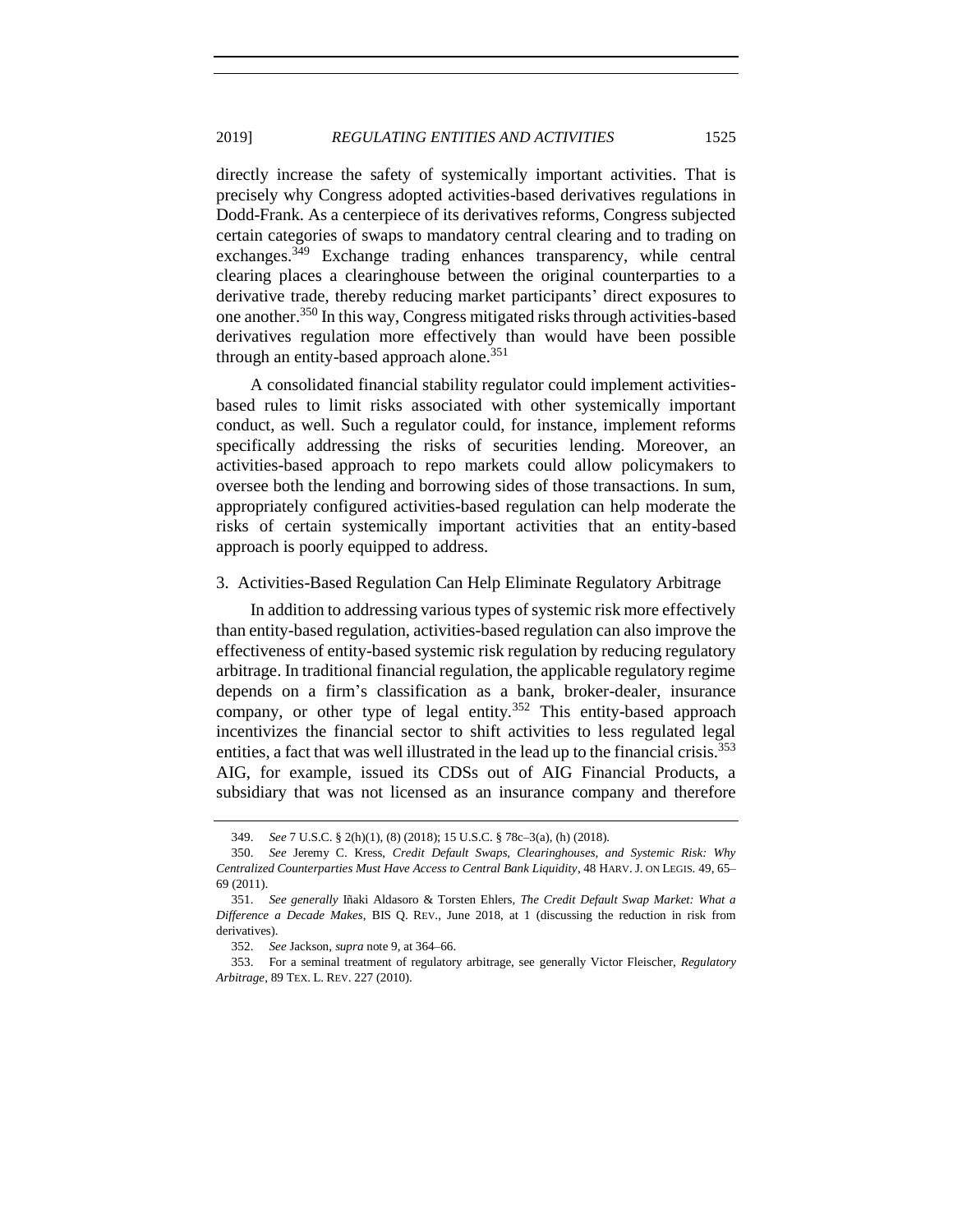exempt from state insurance regulation.<sup>354</sup> Similarly, in the mid-2000s, a significant proportion of mortgage lending shifted to federally chartered depository institutions and their nonbank mortgage subsidiaries because federal preemption allowed them to offer subprime and other exotic loans free from restrictions under state anti-predatory lending laws.<sup>355</sup>

A properly designed activities-based approach would be immune to this type of regulatory arbitrage because it would apply consistent, market-wide standards to financial transactions, regardless of a firm's legal classification.<sup>356</sup> For example, post-crisis mortgage reforms subject residential loans to minimum underwriting standards, regardless of the originator's organizational form or charter.<sup>357</sup> Market-wide activities-based regulation thus produces three distinct benefits. First, it limits the rewards to firms of moving activities to lesser regulated entities, and thus limits this type of regulatory arbitrage from occurring. Second, it limits the harm that can result when this type of arbitrage does occur. Finally, it discourages a race-to-the-bottom by regulators that would further inflame regulatory arbitrage.

\*\*\*

In sum, when structured appropriately, an activities-based approach to nonbank systemic risk can enhance financial stability in several unique ways—by addressing systemic correlations, targeting systemically important activities, and preventing regulatory arbitrage. To achieve these benefits, however, the United States would need to dramatically reform its regulatory framework by consolidating authority for systemic risk regulation within a single financial stability agency. With such reforms, activities-based regulation could meaningfully complement an effective entity-based approach. In the absence of such reforms, however, proposals to rely primarily or exclusively on an activities-based approach to nonbank systemic risk are doomed to fail.

#### **CONCLUSION**

The 2008 financial crisis demonstrated unequivocally that, absent appropriate regulatory oversight, nonbank financial institutions can threaten the global economy. This Article has argued that to prevent a recurrence,

<sup>354.</sup> *See* Schwarcz & Schwarcz, *supra* not[e 1,](#page-3-0) at 1584–85.

<sup>355.</sup> *See* ENGEL & MCCOY, *supra* not[e 1,](#page-3-0) at 157–66.

<sup>356.</sup> *See, e.g.*, Steven L. Schwarcz, *Regulating Financial Change: A Functional Approach*, 100 MINN. L. REV. 1441, 1463–93 (2016).

<sup>357.</sup> *See* McCoy, *supra* note 342, at 1213–16.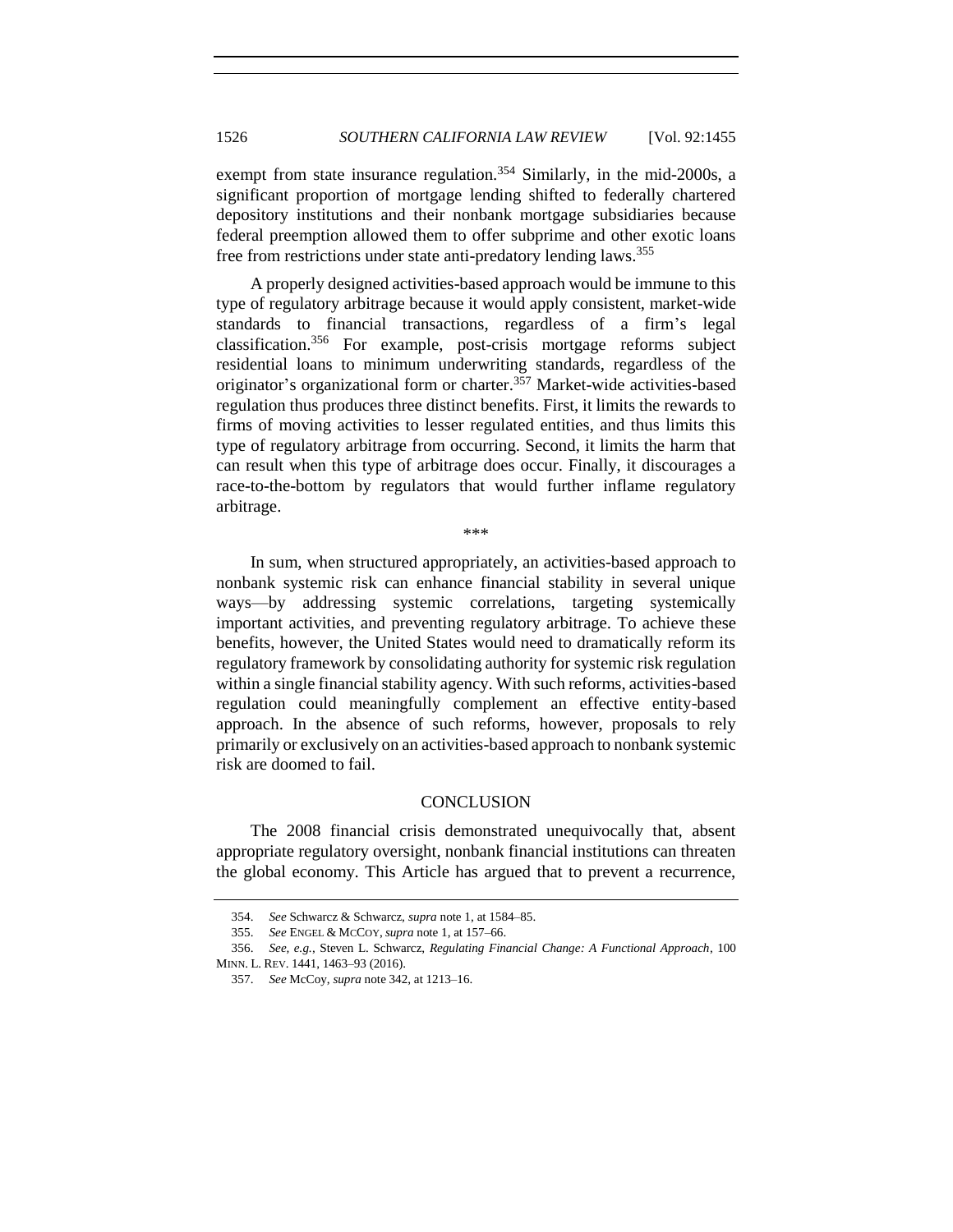policymakers—both domestically and internationally—must use entity- and activities-based approaches as complements to mitigate nonbank systemic risk. Recent efforts to eliminate nonbank SIFI designations entirely or else saddle them with excessive and unrealistic procedural requirements ignore the unique ways in which entity-based regulation can prevent systemic insolvencies. Moreover, these efforts overlook the serious practical hurdles that activities-based regulation faces in fragmented regulatory systems such as the United States'. An effective approach to nonbank systemic risk would therefore retain entity-based designations while also empowering a unified systemic risk regulator to implement activities-based rules. By using entitybased and properly configured activities-based approaches as complements, rather than substitutes, policymakers could prevent the next AIG, Lehman Brothers, or Bear Stearns from destabilizing the global financial system.